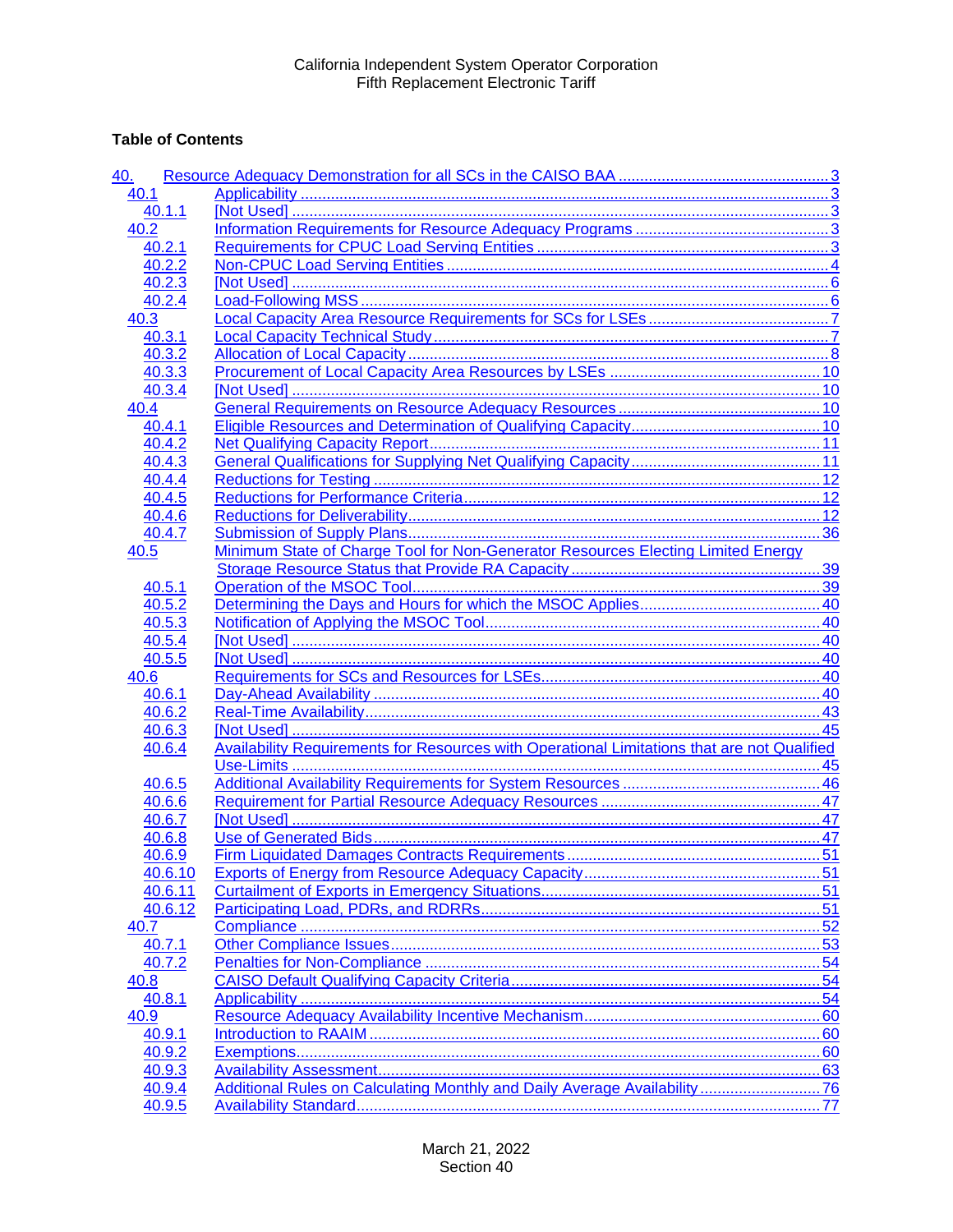| 40.9.6  |  |
|---------|--|
| 40.9.7  |  |
| 40.10   |  |
| 40.10.1 |  |
| 40.10.2 |  |
| 40.10.3 |  |
| 40.10.4 |  |
| 40.10.5 |  |
| 40.10.6 |  |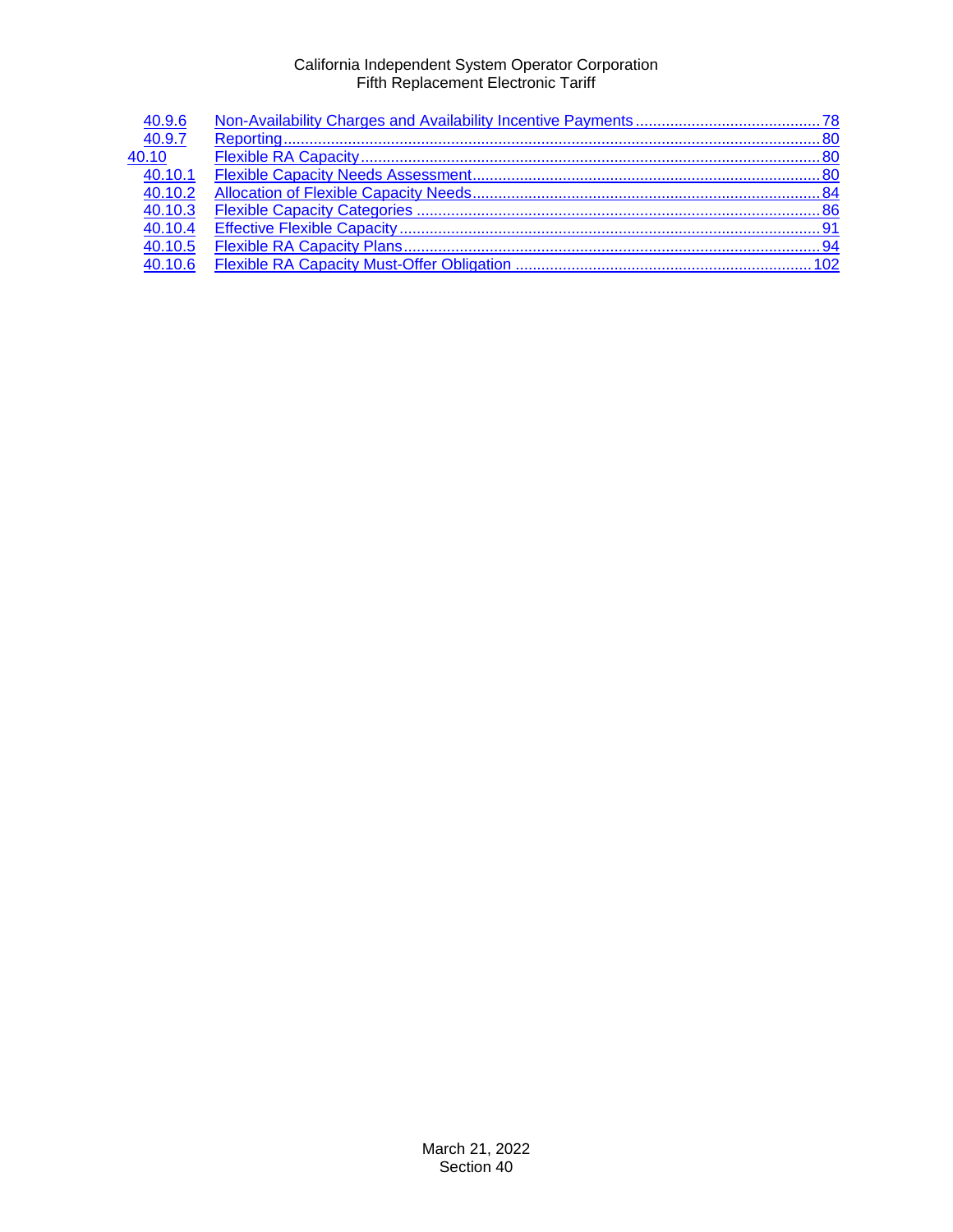## <span id="page-2-0"></span>**40. Resource Adequacy Demonstration for all SCs in the CAISO BAA**

## <span id="page-2-1"></span>**40.1 Applicability**

A Load Serving Entity, and its Scheduling Coordinator, shall be exempt from this Section 40 during the next Resource Adequacy Compliance Year, if the metered peak Demand of the Load Serving Entity did not exceed one (1) MW during the twelve months preceding October 1 of the year preceding the Resource Adequacy Compliance Year in question. This Section 40 shall apply to all other Load Serving Entities and their respective Scheduling Coordinators. For purposes of Section 40, a Load Serving Entity shall not include any entity satisfying the terms of California Public Utilities Code Section 380(k)(3).

## <span id="page-2-2"></span>**40.1.1 [Not Used]**

## <span id="page-2-3"></span>**40.2 Information Requirements for Resource Adequacy Programs**

## <span id="page-2-4"></span>**40.2.1 Requirements for CPUC Load Serving Entities**

- (a) The Scheduling Coordinator for a CPUC Load Serving Entity must provide the CAISO with all information or data to be provided to the CAISO as required by the CPUC and pursuant to the schedule adopted by the CPUC, except that the monthly Resource Adequacy Plans or the same information as required to be included in the monthly Resource Adequacy Plans, plus any other information the CAISO requires as identified in the Business Practice Manual, shall be submitted to the CAISO no less than 45 days in advance of the first day of the month covered by the plan, as provided in Section 40.2.1(e).
- (b) Where the information or data provided to the CAISO under Section 40.2.1(a) does not include Reserve Margin(s), then the provisions of Section 40.2.2.1(b) shall apply.
- (c) Where the information or data provided to the CAISO under Section 40.2.1(a) does not include criteria for determining qualifying resource types and their Qualifying Capacity, then the provisions of Section 40.8 shall apply.
- (d) Where the information or data provided to the CAISO under Section 40.2.1(a) does not include annual and monthly Demand Forecast requirements, then the provisions of Section 40.2.2.3 shall apply.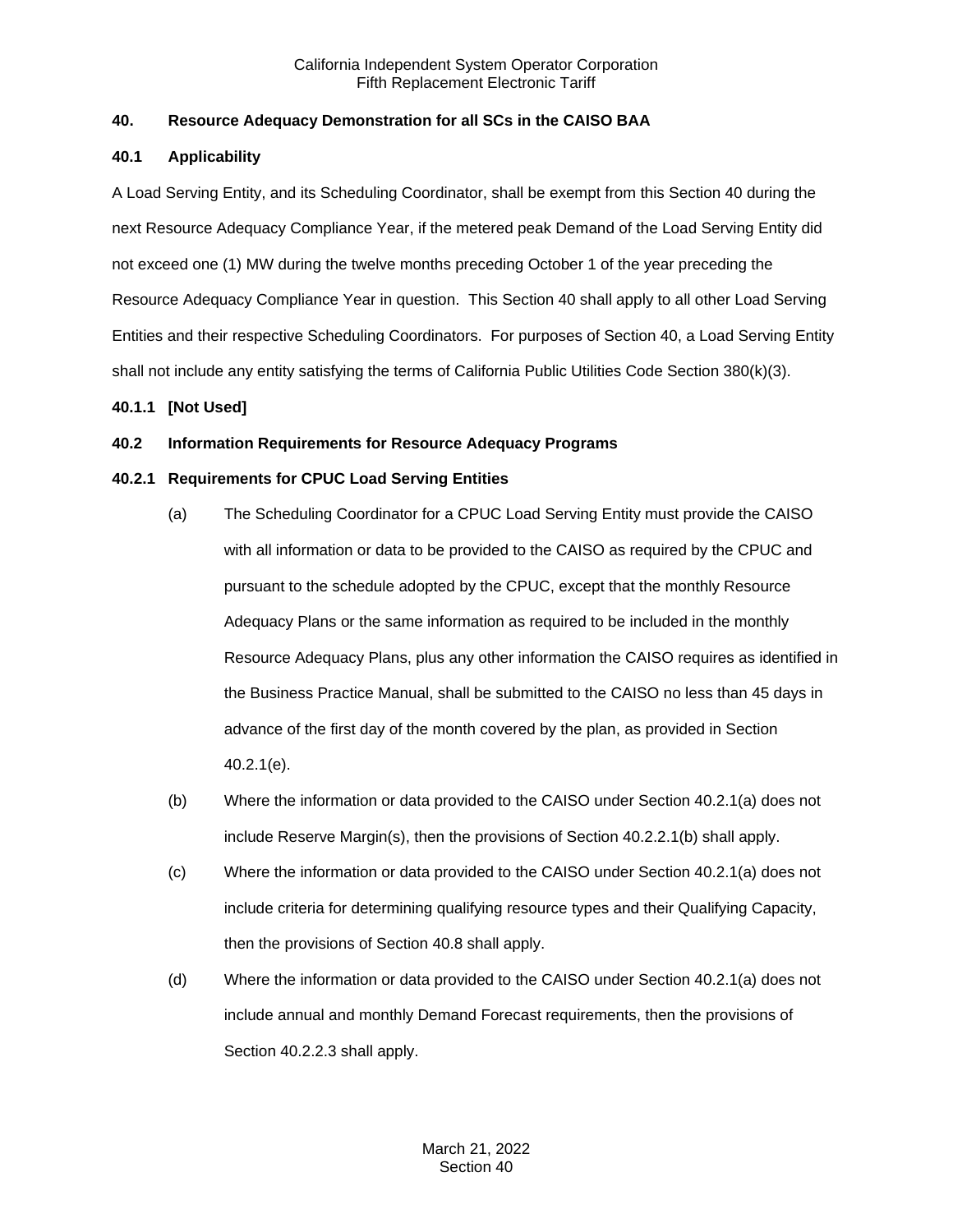(e) Where the information or data provided to the CAISO under Section 40.2.1(a) does not include annual and monthly Resource Adequacy Plan requirements that include, at a minimum, identifying Local Capacity Area Resources and Listed Local RA Capacity, or where there is a requirement to submit monthly Resource Adequacy Plans but the submission date is less than 45 days in advance of the first day of the month covered by the plan, then Section 40.2.2.4 shall apply.

## <span id="page-3-0"></span>**40.2.2 Non-CPUC Load Serving Entities**

### **40.2.2.1 Reserve Margin**

- (a) The Scheduling Coordinator for a Non-CPUC Load Serving Entity must provide the CAISO with the Reserve Margin(s) adopted by the appropriate Local Regulatory Authority or federal agency for use in the annual Resource Adequacy Plan and monthly Resource Adequacy Plans listed as a percentage of the Demand Forecasts developed in accordance with Section 40.2.2.3.
- (b) For the Scheduling Coordinator for a Non-CPUC Load Serving Entity for which the appropriate Local Regulatory Authority or federal agency has not established a Reserve Margin(s) or a CPUC Load Serving Entity subject to Section 40.2.1.1(b), the Reserve Margin for each month shall be no less than fifteen percent (15%) of the LSE's peak hourly Demand for the applicable month, as determined by the Demand Forecasts developed in accordance with Section 40.2.2.3.

#### **40.2.2.2 Qualifying Capacity Criteria**

The Scheduling Coordinator for a Non-CPUC Load Serving Entity must provide the CAISO with a description of the criteria adopted by the Local Regulatory Authority or federal agency for determining qualifying resource types and the Qualifying Capacity from such resources and any modifications thereto as they are implemented from time to time. The LSE may elect to utilize the criteria set forth in Section 40.8.

## **40.2.2.3 Demand Forecasts**

If the California Energy Commission does not produce a coincident peak Demand Forecast for a Load Serving Entity, the Scheduling Coordinator for that Load Serving Entity must provide the information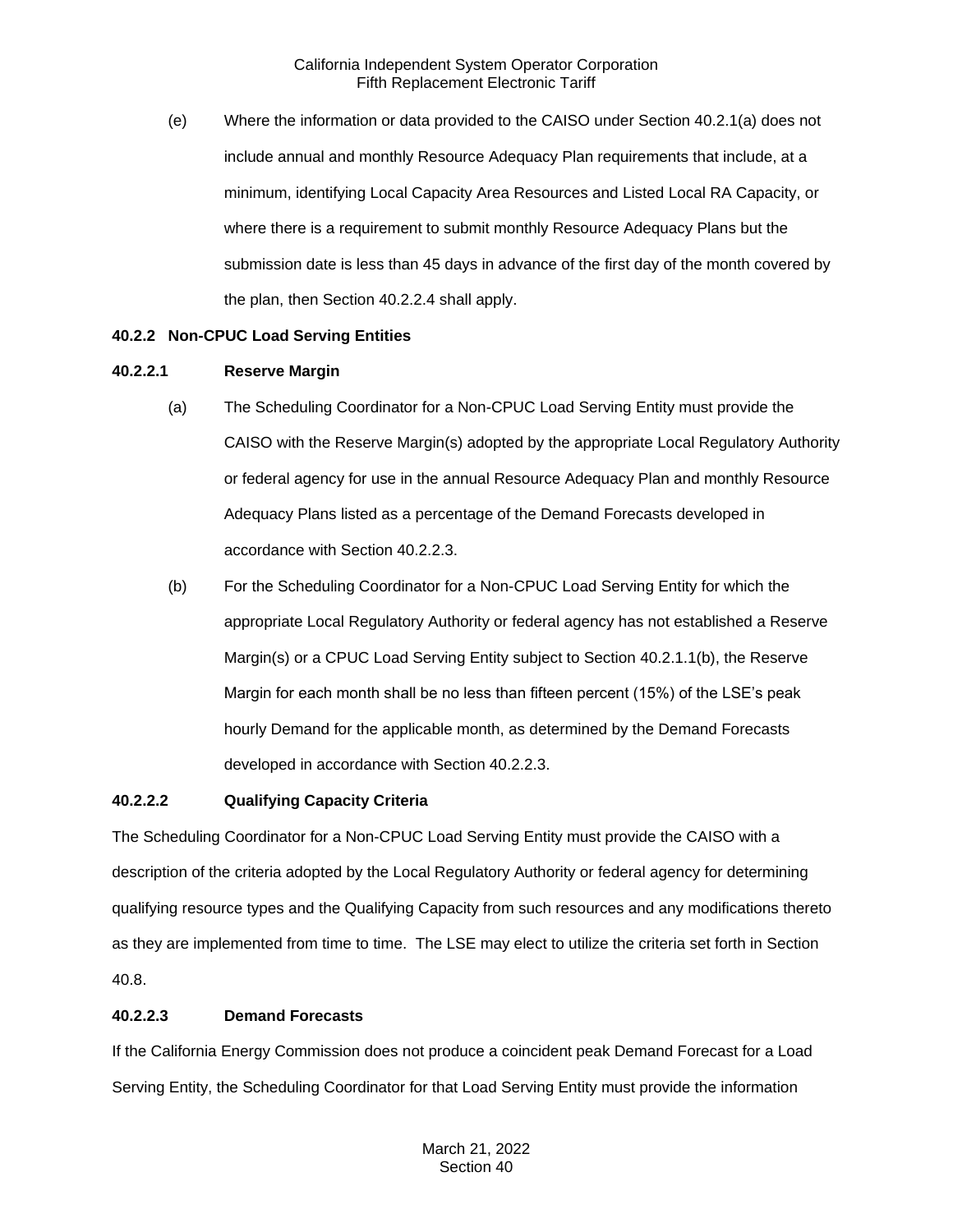requested by the CAISO on the schedule and in the reporting format(s) set forth in the Business Practice Manual.

## **40.2.2.4 Annual and Monthly Resource Adequacy Plans**

The Scheduling Coordinator for a Non-CPUC Load Serving Entity or a CPUC Load Serving Entity subject to Section 40.2.1.1(b) must provide annual and monthly Resource Adequacy Plans for such Load Serving Entity, as follows:

- (a) Each annual Resource Adequacy Plan must be submitted to the CAISO on a schedule and in the reporting format(s) set forth in the Business Practice Manual. The annual Resource Adequacy Plan must, at a minimum, set forth the Local Capacity Area Resources, if any, procured by the Load Serving Entity as described in Section 40.3, and may identify a Local Capacity Area Resource as Listed Local RA Capacity.
- (b) Each monthly Resource Adequacy Plan or the same information as required to be included in the monthly Resource Adequacy Plan, plus any other information the CAISO requires as identified in the Business Practice Manual, must be submitted to the CAISO at least 45 days in advance of the first day of the month covered by the plan, and in accordance with the schedule and in the reporting format(s) set forth in the Business Practice Manual. The monthly Resource Adequacy Plan must identify all resources, including Local Capacity Area Resources, the Load Serving Entity will rely upon to satisfy the applicable month's peak hour Demand of the Load Serving Entity as determined by the Demand Forecasts developed in accordance with Section 40.2.2.3 and applicable Reserve Margin. For each Local Capacity Area Resource identified on the monthly Resource Adequacy Plan, the Load Serving Entity also may identify RA Capacity from such resource as Listed Local RA Capacity. Resource Adequacy Plans must utilize the Net Qualifying Capacity requirements of Section 40.4. A Load Serving Entity is not obligated to commit a type of RA capacity on a monthly Resource Adequacy Plan if it holds a monthly obligation of less than 1 MW for that type of RA capacity but is not exempt from committing any other type of RA capacity for that month for which it holds a monthly obligation of 1 MW or greater and is not exempt for any relevant cost allocation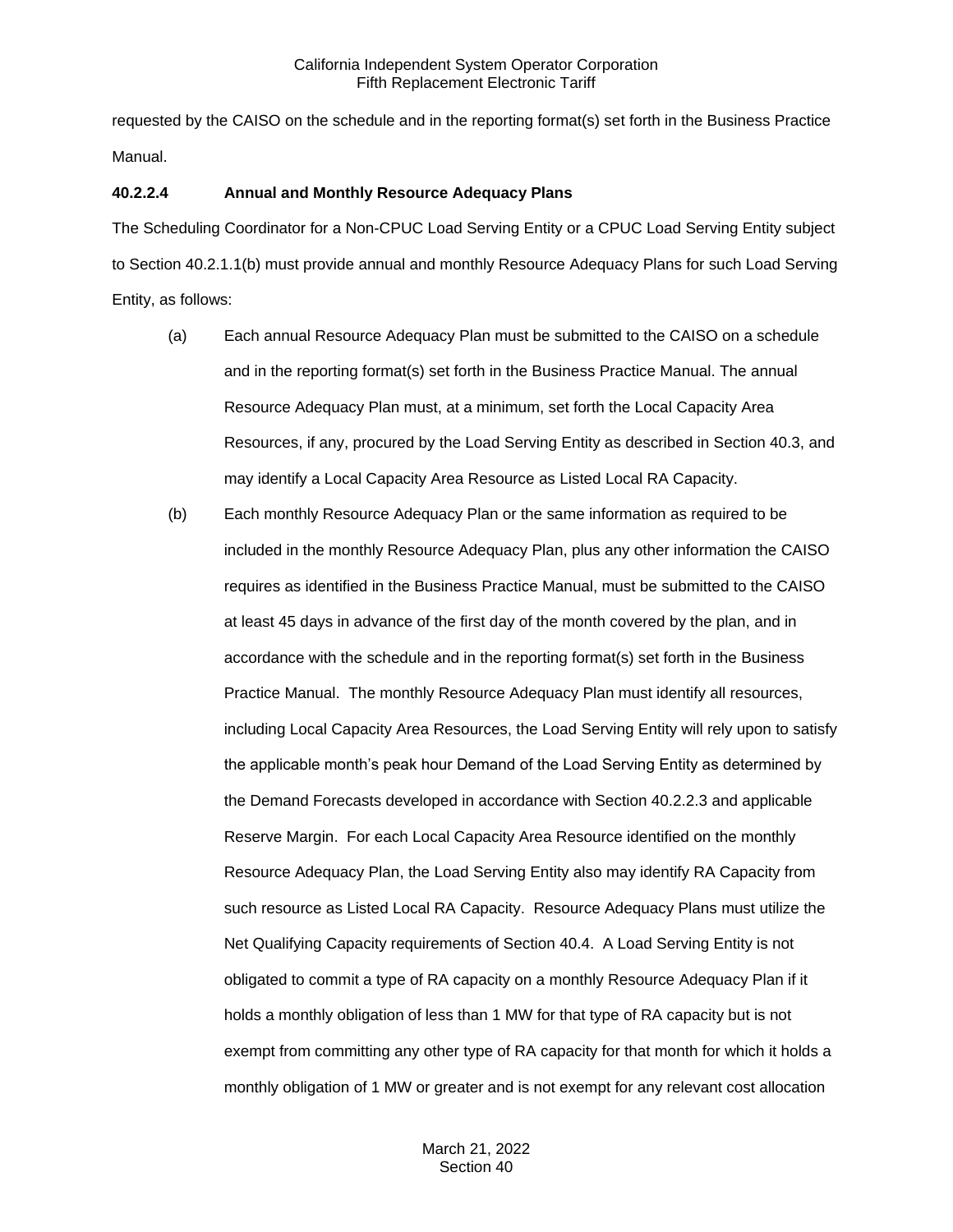from a CPM designation made pursuant to Section 43A associated with a monthly RA capacity obligation of less than 1 MW.

- (c) The Scheduling Coordinator for the Load Serving Entity may submit at any time from 45 days through 30 days in advance of the relevant month, a revision to its monthly Resource Adequacy Plan to correct either: (i) (i) a discrepancy between its monthly Resource Adequacy Plan and the monthly Supply Plan of a Resource Adequacy Resource providing that Load Serving Entity with Resource Adequacy Capacity, as provided in Section 40.7(b); or (ii) a deficiency in how much Resource Adequacy Capacity was provided on the monthly Resource Adequacy Plan. The CAISO will not accept any revisions to a monthly Resource Adequacy Plan from 30 days in advance of the relevant month through the end of the month, unless the Scheduling Coordinator for the Load Serving Entity demonstrates good cause for the change and explains why it was not possible to submit the change earlier.
- (d) The Scheduling Coordinator for the Load Serving Entity that submits a revision to its monthly Resource Adequacy Plan to correct a deficiency or discrepancy must include in the revision a MW amount of Resource Adequacy Capacity for each day of the month that is no less than the MW amount of Resource Adequacy Capacity included in its original plan for each day of the month.

## <span id="page-5-0"></span>**40.2.3 [Not Used]**

## <span id="page-5-1"></span>**40.2.4 Load-Following MSS**

- **(1) Applicability.** Unless otherwise provided in Section 40, Scheduling Coordinators for Load-following MSSs are subject solely to Sections 40.2.4, 40.3, and with respect to their Local Capacity Area Resources identified in accordance with Section 40.2.4, Section 40.9, and with respect to Flexible Resource Adequacy Capacity, Section 40.10.
- **(2) Annual RA Plan.** A Scheduling Coordinator for a Load-following MSS must provide an annual Resource Adequacy Plan that sets forth, at a minimum, the Local Capacity Area Resources, if any, procured by the Load-following MSS as described in Section 40.3. The annual Resource Adequacy Plan shall utilize the annual coincident peak Demand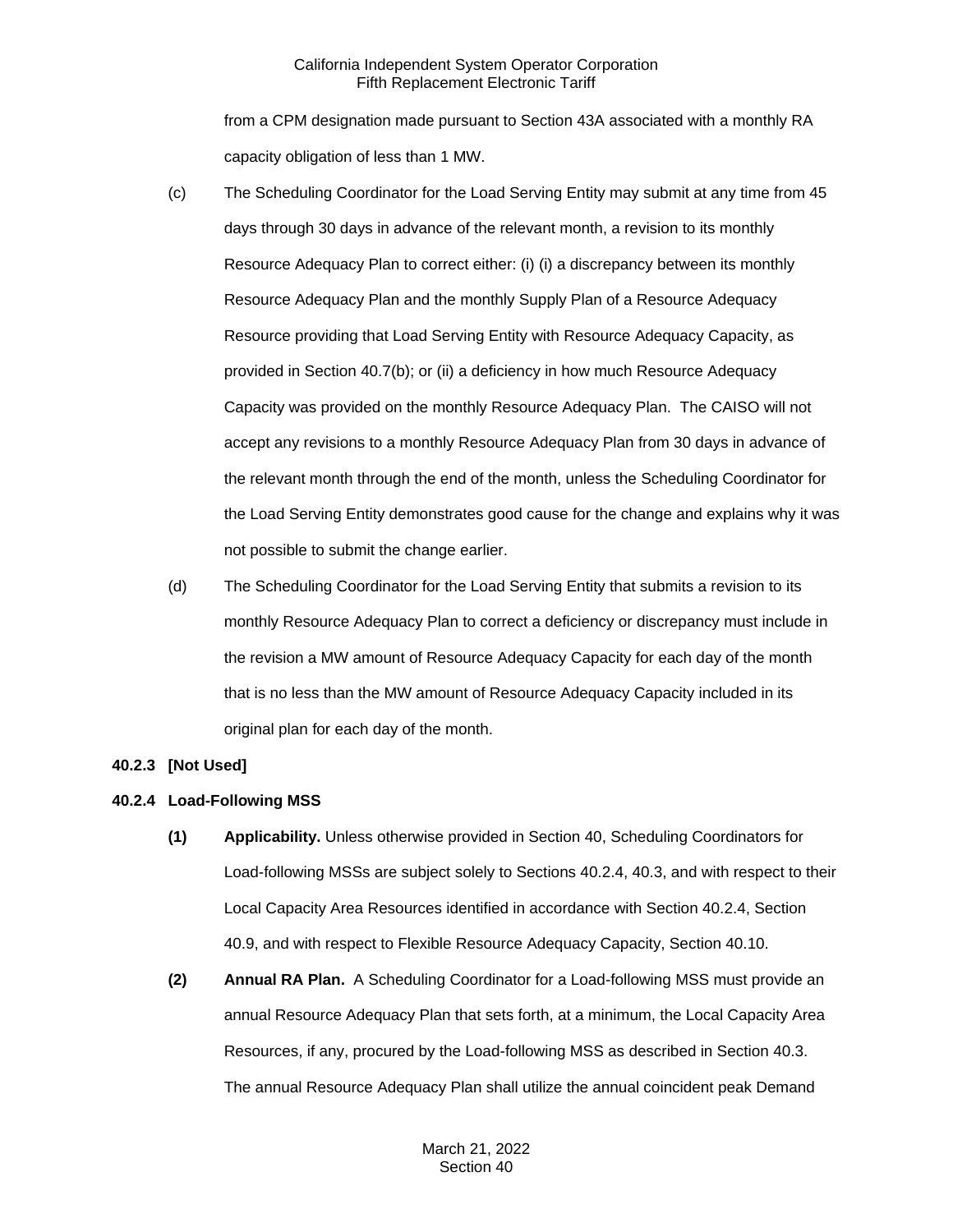determination provided by the California Energy Commission for such Load-following MSS using Demand Forecast data submitted to the California Energy Commission by the Load-following MSS, or, if the California Energy Commission does not produce coincident peak Demand Forecasts for the Load-following MSS, the annual coincident peak Demand Forecast produced by the CAISO for such Load-following MSS in accordance with its Business Practice Manual using Demand Forecast data submitted to the CAISO by the Load-following MSS.

**(3) Monthly RA Plan and Supply Plan.** The Scheduling Coordinator for a Load-following MSS must submit a monthly Resource Adequacy Plan and Supply Plan on the schedule set forth in the Business Practice Manual.

## <span id="page-6-0"></span>**40.3 Local Capacity Area Resource Requirements for SCs for LSEs**

## <span id="page-6-1"></span>**40.3.1 Local Capacity Technical Study**

On an annual basis, pursuant to the schedule set forth in the Business Practice Manual, the CAISO will, perform, and publish on the CAISO Website the Local Capacity Technical Study. The Local Capacity Technical Study shall identify Local Capacity Areas, determine the minimum amount of Local Capacity Area Resources in MW that must be available to the CAISO within each identified Local Capacity Area, and identify the Generating Units within each identified Local Capacity Area. The CAISO shall collaborate with the CPUC, Local Regulatory Authorities within the CAISO Balancing Authority Area, federal agencies, and Market Participants to ensure that the Local Capacity Technical Study is performed in accordance with this Section 40.3 and to establish for inclusion in the Business Practice Manual other parameters and assumptions applicable to the Local Capacity Technical Study and a schedule that provides for: (i) reasonable time for review of a draft Local Capacity Technical Study, (ii) reasonable time for Participating TOs to propose operating solutions, and (iii) release of the final Local Capacity Technical Study no later than 120 days prior to the date annual Resource Adequacy Plans must be submitted under this Section 40.

## **40.3.1.1 Local Capacity Technical Study Criteria**

The Local Capacity Technical Study will determine the minimum amount of Local Capacity Area Resources needed to address the Contingencies identified in Section 40.3.1.2. The Local Capacity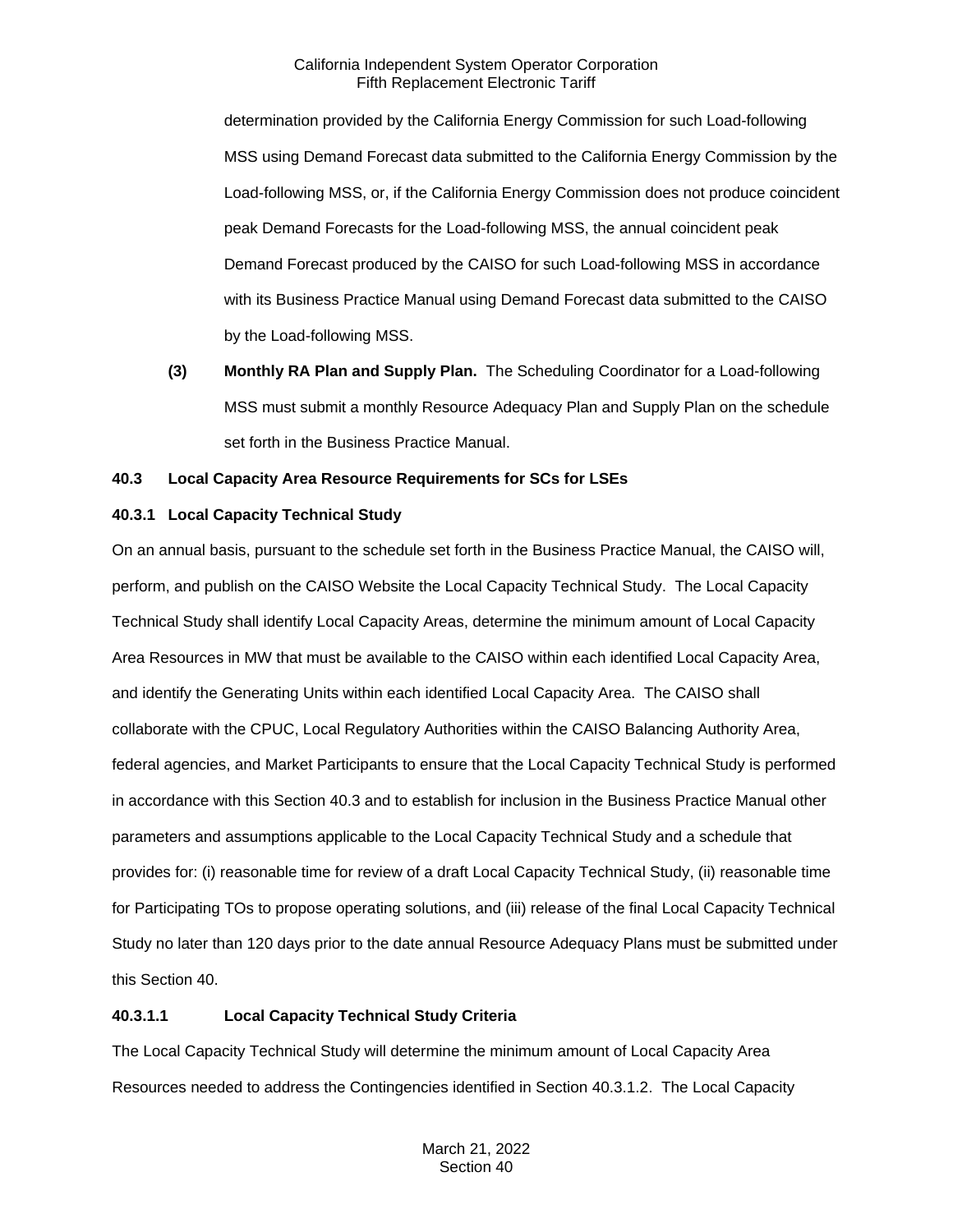Technical Study also will consider hourly load shapes and system limits under emergency conditions to quantify minimum amounts of hourly capacity and energy, that Local Capacity Area Resources must be able to provide within each identified Local Capacity Area in order to resolve Contingencies identified in Section 40.3.1.2. In performing the Local Capacity Technical Study, the CAISO will apply those methods for resolving Contingencies considered appropriate for the performance level that corresponds to a particular studied Contingency, as provided in NERC Reliability Standards regarding Transmission System Planning Performance Requirements (TPL-001-4 or its successor), as augmented by CAISO Reliability Criteria in accordance with the Transmission Control Agreement and Section 24.3.1. The CAISO Reliability Criteria shall include:

- (1) Time Allowed for Manual Readjustment: This is the amount of time required for the Operator to take all actions necessary to prepare the system for the next Contingency. This time should not be more than thirty (30) minutes.
- (2) No voltage collapse or dynamic instability shall be allowed for a Contingency in Category Extreme Events [any P1 system readjusted (Common Structure) P7], as listed in TPL-001-4 in areas with load of 250 MW or more. For areas with less than 250 MW of load, mitigation will only be proposed if there is a risk of cascading beyond the area directly affected by the outage.

## **40.3.1.2 Local Capacity Technical Study Contingencies.**

The Local Capacity Technical Study shall assess all the Contingencies and appropriate performance levels required by mandatory standards including, but not limited to, NERC, WECC and CAISO Planning Standards.

## <span id="page-7-0"></span>**40.3.2 Allocation of Local Capacity**

The CAISO will allocate Local Capacity Area Resource requirements to Scheduling Coordinators for Load Serving Entities in the following sequential manner:

(a) The responsibility for the aggregate Local Capacity Area Resources required for all Local Capacity Areas within each TAC Area as determined by the Local Capacity Technical Study will be allocated to all Scheduling Coordinators for Load Serving Entities that serve Load in the TAC Area in accordance with the Load Serving Entity's proportionate share of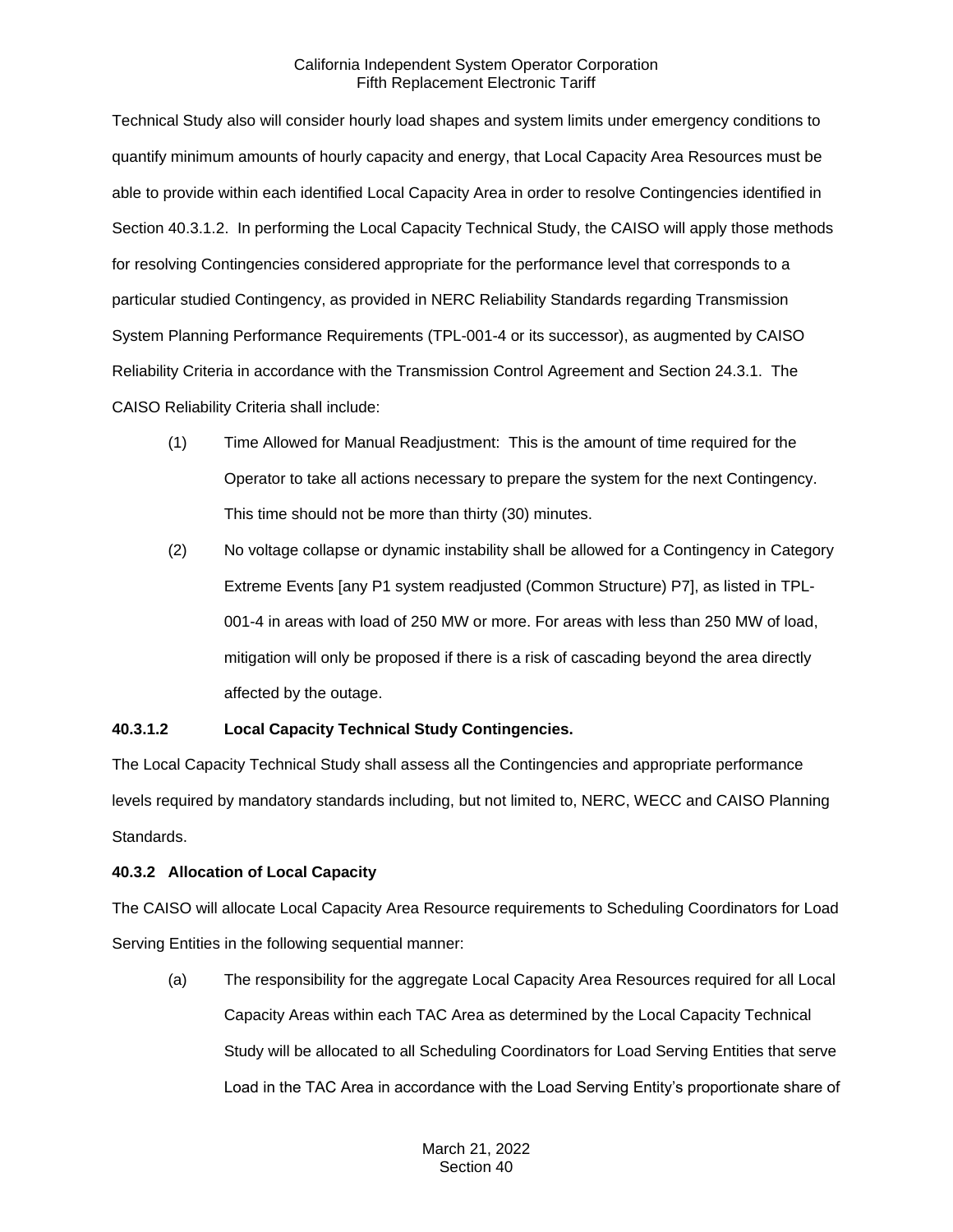the LSE's TAC Area Load at the time of the CAISO's annual coincident peak Demand set forth in the annual peak Demand Forecast for the next Resource Adequacy Compliance Year as determined by the California Energy Commission. Expressed as a formula, the allocation of Local Area Capacity Resource obligations will be as follows: (∑ Local Capacity Area MW in TAC Area from the Local Capacity Technical Study) \* (LSE Demand in TAC Area at CAISO annual coincident peak Demand)/(Total TAC Area Demand at the time of CAISO annual coincident peak Demand). This will result in a MW responsibility for each Load Serving Entity for each TAC Area in which the LSE serves Load. In no instance, however, is a Load Serving Entity obligated to commit, on a monthly Resource Adequacy Plan, Local Capacity Area Resources in a particular TAC Area in excess of the quantity of capacity needed by that Load Serving Entity to meet its applicable Demand and Reserve Margin requirements for the applicable compliance month. If the CAISO determines that a Load Serving Entity would have an obligation to show Local Capacity Area Resources of less than 1 MW in a particular TAC Area, then the Load Serving Entity will have an obligation of zero (0) MWs for that TAC Area in that year. The LSE may meet its MW responsibility, as assigned under this Section, for each TAC Area in which the LSE serves Load by procurement of that MW quantity in any Local Capacity Area in the TAC Area.

- (b) For Scheduling Coordinators for Non-CPUC Load Serving Entities, the Local Capacity Area Resource obligation will be allocated based on Section 40.3.2(a) above.
- (c) For Scheduling Coordinators for CPUC Load Serving Entities, the CAISO will calculate the individual and total Local Capacity Area Resource obligations attributable to the CPUC jurisdictional Load Serving Entities and will transmit them to the CPUC. The CPUC may then allocate the Local Capacity Area Resource obligation to its jurisdictional LSEs based on a method adopted by the CPUC. However, if the allocation methodology adopted by the CPUC does not fully allocate the total sum of each CPUC Load Serving Entity's proportionate share calculated under Section 40.3.2(a), the CAISO will allocate the difference to all Scheduling Coordinators for CPUC Load Serving Entities in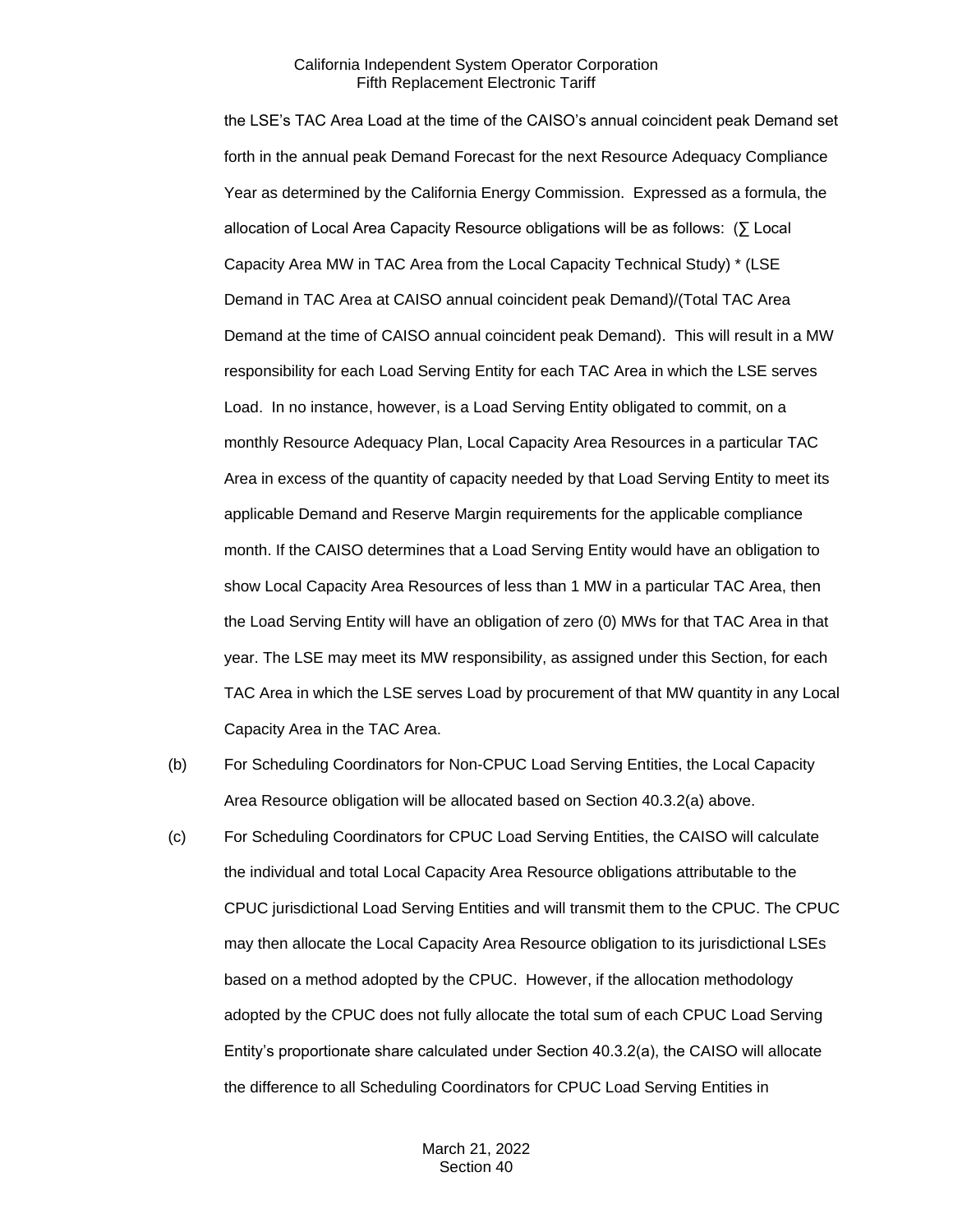accordance with their proportionate share calculated under 40.3.2(a). If the CPUC does not adopt an allocation methodology, the CAISO will allocate Local Capacity Area Resources to Scheduling Coordinators for CPUC Load Serving Entities based on Section 40.3.2(a).

Once the CAISO has allocated the total responsibility for Local Capacity Area Resources, the CAISO will inform the CPUC and the Scheduling Coordinators for each non-CPUC jurisdictional LSE of the LSE's specific allocated responsibility for Local Capacity Area Resources in each TAC Area in which the LSE serves Load.

#### <span id="page-9-0"></span>**40.3.3 Procurement of Local Capacity Area Resources by LSEs**

Nothing in this Section 40 obligates any Scheduling Coordinator to demonstrate on behalf of a Load Serving Entity that the Load Serving Entity has procured Local Capacity Area Resources to satisfy capacity requirements for each Local Capacity Area identified in the technical study. Scheduling Coordinators for Load Serving Entities may aggregate responsibilities for procurement of Local Capacity Area Resources. If a Load Serving Entity has procured Local Capacity Area Resources that satisfy generation capacity requirements for Local Capacity Areas, the Scheduling Coordinator for such Load Serving Entity shall include this information in its annual and monthly Resource Adequacy Plan(s).

<span id="page-9-1"></span>**40.3.4 [Not Used]**

## <span id="page-9-2"></span>**40.4 General Requirements on Resource Adequacy Resources**

#### <span id="page-9-3"></span>**40.4.1 Eligible Resources and Determination of Qualifying Capacity**

The CAISO shall use the criteria provided by the CPUC or Local Regulatory Authority to determine and verify, if necessary, the Qualifying Capacity of all Resource Adequacy Resources; however, to the extent a resource is listed by one or more Scheduling Coordinators in their Resource Adequacy Plans, which apply the criteria of more than one Local Regulatory Authority that leads to conflicting Qualifying Capacity values for that resource, the CAISO will accept the methodology that results in the highest Qualifying Capacity value. Only if the CPUC, Local Regulatory Authority, or federal agency has not established any Qualifying Capacity criteria, or chooses to rely on the criteria in this CAISO Tariff, will the provisions of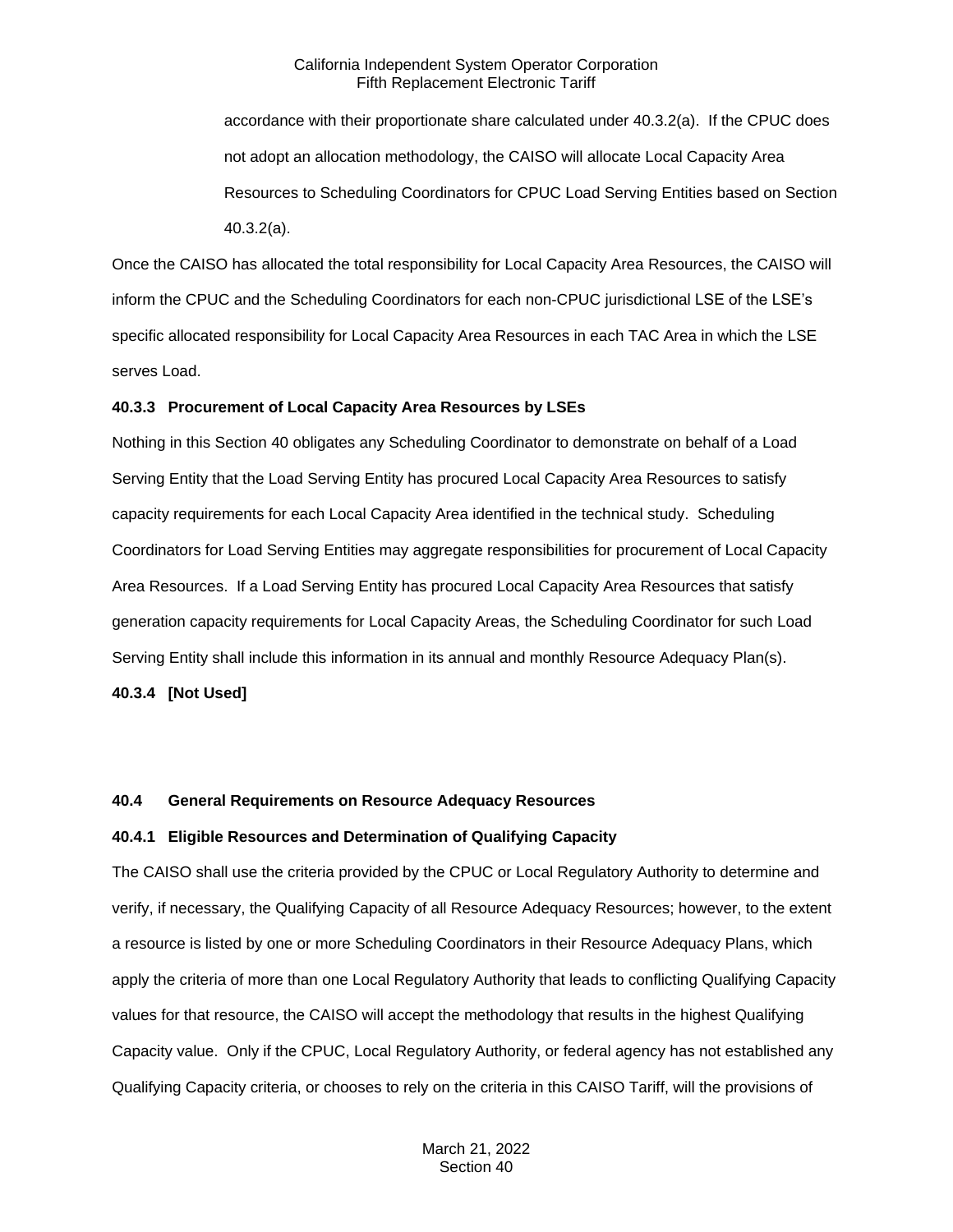Section 40.8 apply.

#### <span id="page-10-0"></span>**40.4.2 Net Qualifying Capacity Report**

The CAISO shall produce an annual report posted to the CAISO Website on the schedule set forth in the Business Practice Manual that sets forth the Net Qualifying Capacity of all Participating Generators. All other Resource Adequacy Resources may be included in the annual report under Section 40.4.2 upon their request. The Net Qualifying Capacity of any resource included in the annual report, once posted to the CAISO Website, shall not be reduced by the CAISO for the next Resource Adequacy Compliance Year. Any change proposed to be made to a Net Qualifying Capacity value for a resource included in a prior annual report shall be explained, and any test results or analyses underlying the change provided, to the Scheduling Coordinator within ten (10) days of the CAISO's determination that a change to the resource's Net Qualifying Capacity is appropriate, which also must be at least fifteen (15) days prior to the posting on the CAISO Website of the annual report. Any disputes as to the CAISO's determination regarding Net Qualifying Capacity shall be subject to the CAISO ADR Procedures.

### <span id="page-10-1"></span>**40.4.3 General Qualifications for Supplying Net Qualifying Capacity**

Resource Adequacy Resources included in a Resource Adequacy Plan submitted by a Scheduling Coordinator on behalf of a Load Serving Entity serving Load in the CAISO Balancing Authority Area must:

- (1) Be available for testing by the CAISO to validate Qualifying Capacity, which can be no less than a resource's PMin as registered in the Master File even if the resource's contractual Resource Adequacy Capacity is less than its PMin, and determine Net Qualifying Capacity for the next Resource Adequacy Compliance Year;
- (2) Provide any information requested by the CAISO to apply the performance criteria to be adopted by the CAISO pursuant to Section 40.4.5;
- (3) Submit Bids into the CAISO Markets as required by this CAISO Tariff;
- (4) Be in compliance, as of the date that the CAISO performs any testing or otherwise determines Net Qualifying Capacity for the next Resource Adequacy Compliance Year, with the criteria for Qualifying Capacity established by the CPUC, relevant Local Regulatory Authority, or federal agency and provided to the CAISO; and
- (5) Be subject to Sanctions for non-performance as specified in the CAISO Tariff; and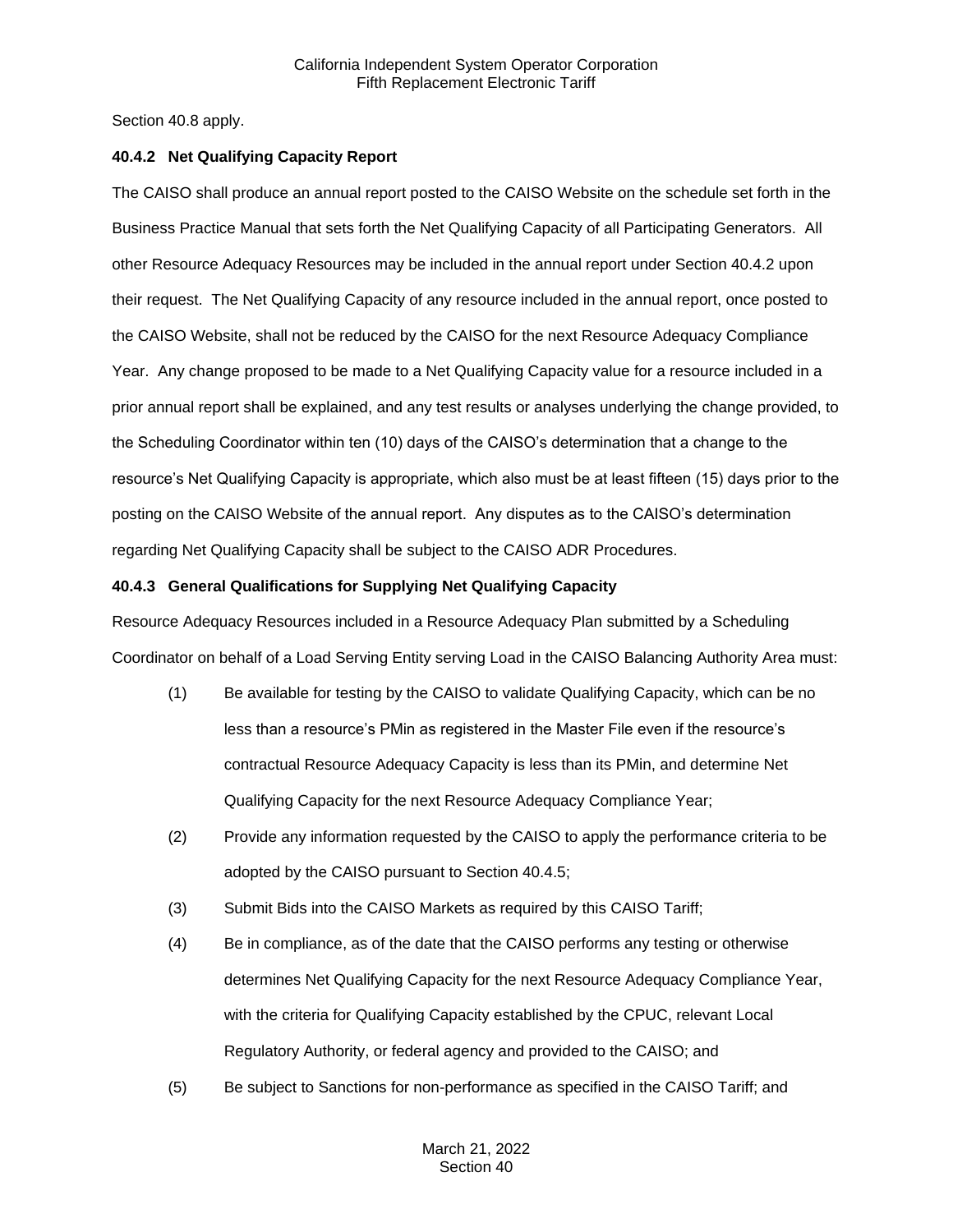(6) For a resource with contractual Resource Adequacy Capacity less than PMin as registered in the Master File, make the PMin available to the CAISO for commitment or dispatch at PMin, subject to Section 11.8 provisions for Bid Cost Recovery, so that the resource's Resource Adequacy Capacity can be utilized as required by this CAISO Tariff.

#### <span id="page-11-0"></span>**40.4.4 Reductions for Testing**

In accordance with the procedures specified in the Business Practice Manual, the Generating Unit of a Participating Generator or other Generating Units, System Units or Loads of Participating Loads, Reliability Demand Response Resources, or Proxy Demand Resources included in a Resource Adequacy Plan submitted by a Scheduling Coordinator on behalf of a Load Serving Entity can have its Qualifying Capacity reduced, for purposes of the Net Qualifying Capacity annual report under Section 40.4.2 for the next Resource Adequacy Compliance Year, if a CAISO testing program determines that it is not capable of supplying the full Qualifying Capacity amount.

#### <span id="page-11-1"></span>**40.4.5 Reductions for Performance Criteria**

No later than 12 months after the effective date of this Section 40, the CAISO will issue a report outlining a proposal with respect to performance criteria for Resource Adequacy Resources. The CAISO will collaborate with the CPUC and other Local Regulatory Authorities to develop the performance criteria to be submitted to FERC. The Scheduling Coordinator for a Resource Adequacy Resource shall provide or make available to the CAISO, subject to the confidentiality provisions of this CAISO Tariff, all documentation requested by the CAISO to determine, develop or implement the performance criteria, including, but not limited to, NERC Generating Availability Data System data.

#### <span id="page-11-2"></span>**40.4.6 Reductions for Deliverability**

#### **40.4.6.1 Deliverability within the CAISO Balancing Authority Area**

In order to determine Net Qualifying Capacity from Resource Adequacy Resources subject to this Section 40.4, the CAISO will determine that a Resource Adequacy Resource is available to serve the aggregate of Load by means of a deliverability study. Documentation explaining the CAISO's deliverability analysis will be posted on the CAISO Website. The deliverability study will be performed annually and shall focus on peak Demand conditions. The results of the deliverability study shall be incorporated into the Net Qualifying Capacity annual report under Section 40.4.2 and will be effective for the next Resource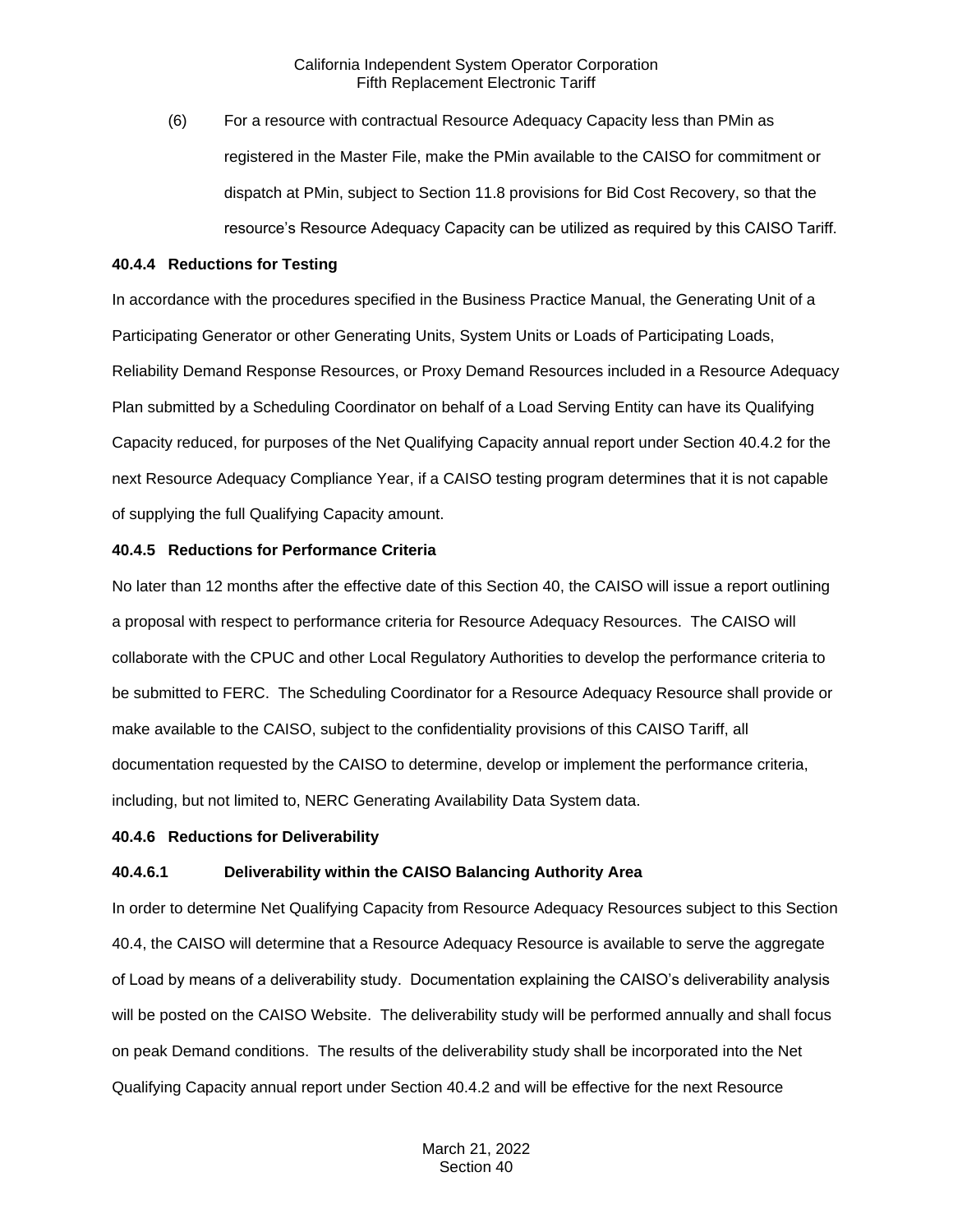Adequacy Compliance Year. To the extent the deliverability study shows that the Qualifying Capacity is not deliverable to the aggregate of Demand under the conditions studied, the Qualifying Capacity of the Resource Adequacy Resource will be reduced on a MW basis for the capacity that is undeliverable. Resources will be electrically grouped in a manner consistent with the CAISO Deliverability Assessment methodology posted on the CAISO Website. For Resource Adequacy Resources in the same electrical group which have identified deliverability constraints, the Qualifying Capacity of the Resource Adequacy Resources that obtained Full Capacity Deliverability Status or partial deliverability through Section 8.2 of Appendix Y to this CAISO Tariff will be reduced prior to reducing the Qualifying Capacity of those resources which were originally provided Full Capacity Deliverability Status pursuant to inclusion in an Interconnection Study Cycle under Appendix Y to this CAISO Tariff.

#### **40.4.6.2 Deliverability of Imports**

#### **40.4.6.2.1 Available Import Capability Assignment Process**

For Resource Adequacy Plans, total Available Import Capability will be assigned on an annual basis for a one-year term to Scheduling Coordinators representing Load Serving Entities serving Load in the CAISO Balancing Authority Area and, in limited circumstances, to Scheduling Coordinators representing Participating Generators or System Resources, as described by the following sequence of steps.

**Step 1:** Determination of Maximum Import Capability on Interties into the CAISO Balancing Authority Area: The CAISO shall establish the Maximum Import Capability for each Intertie into the CAISO Balancing Authority Area, and will post those values on the CAISO Website in accordance with the schedule and process set forth in the Business Practice Manual. **Step 2:** Determination of Available Import Capability by Accounting for Existing Contracts and Transmission Ownership Rights Held by Out-of-Balancing Authority Area LSEs: For each Intertie, the Available Import Capability will be determined by subtracting from the Maximum Import Capability established in Step 1 for each Intertie the import capability on each Intertie associated with (i) Existing Contracts and (ii) Transmission Ownership Rights held by load serving entities that do not serve Load within the CAISO Balancing Authority Area. The remaining sum of all Intertie Available Import Capability is the Total Import Capability. Total Import Capability shall be used to determine the Load Share Quantity for each Load Serving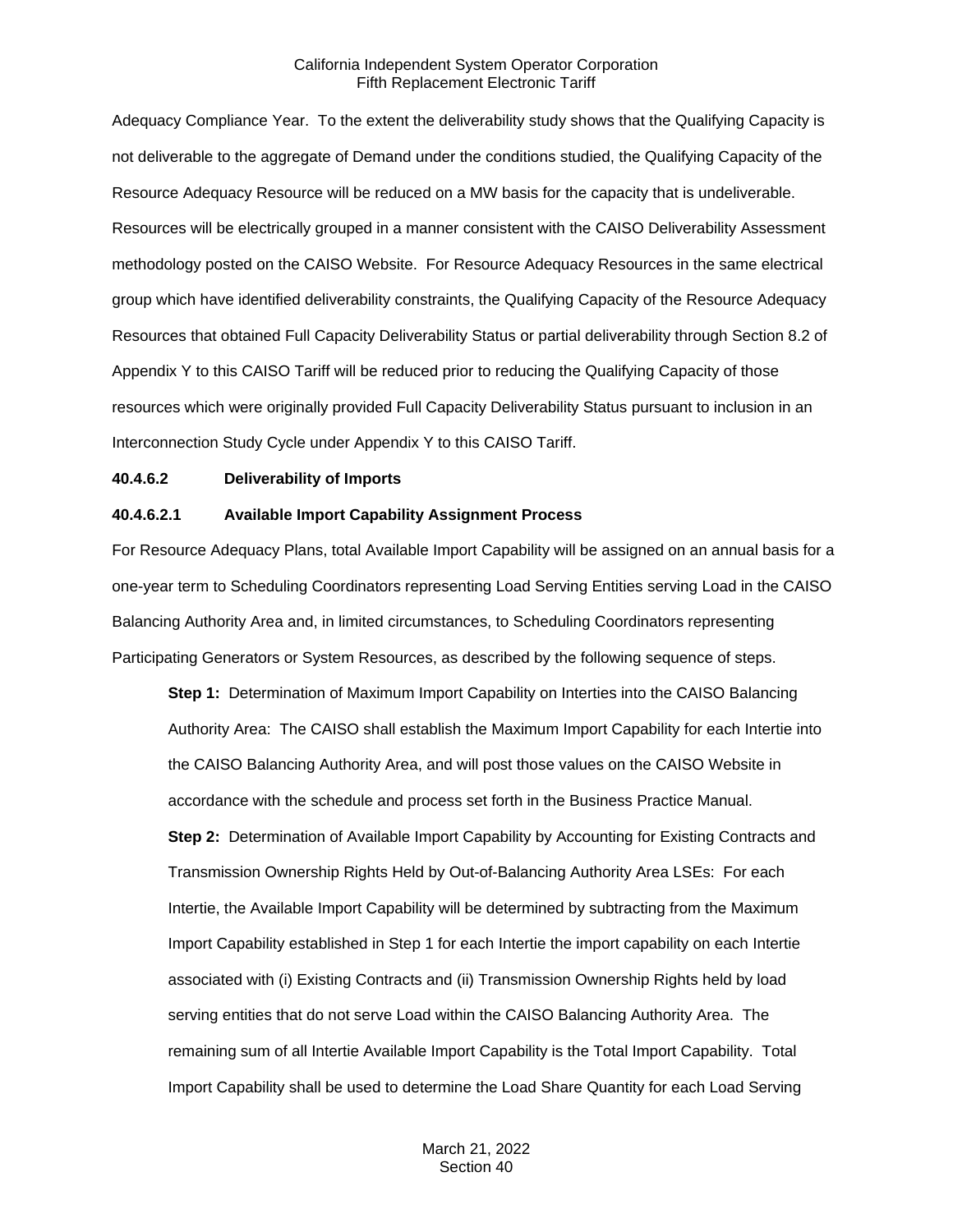Entity that serves Load within the CAISO Balancing Authority Area.

**Step 3:** Determination of Existing Contract Import Capability by Accounting for Existing Contracts and Transmission Ownership Rights Held by CAISO Balancing Authority Area LSEs: From the Available Import Capability remaining on each Intertie after Step 2 above, Existing Contracts and Transmission Ownership Rights held by Load Serving Entities that serve Load within the CAISO Balancing Authority Area shall be reserved for the holders of such commitments and will not be subject to reduction under any subsequent steps in this Section. The import capability reserved pursuant to this Step 3 is the Existing Contract Import Capability.

**Step 4a:** Assignment of Pre-RA Import Commitments: From the Available Import Capability remaining on each Intertie after reserving Existing Contract Import Capability under Step 3 above, the CAISO will assign to Load Serving Entities serving Load within the CAISO Balancing Authority Area Pre-RA Import Commitment Capability on a particular Intertie based on Pre-RA Import Commitments in effect (where a supplier has an obligation to deliver the Energy or make the capacity available) at any time during the Resource Adequacy Compliance Year for which the Available Import Capability assignment is being performed. The Pre-RA Import Commitment will be assigned to the Intertie selected by the Load Serving Entity during the submission of the import commitment data template as required per Business Process Manual, and it must be the primary Intertie upon which the Energy or capacity is anticipated to be scheduled. If a Pre-RA Import Commitment submitted on behalf of a LSE with Existing Contract Import Capability is assigned under this Section to the same Intertie on which the LSE holds Existing Contract Import Capability, the Pre-RA Import Commitment will be assumed to deliver over the Existing Contract Import Capability until exhausted, unless the LSE can demonstrate otherwise.

To the extent a particular Intertie becomes over requested with Pre-RA Import Commitments, such that the MW represented in all Pre-RA Import Commitments utilizing the Intertie exceed the Intertie's Available Import Capability in excess of that reserved for Existing Contracts and Transmission Ownership Rights under Steps 2 and 3, the Pre-RA Import Commitments will be assigned Pre-RA Import Commitment Capability, based on the Import Capability Load Share Ratio of each Load Serving Entity submitting Pre-RA Import Commitments on the particular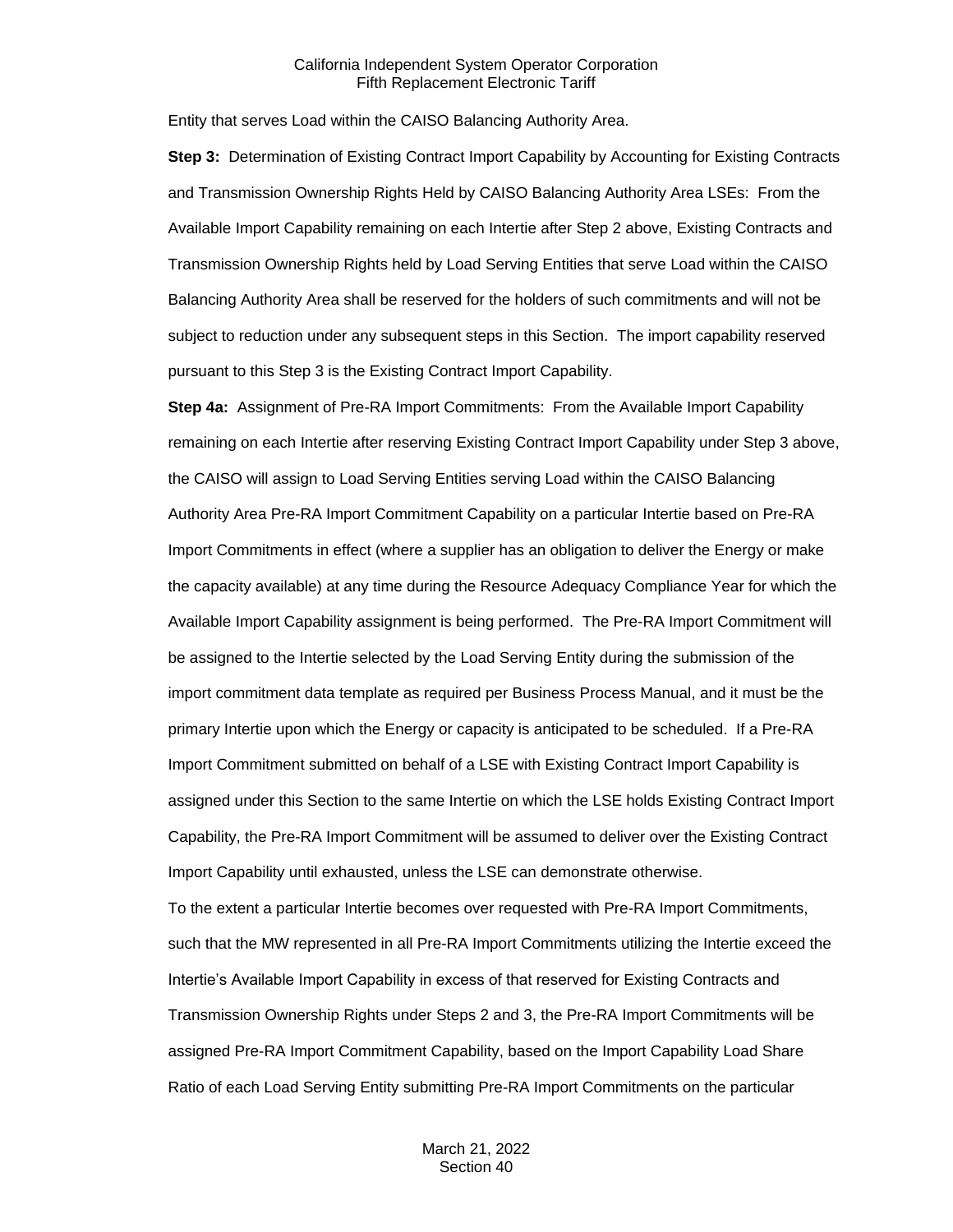Intertie. To the extent this initial assignment of Pre-RA Import Commitment Capability has not fully assigned the Available Import Capability of the particular over requested Intertie, the remaining Available Import Capability on the over requested Intertie will be assigned until fully exhausted based on the Import Capability Load Share Ratio of each Load Serving Entity whose submitted Pre-RA Import Commitment has not been fully satisfied by the previous Import Capability Load Share Ratio assignment iteration. The Available Import Capability assigned pursuant to this Step 4a is the Pre-RA Import Commitment Capability.

**Step 4b:** Assignment of New Use Import Commitments: From the Available Import Capability remaining on each Intertie after reserving Existing Contract Import Capability under Step 3 above and reserving Pre-RA Import Commitment Capability under step 4a above, the CAISO will assign to Load Serving Entities serving Load within the CAISO Balancing Authority Area New Use Import Commitment Capability on a particular Intertie based on New Use Import Commitments in effect during the Resource Adequacy Compliance Year for which the Available Import Capability assignment is being performed. The CAISO will assign the New Use Import Commitment to the Intertie selected by the Load Serving Entity in the import commitment data template as required per Business Process Manual, and it must be the primary Intertie upon which the Energy or capacity is anticipated to be scheduled. If a New Use Import Commitment submitted by an LSE with Existing Contract Import Capability is assigned under this Section to the same Intertie on which the Load Serving Entity holds Existing Contract Import Capability, the CAISO will assume the New Use Import Commitment will be delivered over the Existing Contract Import Capability until exhausted, unless the LSE can demonstrate otherwise.

To the extent a particular Intertie becomes over requested with New Use Import Commitments, such that the MW represented in all New Use Import Commitments using the Intertie exceed the Intertie's Available Import Capability in excess of that reserved for Existing Contracts and Transmission Ownership Rights under Steps 2 and 3 as well as Pre-RA Import Commitments under Step 4a, the New Use Import Commitments will be assigned New Use Import Commitment Capability, based on the Import Capability Load Share Ratio of each Load Serving Entity submitting New Use Import Commitments on the particular Intertie. To the extent the initial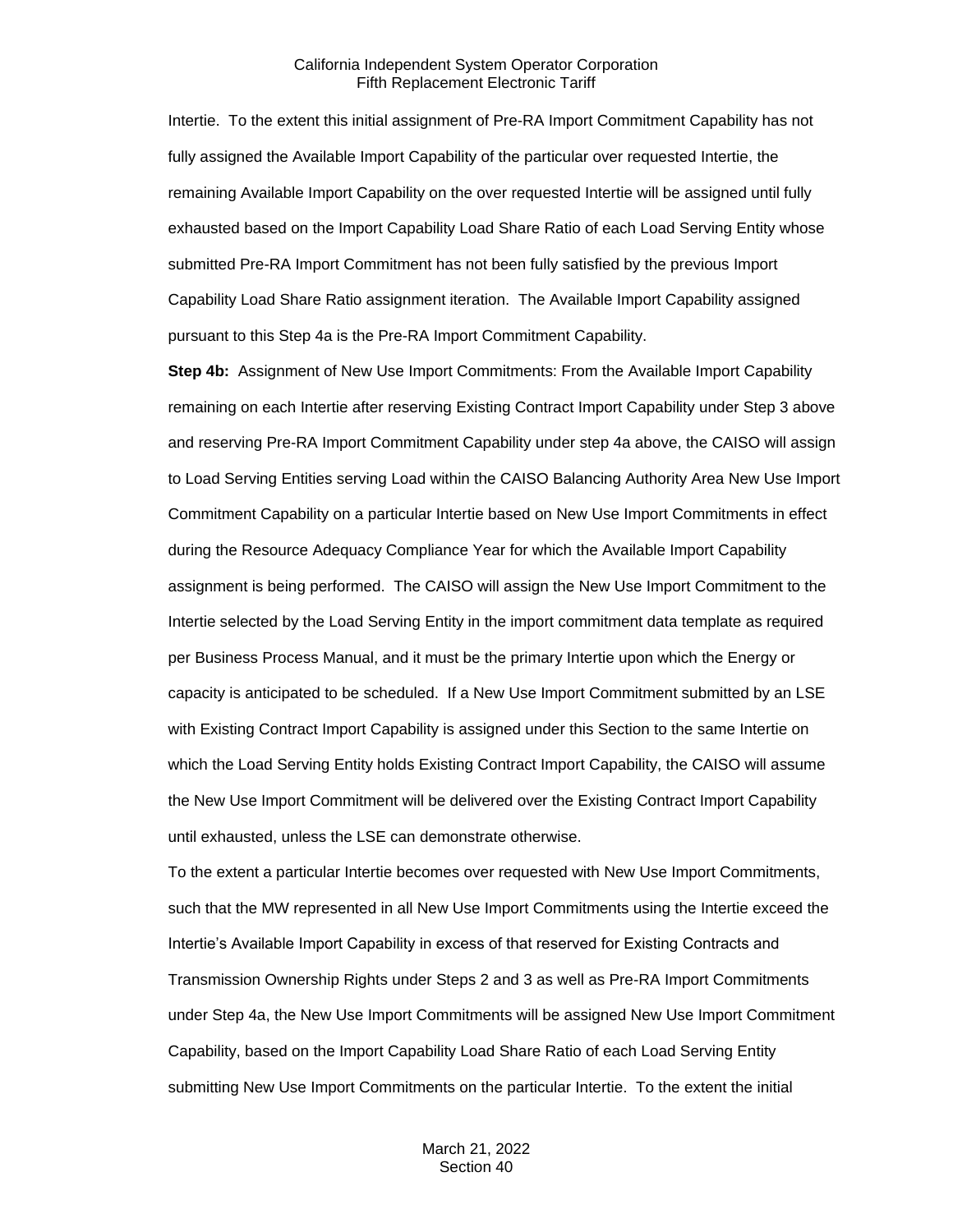assignment of New Use Import Commitment Capability does not fully assign the Available Import Capability on the over requested Intertie, the CAISO will assign the remaining Available Import Capability on the over requested Intertie until fully exhausted based on the Import Capability Load Share Ratio of each Load Serving Entity whose submitted New Use Import Commitment has not been fully satisfied by the previous Import Capability Load Share Ratio assignment iteration. The Available Import Capability assigned pursuant to this Step 4b is the New Use Import Commitment Capability. Any New Use Import Commitment Capability shall not exceed the limitations imposed in Section 40.4.6.2.2.4.

**Step 5:** Assignment of Remaining Import Capability Limited by Load Share Quantity: The Total Import Capability remaining after Step 4 will be assigned only to Load Serving Entities serving Load within the CAISO Balancing Authority Area that have not received Existing Contract Import Capability, Pre-RA Import Commitment Capability and New Use Import Commitment Capability under Steps 3 and 4, that exceed the Load Serving Entity's Load Share Quantity. Only the MW quantity of any Pre-RA Import Commitment Capability and New Use Import Commitment Capability assigned to Existing Contract Import Capability under Step 4 that exceeds the Existing Contract Import Capability on the particular Intertie will be counted for purposes of this Step 5. The CAISO will assign Remaining Import Capability based on the following process. First, the CAISO will calculate the gross Remaining Import Capability by subtracting the sum of the MW quantity assigned to excluded LSEs from the Total Import Capability. Next, the CAISO will calculate the share of gross Remaining Import Capability based on load share ratio among the remaining eligible Load Serving Entities. Any CAISO internal Load Serving Entity with allocations received from both Steps 3 & 4 that exceed or are equal to its share of the gross Remaining Import Capability will be excluded from further allocation of Remaining Import Capability. The CAISO will re-perform this calculation until there are no excluded Load Serving Entities. Each remaining eligible Load Serving Entity will have its Remaining Import Capability calculated by subtracting its total of all allocations received under Steps 3, 4a & 4b from its share of the gross Remaining Import Capability. The Total Import Capability will be assigned until fully exhausted to those Load Serving Entities eligible to receive an assignment under this Step. The quantity of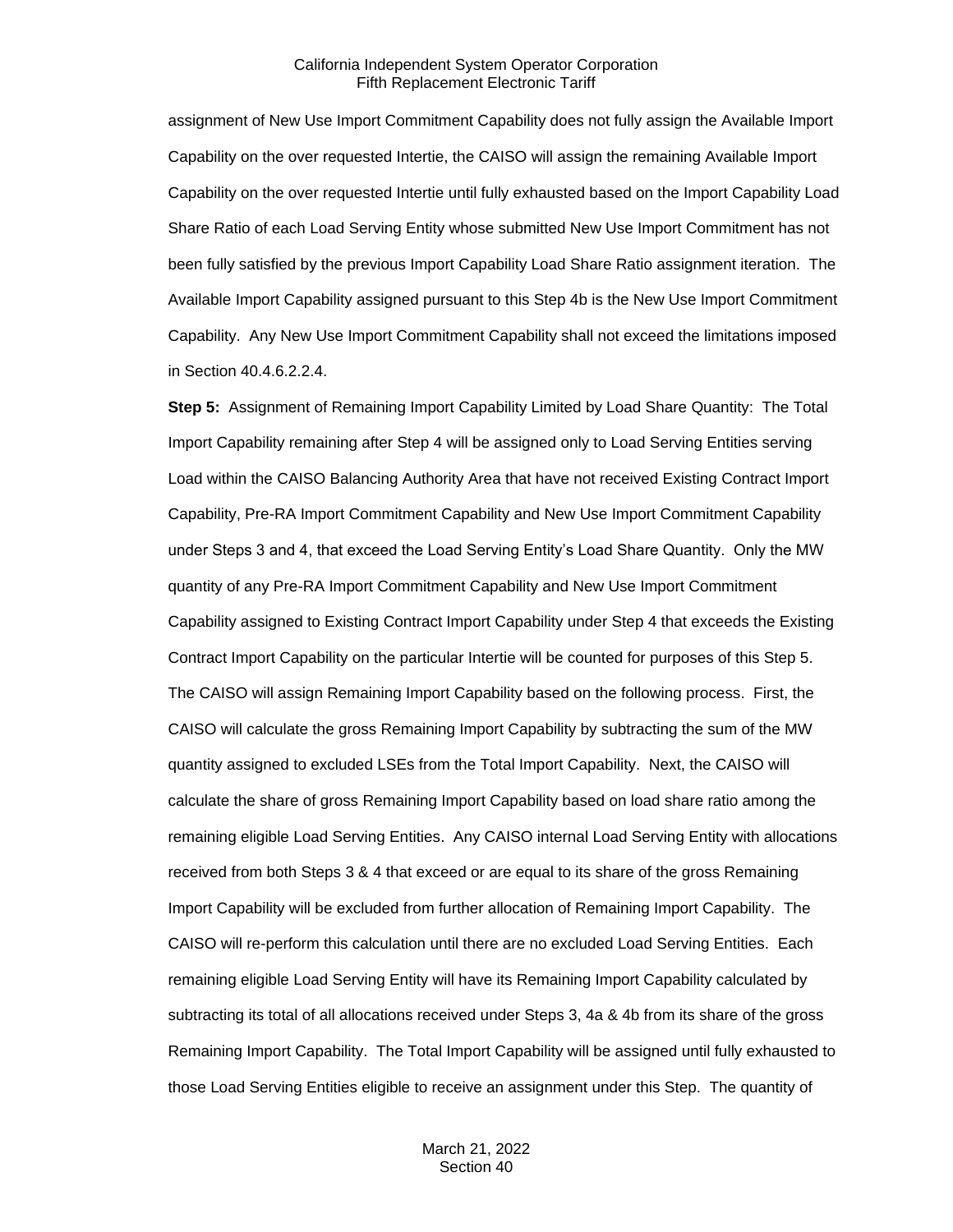Total Import Capability assigned to the Load Serving Entity under this Step is the Load Serving Entity's Remaining Import Capability. This Step 5 does not assign Remaining Import Capability on a specific Intertie.

**Step 6:** CAISO Posting of Assigned and Unassigned Capability: Following the completion of Step 5, the CAISO will post to the CAISO Website, in accordance with the schedule set forth in the Business Practice Manual the following information:

- (a) The Total Import Capability;
- (b) The quantity in MW of Existing Contracts and Transmission Ownership Rights assigned to each Intertie, distinguishing between Existing Contracts and Transmission Ownership Rights held by Load Serving Entities within the CAISO Balancing Authority Area and those held by load serving entities outside the CAISO Balancing Authority Area;
- (c) The aggregate quantity in MW, and identity of the holders, of Pre-RA Import Commitments assigned to each Intertie; and
- (d) The aggregate quantity in MW of Available Import Capability after Step 4, the identity of the Interties with Available Import Capability, and the MW quantity of Available Import Capability on each such Intertie.
- (e) For each individual Intertie, the name of the holder of Existing Contracts and Transmission Ownership Rights, Pre-RA Import Commitments and New Use Import Commitments as well as maximum locked up amount, lock start date, lock expiration date and potentially other available information that provides stakeholders with transparency into the allocation process.

**Step 7:** CAISO Notification of LSE Assignment Information: Following the completion of Step 5, in accordance with the schedule set forth in the Business Practice Manual, the CAISO will notify the Scheduling Coordinator for each Load Serving Entity of:

- (a) The Load Serving Entity's Import Capability Load Share;
- (b) The Load Serving Entity's Load Share Quantity; and
- (c) The amount of, and Intertie on which, the Load Serving Entity's Existing Contract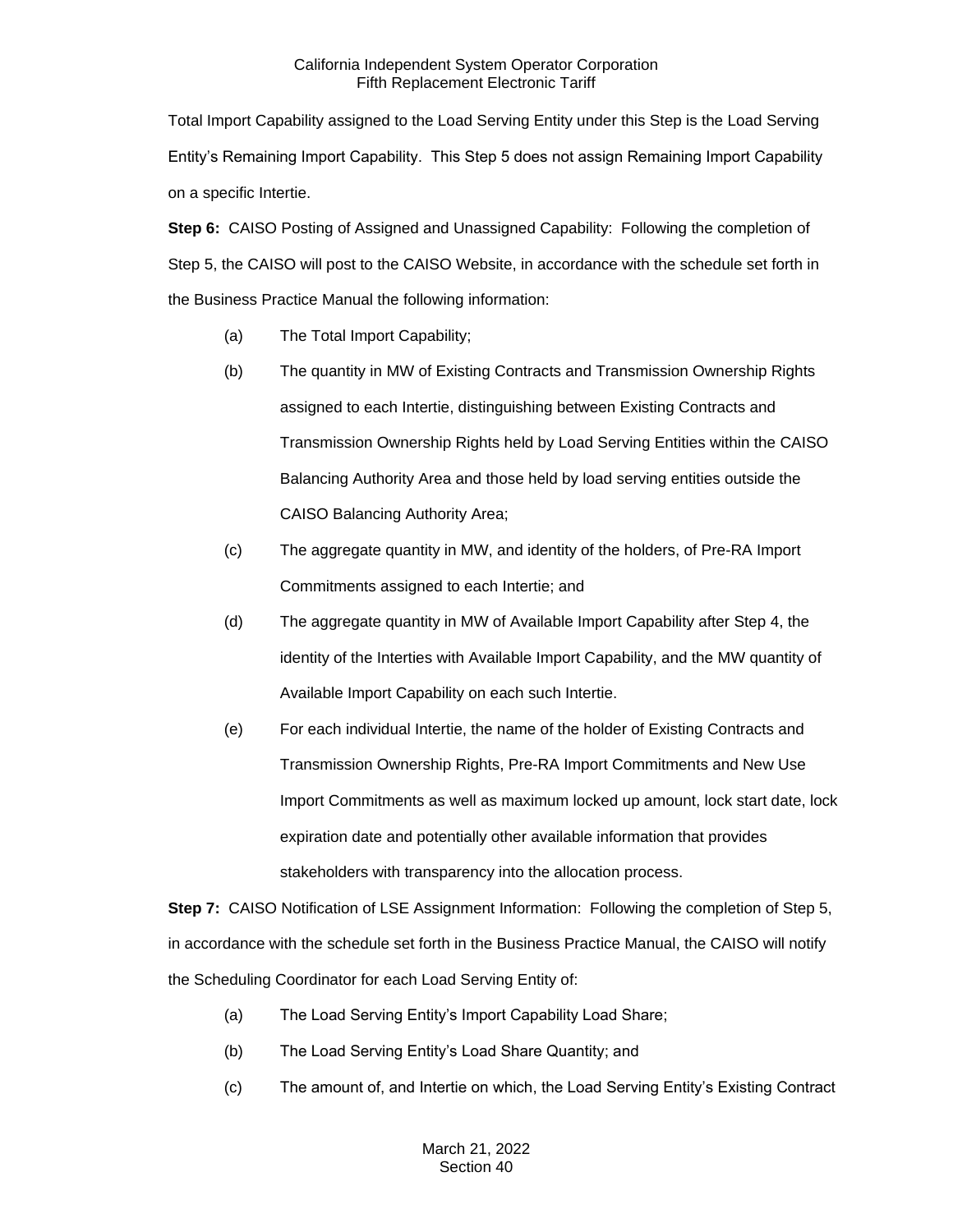Import Capability, Pre-RA Import Commitment Capability and New Use Import Commitment Capability, as applicable, has been assigned; and

(d) The Load Serving Entity's Remaining Import Capability.

**Step 8:** Transfer of Import Capability: In accordance with the schedule set forth in the Business Practice Manual, a Scheduling Coordinator for a Load Serving Entity shall be allowed to transfer some or all of its Remaining Import Capability to any other Scheduling Coordinator for a Load Serving Entity. The CAISO will accept transfers between Scheduling Coordinators only to the extent such transfers are reported to the CAISO, in accordance with the schedule set forth in the Business Practice Manual and through the CAISO's Import Capability Transfer Registration Process, by the entity receiving the Remaining Import Capability who must set forth (1) the name of the counter-parties, (2) the MW quantity, (3) term of transfer, and (4) price on a per MW basis. The CAISO will post to the CAISO Website in accordance with the schedule set forth in the Business Practice Manual the information on transfers of Remaining Import Capability received under this Step 8.

**Step 9:** Initial Scheduling Coordinator Request to Assign Remaining Import Capability by Intertie: In accordance with the schedule set forth in the Business Practice Manual, the Scheduling Coordinator for each Load Serving Entity shall notify the CAISO of its request to assign its posttrading Remaining Import Capability on a MW basis per available Intertie. Total requests for assignment of Remaining Import Capability by a Scheduling Coordinator cannot exceed the sum of the post-traded Remaining Import Capability of its Load Serving Entities. The CAISO will honor the requests to the extent an Intertie has not been over requested. If an Intertie is over requested, the requests for Remaining Import Capability on that Intertie will be assigned based on each Load Serving Entity's Import Capability Load Share Ratio in the same manner as set forth in Step 4. A Scheduling Coordinator for a Load Serving Entity without an Import Capability Load Share will be assigned the Import Capability Load Share equal to the average Import Capability Load Share of those Load Serving Entities from which it received transfers of Remaining Import Capability.

**Step 10:** CAISO Notification of Initial Remaining Import Capability Assignments and Unassigned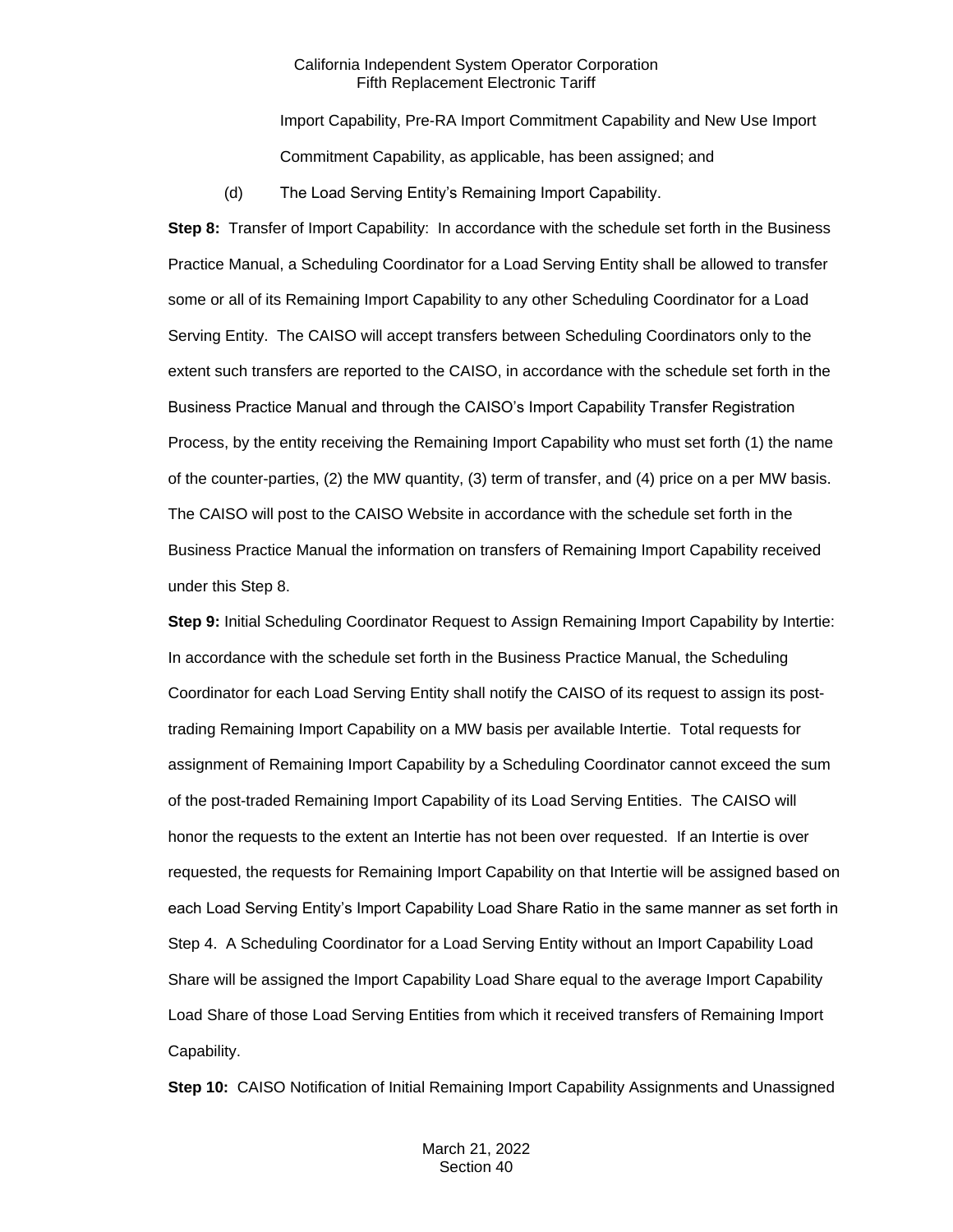Capability: In accordance with the schedule set forth in the Business Practice Manual, the CAISO will:

- (a) Notify the Scheduling Coordinators of accepted request(s) for assigning Remaining Import Capability under Step 9;
- (b) Publish on the CAISO Website aggregate unassigned Available Import Capability, if any, the identity of the Interties with unassigned Available Import Capability, and the MW quantity of Available Import Capability, on each such Intertie; and
- (c) Issue a Market Notice to advise the Scheduling Coordinators that Step 10 is complete and to specify the time at which the CAISO will begin accepting requests for the Remaining Import Capability for Step 11.

**Step 11:** Secondary Scheduling Coordinator Request to Assign Remaining Import Capability by Intertie: To the extent Remaining Import Capability remains unassigned as disclosed by Step 10, in accordance with the schedule set forth in the Business Practice Manual, Scheduling Coordinators for Load Serving Entities shall notify the CAISO of their requests to assign any Remaining Import Capability on a MW per available Intertie basis. Step 10 must be completed before a Scheduling Coordinator may submit a request under this step for any Remaining Import Capability. Any requests received prior to the time stated in the Market Notice issued at the completion of Step 10 will not be honored by the CAISO. The CAISO will honor the timely requests received to the extent an Intertie has not been over requested. If an Intertie is over requested, the requests on that Intertie will be assigned based on each Load Serving Entity's Import Capability Load Share Ratio, as used in Steps 4 and 9.

**Step 12:** Notification of Secondary Remaining Import Capability Assignments and Unassigned Capability: In accordance with the schedule set forth in the Business Practice Manual, the CAISO will:

(a) Notify the Scheduling Coordinator for each Load Serving Entity of the Load Serving Entity's accepted request(s) for assigning Remaining Import Capability under Step 11;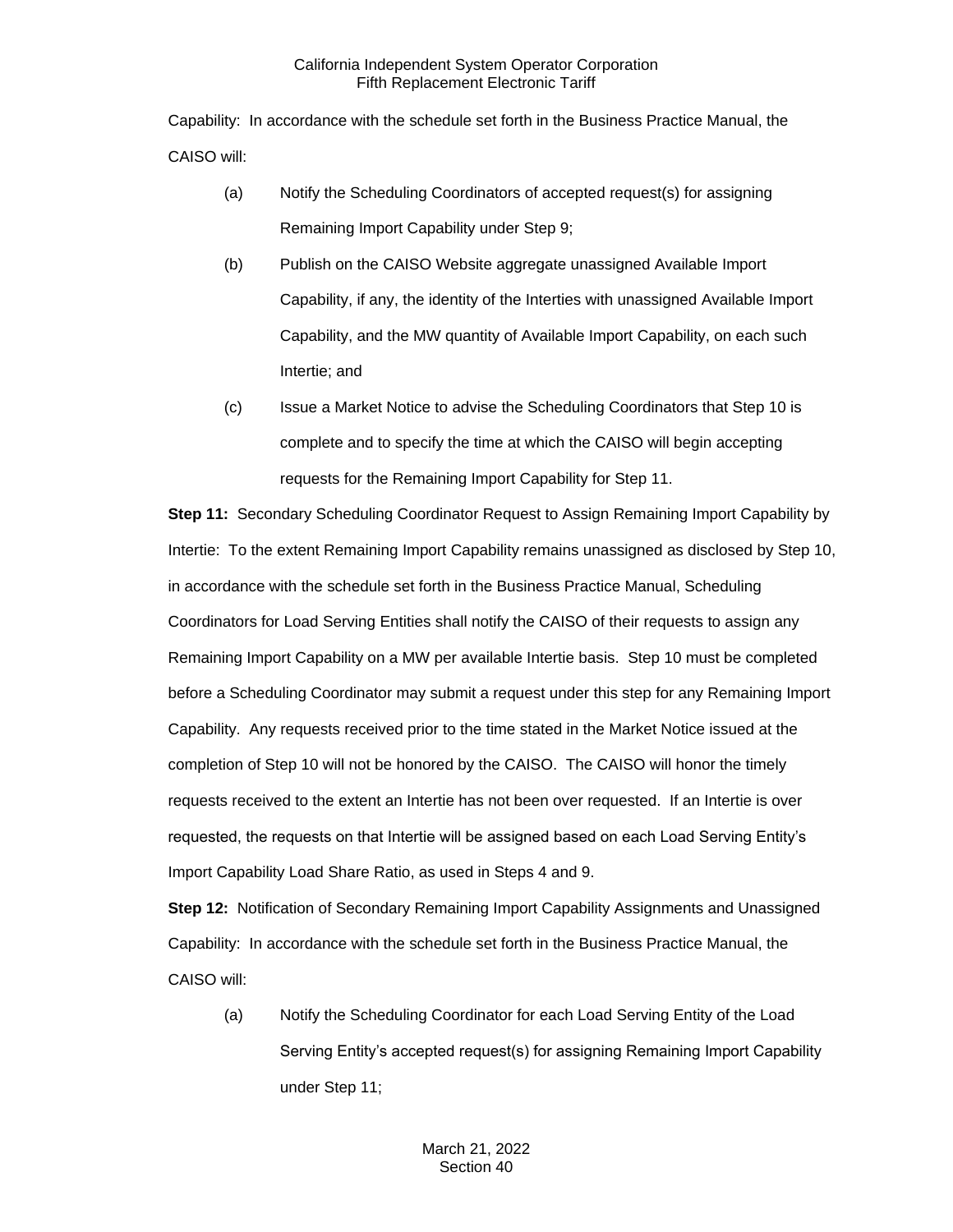- (b) Publish on the CAISO Website unassigned aggregate Available Import Capability, if any, the identity of the Interties with Available Remaining Import Capability, and the MW quantity of Availability Import Capability on each such Intertie; and
- (c) Issue a Market Notice to advise the Scheduling Coordinator for each Load Serving Entity that Step 12 is complete and to specify the time at which the CAISO will begin accepting requests for the Balance of Year Unassigned Available Import Capability for Step 13.

**Step 13:** Requests for Balance of Year Unassigned Available Import Capability: To the extent total Available Import Capability remains unassigned as disclosed by Step 12, Scheduling Coordinators for Load Serving Entities, Participating Generators, or System Resources may notify the CAISO of a request for unassigned Available Import Capability on a specific Intertie on a per MW basis. Step 12 must be completed before a Scheduling Coordinator may submit a request under this step for any remaining unassigned Import Capability. Any requests received prior to the time stated in the Market Notice issued at the completion of Step 12 will not be honored by the CAISO. Each request must include the identity of Load Serving Entity, Participating Generator, or System Resource on whose behalf the request is made. The CAISO will accept only two (2) requests per calendar week from any Scheduling Coordinator on behalf of a single Load Serving Entity, Participating Generator, or System Resource.

Load Serving Entities with existing Resource Adequacy contracts that have not otherwise received Import Capability will receive priority over other requests received on the same day. The load serving entity will only receive priority on the branch group where the existing Resource Adequacy contract is scheduled. To receive priority, the Resource Adequacy contract cannot be fully utilized as a Pre-RA Commitment or a New Use Import Commitment. If the Resource Adequacy contract is not fully utilized as a Pre-RA Commitment or a New Use Import Commitment, then the portion of the Resource Adequacy contract that is not utilized as a Pre-RA Commitment or a New Use Import Commitment shall receive priority. If two or more Load Serving Entities request an allocation that exceeds the amount of Available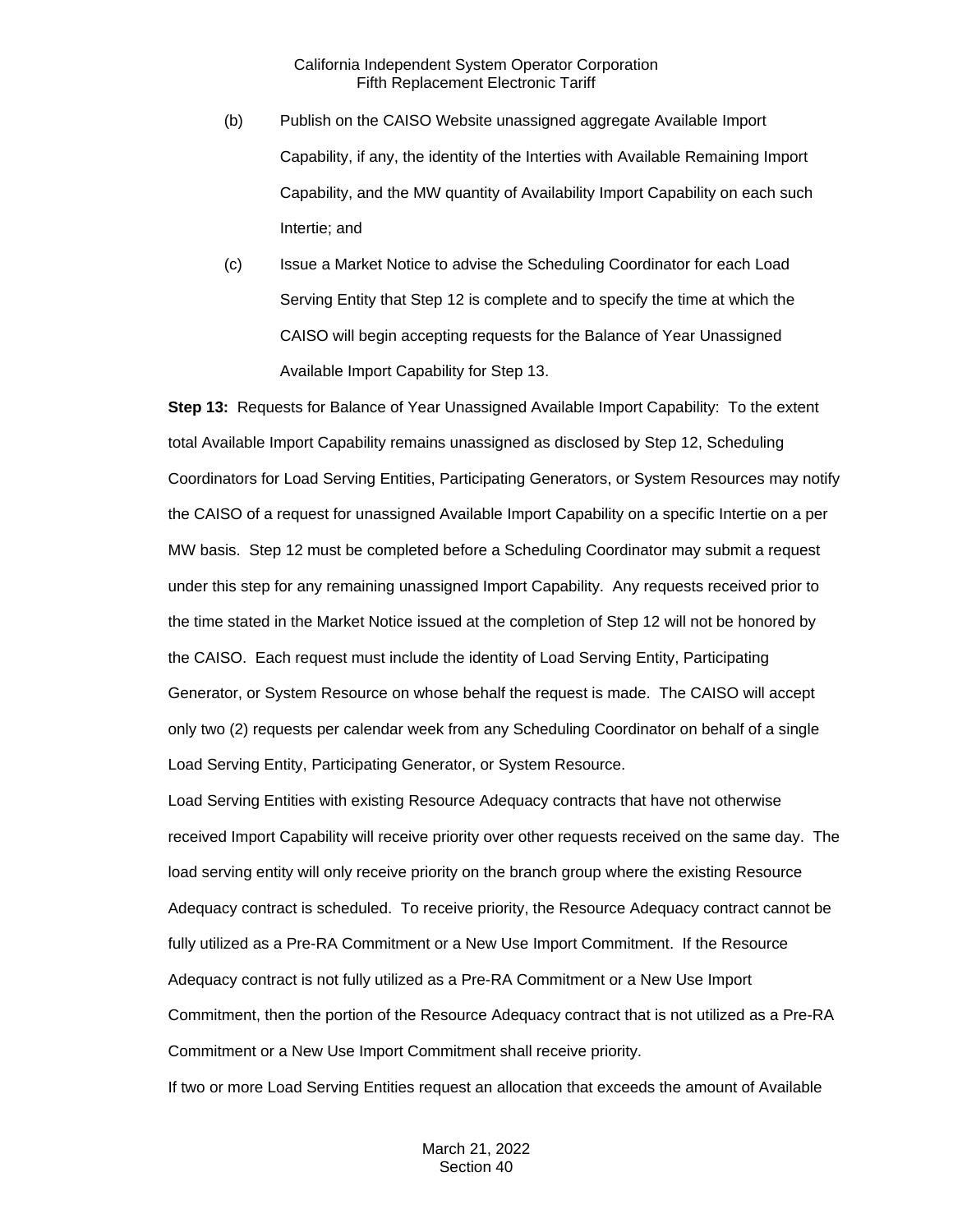Import Capability remaining on any given branch group, the assignment will be split among each Load Serving Entity with a valid request based on the following formula:

(Total unassigned Available Import Capability at the branch group divided by the sum of capacity from eligible portions of applicable Resource Adequacy contracts with priority) multiplied by each Load Serving Entity's eligible Resource Adequacy contract amount.

After addressing any priority for requests associated with Resource Adequacy contracts, the CAISO will honor timely requests in priority of the time requests from Scheduling Coordinators were received until the Intertie is fully assigned and without regard to any Load Serving Entity's Load Share Quantity. Any honored request shall be for the remainder of the Resource Adequacy Compliance Year.

The CAISO shall provide an electronic means, either through the Import Capability Transfer Registration Process or otherwise, of notifying the Scheduling Coordinator of the time the request was deemed received by the CAISO and, within seven (7) days of receipt of the request, whether the request was honored. If a request made on behalf of a Load Serving Entity is honored, it shall be the responsibility of the Scheduling Coordinator and its Load Serving Entity to notify the CPUC or applicable Local Regulatory Authority of the acceptance of the request for unassigned Available Import Capability. If the request is not honored because the Intertie requested was fully assigned, the request will be deemed rejected and the Scheduling Coordinator, if it still seeks to obtain unassigned Available Import Capability, will be required to submit a new request for unassigned Available Import Capability on a different Intertie. The CAISO will update on its website the list of unassigned Available Import Capability by Intertie in accordance with the schedule set forth in the Business Practice Manual.

This multi-step process for assignment of Total Import Capability does not guarantee or result in any actual transmission service being assigned and is only used for determining the import capability that can be credited towards satisfying the Reserve Margin of a Load Serving Entity under this Section 40. Upon the request of the CAISO, Scheduling Coordinators must provide the CAISO with information on Pre-RA Import Commitments and New Use Import Commitments as well as any transfers or sales of assigned Total Import Capability.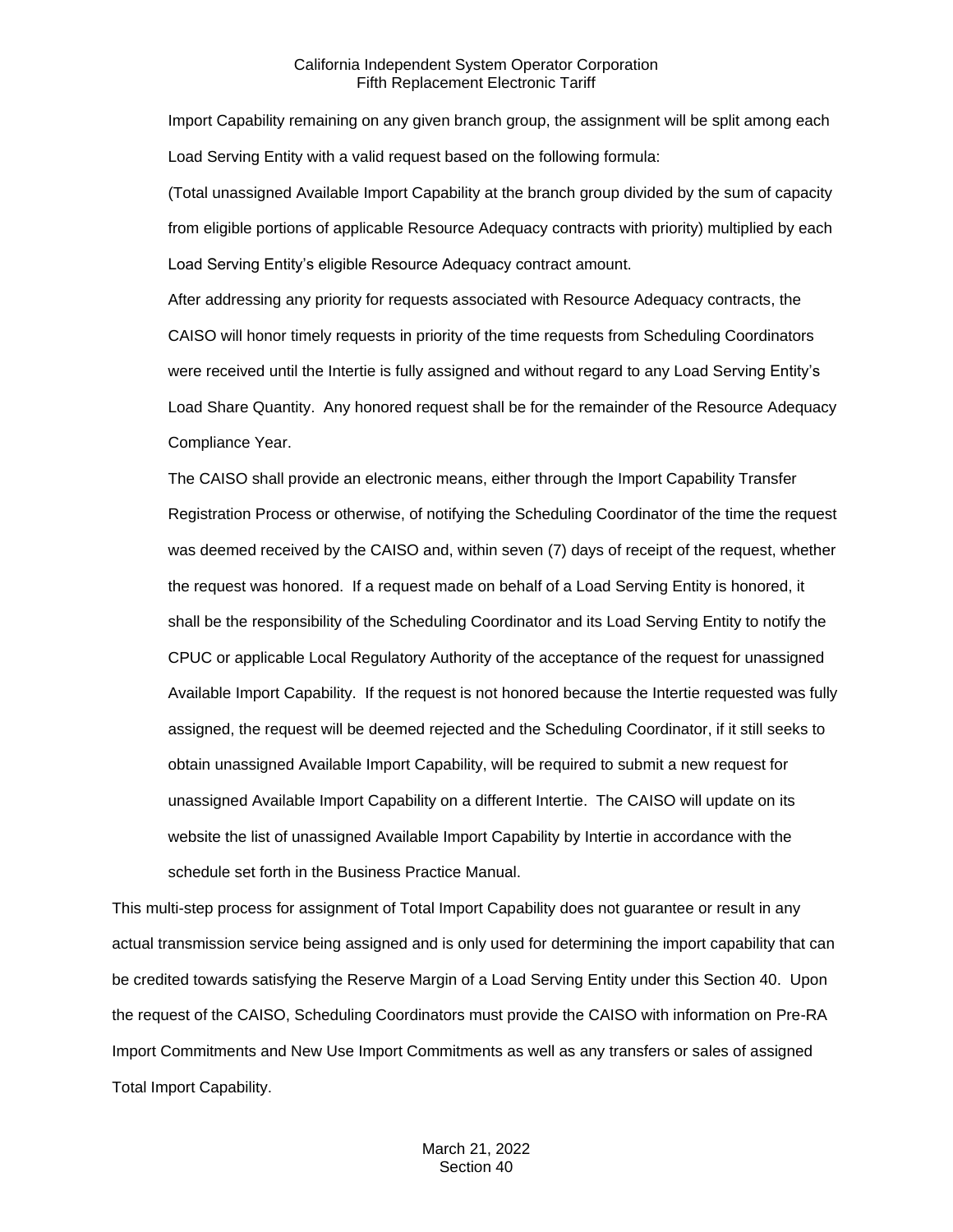## **40.4.6.2.2 Bilateral Import Capability Transfers and Registration Process**

## **40.4.6.2.2.1 Eligibility Registration for Bilateral Import Capability Transfers**

To be eligible to engage in any bilateral assignment, sale, or transfer of Remaining Import Capability under Step 8 of Section 40.4.6.2.1 or Section 40.4.6.2.2.2 or transfer of Existing Contract Import Capability, Pre-RA Import Commitment Capability and New Use Import Commitment Capability under Section 40.4.6.2.2.2, a Load Serving Entity or other Market Participant must provide the CAISO through the Import Capability Transfer Registration Process the following information:

- (a) Name of the Load Serving Entity or Market Participant
- (b) E-mail contact information

The CAISO will post to the CAISO Website the information received under this Section on a monthly basis in accordance with the schedule set forth in the Business Practice Manual. Any assignment, sale, or transfer of Existing Contract Import Capability, Pre-RA Import Commitment Capability, New Use Import Commitment Capability or Remaining Import Capability may only be made by or to a Load Serving Entity or Market Participant whose information received under this Section has been posted to the CAISO Website prior to the date of the assignment, sale, or transfer of the Existing Contract Import Capability, Pre-RA Import Commitment Capability, New Use Import Commitment Capability or Remaining Import Capability. It shall be the exclusive responsibility of the Scheduling Coordinator for the Load Serving Entity or Market Participant to ensure that the information posted to the CAISO Website under this Section is accurate and up to date.

## **40.4.6.2.2.2 Reporting Process for Bilateral Import Capability Transfers**

This Section shall apply to all transfers of Existing Contract Import Capability, Pre-RA Import Commitment Capability, New Use Import Commitment Capability or Remaining Import Capability other than that provided for in Step 8 of Section 40.4.6.2.1. Any Load Serving Entity or other Market Participant that has obtained Existing Contract Import Capability, Pre-RA Import Commitment Capability, New Use Import Commitment Capability or Remaining Import Capability may assign, sell, or otherwise transfer such Existing Contract Import Capability, Pre-RA Import Commitment Capability, New Use Import Commitment Capability or Remaining Import Capability in MW increments rounded to two decimal places. The import capability subject to each transfer shall remain on the Intertie assigned pursuant to Section 40.4.6.2.1.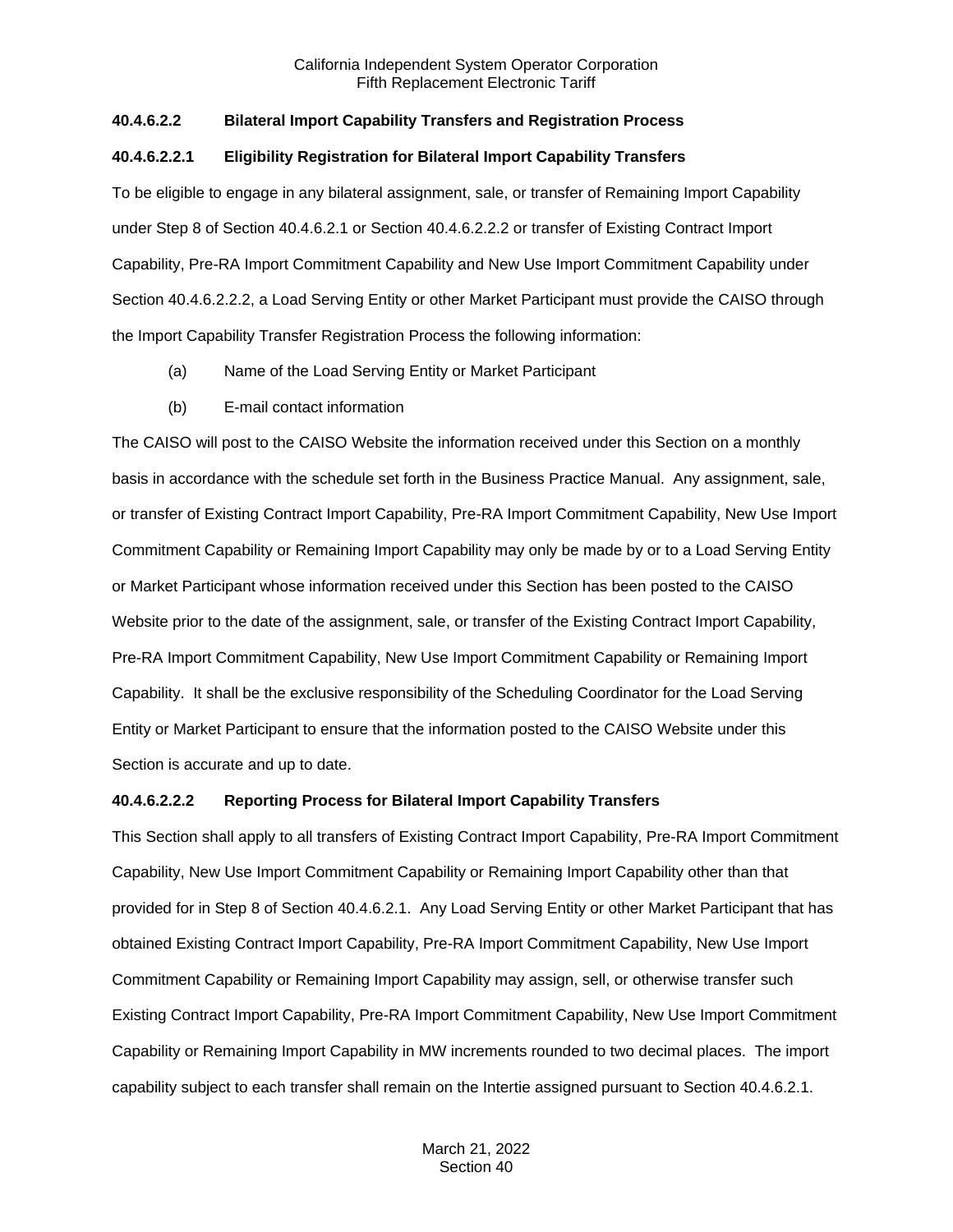The Scheduling Coordinator for the Load Serving Entity or Market Participant receiving the transferred Existing Contract Import Capability, Pre-RA Import Commitment Capability, New Use Import Commitment Capability or Remaining Import Capability must report the transfer to the CAISO through the CAISO's Import Capability Transfer Registration Process by providing the following information:

- (a) Identity of the counter-party(ies);
- (b) The MW quantity;
- (c) The Intertie on which the Existing Contract Import Capability, Pre-RA Import Commitment Capability, New Use Import Commitment Capability or Remaining Import Capability was assigned;
- (d) Term of the transfer; and
- (e) Price on a per MW basis.

The CAISO will promptly post to the CAISO Website the information on transfers received under this Section.

## **40.4.6.2.2.3 Other Import Capability Information Postings**

The CAISO will post to the CAISO Website on a monthly basis in accordance with the schedule set forth in the Business Practice Manual, for each Intertie, the holder and that holder's quantity in MW of import capability assigned on the particular Intertie as of the reporting date.

The CAISO will also post to the CAISO Website following submission of the annual Resource Adequacy Plans under Sections 40.2.1.1, 40.2.2.4, 40.2.3.4, and 40.2.4, for each Intertie, by a "yes" or "no" designation, whether each holder of import capability assigned on the particular Intertie has fully included the assigned import capability in the holder's annual Resource Adequacy Plans.

## **40.4.6.2.2.4 Reserving import capacity as New Use Import Commitment**

An import allocation received as Remaining Import Capability (Steps 5-13) may be reserved at the branch group level by the LSE holder for the applicable RA year. To reserve an import allocation, the LSE must hold the import allocation for all 12 months of the applicable RA year. LSEs cannot reserve import allocations for partial years.

An LSE may reserve an import allocation for the term of the New Use Import Commitment by showing an applicable New Use Import Commitment, signed by May 15th of the year prior to the requested import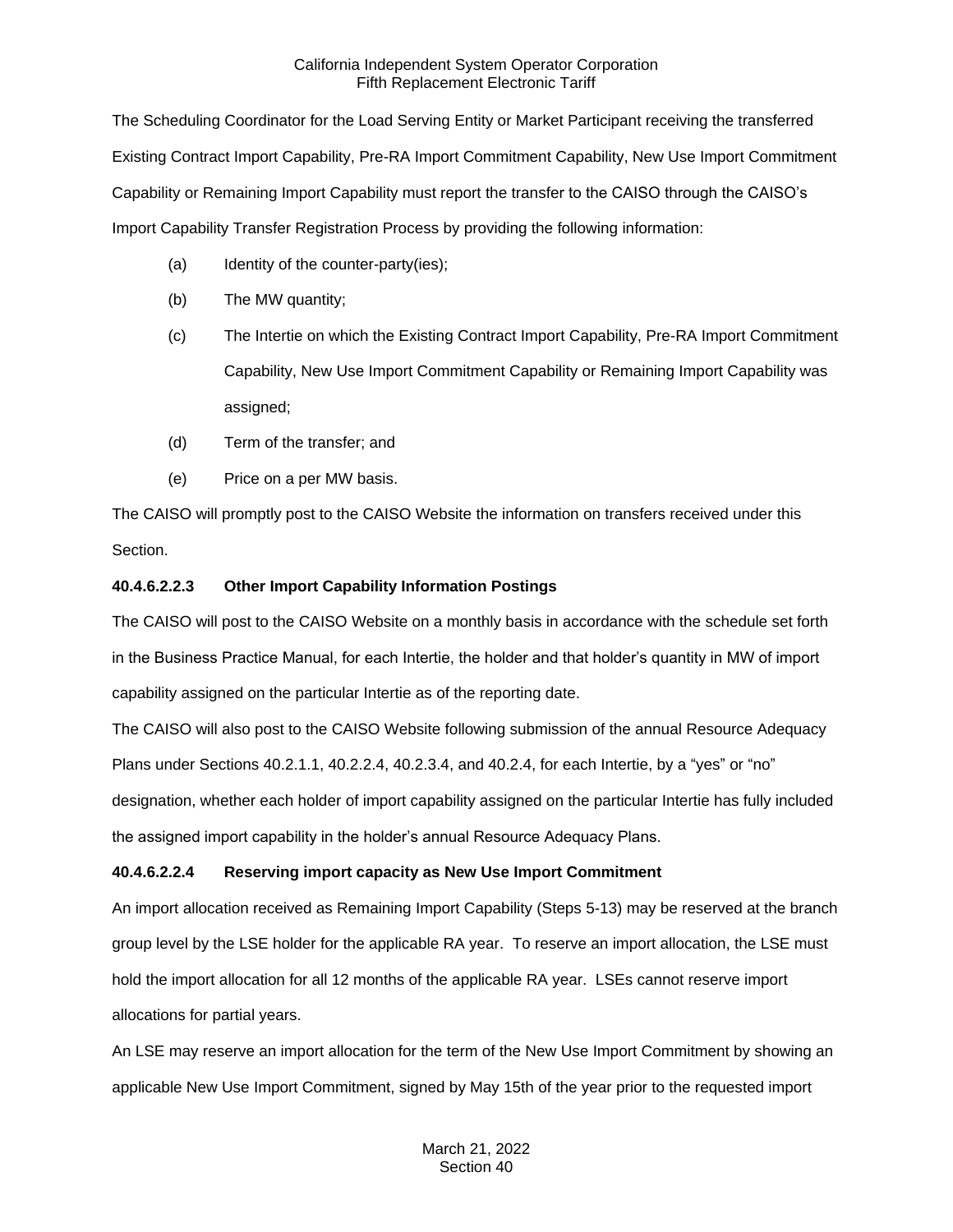allocation, if the New Use Import Commitment (1) identifies a specific resource or an aggregation of specific resources, consisting of Pseudo-Tie Generating Units or Dynamic Resource-Specific System Resources, that will provide capacity or energy and (2) meets all the requirements herein as well as those described in the appropriate Business Process Manual.

A New Use Import Commitment reservation can extend for an undetermined length of time, but the reserved quantity cannot exceed future year ahead Load Share Quantity. For implementation purposes, before import allocations are given out for the next RA year, an LSE must provide the CAISO with contract priority preference to determine the order of MIC allocation reduction in the event the reserved quantity exceeds future year ahead Load Share Quantity. If an LSE chooses to partially reduce the import allocation associated with a specific contract, the LSE must maintain the entire contract unchanged for the duration of the next RA year. Any material modification to the electric or operational characteristics of the contract, as determined by the CAISO, or the sale (part or entire) of the RA contract that currently qualifies as a New Use Import Commitment by its LSE holder will result in the loss of status as New Use Import Commitment.

An LSE can reserve up to 75% of its year ahead total import allocation (representing the sum of Existing Contract Import Capability, Pre-RA Import Commitment Capability, New Use Import Commitment Capability and Remaining Import Capability as communicated by the CAISO per step 7) at the branch group level with New Use Import Commitments that meet this tariff section. The total reserved amount for each LSE represents the sum of all their Existing Contract Import Capability, Pre-RA Import Commitment Capability and New Use Import Commitment Capability.

An import allocation received as Remaining Import Capability (Steps 5-13) may be reserved at the branch group level by the LSE holder for the applicable RA year. To reserve an import allocation, the LSE must hold the import allocation for all 12 months of the applicable RA year. LSEs cannot reserve import allocations for partial years.

An LSE may reserve an import allocation for the term of the New Use Import Commitment by showing an applicable New Use Import Commitment, signed by May 15th of the year prior to the requested import allocation, if the New Use Import Commitment (1) identifies a specific resource or an aggregation of specific resources, consisting of Pseudo-Tie Generating Units or Dynamic Resource-Specific System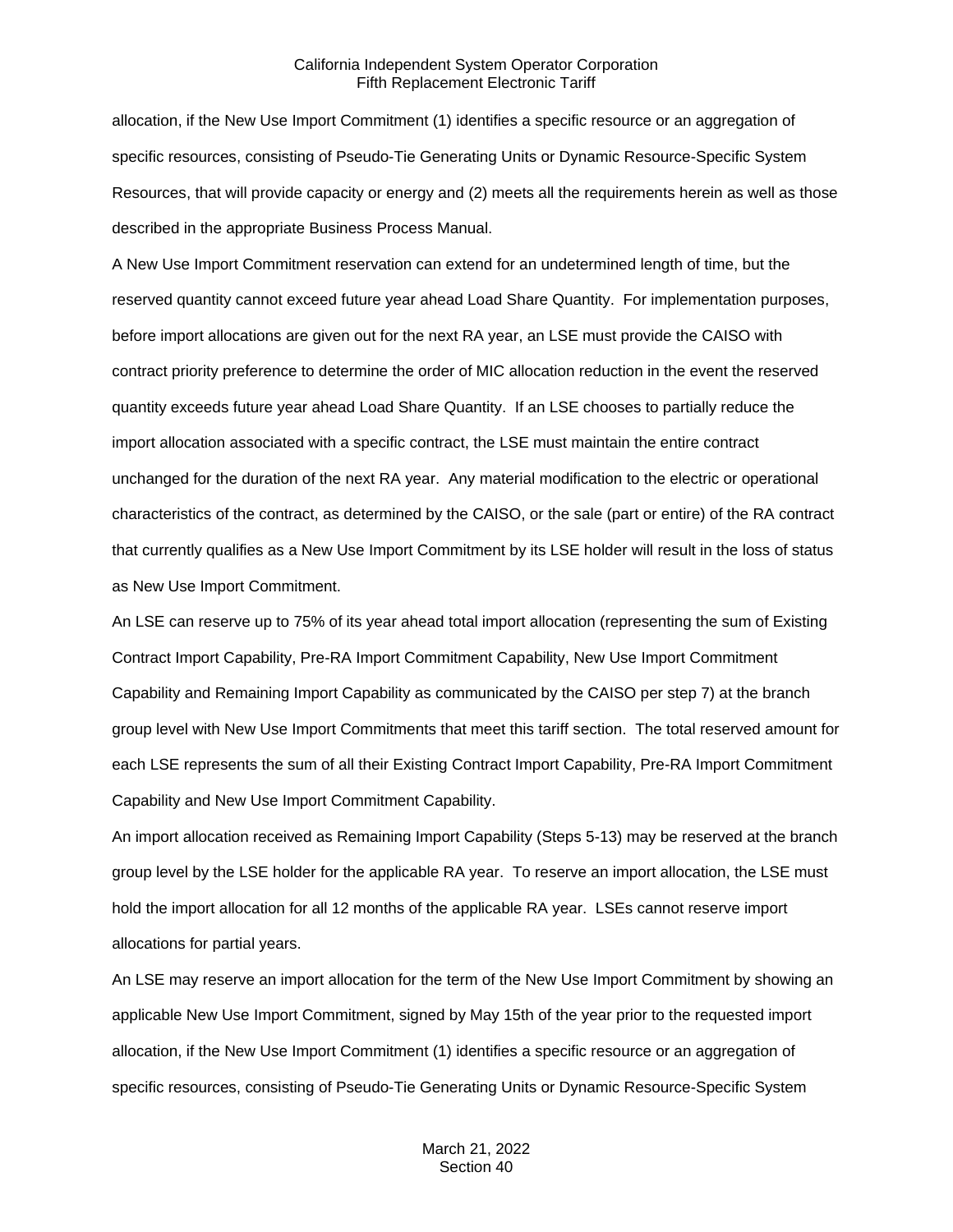Resources, that will provide capacity or energy and (2) meets all the requirements herein as well as those described in the appropriate Business Process Manual.

A New Use Import Commitment reservation can extend for an undetermined length of time, but the reserved quantity cannot exceed future year ahead Load Share Quantity. For implementation purposes, before import allocations are given out for the next RA year, an LSE must provide the CAISO with contract priority preference to determine the order of MIC allocation reduction in the event the reserved quantity exceeds future year ahead Load Share Quantity. If an LSE chooses to partially reduce the import allocation associated with a specific contract, the LSE must maintain the entire contract unchanged for the duration of the next RA year. Any material modification to the electric or operational characteristics of the contract, as determined by the CAISO, or the sale (part or entire) of the RA contract that currently qualifies as a New Use Import Commitment by its LSE holder will result in the loss of status as New Use Import Commitment.

An LSE can reserve up to 75% of its year ahead total import allocation (representing the sum of Existing Contract Import Capability, Pre-RA Import Commitment Capability, New Use Import Commitment Capability and Remaining Import Capability as communicated by the CAISO per step 7) at the branch group level with New Use Import Commitments that meet this tariff section. The total reserved amount for each LSE represents the sum of all their Existing Contract Import Capability, Pre-RA Import Commitment Capability and New Use Import Commitment Capability.

## **40.4.6.3 Deliverability of Distributed Generation**

The CAISO will perform an annual Deliverability Assessment, as described in Section 40.4.6.3.1, to determine MW quantities of Potential DGD at specific Nodes of the CAISO Controlled Grid for assigning Deliverability Status to Distributed Generation Facilities interconnected or seeking interconnection to the Distribution System of a Utility Distribution Company or a Metered Subsystem pursuant to the interconnection procedures of the Utility Distribution Company or Metered Subsystem, where such interconnection and Potential Deliverability Status can be provided:

- (i) without any additional Delivery Network Upgrades (although Reliability Network Upgrades, Distribution Upgrades or other mitigation may be needed);
- (ii) without the need for the CAISO to conduct any further Deliverability Assessment; and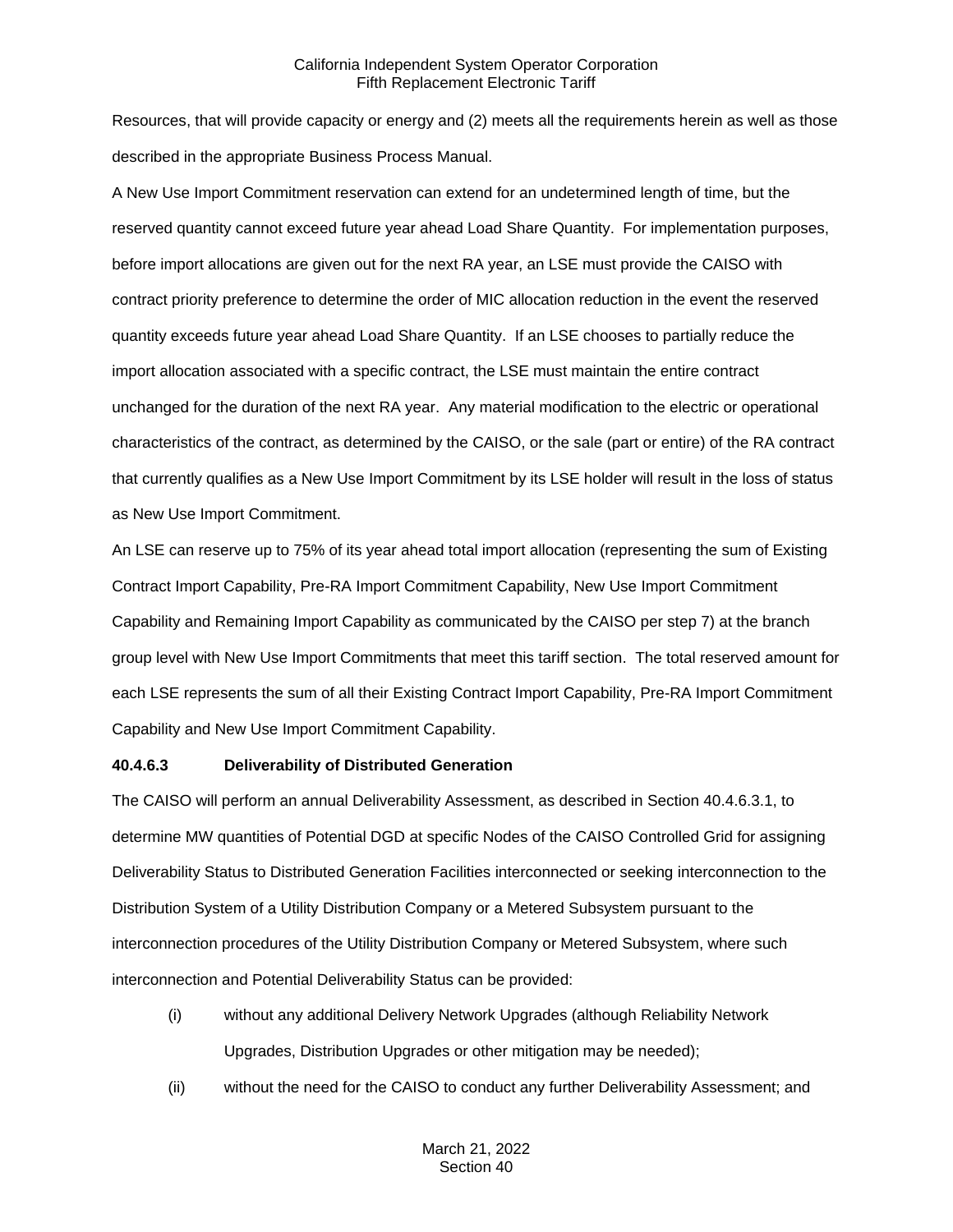(iii) without degrading the Deliverability Status of Generation in Commercial Operation, proposed Generating Facilities in the CAISO Interconnection queue, or the Distributed Generation Facilities of interconnection customers who have previously requested Full Capacity or Partial Capacity Deliverability Status.

Following the CAISO's publication of the nodal Potential DGD quantities resulting from the Deliverability Assessment, applicable Utility Distribution Companies and Metered Subsystems will assign Full Capacity Deliverability Status or Partial Capacity Deliverability Status to specific Distributed Generation Facilities pursuant to the rules set forth in Section 40.4.6.3.2.

This Section 40.4.6.3 is intended to supplement, and not to preclude or limit, the ability of an interconnection customer for a Distributed Generation Facility to seek and receive Full Capacity Deliverability Status or Partial Capacity Deliverability Status through applicable interconnection procedures. Nothing in this Section 40.4.6.3 is intended to relieve the interconnection customer for a Distributed Generation Facility from the requirements to request and achieve interconnection to the Distribution System through the applicable interconnection procedures. In addition, the amount of Resource Adequacy Capacity a Distributed Generation Facility may provide in any given Resource Adequacy Compliance Year is subject to the CAISO's annual Net Qualifying Capacity determination, as specified in Section 40.4.6.1.

#### **40.4.6.3.1 Deliverability Assessment to Determine Potential DGD**

This Section describes the annual DG Deliverability Assessment the CAISO will perform to determine nodal MW amounts of Potential DGD available to Utility Distribution Companies and Metered Subsystems for assigning Deliverability Status to Distributed Generation Facilities in accordance with Section 40.4.6.3.2. The DG Deliverability Assessment and its results will be based on the assumption that the Distributed Generation Facilities that are eventually assigned Deliverability Status under Section 40.4.6.3 complete all requirements for interconnection to the Distribution System under the applicable interconnection process and that these Distributed Generation Facilities will be supported by needed Reliability Network Upgrades, Distribution Upgrades or other mitigation that would be needed to safely and reliably interconnect to the Distribution System and deliver Energy from the Distribution System to the appropriate CAISO Controlled Grid Node.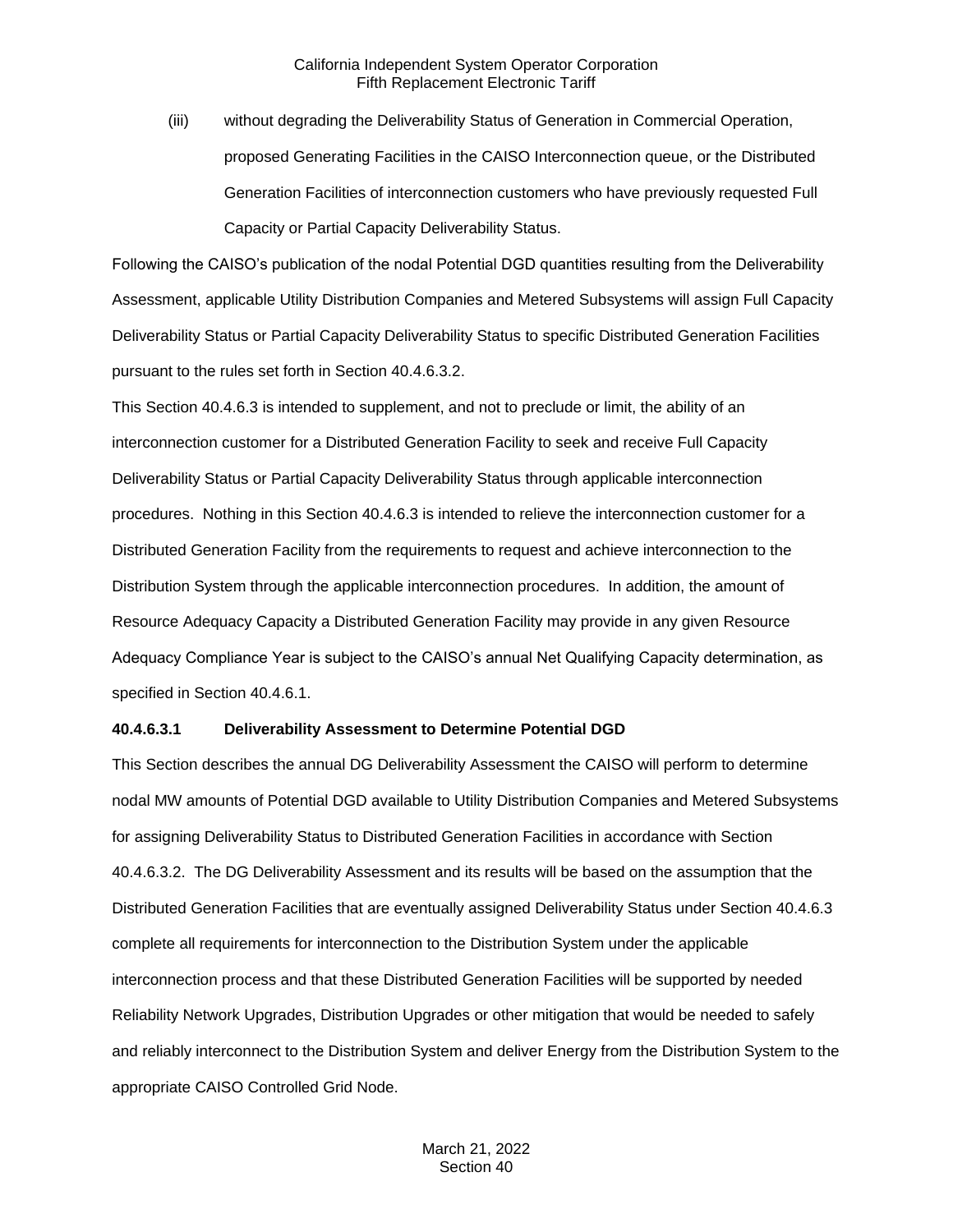## **40.4.6.3.1.1 Developing the Assessment Model**

To develop the base case model for the DG Deliverability Assessment, the CAISO will include:

- (i) The most recent GIP or GIDAP Queue Cluster Phase II Interconnection Study deliverability power flow base case, which includes Distributed Generation Facilities of interconnection customers with active interconnection requests who have requested Full Capacity or Partial Capacity Deliverability Status;
- (ii) Those Generating Facilities that have obtained Deliverability using the annual full capacity deliverability option under either Section 8.2 of the GIP, Section 9.2 of the GIDAP, or equivalent process(es) under the applicable Utility Distribution Company tariffs;
- (iii) Transmission additions and upgrades approved in the final comprehensive Transmission Plan for the most recent Transmission Planning Process cycle;
- (iv) Any Generating Facilities in the most recent GIDAP Phase I Interconnection Study that have been determined to be deliverable in accordance with their requested Deliverability Status (including Distributed Generation Facilities of interconnection customers with active interconnection requests who have requested Full Capacity or Partial Capacity Deliverability Status) and were not assigned any Delivery Network Upgrade costs in the Phase I Interconnection Study;
- (v) Delivery Network Upgrades that have received governmental approvals or for which Construction Activities have commenced;
- (vi) The MW amounts of resources interconnected to the Distribution System below specific Nodes of the CAISO Controlled Grid contained in the most recent Transmission Planning Process base portfolio, except that the CAISO will remove each Node (by using a zero MW value) located within electrical areas for which the most recently completed GIP or GIDAP Phase I or Phase II Interconnection Study has identified a need for a Delivery Network Upgrade or for which the most recent Phase II Interconnection Study identified and then removed a Delivery Network Upgrade to support Deliverability for MW amounts in the Interconnection queue;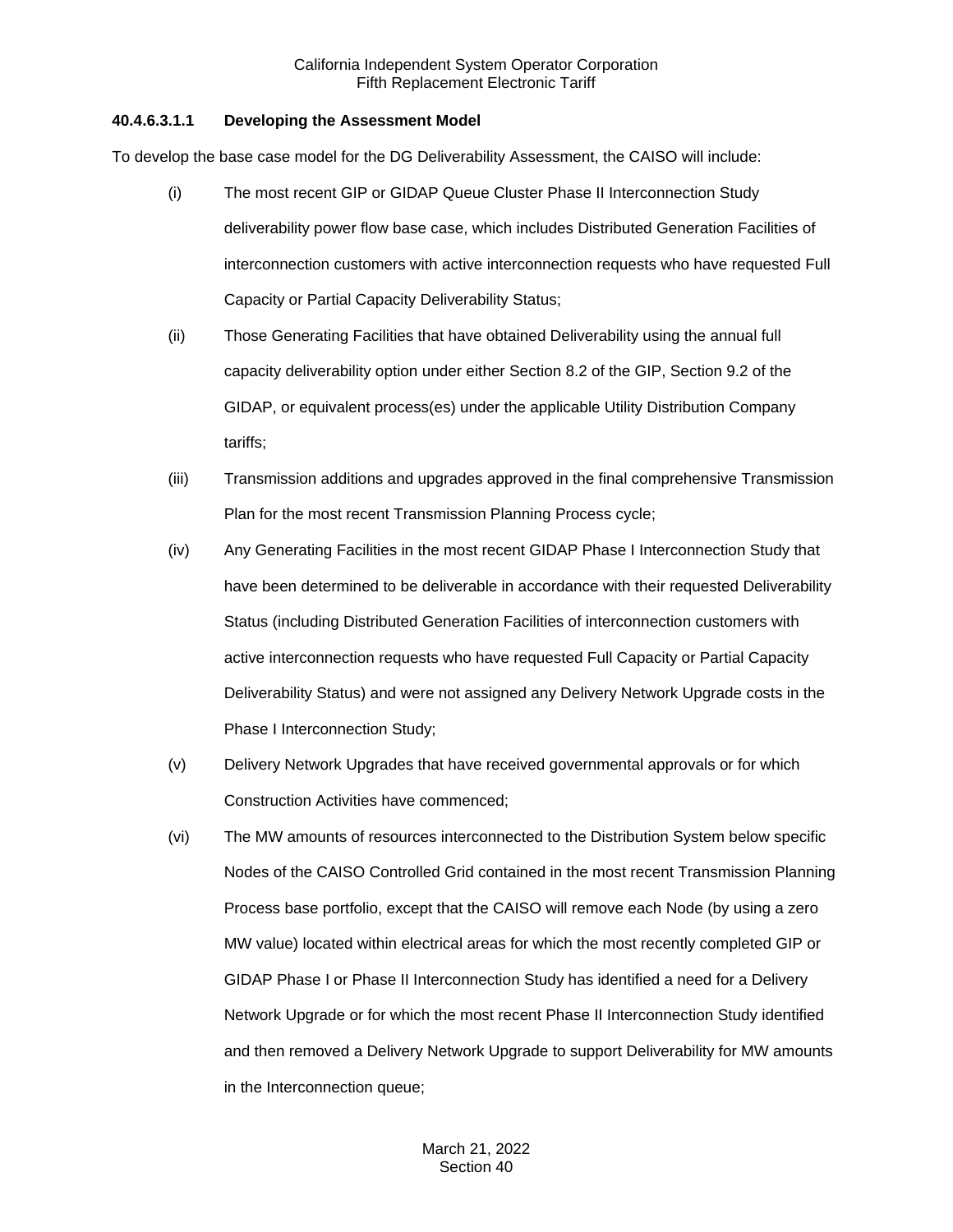- (vii) Actual distributed generation development based on the MW amount of distributed generation in applicable Utility Distribution Company and Metered Subsystem interconnection queues including non-net-energy-metering resources requesting interconnection through state-jurisdictional interconnection processes;
- (viii) Any additional information provided by each Utility Distribution Company and Metered Subsystem regarding anticipated distributed generation development on its Distribution System; and
- (ix) Other information that the CAISO, in its reasonable discretion, determines is necessary.

### **40.4.6.3.1.2 Performing the DG Deliverability Assessment**

The CAISO will perform the DG Deliverability Assessment using the Deliverability Assessment procedures described in GIDAP Section 6.3.2 to determine the availability of transmission system capability, as reflected in the study model described above, to provide Deliverability Status for targeted amounts of additional distributed generation at given Nodes of the CAISO Controlled Grid. Except for Nodes that the CAISO removes by assigning a zero MW value pursuant to Section 40.4.6.3.1.1(vi), the targeted amounts of additional distributed generation at each Node shall be at least as large as the maximum of the corresponding nodal MW amounts determined in accordance with Sections 40.4.6.3.1.1(vi), 40.4.6.3.1.1(vii) or 40.4.6.3.1.1(viii). The CAISO may use larger targeted amounts as it deems appropriate to enhance the information provided by the DG Deliverability Assessment. The DG Deliverability Assessment will preserve modeled transmission system capability to provide requested levels of deliverability for the Generating Facilities of Interconnection Customers or the Distributed Generation Facilities of interconnection customers under a wholesale distribution access tariff who have previously requested Full Capacity or Partial Capacity Deliverability Status. Therefore, at each Node where all modeled Generating Facilities, including the distributed generation target amounts, cannot be simultaneously dispatched to the modeled output levels corresponding to their Full Capacity or Partial Capacity Deliverability Status without violating operating limits of the CAISO Controlled Grid, the CAISO will reduce the modeled distributed generation target amounts as needed to achieve a feasible Dispatch.

#### **40.4.6.3.1.3 Publishing Results of the DG Deliverability Assessment**

The CAISO will publish the results of the DG Deliverability Assessment by posting on the CAISO Website.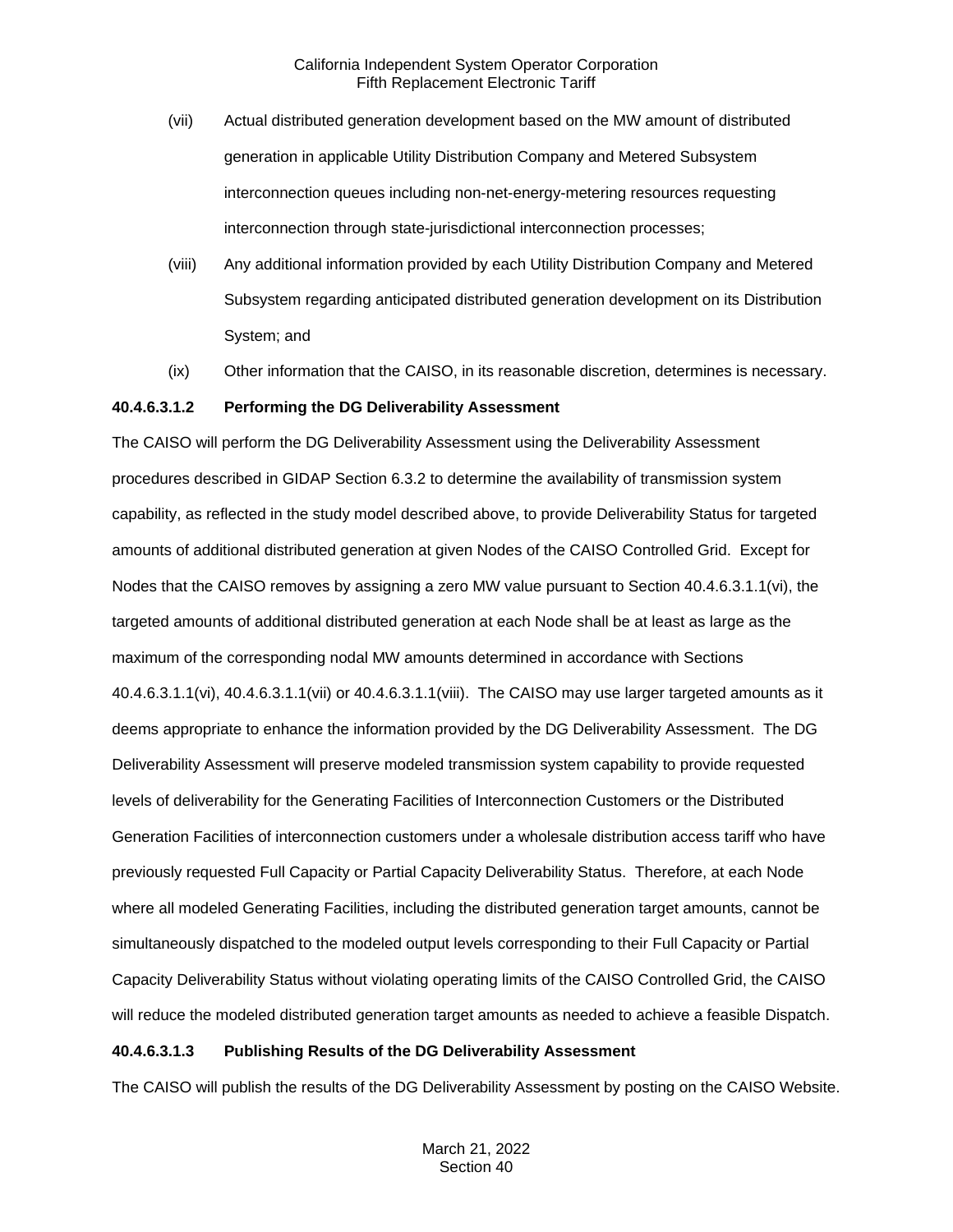The results will identify all Nodes modeled in the assessment with the corresponding nodal MW amounts of Potential DGD that (a) were studied as targeted amounts in the DG Deliverability Assessment; (b) were found to be deliverable in the DG Deliverability Assessment; and (c) are available for use by Utility Distribution Companies and Metered Subsystems to assign Deliverability Status to Distributed Generation Facilities in accordance with Section 40.4.6.3.2. The nodal MW amounts of Potential DGD available for assignment of Deliverability Status by Utility Distribution Companies and Metered Subsystems to individual Distributed Generation Facilities will be denominated in 0.01 MW increments and will not exceed the maximum of the corresponding nodal MW amounts determined in accordance with Sections 40.4.6.3.1.1(vi), 40.4.6.3.1.1(vii) or 40.4.6.3.1.1(viii), even though the amounts that were studied and found to be deliverable may be larger.

With respect to those Nodes at which more than one Utility Distribution Company's or Metered Subsystem's Distribution System is connected, the CAISO will publish, at the same time it publishes the results of the DG Deliverability Assessment, each Utility Distribution Company's or Metered Subsystem's respective share of the Potential DGD available to provide Deliverability Status to Distributed Generation Facilities at these Nodes based on the ratio of Load served via the facilities of each affected Utility Distribution Company and Metered Subsystem at such Nodes.

#### **40.4.6.3.1.4 Bilateral Transfers of Potential DGD at Shared Nodes**

A Utility Distribution Company or Metered Subsystem shall be entitled to transfer all or a portion of its MW share of Potential DGD at a Node that is shared with the Distribution System of another Utility Distribution Company or Metered Subsystem, in quantities no smaller than 0.01 MW. A Utility Distribution Company that is also an IOU Participating Transmission Owner shall be entitled to transfer a MW share of Potential DGD to another Utility Distribution Company or Metered Subsystem only to the extent that the total MW quantity associated with Distributed Generation Facilities connected or seeking interconnection to the IOU Participating Transmission Owner's Distribution System at the Node that are eligible to receive Deliverability Assignments pursuant to Section 40.4.6.3.2.2.1 is less than the available Potential DGD for that Node as indicated in the DG Deliverability Assessment for the current cycle. Both Utility Distribution Companies or Metered Subsystems participating in a transfer pursuant to this Section 40.4.6.3.1.4 shall notify the CAISO of the transfer. Utility Distribution Companies and Metered Subsystems may engage in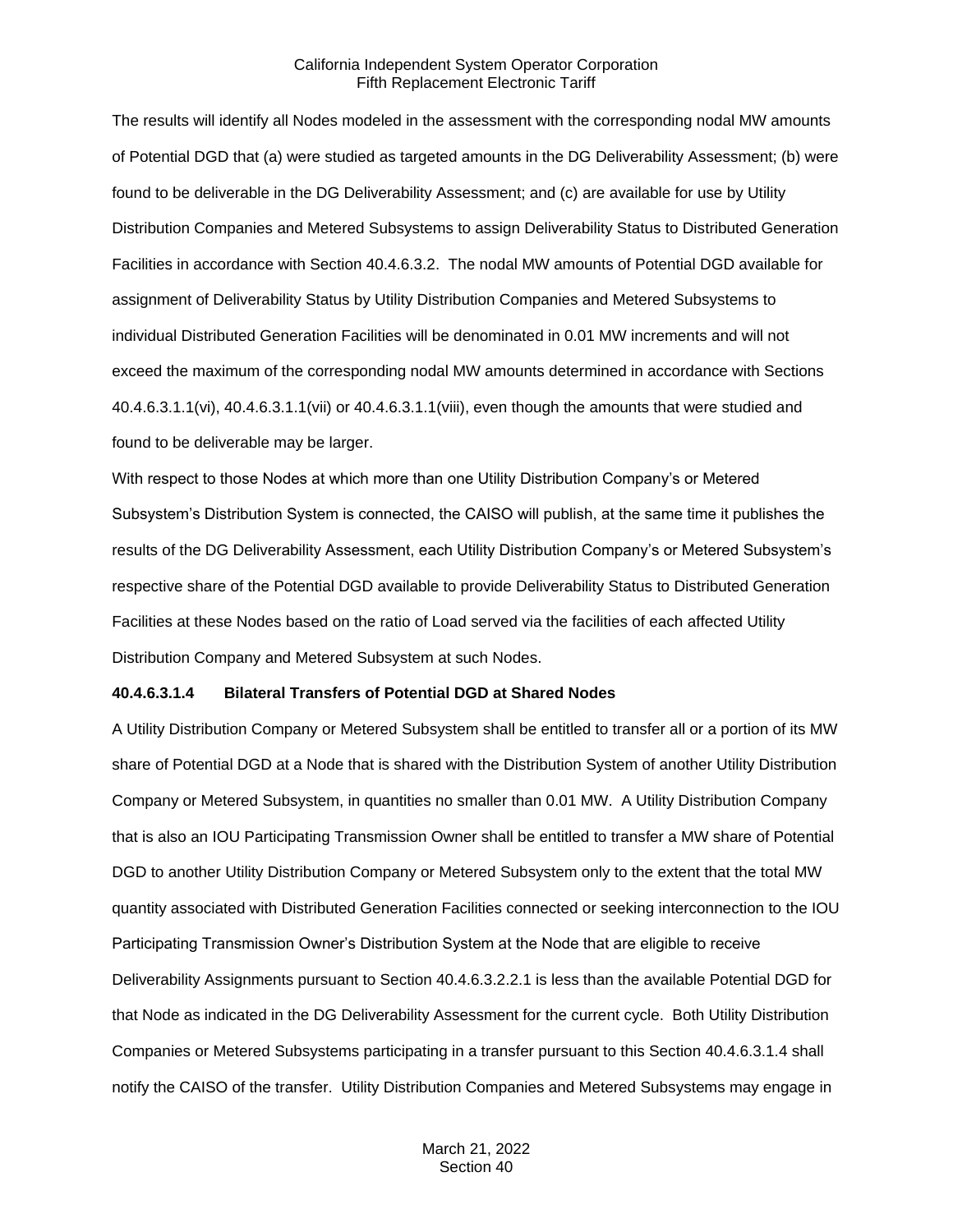such transfers during the period from the date they received notification of their shares of Potential DGD at shared Nodes under Section 40.4.6.3.1.3 through the date on which Deliverability Status assignments must be provided to the CAISO, pursuant to Section 40.4.6.3.2.

## **40.4.6.3.2 Assignment of Deliverability Status to Distributed Generation Facilities**

After completion of the DG Deliverability Assessment associated with the current cycle of the process described in Section 40.4.6.3, and in accordance with a Market Notice setting out the schedule for the cycle, each Utility Distribution Company and Metered Subsystem will assign Deliverability Status to individual Distributed Generation Facilities interconnected, or seeking interconnection, to the Distribution System of the Utility Distribution Company or Metered Subsystem below each Node where the CAISO's DG Deliverability Assessment for the current cycle has indicated the availability of Potential DGD, consistent with the rules set forth in this Section 40.4.6.3.2, and will report all such assignments to the CAISO in accordance with the schedule for the cycle.

Upon receipt of this information the CAISO will validate that the Utility Distribution Company's or Metered Subsystem's assignments of Deliverability Status to specific Distributed Generation Facilities is consistent with (i) the MW quantities of Potential DGD available to that Utility Distribution Company or Metered Subsystem at specific Nodes; the CAISO's methodology for associating the Deliverability Status of a specific generating resource type with a MW quantity of Potential DGD, as set forth in Section 40.4.6.3.2.1; and (iii) the time limit on a Distributed Generation Facility's expected future Commercial Operation date, as set forth in Section 40.4.6.3.2.2. If the CAISO identifies an inconsistency between a Utility Distribution Company's or Metered Subsystem's assignment of Deliverability Status to a Distributed Generation Facility and any of these requirements, the CAISO will notify the Utility Distribution Company or Metered Subsystem, and the Utility Distribution Company or Metered Subsystem in consultation with the CAISO will adjust its assignments of Deliverability Status as needed. The CAISO will then inform the Utility Distribution Company or Metered Subsystem that the validation process has been completed, and the Utility Distribution Company or Metered Subsystem will notify the Distributed Generation Facilities of their Deliverability Status assignments.

# **40.4.6.3.2.1 Associating MW of Potential DGD with Deliverability Status of a Distributed Generation Facility**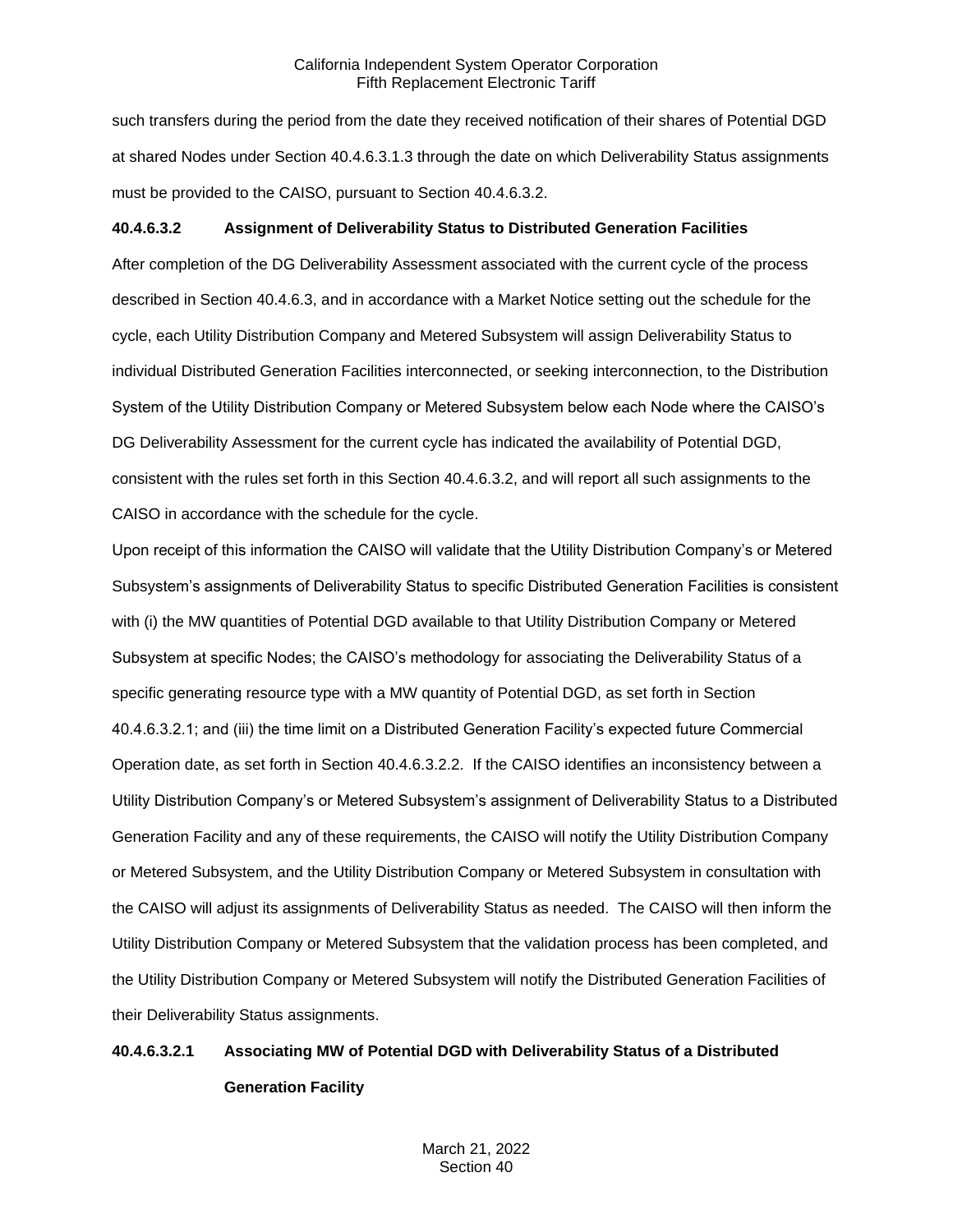As described further in a Business Practice Manual, Utility Distribution Company's or Metered Subsystem's association of a MW quantity of Potential DGD at a specific Node with the Deliverability Status of a specific Distributed Generation Facility shall be commensurate with the MW Energy production level appropriate to the type of generating resource comprising the facility modeled in the Deliverability Assessment, the qualifying capacity determination method for that resource type, the installed capacity of the facility, and the Deliverability Status (Full Capacity or Partial Capacity) to be assigned to the facility, and shall be consistent with the CAISO's methodology for modeling resources in its deliverability studies.

## **40.4.6.3.2.2 Eligibility of Distributed Generation Facilities to Obtain Deliverability Status Assignment**

To be eligible to receive a Deliverability Status assignment, a Distributed Generation Facility must satisfy the requirements of the applicable application process pursuant to this Section 40.4.6.3.2.2 and, if the Distributed Generation Facility is not in Commercial Operation, it must have an expected Commercial Operation date set forth in its current interconnection request or interconnection agreement that is no later than three (3) years from the last date on which applications may be submitted for the current DG Deliverability Assessment cycle.

# **40.4.6.3.2.2.1 Eligibility to Obtain Deliverability Status Assignment from IOU Participating Transmission Owners**

Distributed Generation Facilities interconnected, or seeking interconnection, to the Distribution System of an IOU Participating Transmission Owner may apply to the applicable IOU Participating Transmission Owner to be eligible to receive a Deliverability Status assignment in the current DG Deliverability Assessment cycle as follows:

(i) Distributed Generation Facilities that are already in Commercial Operation and interconnected to the Distribution System of an IOU Participating Transmission Owner that do not have Deliverability Status may submit an application to be eligible for Full or Partial Capacity Deliverability Status, and those that have Partial Capacity Deliverability Status may apply to be eligible for a higher level of Partial Capacity Deliverability Status or Full Capacity Deliverability Status.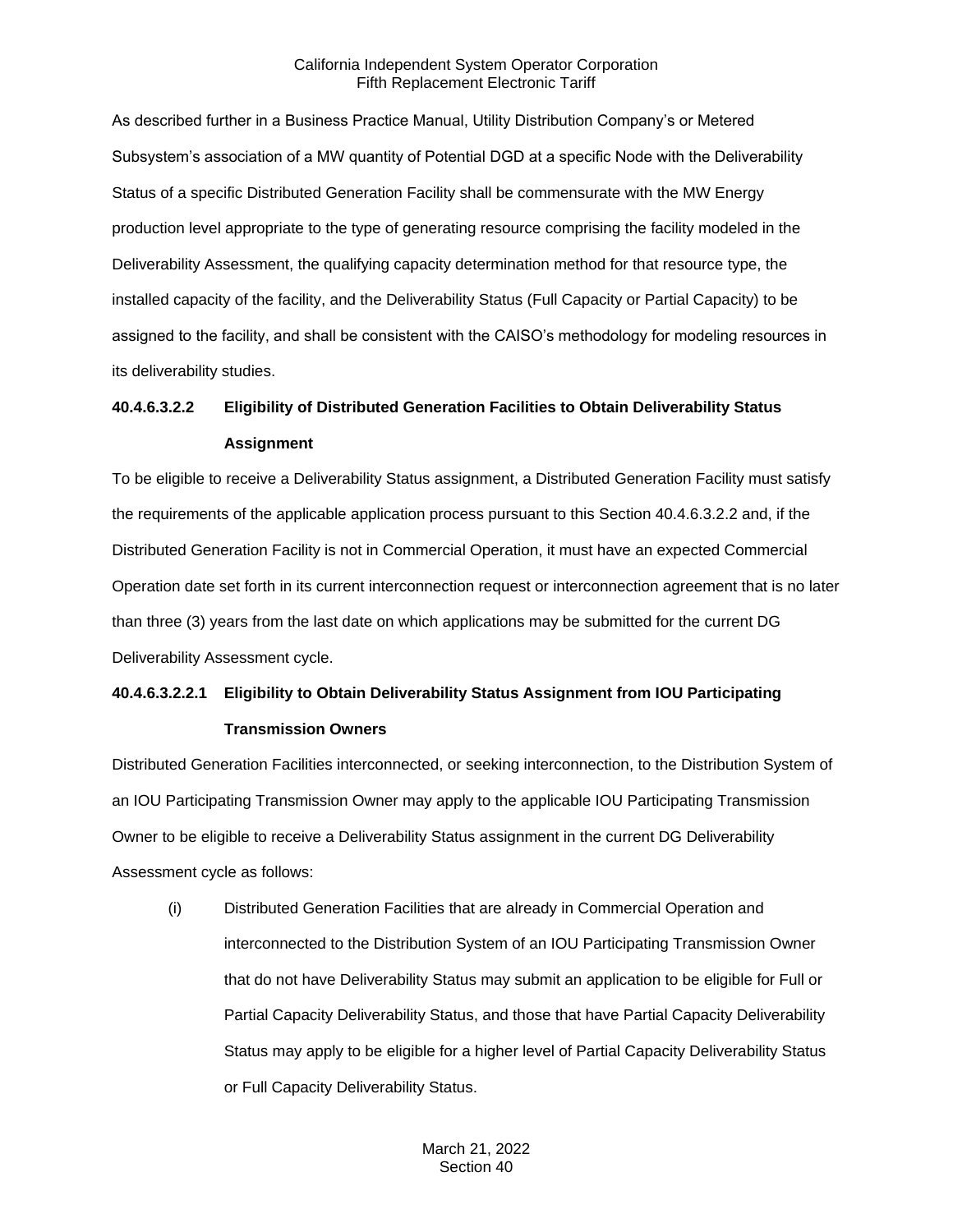- (ii) Distributed Generation Facilities with an active interconnection request in the interconnection queue of an IOU Participating Transmission Owner that have not requested Deliverability Status in the underlying interconnection process but have received their Phase I interconnection study results or the equivalent thereof may submit an application to be eligible to receive Partial Capacity Deliverability Status or Full Capacity Deliverability Status.
- (iii) Distributed Generation Facilities with an active interconnection request in the interconnection queue of an IOU Participating Transmission Owner that have not received their Phase I interconnection study results or the equivalent thereof, irrespective of whether they requested Deliverability Status in their interconnection request, may submit an application to be eligible to receive Partial Capacity Deliverability Status or Full Capacity Deliverability Status.

Distributed Generation Facilities with an active interconnection request in the interconnection queue of an IOU Participating Transmission Owner that have requested Deliverability Status in the underlying interconnection process and have already received Phase I interconnection study results or the equivalent thereof are not eligible to be assigned Deliverability Status pursuant to Section 40.4.6.3 because their Deliverability Status is protected in accordance with the provisions of Section 40.4.6.3.1 and will be assigned through the applicable IOU Participating Transmission Owner's interconnection process. Applications from Distributed Generation Facilities in the eligible categories specified above must be submitted by the deadline specified in the schedule for the current DG Deliverability Assessment cycle in order for the Distributed Generation Facility to be treated as eligible to receive a Deliverability Status assignment in the current cycle. Distributed Generation Facilities that fail to apply in a timely manner will be assumed not to be seeking Deliverability Status in the current cycle. The CAISO will issue a Market Notice announcing the deadline for submitting applications. The deadline will be no earlier than thirty (30) days after the CAISO publishes the results of the DG Deliverability Assessment. The form of the application shall be specified in a Business Practice Manual. The application shall be submitted to the applicable Participating Transmission Owner, which shall provide a copy of the application to the CAISO within five (5) Business Days after the application was submitted.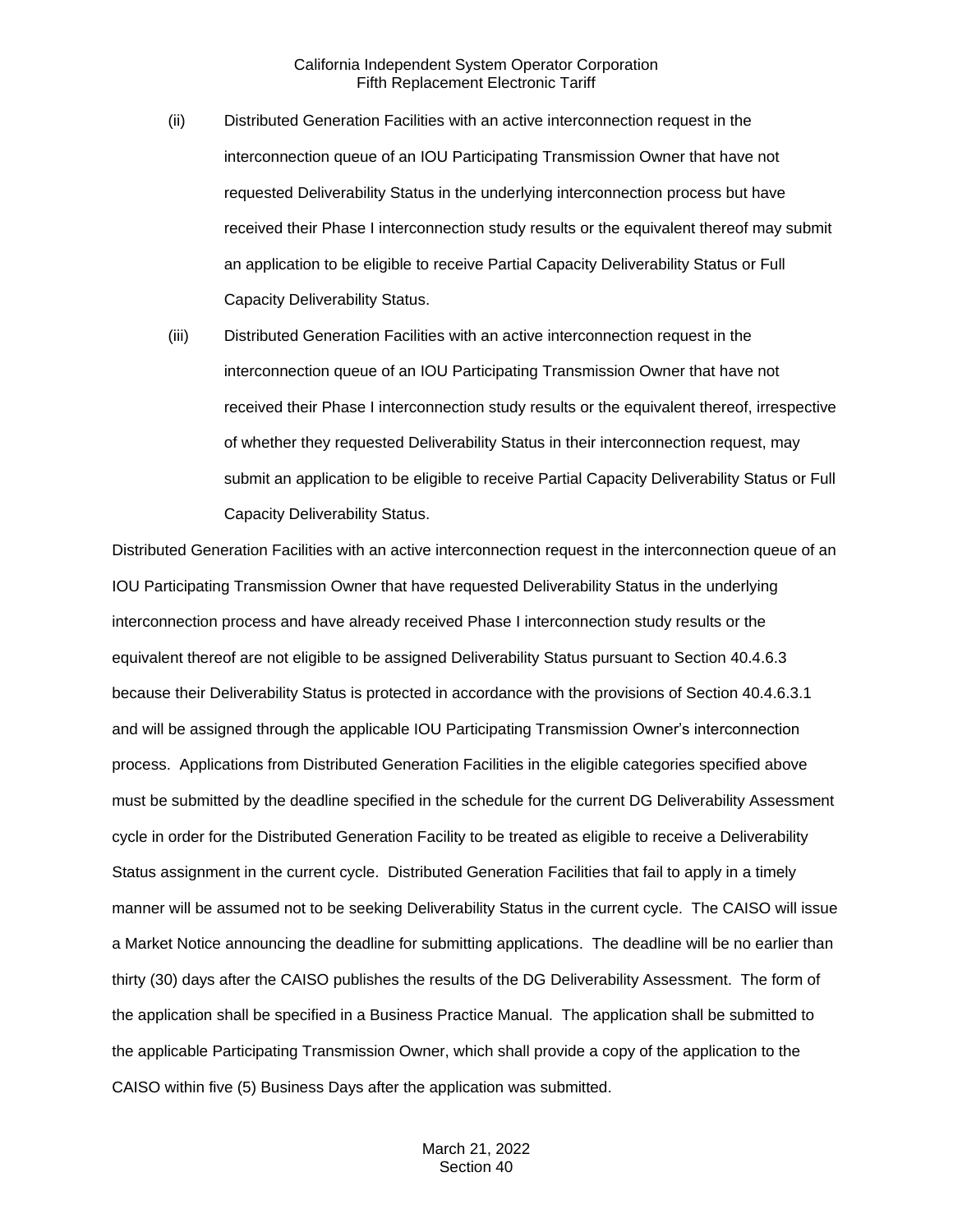# **40.4.6.3.2.2.2 Eligibility to Obtain Deliverability Status Assignment from Utility Distribution Companies and Metered Subsystems that are Not IOU Participating Transmission Owners**

Distributed Generation Facilities interconnected, or seeking interconnection, to the Distribution System of a Utility Distribution Company or Metered Subsystem that is not an IOU Participating Transmission Owner may apply to the applicable Utility Distribution Company or Metered Subsystem to be eligible to receive a Deliverability Status assignment in the current DG Deliverability Assessment cycle pursuant to individual interconnection procedures of the Utility Distribution Company or Metered Subsystem.

## **40.4.6.3.2.3 Assignment of Deliverability Status to Distributed Generation Facilities by IOU Participating Transmission Owners**

Utility Distribution Companies that are also IOU Participating Transmission Owners will assign Deliverability Status on a first-come, first-served basis to those Distributed Generation Facilities either interconnected or seeking interconnection to their Distribution Systems at each applicable Node, and that are eligible for assignment pursuant to Section 40.4.6.3.2.2.1, in the following priority order:

(1) Distributed Generation Facilities already in Commercial Operation and interconnected to the Distribution System of the applicable IOU Participating Transmission Owner as of the deadline for submitting applications pursuant to Section 40.4.6.3.2.2.1, in order of the date they achieved Commercial Operation, from earliest to most recent. At Nodes where there is insufficient Potential DGD indicated in the DG Deliverability Assessment to fulfill all Deliverability Status applications received during the current cycle from Distributed Generation Facilities already in Commercial Operation, and two or more such Distributed Generation Facilities next in order to obtain the last remaining increment of Potential DGD at a Node have the same Commercial Operation date, each such resource shall receive a pro rata share of the remaining Potential DGD in proportion to its MW Energy production level as modeled by the CAISO for the purpose of the CAISO's Deliverability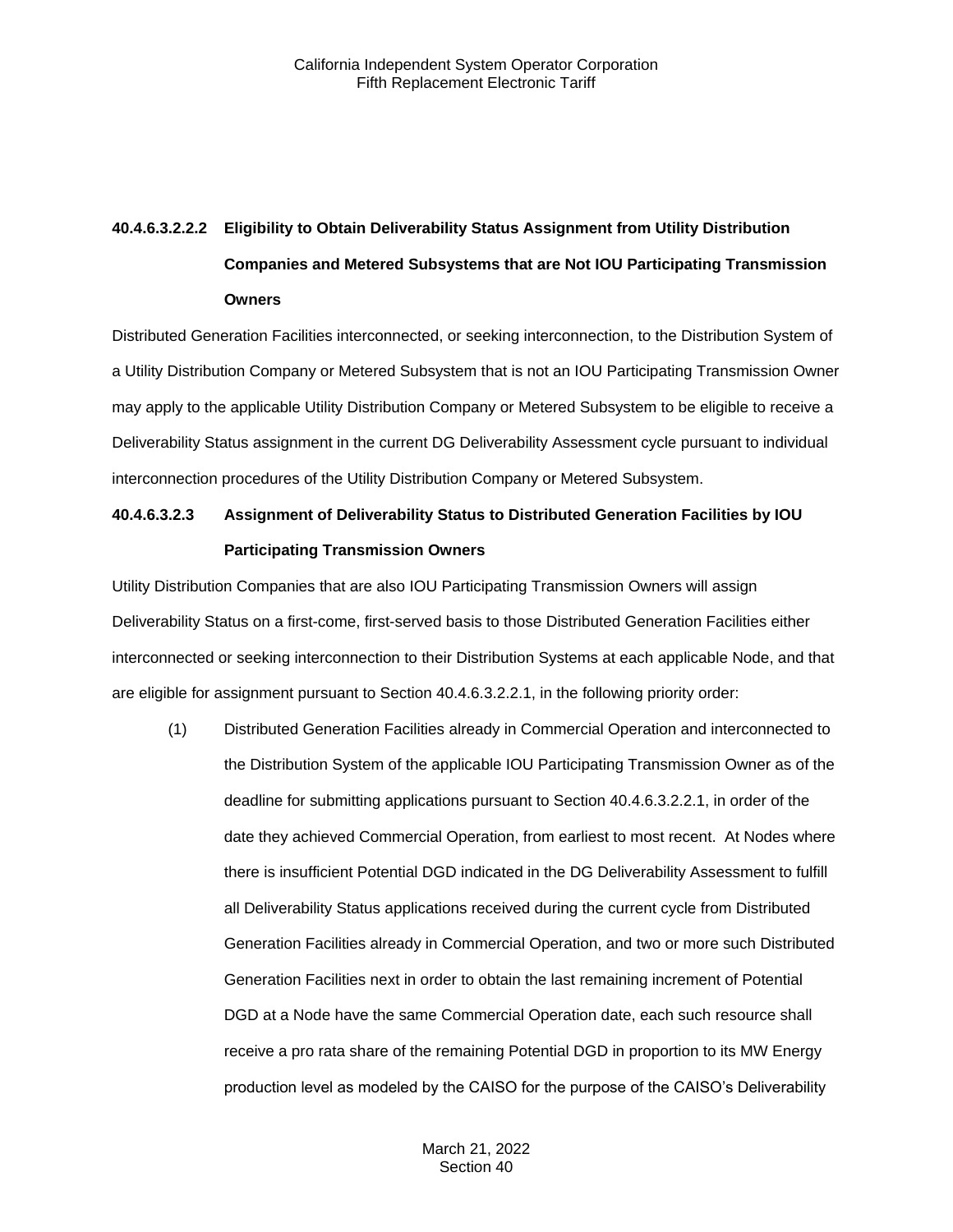Assessment methodology, in accordance with the level of Deliverability Status applied for in the current cycle.

(2) Distributed Generation Facilities with an active interconnection request in the interconnection queue of the applicable IOU Participating Transmission Owner that have submitted an application pursuant to Section 40.4.6.3.2.2.1 to obtain Deliverability Status through the process set forth in Section 40.4.6.3, in order of their queue position in the applicable interconnection process. At Nodes where there is insufficient Potential DGD indicated in the DG Deliverability Assessment to provide Deliverability Status to eligible Distributed Generation Facilities with active interconnection requests, and two or more such Distributed Generation Facilities next in order to obtain the last remaining increment of Potential DGD have the same interconnection queue position, the remaining amount of Potential DGD will be allocated in order of expected Commercial Operation date, from earliest to furthest in the future. For purposes of this determination, the expected Commercial Operation date shall be the Commercial Operation date specified in the Distributed Generation Facility's interconnection agreement, or if no interconnection agreement has yet been executed, the Distributed Generation Facility's application submitted pursuant to Section 40.4.6.3.2.2.1. If two or more such Distributed Generation Facilities have the same expected Commercial Operation date, each such resource shall receive a pro rata share of the remaining Potential DGD in proportion to its expected MW Energy production level as modeled by the CAISO for the purpose of the CAISO's Deliverability Assessment methodology, in accordance with the level of Deliverability Status requested in the current cycle.

Pursuant to this process, an IOU Participating Transmission Owner shall, during each cycle, fully utilize the maximum amount of Potential DGD available at each Node to provide Deliverability Status to eligible Distributed Generation Resources. If, however, the total MW quantity associated with eligible Distributed Generation Resources at a particular Node is less than the available Potential DGD for that Node as indicated in the DG Deliverability Assessment for the current cycle, then the excess quantity of Potential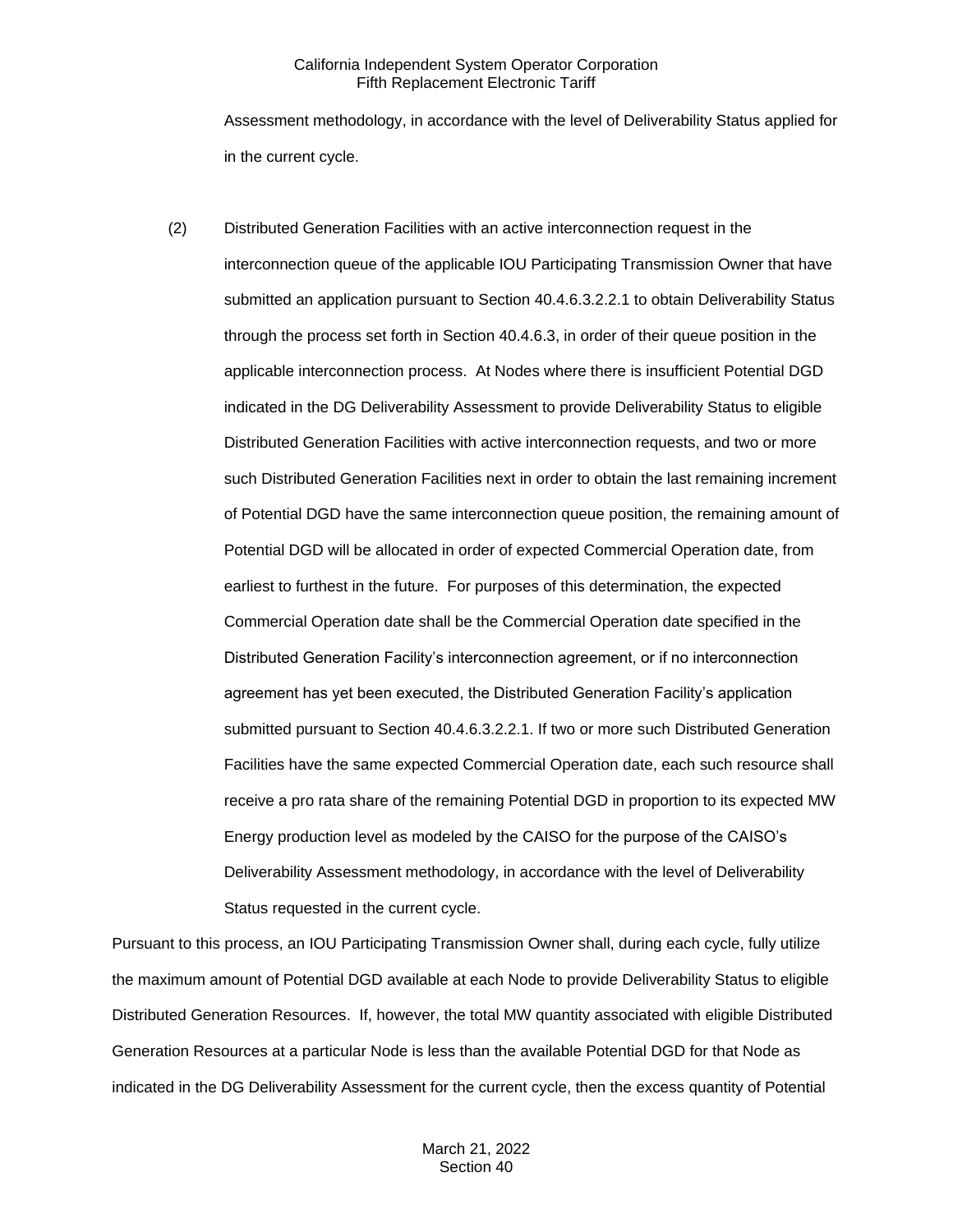DGD shall be treated as unassigned Potential DGD in accordance with Section 40.4.6.3.3.

# **40.4.6.3.2.4 Assignment of Deliverability Status to Distributed Generation Facilities by Utility Distribution Companies and Metered Subsystems that are Not IOU Participating Transmission Owners**

Utility Distribution Companies and Metered Subsystems that are not IOU Participating Transmission Owners will assign Deliverability Status to individual Distributed Generating Facilities interconnected, or seeking interconnection, to the Distribution System of such Utility Distribution Company or Metered Subsystem based on the Potential DGD available at applicable Nodes pursuant to their individual interconnection procedures. Such Utility Distribution Companies and Metered Subsystems may report assignments of Deliverability Status to the CAISO at any time. However, only those assignments of Deliverability Status that are reported to the CAISO in accordance with the assignment schedule established by the CAISO for the current DG Deliverability Assessment cycle will be eligible for inclusion in the CAISO's annual Net Qualifying Capacity determination as specified in Section 40.4.6.1 and thereby eligible to be designated as Resource Adequacy Resources for the next Resource Adequacy Compliance Year.

## **40.4.6.3.3 Unassigned Potential DGD**

If a Utility Distribution Company or Metered Subsystem does not fully utilize the MW quantity of Potential DGD available to assign Deliverability Status to specific Distributed Generation Facilities during an annual DG Deliverability Assessment cycle, the CAISO will preserve the unassigned Potential DGD for that Utility Distribution Company or Metered Subsystem through the next cycle.

## **40.4.6.3.4 Deliverability Status of Distributed Generation Facilities**

Once a Utility Distribution Company or Metered Subsystem has assigned Deliverability Status to a specific Distributed Generation Facility and reported such assignment to the CAISO, and the CAISO has validated and accepted the reported information as specified under Section 40.4.6.3.2, the Deliverability Status becomes an attribute of the Distributed Generation Facility to which it was assigned. A Distributed Generation Facility assigned Deliverability Status pursuant to an application submitted under Section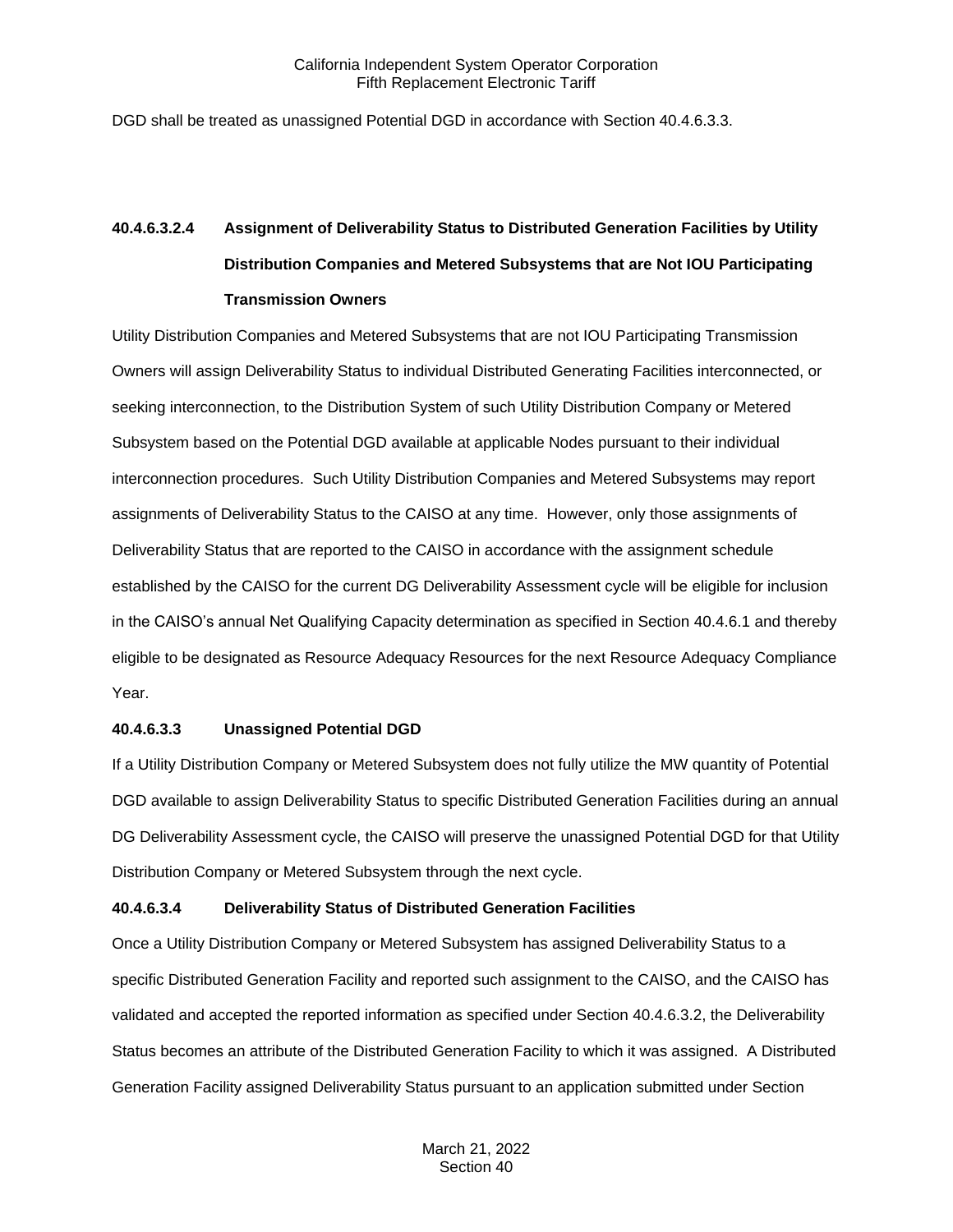40.4.6.3.2.2.1(iii) will be subject to the provisions of Section 40.4.6.3 with regard to its assigned Deliverability Status and will continue through the interconnection process for all other purposes as a request for Energy-Only Deliverability Status.

Distributed Generation Facilities that are assigned Deliverability Status pursuant to Section 40.4.6.3 prior to achieving Commercial Operation must, in order to retain such assignment, achieve Commercial Operation no later than six months after the Commercial Operation date specified in the Distributed Generation Facility's interconnection agreement, or if no interconnection agreement had been executed at the time the assignment was made, the Distributed Generation Facility's application submitted pursuant to Section 40.4.6.3.2.2. However, if the Distributed Generation Facility submitted its application pursuant to Section 40.4.6.3.2.2.1(ii), such assignment shall not be revoked if the Distributed Generation Facility's failure to achieve Commercial Operation within six months of its indicated Commercial Operation date is due to a delay in the Utility Distribution Company's or Metered Subsystem's completion of the upgrades necessary for the Distributed Generation Facility's interconnection. The applicable Utility Distribution Company or Metered Subsystem must report any such revocations and delays to the CAISO in accordance with the date set forth in a Business Practice Manual or in a Market Notice establishing the schedule for the annual DG Deliverability Assessment cycle.

With respect to a Distributed Generation Facility that meets this retention requirement, once that Distributed Generation Facility has achieved Commercial Operation, it will retain its assigned Deliverability Status for as long it remains in Commercial Operation. This also applies to Distributed Generation Facilities that were already in Commercial Operation at the time the assignment was made. Any loss of Deliverability Status granted pursuant to Section 40.4.6.3, due to either permanent cessation of commercial operation of a Distributed Generation Facility or revocation due to failure to meet the Commercial Operation date requirement set forth above, will be appropriately modeled by the CAISO in the next DG Deliverability Assessment cycle. Depending on other changes that may have occurred on the CAISO Controlled Grid and connected Distribution Systems, or in associated interconnection queues, additional Potential DGD may be available in the next cycle for assignment of Deliverability Status in accordance with the process set forth in Section 40.4.6.3.

#### <span id="page-35-0"></span>**40.4.7 Submission of Supply Plans**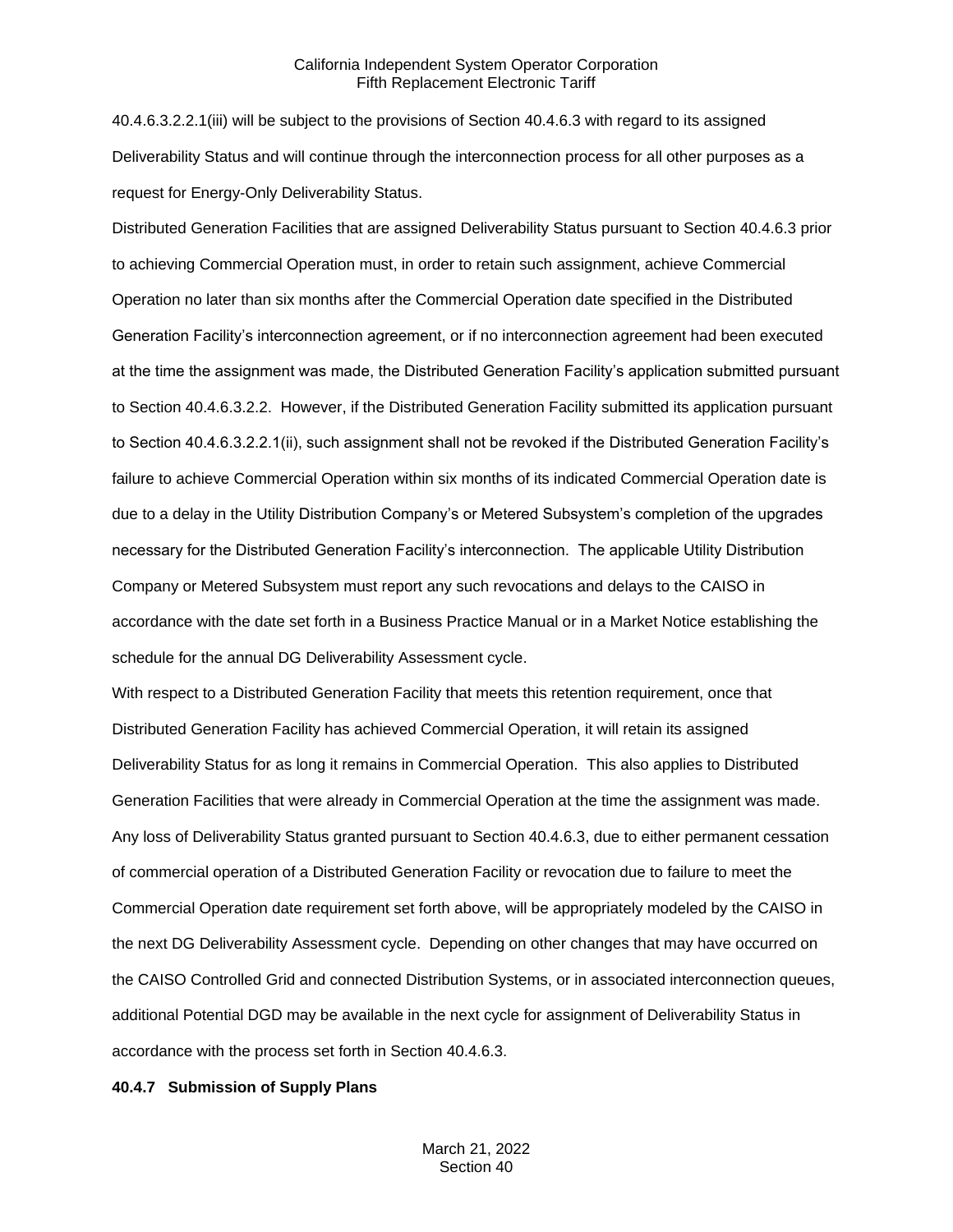# **40.4.7.1 Schedule for Submission of Supply Plans**

Scheduling Coordinators representing Resource Adequacy Resources supplying Resource Adequacy Capacity shall provide the CAISO with annual and monthly Supply Plans, as follows:

- (a) The annual Supply Plan shall be submitted to the CAISO on the schedule set forth in the Business Practice Manual and shall verify their agreement to provide Resource Adequacy Capacity during the next Resource Adequacy Compliance Year. The annual Supply Plan may identify a Local Capacity Area Resource as Listed Local RA Capacity.
- (b) The monthly Supply Plans or the same information as required to be included in the monthly Supply Plan, plus any other information the CAISO requires as identified in the Business Practice Manual, shall be submitted to the CAISO at least 45 days in advance of the first day of the month covered by the plan, and in accordance with the schedule and in the reporting format(s) set forth in the Business Practice Manual, and shall verify their agreement to provide Resource Adequacy Capacity during that resource adequacy month. The monthly Supply Plan may identify a Local Capacity Area Resource as Listed Local RA Capacity.
- (c) The Scheduling Coordinator for the Resource Adequacy Resource may submit, at any time from 45 days through 30 days in advance of the relevant month, a revision to its monthly Supply Plan to correct a discrepancy between its monthly Supply Plan and a Resource Adequacy Plan of a Load Serving Entity for which that Resource Adequacy Resource is providing Resource Adequacy Capacity, as provided in Section 40.7(b). The CAISO will not accept any revisions to a monthly Supply Plan from 30 days in advance of the relevant month through the end of the month, unless the Scheduling Coordinator for the Resource Adequacy Resource demonstrates good cause for the change and explains why it was not possible to submit the change earlier.

# **40.4.7.2 Form of Supply Plans**

The Supply Plan must be in the form of the template provided on the CAISO Website, which shall include an affirmative representation by the Scheduling Coordinator submitting the Supply Plan that the CAISO is entitled to rely on the accuracy of the information provided in the Supply Plan to perform those functions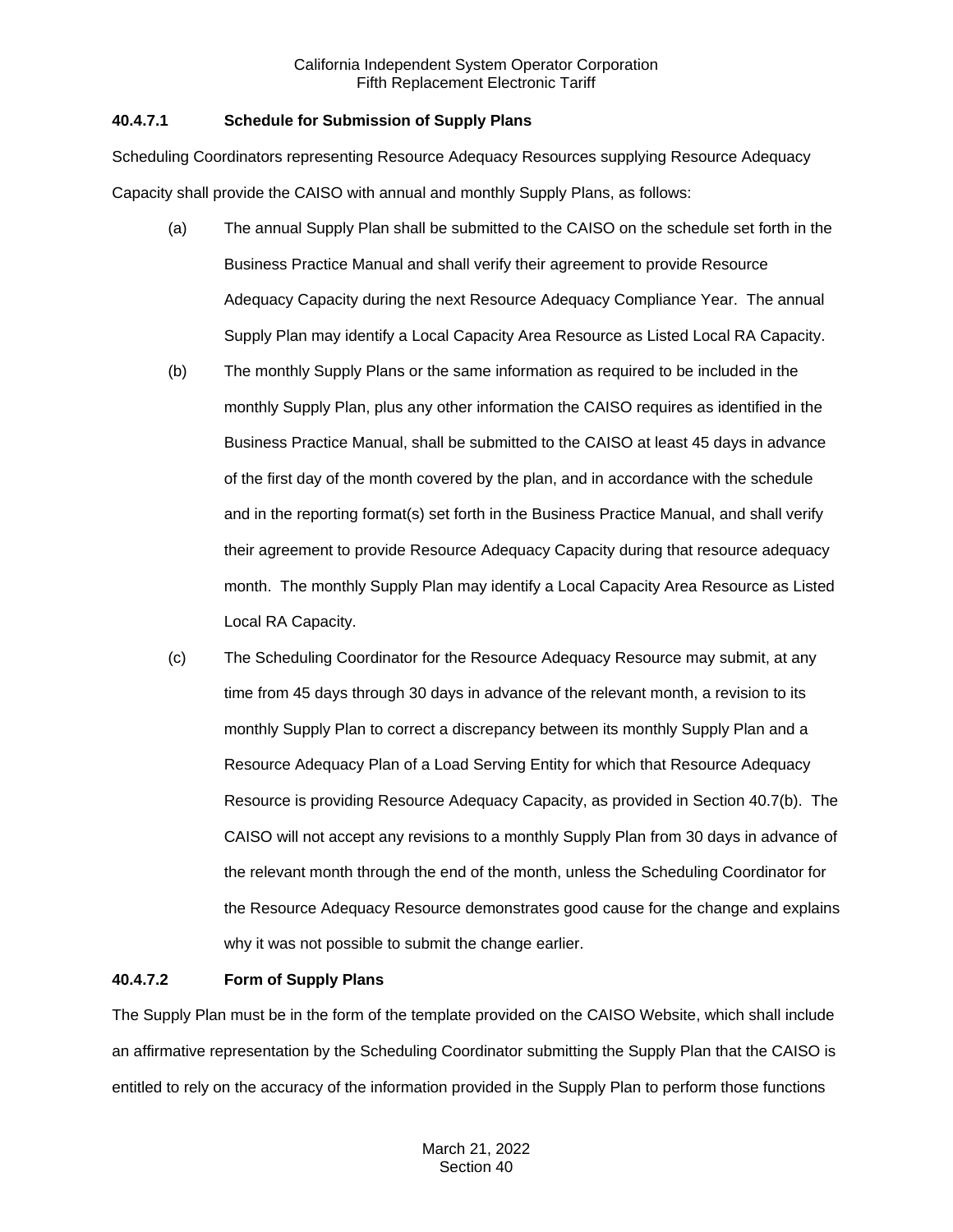set forth in this Section 40.

### **40.4.7.3 Validation of Supply Plans**

The CAISO shall be entitled to take reasonable measures to validate the accuracy of the information submitted in Supply Plans under this Section. Supply Plan validation measures may include the following:

- (a) The CAISO may compare a Resource Adequacy Resource's Resource Adequacy Capacity against the Resource Adequacy Resource's Net Qualifying Capacity, if applicable. To the extent the Resource Adequacy Capacity of a Resource Adequacy Resource included in a Supply Plan is greater than the Resource Adequacy Resource's Net Qualifying Capacity, the CAISO will notify the respective Scheduling Coordinators for the Resource Adequacy Resource and each Load Serving Entity that has included the Resource Adequacy Resource in its Resource Adequacy Plan that the Resource Adequacy Capacity from the Resource Adequacy Resource shall be reduced to the Resource Adequacy Resource's Net Qualifying Capacity and that it will be considered a mismatch under Section 40.7. If the CAISO is not advised as to how the reduction in Resource Adequacy Capacity to conform with the Resource Adequacy Resource's Net Qualifying Capacity shall be allocated among each Load Serving Entity that included the Resource Adequacy Resource on its Resource Adequacy Plan, the CAISO will apply a pro rata reduction based on the Supply Plan.
- (b) The CAISO may verify whether the Resource Adequacy Capacity listed in the monthly Supply Plan is scheduled to take an Approved Maintenance Outage during the month. To the extent the Resource Adequacy Capacity of a Resource Adequacy Resource included in a Supply Plan is greater than the Resource Adequacy Capacity designated for the resource in the Resource Adequacy Plan, or includes Resource Adequacy Capacity that is scheduled to take an Approved Maintenance Outage during the month, the CAISO will notify the Scheduling Coordinator for the Resource Adequacy Resource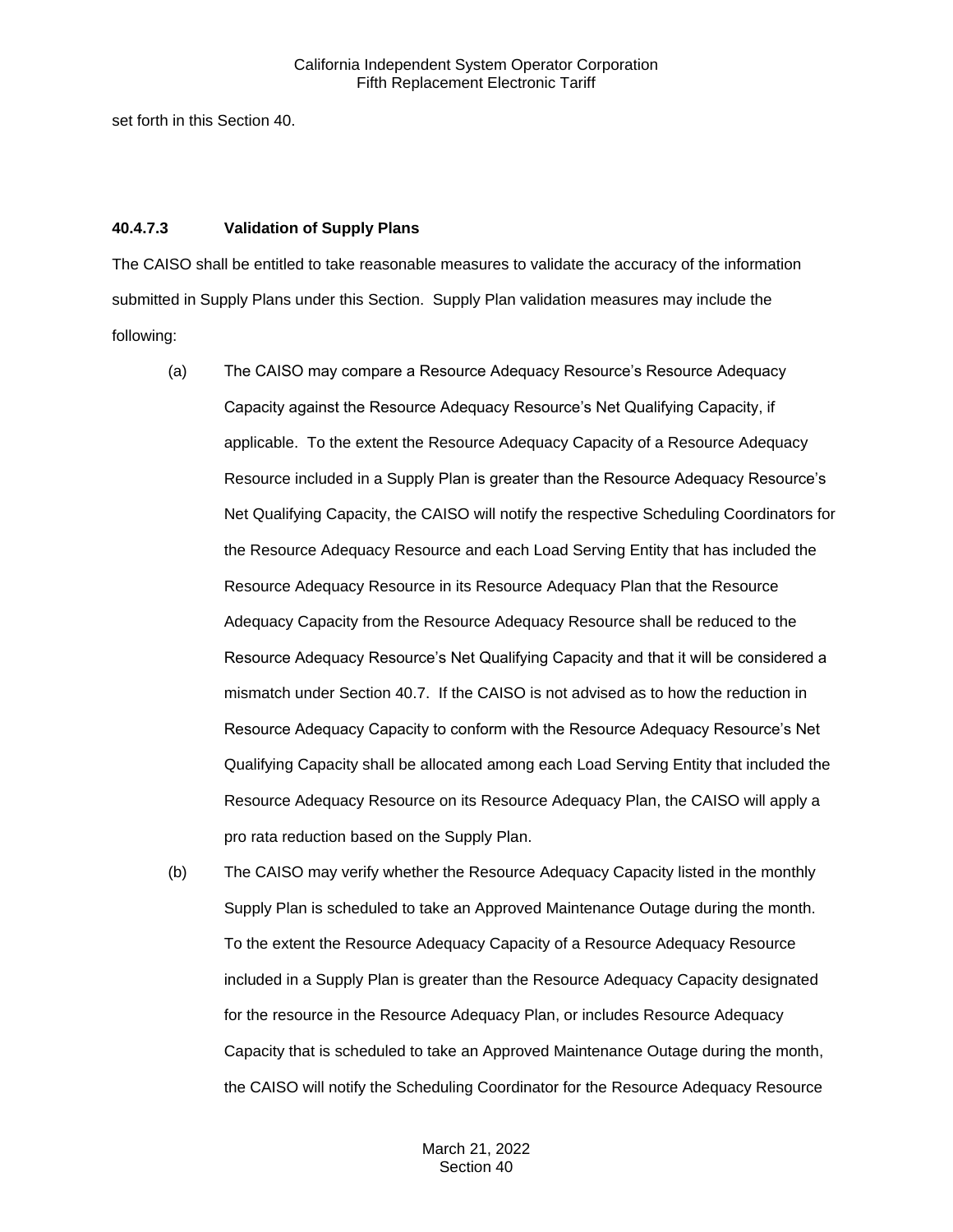and the respective Scheduling Coordinators for each Load Serving Entity that has included the Resource Adequacy Resource in its Resource Adequacy Plan that there is a discrepancy, which will be treated as a mismatch under Section 40.7. To the extent the Resource Adequacy Capacity of a Resource Adequacy Resource included in a Supply Plan is less than the Resource Adequacy Capacity designated for the resource in the Resource Adequacy Plan, or includes Resource Adequacy Capacity that is scheduled for an Approved Maintenance Outage during the month, the CAISO will notify the Local Regulatory Authority, the Scheduling Coordinator for the Resource Adequacy Resource, and the respective Scheduling Coordinators for each Load Serving Entity that has included the Resource Adequacy Resource in its Resource Adequacy Plan that there is a discrepancy, which will be treated as a mismatch under Section 40.7.

(c) Other errors or inaccuracies identified by the CAISO in a Supply Plan shall be treated as a mismatch under Section 40.7.

Disputes regarding the CAISO's determination of Net Qualifying Capacity shall be subject to Section 40.5.2. The provisions of this Section shall not affect a Resource Adequacy Resource's Net Qualifying Capacity posted by the CAISO under Section 40.5.2.

# **40.5 Minimum State of Charge Tool for Non-Generator Resources Electing Limited Energy Storage Resource Status that Provide RA Capacity**

# **40.5.1 Operation of the MSOC Tool**

Through June 1, 2023, the CAISO enforces the MSOC Tool in the RTM on any Non-Generator Resource that has selected a primary fuel type in Master File of "Limited Energy Storage Resource" and is an RA Resource for the day on which the MSOC is enforced. The MSOC Tool limits RTM awards to any covered resource in the market intervals preceding any Trading Hour that meets the requirements specified in Section 40.5.2 such that, based on its registered operating parameters, the resource will have sufficient charge to meet its discharge awards from its Day-Ahead Schedule for any Trading Hour that meets the requirements specified in Section 40.5.2. The MSOC tool does not increase the charge on a resource beyond what is necessary to ensure it can meet a discharge award from a Day-Ahead Schedule.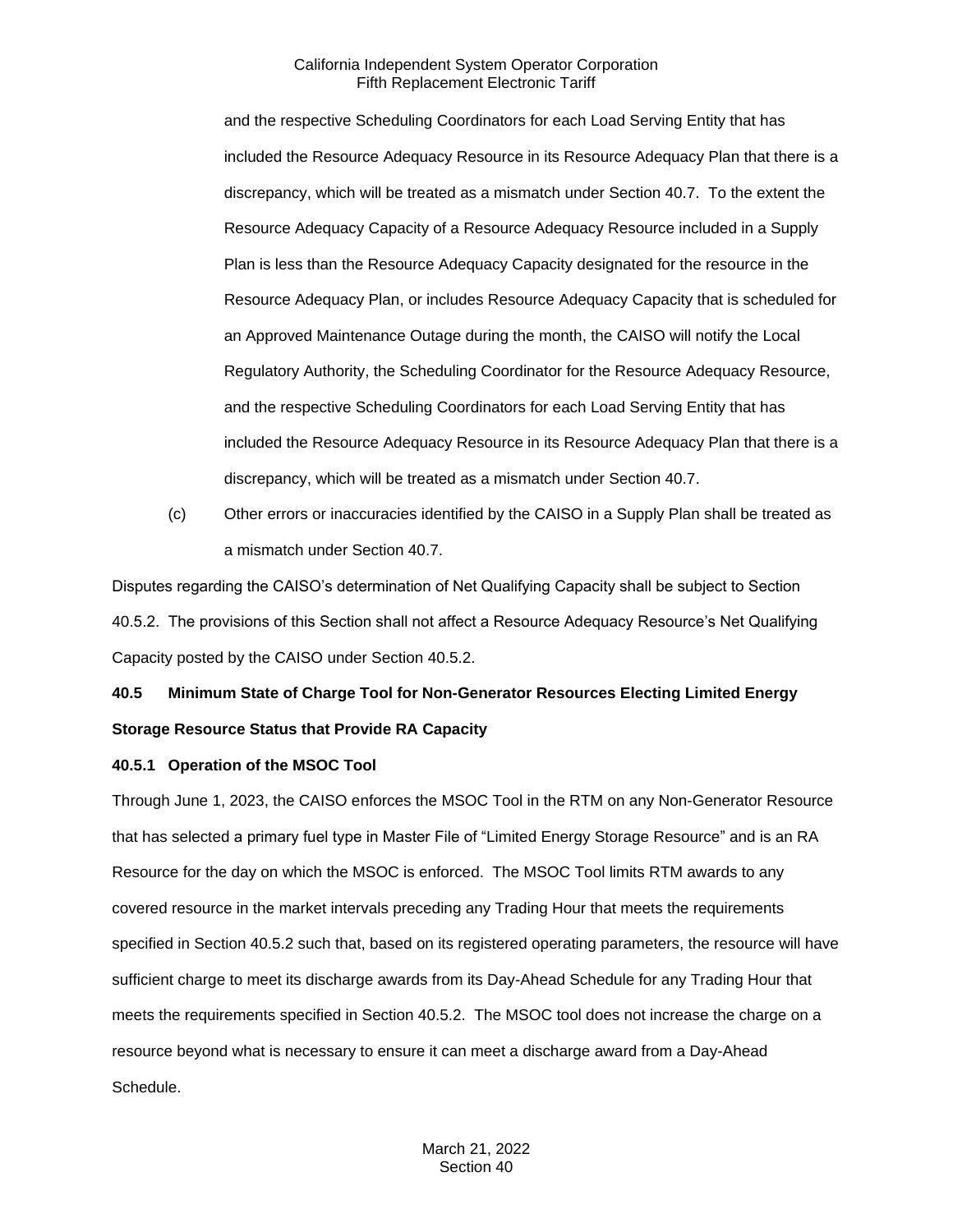When reviewing market and system conditions on the Operating Day, the CAISO may choose not to apply the MSOC Tool for particular Trading Hours if its assessment of projected conditions reflects that the MSOC Tool is not necessary for system reliability in those Trading Hours.

# **40.5.2 Determining the Days and Hours for which the MSOC Applies**

The CAISO enforces the MSOC Tool for a Trading Day if there is at least one Trading Hour on that Trading Day for which, per Section 31.5.5, the RUC process initially cannot find a feasible solution without adjusting the constraints described in Section 31.5.4. For such Trading Days, the MSOC Tool applies to discharge awards from Day-Ahead Schedules for the Trading Hours that the CAISO projects, at the time the Day-Ahead Market runs, will have the highest CAISO system load net of wind and solar output.

# **40.5.3 Notification of Applying the MSOC Tool**

At approximately the same time it publishes Day-Ahead Market Results for a Trading Day, the CAISO provides public notice if the Trading Day will be subject to enforcement of the MSOC Tool and, if so, the Trading Hours whose discharge awards will be subject to the MSOC Tool.

# **40.5.4 [Not Used]**

# **40.5.5 [Not Used]**

# **40.6 Requirements for SCs and Resources for LSEs**

This Section 40.6 does not apply to Resource Adequacy Resources of Load-following MSSs. Scheduling Coordinators supplying Resource Adequacy Capacity shall make the Resource Adequacy Capacity listed in the Scheduling Coordinator's monthly Supply Plans under Section 40.4.7 available to the CAISO each hour of each day of the reporting month in accordance with this Section 40.6 and Section 9.3.1.3.

# **40.6.1 Day-Ahead Availability**

Except as otherwise provided in Sections 40.6.1.1 and 40.6.4, Scheduling Coordinators supplying Resource Adequacy Capacity shall make such Resource Adequacy Capacity, available Day-Ahead to the CAISO as follows:

(1) Resource Adequacy Resources physically capable of operating must submit: (a) Economic Bids for Energy and/or Self-Schedules for all their Resource Adequacy Capacity and (b) Economic Bids for Ancillary Services and/or a Submission to Self-Provide Ancillary Services in the IFM for all of their Resource Adequacy Capacity that is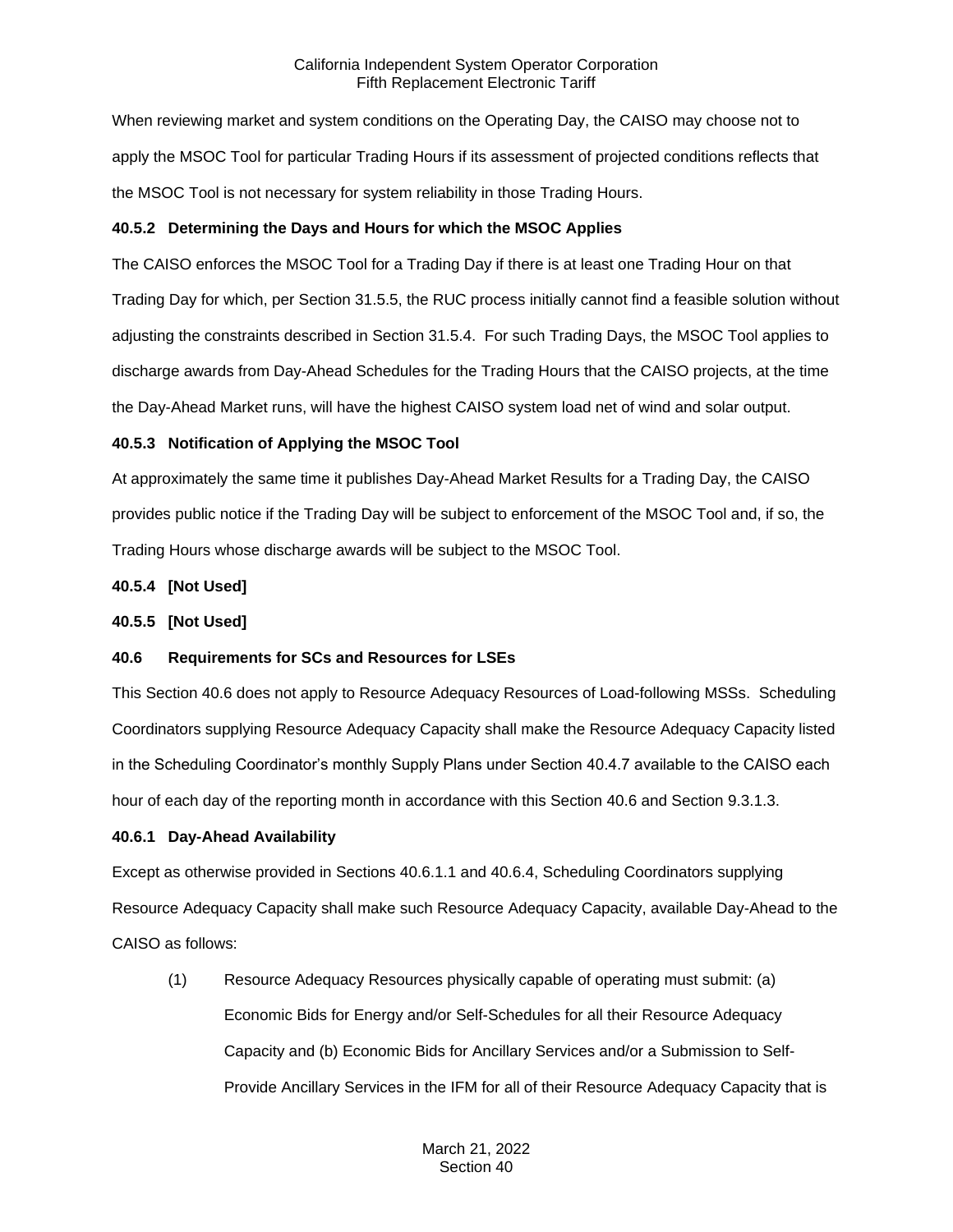certified to provide Ancillary Services. For Resource Adequacy Capacity that is certified to provide Ancillary Services and is not covered by a Submission to Self-Provide Ancillary Services, the resource must submit Economic Bids for each Ancillary Service for which the resource is certified. For Resource Adequacy Capacity subject to this requirement for which no Economic Energy Bid or Self-Schedule has been submitted, the CAISO shall insert a Generated Bid in accordance with Section 40.6.8. For Resource Adequacy Capacity subject to this requirement for which no Economic Bids for Ancillary Services or Submissions to Self-Provide Ancillary Services have been submitted, the CAISO shall insert a Generated Bid in accordance with Section 40.6.8 for each Ancillary Service the resource is certified to provide.

- (2) Resource Adequacy Resources must be available except for limitations specified in the Master File, legal or regulatory prohibitions or as otherwise required by this CAISO Tariff or by Good Utility Practice.
- (3) Through the IFM co-optimization process, the CAISO will utilize available Resource Adequacy Capacity to provide Energy or Ancillary Services in the most efficient manner to clear the Energy market, manage congestion and procure required Ancillary Services. In so doing, the IFM will honor submitted Energy Self-Schedules of Resource Adequacy Capacity unless the CAISO is unable to satisfy one hundred percent (100%) of the Ancillary Services requirements. In such cases, the CAISO may curtail all or a portion of a submitted Energy Self-Schedule to allow Ancillary Service-certified Resource Adequacy Capacity to be used to meet the Ancillary Service requirements. The CAISO will not curtail for the purpose of meeting Ancillary Service requirements a Self-Schedule of a resource internal to a Metered Subsystem that was submitted by the Scheduling Coordinator for that Metered Subsystem. If the IFM reduces the Energy Self-Schedule of Resource Adequacy Capacity to provide an Ancillary Service, the Ancillary Service Marginal Price for that Ancillary Service will be calculated in accordance with Section 27.1.2 using the Ancillary Service Bids submitted by the Scheduling Coordinator for the Resource Adequacy Resource or inserted by the CAISO pursuant to this Section 40.6.1,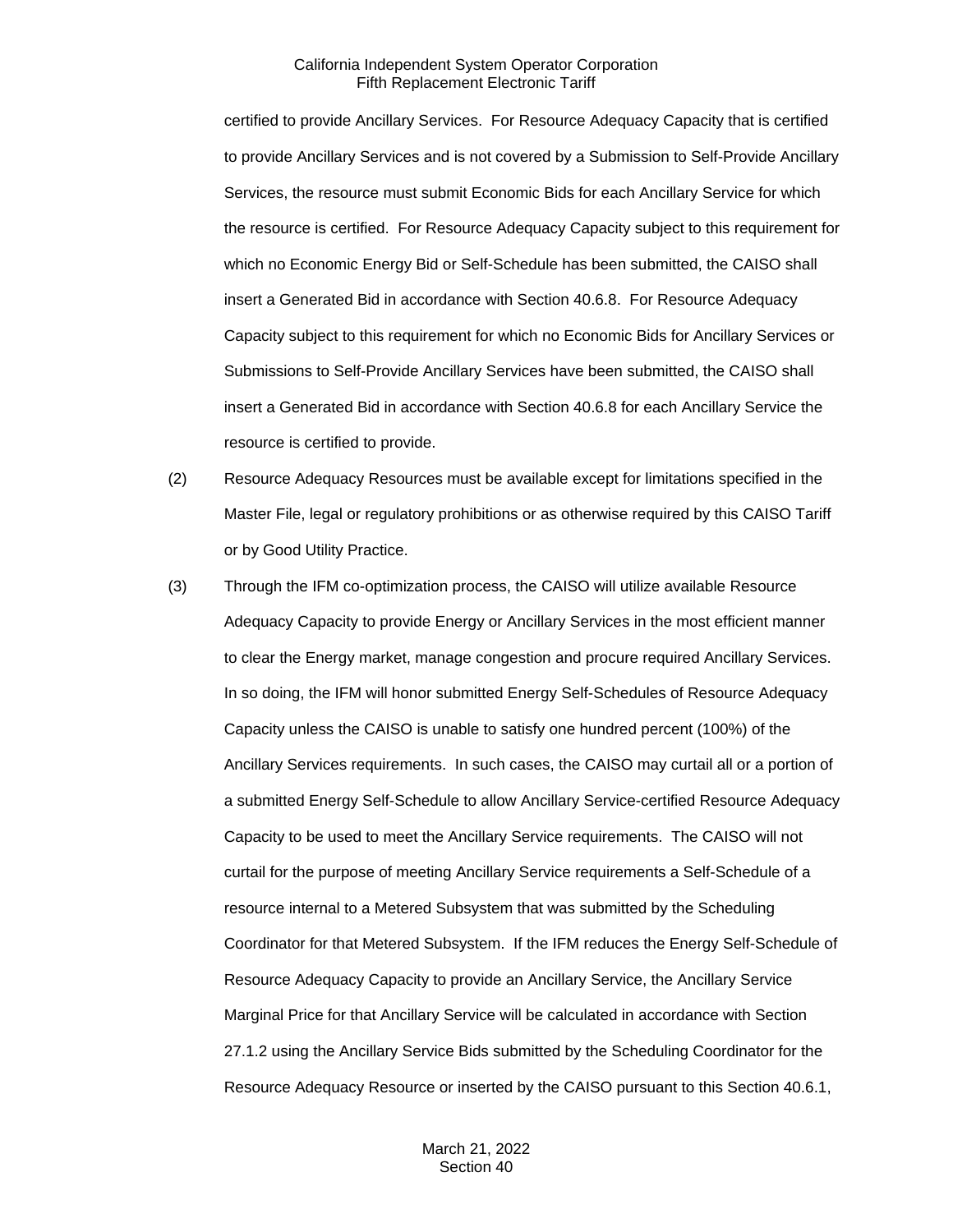and using the resource's Generated Energy Bid to determine the Resource Adequacy Resource's opportunity cost of Energy. If the Scheduling Coordinator for the Resource Adequacy Resource believes that the opportunity cost of Energy based on the Resource Adequacy Resource's Generated Energy Bid is insufficient to compensate for the resource's actual opportunity cost, the Scheduling Coordinator may submit evidence justifying the increased amount to the CAISO and to the FERC no later than seven (7) days after the end of the month in which the submitted Energy Self-Schedule was reduced by the CAISO to provide an Ancillary Service.

The CAISO will treat such information as confidential and will apply the procedures in Section 20.4 of this CAISO Tariff with regard to requests for disclosure of such information. The CAISO shall pay any higher opportunity costs approved by FERC.

- (4) A Resource Adequacy Resources must participate in the RUC to the extent that the resource has available Resource Adequacy Capacity that is not reflected in a Day-Ahead Schedule. Resource Adequacy Capacity participating in RUC will be optimized using a zero dollar (\$0/MW-hour) RUC Availability Bid.
- (5) Capacity from Resource Adequacy Resources selected in RUC will not be eligible to receive a RUC Availability Payment.

#### **40.6.1.1 Day-Ahead Availability - Specific RA Resource Types**

(a) **Distributed Generation Facilities.** Distributed Generation Facilities shall comply with the IFM and RUC bidding requirements that apply to the same technology type of a resource connected to the CAISO Controlled Grid.

#### (b) **Non-Generator Resources**

- (1) Non-Generator Resources that do not use Regulation Energy Management shall submit:
	- (A) Economic Bids or Self-Schedules into the IFM for all RA Capacity for all hours of the month the resource is physically capable of operating; and
	- (B) \$0/MW RUC Availability Bids for all RA Capacity for all hours of the month the resource is physically capable of operating,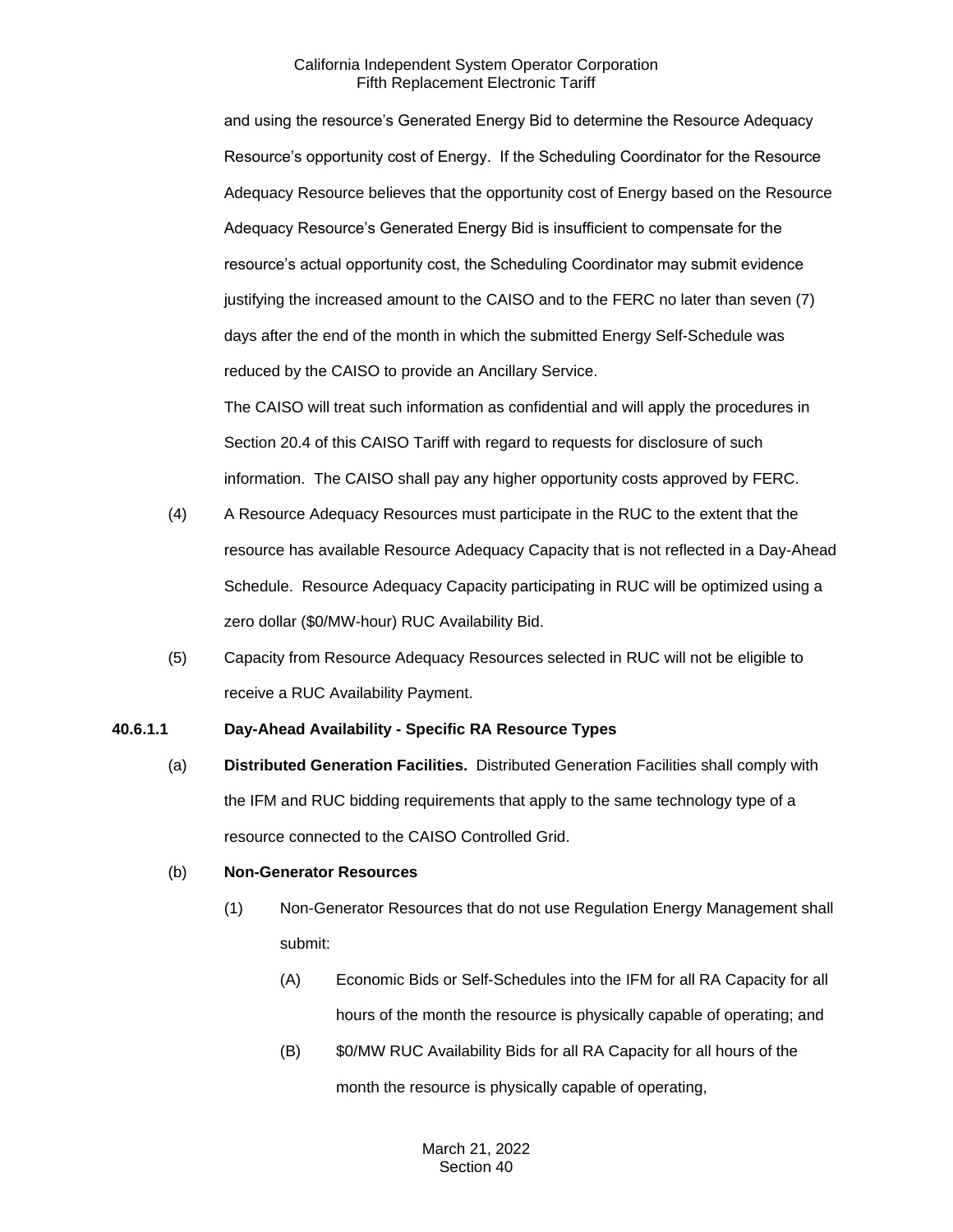- (2) Non-Generator Resources using Regulation Energy Management shall submit Economic Bids or Self-Schedules into the IFM for all RA Capacity for Regulation for all hours of the month the resource is physically capable of operating.
- (c) **Extremely Long-Start Resources.** Extremely Long-Start Resources that are Resource Adequacy Resources must make themselves available to the CAISO by complying with:
	- (1) the Extremely Long-Start Commitment Process under Section 31.7 or otherwise committing the ELS Resource upon instruction from the CAISO, if physically capable; and
	- (2) the applicable provisions of Section 40.6.1 regarding Day-Ahead availability for the Trading Days for which it was committed.

# **40.6.2 Real-Time Availability**

- (a) **General Requirement.** Except as otherwise provided in Section 40.6.4, for every Trading Hour in which a Resource Adequacy Resource receives a Day-Ahead Schedule for Energy or Ancillary Services or a RUC Schedule, the Resource Adequacy Resource must submit Bids to the Real-Time Market for that Trading Hour that conform with the Resource Adequacy Resource's obligations under Section 40.6.1 for the Day-Ahead Market. Provided, however, that any reference in Section 40.6.1 to RUC bidding does not apply to the Real-Time Market bidding obligations.
- (b) **Short Start Units or Medium Start Units.** Irrespective of their Day-Ahead Schedule for Energy, Day-Ahead Schedule for Ancillary Services, or RUC Schedule, Short Start Units and Medium Start Units must, for each Trading Hour, submit Bids to the Real-Time Market that conform to their obligations under Section 40.6.1 for the Day-Ahead Market. Provided, however, that any reference in Section 40.6.1 to RUC bidding does not apply to the Real-Time Market bidding obligations for Short Start Units or Medium Start Units. The CAISO may waive these availability obligations for a resource that is not a Long Start Unit or an Extremely Long-Start Resource that does not have an Day-Ahead Schedule or a RUC Schedule based on a procedure to be published on the CAISO Website. The CAISO will insert Generated Bids in accordance with Section 40.6.8 for any Resource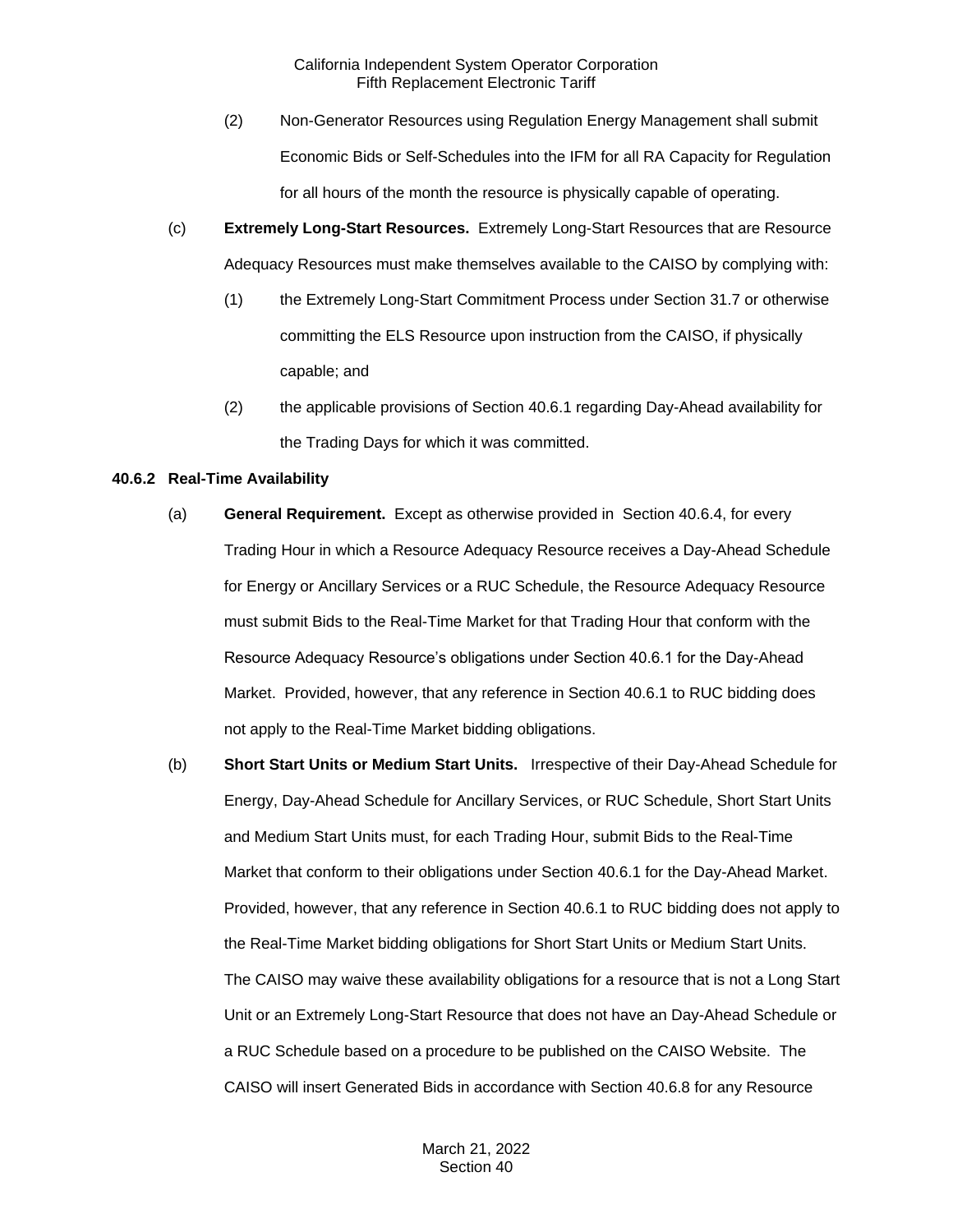Adequacy Capacity subject to the above requirements for which the resource has failed to submit the appropriate bids to the RTM.

- (c) **Long Start Units.** Long Start Units not committed in the Day-Ahead Market will be released from any further obligation to submit Self-Schedules or Bids for the relevant Operating Day. Scheduling Coordinators for Long Start Units are not precluded from self-committing the unit after the Day-Ahead Market and submitting a Self-Schedule or Wheeling-Out in the RTM, unless precluded by terms of their contracts.
- (d) **Extremely Long-Start Resources.** Once an Extremely Long-Start Resource providing Resource Adequacy Capacity is committed by the CAISO, it shall comply, for the Trading Days for it was committed, with the Real-Time availability provisions in sub-sections (a) and (b) of this Section 40.6.2, including those provisions that otherwise apply only to Short Start Units or Medium Start Units.
- (e) **Self-Schedules.** The CAISO will honor submitted Energy Self-Schedules of Resource Adequacy Capacity unless the CAISO is unable to satisfy one hundred (100) percent of its Ancillary Services requirements. In such cases, the CAISO may curtail all or a portion of a submitted Energy Self-Schedule to allow Ancillary Service-certified Resource Adequacy Capacity to be used to meet the Ancillary Service requirements, as long as such curtailment does not lead to a real-time shortfall in energy supply. If the CAISO reduces a submitted Real-Time Energy Self-Schedule for Resource Adequacy Capacity when that capacity is needed to meet an Ancillary Services requirement, the Ancillary Service Marginal Price for that capacity will be calculated in accordance with Sections 27.1.2 and 40.6.1.
- (f) **Distributed Generation Facilities.** Distributed Generation Facilities shall comply with the RTM bidding requirements that apply to the same technology type of resource connected to the CAISO Controlled Grid.
- (g) **Non-Generator Resources**
	- (1) Non-Generator Resources that do not use Regulation Energy Management shall submit –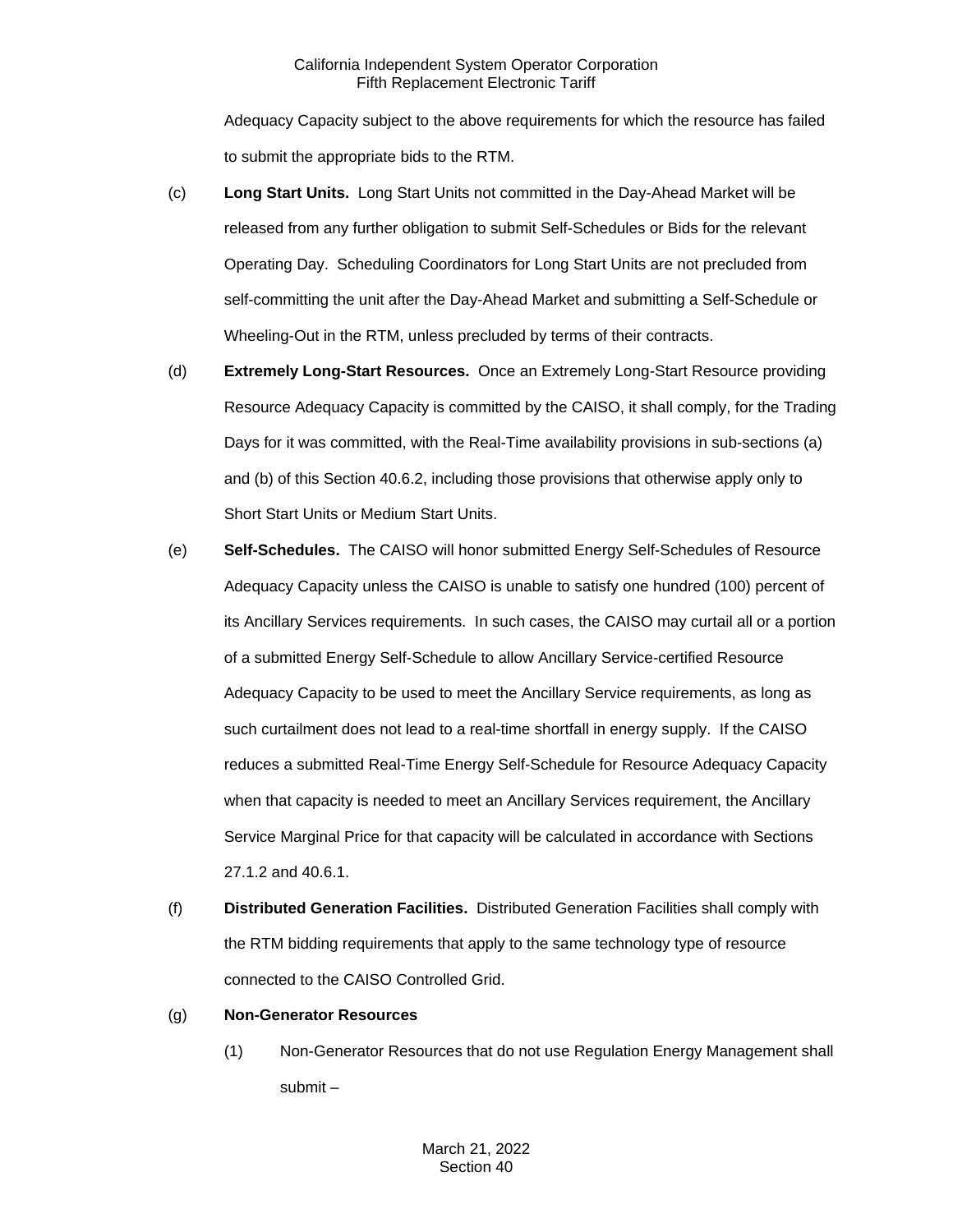- (A) Economic Bids or Self-Schedules into the RTM for any remaining RA Capacity scheduled in the IFM or RUC; and
- (B) Economic Bids or Self-Schedules into the RTM for all RA Capacity not scheduled in the IFM,
- (2) Non-Generator Resources using Regulation Energy Management that are not Use-Limited Resources under Section 40.4.6.1 shall submit Economic Bids or Self-Schedules into the RTM for any remaining RA Capacity from resource scheduled in IFM or RUC.

# **40.6.3 [Not Used]**

# **40.6.4 Availability Requirements for Resources with Operational Limitations that are not Qualified Use-Limits**

# **40.6.4.1 Must-Offer Obligation in DAM and RTM**

Conditionally Available Resources (irrespective of Use-Limited Resource qualification) and Run-of-River Resources that provide Resource Adequacy Capacity and that are physically capable of operating must submit Self-Schedules or Bids in the Day-Ahead Market for their expected available Energy or their expected as-available Energy, as applicable, in the Day-Ahead Market and RTM up to the quantity of Resource Adequacy Capacity the resource is providing. Such resources shall also revise their Self-Schedules or submit additional Bids in RTM based on the most current information available regarding Expected Energy deliveries.

An Eligible Intermittent Resource providing Resource Adequacy Capacity may, but is not required to, submit Bids in the Day-Ahead Market.

# **40.6.4.2 RUC Availability Bids**

The following resource types providing Resource Adequacy Capacity are not required to submit RUC Availability Bids for that capacity, but any such bids they do submit must be \$0/MW RUC Availability Bids: Pumping Load, Reliability Demand Response Resources, Combined Heat and Power Resources, Regulatory Must-Take Generation, Non-Generator Resources using Regulation Energy Management, Conditionally Available Resources, Run-of-River Resources, and Eligible Intermittent Resources.

# **40.6.4.3 Ancillary Services Bids from Participating Loads that is Pumping Load**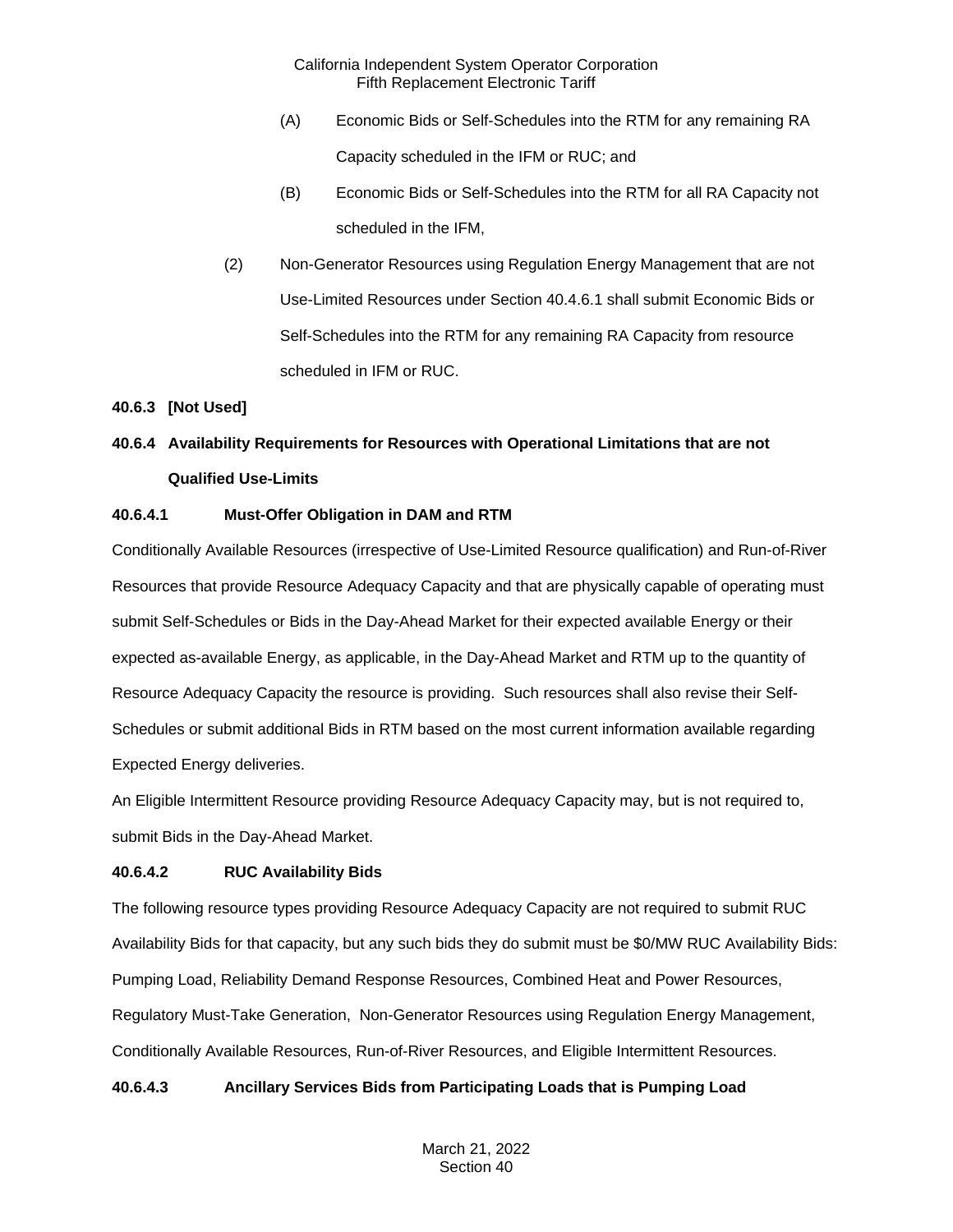The must-offer obligation for Participating Load that is Pumping Load is limited to submitting, for hours where underlying Load permits, Non-Spin Ancillary Services Bids and/or a Submission to Self-Provide Non-Spin Ancillary Services in the Day-Ahead Market for its Resource Adequacy Capacity that is certified to provide Non-Spinning Reserve Ancillary Service, and Economic Bids for Energy in the Real-Time Market for its Non-Spinning Reserve Capacity that receives an Ancillary Service Award in the Day-Ahead Market.

# **40.6.4.4 Proxy Demand Resources**

- (a) Short Start and Medium Start Proxy Demand Resources that provide Resource Adequacy Capacity shall submit \$0/MW RUC Availability Bids for all of their Resource Adequacy Capacity for all hours of the month the resource is physically available; however, any RUC schedule for these resources will not be binding.
- (b) Long Start Proxy Demand Resources are not required to submit Bids or Self Schedules in the RUC for their Resource Adequacy Capacity.

### **40.6.5 Additional Availability Requirements for System Resources**

In the IFM, the multi-hour block constraints of a System Resource, other than a System Resource capable of submitting a Dynamic Schedule or a Resource-Specific System Resource, are honored in the optimization. Such a resource that is also a Resource Adequacy Resource must be capable of hourly scheduling by the CAISO in RUC if it is not fully scheduled in the IFM. If such a Resource Adequacy Resource is scheduled in the RUC, the CAISO will schedule the resource in the RTM for each hour of the resource's RUC schedule without regard to the multi-hour block constraint that was submitted to the IFM. For an existing System Resource that provides Resource Adequacy Capacity through a call-option that expires prior to the close of the IFM, such a System Resource listed on a Resource Adequacy Plan must be reported to the CAISO for consideration in the Extremely Long-Start Commitment Process.

# **40.6.5.1 Additional Availability Requirements for Dynamic and Non-Dynamic Resource-Specific System Resources**

A Dynamic or Non-Dynamic Resource-Specific System Resource that supplies Resource Adequacy Capacity, and is not otherwise a Use-Limited Resource, will be subject to the requirements of Sections 40.6.1 and 40.6.2.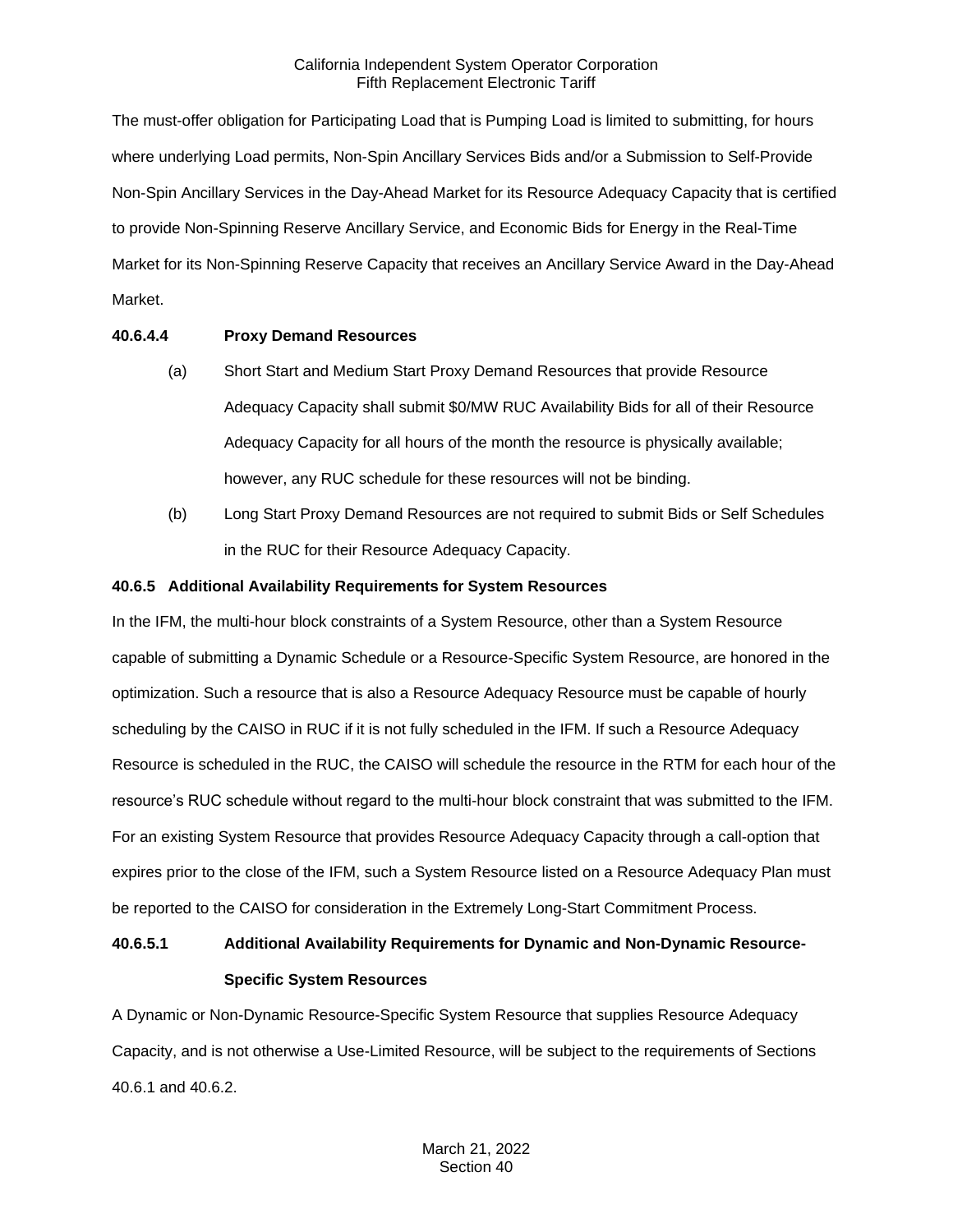# **40.6.5.2 Dynamic Non-Resource Specific System Resources**

A Dynamic non-Resource-Specific System Resource that provides Resource Adequacy Capacity will be subject to the provisions of 40.6.1 and 40.6.2.

### **40.6.6 Requirement for Partial Resource Adequacy Resources**

Only that output of a Resource Adequacy Resource that is designated by a Scheduling Coordinator as Resource Adequacy Capacity in its monthly or annual Supply Plan shall have an availability obligation to the CAISO. Exports being supported by non-Resource Adequacy Capacity from a Resource Adequacy Resource that becomes unavailable or unusable shall be considered as an export of non-Resource Adequacy Capacity. If a Resource Adequacy Resource goes on a Forced Outage, until the Scheduling Coordinator provides the information requested under section 9.3.10.3.2, the CAISO shall determine if the Scheduling Coordinator indicated under section 30.5.1 (aa) that capacity from its Resource Adequacy Resource is backing a Self-Schedule of exports at Scheduling Points explicitly sourced by non-Resource Adequacy Capacity. If the Scheduling Coordinator has indicated capacity from its Resource Adequacy Resource is backing a Self-Schedule of exports at Scheduling Points explicitly sourced by non-Resource Adequacy Capacity, the CAISO will allocate the derate pro rata between the RA Capacity and the remainder of the resource's capacity up to its PMax.

#### **40.6.7 [Not Used]**

#### **40.6.8 Use of Generated Bids**

- (a) **Day-Ahead Market.** Prior to completion of the Day-Ahead Market, the CAISO will determine if Resource Adequacy Capacity subject to the requirements of Section 40.6.1 and for which the CAISO has not received notification of an Outage has not been reflected in a Bid and will insert a Generated Bid for such capacity into the CAISO Day-Ahead Market.
- (b) **Real-Time Market.** Prior to running the Real-Time Market, the CAISO will determine if Resource Adequacy Capacity subject to the requirements of Section 40.6.2 and for which the CAISO has not received notification of an Outage has not been reflected in a Bid and will insert a Generated Bid for such capacity into the Real-Time Market.
- (c) **Partial Bids for RA Capacity.** If a Scheduling Coordinator for an RA Resource submits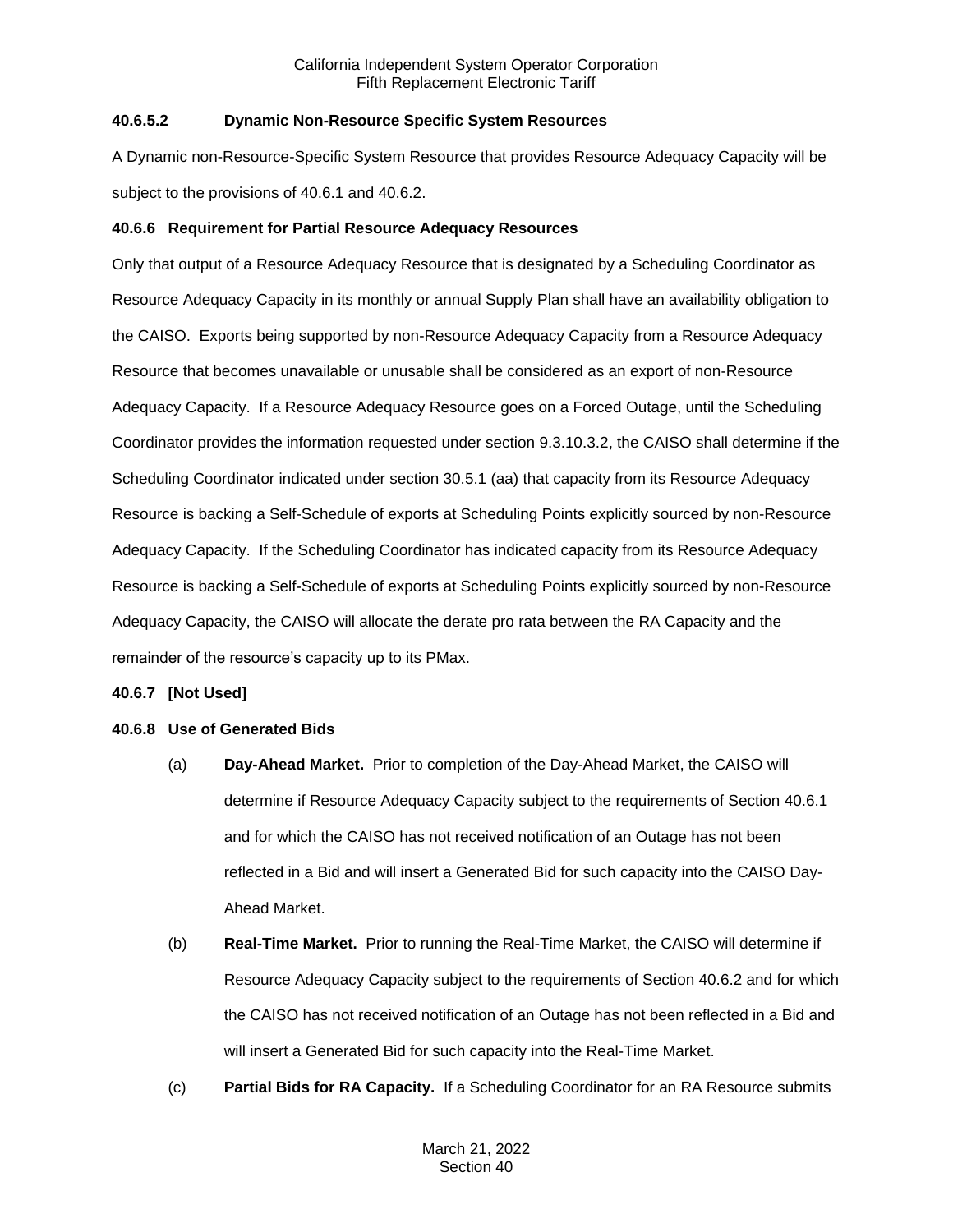a partial bid for the resource's RA Capacity, the CAISO will insert a Generated Bid only for the remaining RA Capacity. In addition, the CAISO will determine if all dispatchable Resource Adequacy Capacity from Short Start Units, not otherwise selected in the IFM or RUC, is reflected in a Bid into the Real-Time Market and will insert a Generated Bid for any remaining dispatchable Resource Adequacy Capacity for which the CAISO has not received notification of an Outage.

- (d) **Exemptions.** Notwithstanding any of the provisions of Section 40.6.8, for the following resource types providing Resource Adequacy Capacity, the CAISO only inserts a Bid in the Day-Ahead Market or Real-Time Market where the generally applicable bidding rules in Section 30 call for bid insertion: Use-Limited Resource, Non-Generator Resource, Variable Energy Resource, Hydroelectric Generating Unit (including Run-of-River resources), Proxy Demand Resource, Reliability Demand Response Resource, Participating Load, including Pumping Load, Combined Heat and Power Resource, Conditionally Available Resource, Non-Dispatchable Resource, and resources providing Regulatory Must-Take Generation.
- (e) **NRS-RA Resources.** The CAISO will submit a Generated Bid in the Day-Ahead Market for a Non-Resource-Specific System Resource in each RAAIM assessment hour, to the extent that the resource provides Resource Adequacy Capacity subject to the requirements of Section 40.6.1 and does not submit an outage request or Bid for the entire amount of that Resource Adequacy Capacity. Aside from where the generally applicable bidding rules in Section 30 call for Bid insertion, the CAISO will not submit a Generated Bid in the Real-Time Market for a Non-Resource-Specific System Resource that fails to meet its bidding obligations under Section 40.6.2. A Bid inserted for the Teal-Time Market pursuant to the generally applicable bidding rules in Section 30 may not necessarily cover the full Real-Time Market obligation under Section 40.6.2 and the resource may thus remain exposed to Non-Availability Charges.

#### **40.6.8.1 Generated Bids for NRS-RA Resources**

Generated Bids to be submitted by the CAISO pursuant to Section 40.6.8 for Non-Resource-Specific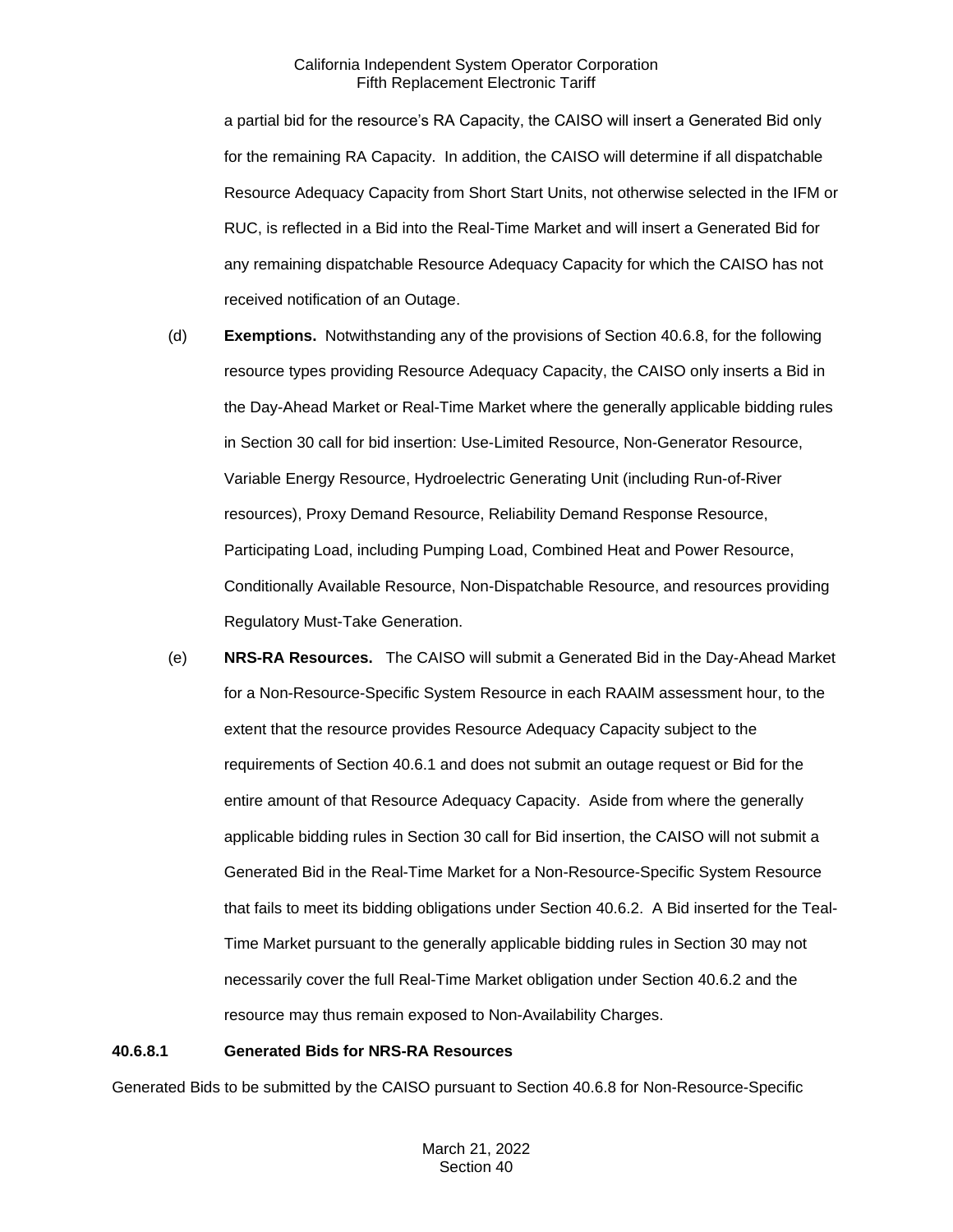System Resources that provide Resource Adequacy Capacity shall be calculated in accordance with this Section 40.6.8.1.

### **40.6.8.1.1 Calculation Options for Generated Bids**

The Scheduling Coordinator for each Non-Resource-Specific System Resource that provides Resource Adequacy Capacity shall select the price taker option, LMP-based option, or negotiated price option as the methodology for calculating the Generated Bids to be submitted by the CAISO under Section 40.6.8 for both the DAM and RTMs. If no selection is made, the CAISO will apply the price taker option to calculate the Generated Bids. For the first ninety (90) days after a resource becomes a Non-Resource-Specific System Resource, the calculation of Generated Bids for Resource Adequacy capacity is limited to the price taker option or negotiated price option.

#### **40.6.8.1.2 Price Taker Option**

The price taker option is a Generated Bid of \$0/MWh plus the CAISO's estimate of the applicable Grid Management Charge per MWh based on the gross amount of MWh scheduled in the DAM and RTM.

### **40.6.8.1.3 LMP-Based Option**

The LMP-based option calculates the Generated Bid as the weighted average of the lowest quartile of LMPs, at the Intertie point designated for the Non-Resource-Specific System Resource's Resource Adequacy Capacity in the Supply Plan, during periods in which the resource was dispatched in the preceding ninety (90) days for which LMPs that have passed the price validation and correction process set forth in Section 35 are available. The weighted average will be calculated based on the quantities Dispatched within each segment of the Generated Bid curve. Each Bid segment created under the LMPbased option for Generated Bids will be subject to a feasibility test, as set forth in a Business Practice Manual, to determine whether there are a sufficient number of data points to allow for the calculation of an LMP-based Generated Bid. The feasibility test is designed to avoid excessive volatility of the Generated Bid under the LMP-based option that could result when calculated based on a relatively small number of prices. If the Scheduling Coordinator for the Non-Resource-Specific System Resource elects the LMP-based method, it must additionally select either the price taker method or the negotiated-rate method as the alternative calculation method for the Generated Bids in the event that the feasibility test fails for the LMP-based method.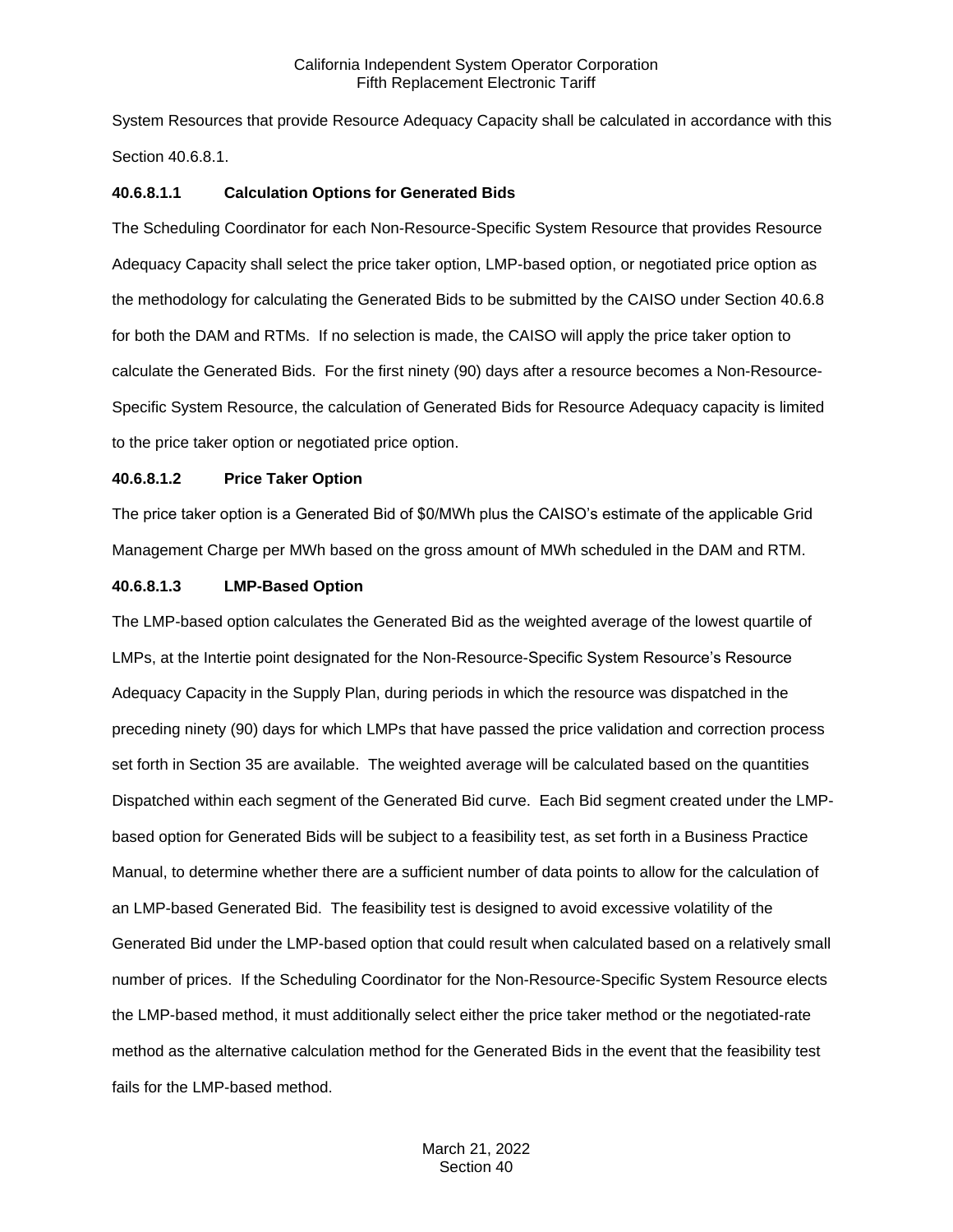### **40.6.8.1.4 Negotiated Price Option**

Under the negotiated price option, a Scheduling Coordinator shall submit a proposed Generated Bid along with supporting information and documentation as described in a Business Practice Manual. Within ten (10) Business Days of receipt, the CAISO will provide a written response. If the CAISO accepts the proposed Generated Bid, it will become effective within three (3) Business Days from the date of acceptance by the CAISO and remain in effect until: (1) the Generated Bid is modified by FERC; (2) the Generated Bid is modified by mutual agreement of the CAISO and the Scheduling Coordinator; or (3) the Generated Bid expires, is terminated or is modified pursuant to any agreed upon term or condition or pertinent FERC order.

If the CAISO does not accept the proposed Generated Bid, the CAISO and the Scheduling Coordinator shall enter a period of good faith negotiations that terminates sixty (60) days following the date of submission of a proposed Generated Bid by a Scheduling Coordinator. If at any time during this period, and the Scheduling Coordinator agree upon the Generated Bid, it will be become effective within three (3) Business Days of the date of agreement and remain in effect until: (1) the Generated Bid is modified by FERC; (2) the Generated Bid is modified by mutual agreement of the CAISO and the Scheduling Coordinator; or (3) the Generated Bid expires, is terminated or is modified pursuant to any agreed upon term or condition or pertinent FERC order.

If by the end of the sixty (60) day period the CAISO and the Scheduling Coordinator fail to agree on the Generated Bid to be used under the negotiated price option, the Scheduling Coordinator has the right to file a proposed Generated Bid with FERC pursuant to Section 205 of the Federal Power Act. During the sixty (60) day period following the submission of a proposed negotiated Generated Bid by a Scheduling Coordinator, and pending FERC's acceptance in cases where the CAISO fails to agree on the Generated Bid for use under the negotiated price option and the Scheduling Coordinator filed a proposed Generated Bid with FERC pursuant to Section 205 of the Federal Power Act, the Scheduling Coordinator has the option of electing to use any of the other options available pursuant to this Section. The CAISO shall make an informational filing with FERC of any Generated Bids negotiated pursuant to this Section no later than seven (7) days after the end of the month in which the Generated Bids were established.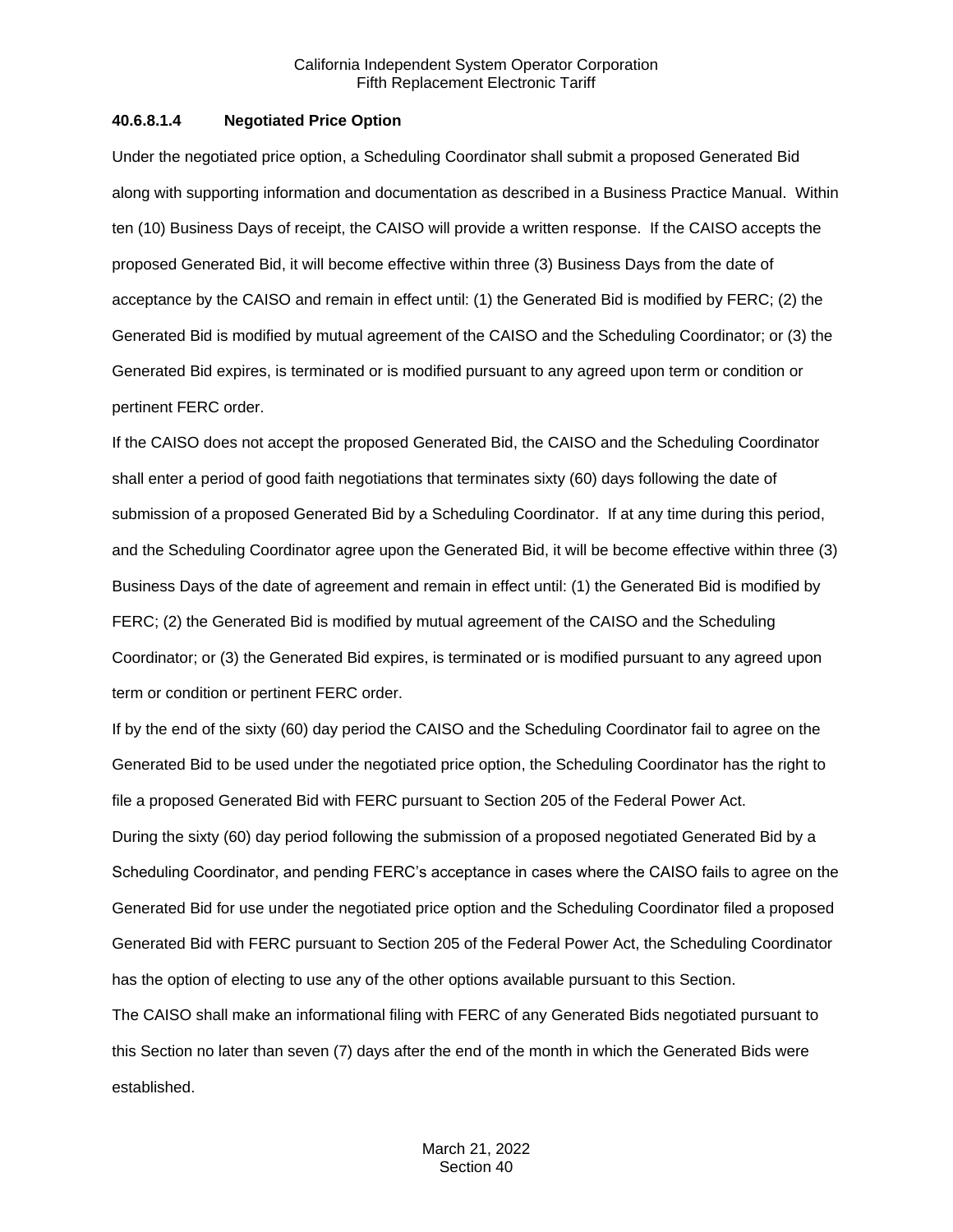# **40.6.8.1.5 Partial Bids**

If a Scheduling Coordinator for a Non-Resource-Specific System Resource that provides Resource Adequacy Capacity submits a Bid for a MW quantity less than the Resource Adequacy Capacity identified in the resource's Supply Plan, the CAISO will insert a Generated Bid only for the remaining Resource Adequacy Capacity by extending the last segment of the resource's bid curve to the full quantity (MWh) of the Resource Adequacy obligation.

# **40.6.8.1.6 [Not Used]**

# **40.6.9 Firm Liquidated Damages Contracts Requirements**

Resource Adequacy Capacity represented by a Firm Liquidated Damages Contract and relied upon by a Scheduling Coordinator in a monthly or annual Resource Adequacy Plan shall be submitted as a Self-Schedule or Bid in the Day-Ahead IFM to the extent such scheduling right exists under the Firm Liquidated Damages Contract.

# **40.6.10 Exports of Energy from Resource Adequacy Capacity**

Resource Adequacy Capacity represented by a Firm Liquidated Damages Contract and relied upon by a Scheduling Coordinator in a monthly or annual Resource Adequacy Plan shall be submitted as a Self-Schedule or Bid in the Day-Ahead IFM to the extent such scheduling right exists under the Firm Liquidated Damages Contract.

# **40.6.11 Curtailment of Exports in Emergency Situations**

At its sole discretion, the CAISO may curtail exports from Resource Adequacy Capacity to prevent or alleviate a System Emergency. An Export Bid or a Self-Schedule to provide exports included in a binding Schedule accepted in the IFM or RTM will not be distinguished from a Demand Bid or Self-Schedule to serve Load within the CAISO Balancing Authority Area included in a binding Schedule accepted in the IFM or RTM for purposes of curtailment under this Section, except as consistent with Good Utility Practice.

# **40.6.12 Participating Load, PDRs, and RDRRs**

Participating Loads, Reliability Demand Response Resources, or Proxy Demand Resources that are included in a Resource Adequacy Plan and Supply Plan, if the Scheduling Coordinator for the Participating Loads, Reliability Demand Response Resources, or Proxy Demand Resources is not the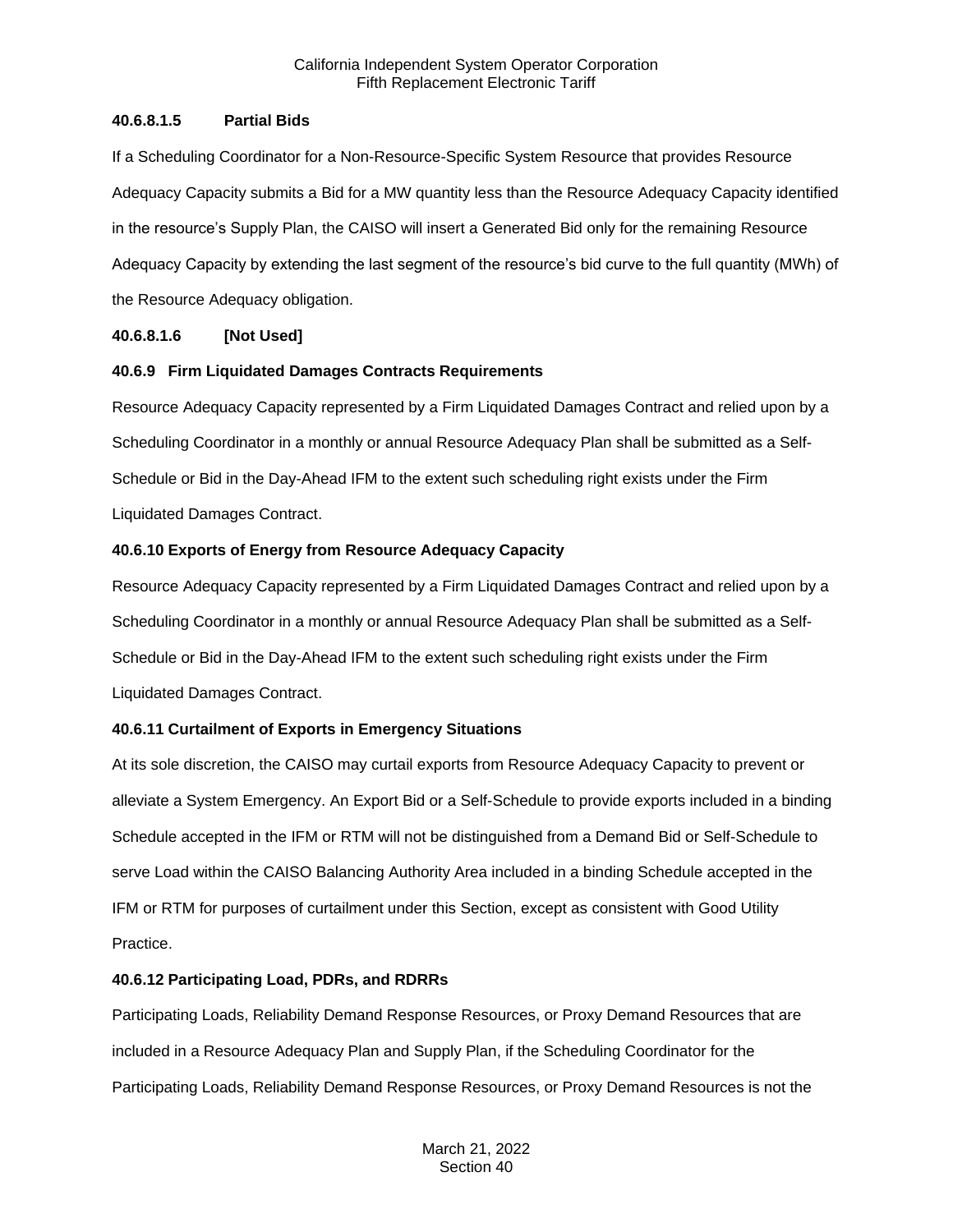same as that for the Load Serving Entity, will be administered by the CAISO in accordance with the terms and conditions established by the CPUC or the Local Regulatory Authority.

### **40.7 Compliance**

The CAISO will evaluate Resource Adequacy Plans and Supply Plans as follows:

(a) The CAISO will evaluate whether each annual and monthly Resource Adequacy Plan submitted by a Scheduling Coordinator on behalf of a Load Serving Entity demonstrates Resource Adequacy Capacity sufficient to satisfy the Load Serving Entity's (i) allocated responsibility for Local Capacity Area Resources under Section 40.3.2 and (ii) applicable Demand and Reserve Margin requirements. The CAISO will evaluate compliance with the responsibility for demonstrating Local Capacity Area Resources in two phases. Phase 1 of the Local Capacity Area Resource sufficiency evaluation will be made without regard to capacity's identification as Listed Local RA Capacity. Phase 2 of the Local Capacity Area Resource sufficiency evaluation will consider capacity to be a Local Capacity Area Resource only if it is also Listed Local RA Capacity. If the CAISO determines through the Phase 1 analysis that a Resource Adequacy Plan does not demonstrate Local Capacity Area Resources sufficient to meet its allocated responsibility under Section 40.3.2, compliance with applicable Demand and Reserve Margin requirements, or compliance with any other resource adequacy requirement in this Section 40 or adopted by the CPUC, Local Regulatory Authority, or federal agency, as applicable, then the CAISO will notify the relevant Scheduling Coordinator, CPUC, Local Regulatory Authority, or federal agency with jurisdiction over the relevant Load Serving Entity, or in the case of a discrepancy between Resource Adequacy Plan(s) and Supply Plan(s), the relevant Scheduling Coordinators, in an attempt to resolve any deficiency in accordance with the procedures set forth in the Business Practice Manual. The notification will be made at least 40 days in advance of the first day of the month covered by the plan and will include the reasons the CAISO believes a deficiency exists. If the deficiency relates to the demonstration of Local Capacity Area Resources in a Load Serving Entity's annual Resource Adequacy Plan, and the CAISO does not provide a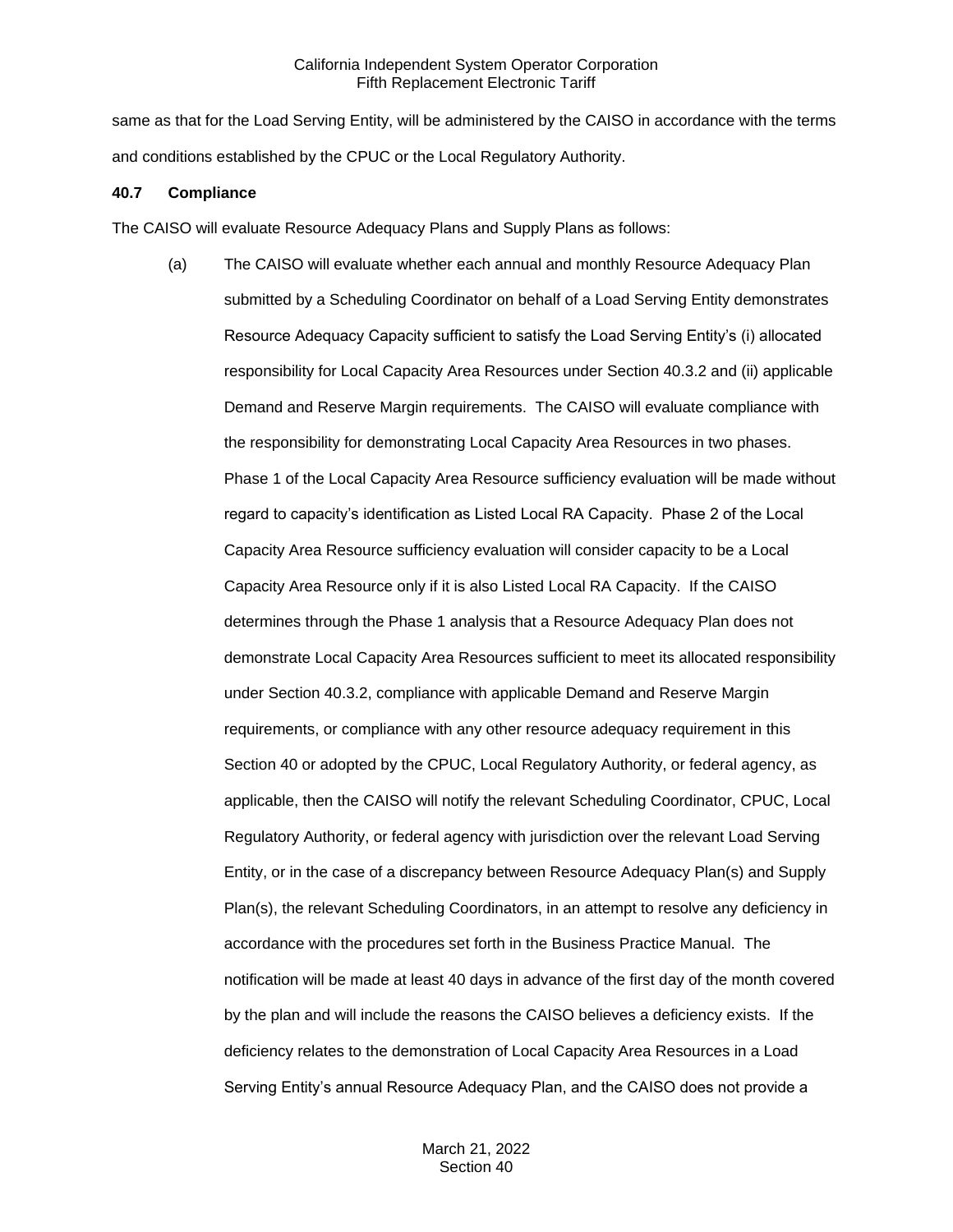written notice of resolution of the deficiency as set forth in the Business Practice Manual, the Scheduling Coordinator for the Load Serving Entity may demonstrate that the identified deficiency is cured by submitting a revised annual Resource Adequacy Plan within thirty (30) days of the beginning of the Resource Adequacy Compliance Year. For all other identified deficiencies, other than an insufficiency identified through Phase 2 of the Local Capacity Area Resource sufficiency evaluation, at least 30 days prior to the effective month of the relevant Resource Adequacy Plan, the Scheduling Coordinator for the Load Serving Entity shall: (i) demonstrate that the identified deficiency is cured by submitting a revised Resource Adequacy Plan; or (ii) advise the CAISO that the CPUC, Local Regulatory Authority, or federal agency, as appropriate, has determined that no deficiency exists. If, after providing any needed opportunity to resolve identified discrepancies as required by Section 40.7(b), the CAISO identifies an insufficiency through Phase 2 of the Local Capacity Area Resource sufficiency evaluation, then the CAISO may notify the relevant Local Regulatory Authority of the insufficiency.

(b) In the case of a discrepancy between Resource Adequacy Plan(s) and Supply Plan(s), if resolved, the relevant Scheduling Coordinator(s) must provide the CAISO with revised Resource Adequacy Plan(s) or Supply Plans, as applicable, at least 30 days prior to the effective month. If the CAISO is not advised that the deficiency or discrepancy is resolved at least 30days prior to the effective month, the CAISO will use the information contained in the Supply Plan to set the obligations of Resource Adequacy Resources under this Section 40 and/or to assign any costs incurred under this Section 40 and Section 43A.

#### **40.7.1 Other Compliance Issues**

Scheduling Coordinators representing Generating Units, System Units or System Resources supplying Resource Adequacy Capacity that fail to provide the CAISO with an annual or monthly Supply Plan, as applicable, as set forth in Section 40.7, shall be subject to Section 37.6.1. Further, Scheduling Coordinators representing Generating Units, System Units or System Resources supplying Resource Adequacy Capacity that fail to provide the CAISO with information required for the CAISO to determine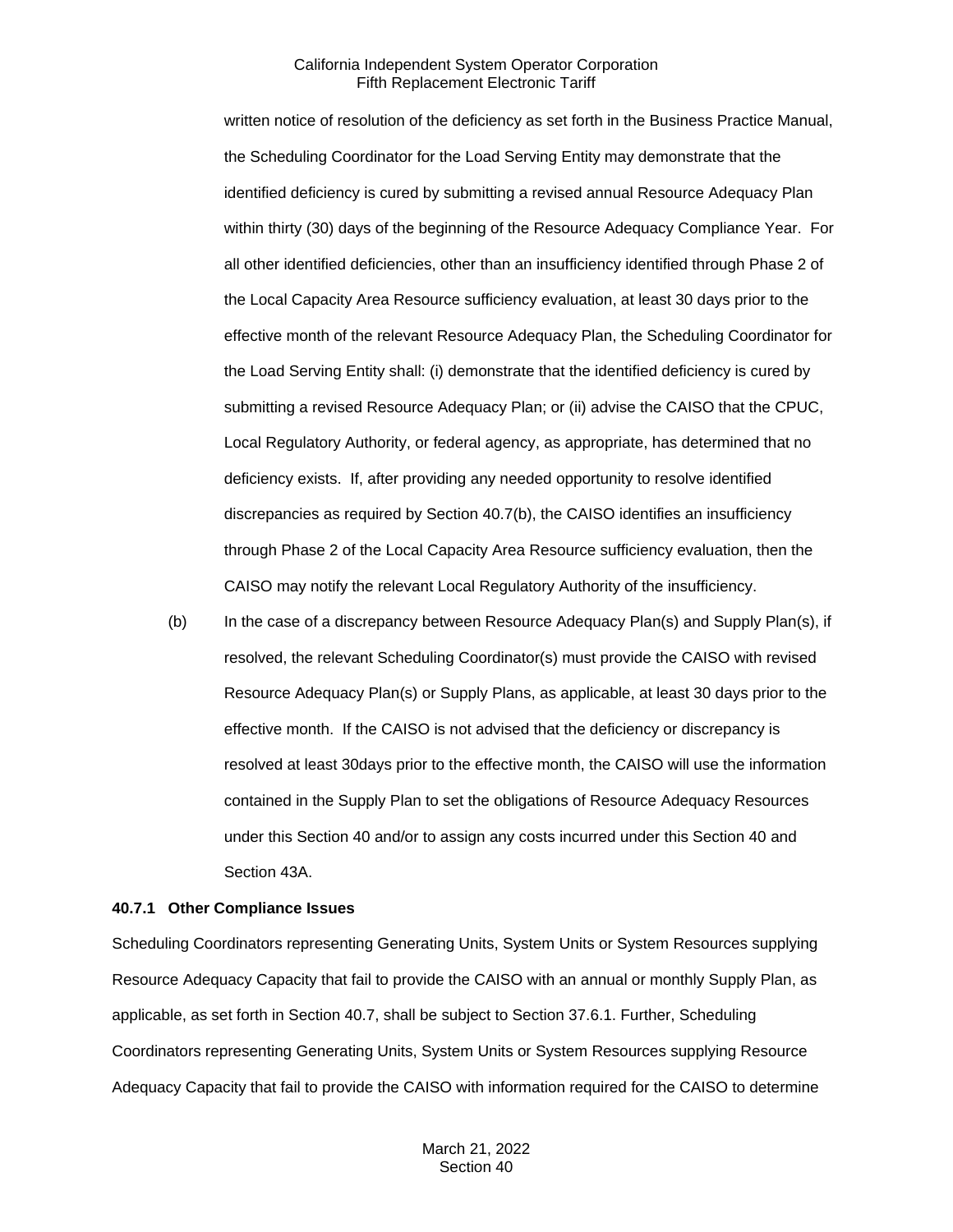Net Qualifying Capacity shall not be eligible for inclusion in the Net Qualifying Capacity annual report under Section 40.4.2 for the next Resource Adequacy Compliance Year and shall be subject to any applicable Sanctions under Section 37.6.1.

#### **40.7.2 Penalties for Non-Compliance**

The failure of a Resource Adequacy Resource or Resource Adequacy Capacity to be available to the CAISO in accordance with the requirements of this Section 40 or Section 9.3.1.3, and the failure to operate a Resource Adequacy Resource by placing it online or in a manner consistent with a submitted Bid or Generated Bid shall be subject to the applicable Sanctions set forth in Section 37.2.4. However, any failure of the Resource Adequacy Resource to satisfy any obligations prescribed under this Section 40 or Section 9.3.1.3 during a Resource Adequacy Compliance Year for which Resource Adequacy Capacity has been committed to a Load Serving Entity shall not limit in any way, except as otherwise established under Section 40.4.5 or requirements of the CPUC, Local Regulatory Authority, or federal agency, as applicable, the ability of the Load Serving Entity to whom the Resource Adequacy Capacity has been committed to use such Resource Adequacy Capacity for purposes of satisfying the resource adequacy requirements of the CPUC, Local Regulatory Authority, or federal agency, as applicable. In addition, an LSE shall not be subject to any sanctions, penalties, or other compensatory obligations under this Section 40 on account of a Resource Adequacy Resource's satisfaction or failure to satisfy its obligations under this Section 40 or Section 9.3.1.3.

#### **40.8 CAISO Default Qualifying Capacity Criteria**

#### **40.8.1 Applicability**

The criteria in this Section 40.8 shall apply only: (i) where the CPUC or Local Regulatory Authority has not established and provided to the CAISO criteria to determine the types of resources that may be eligible to provide Qualifying Capacity and for calculating Qualifying Capacity for such eligible resource types and (ii) until the CAISO has been notified in writing by the CPUC of its intent to overturn, reject or fundamentally modify the capacity-based framework in CPUC Decisions 04-01-050 (Jan. 10, 2004), 04- 10-035 (Oct. 28, 2004), and 05-10-042 (Oct. 31, 2005). The types of resources specified in this Section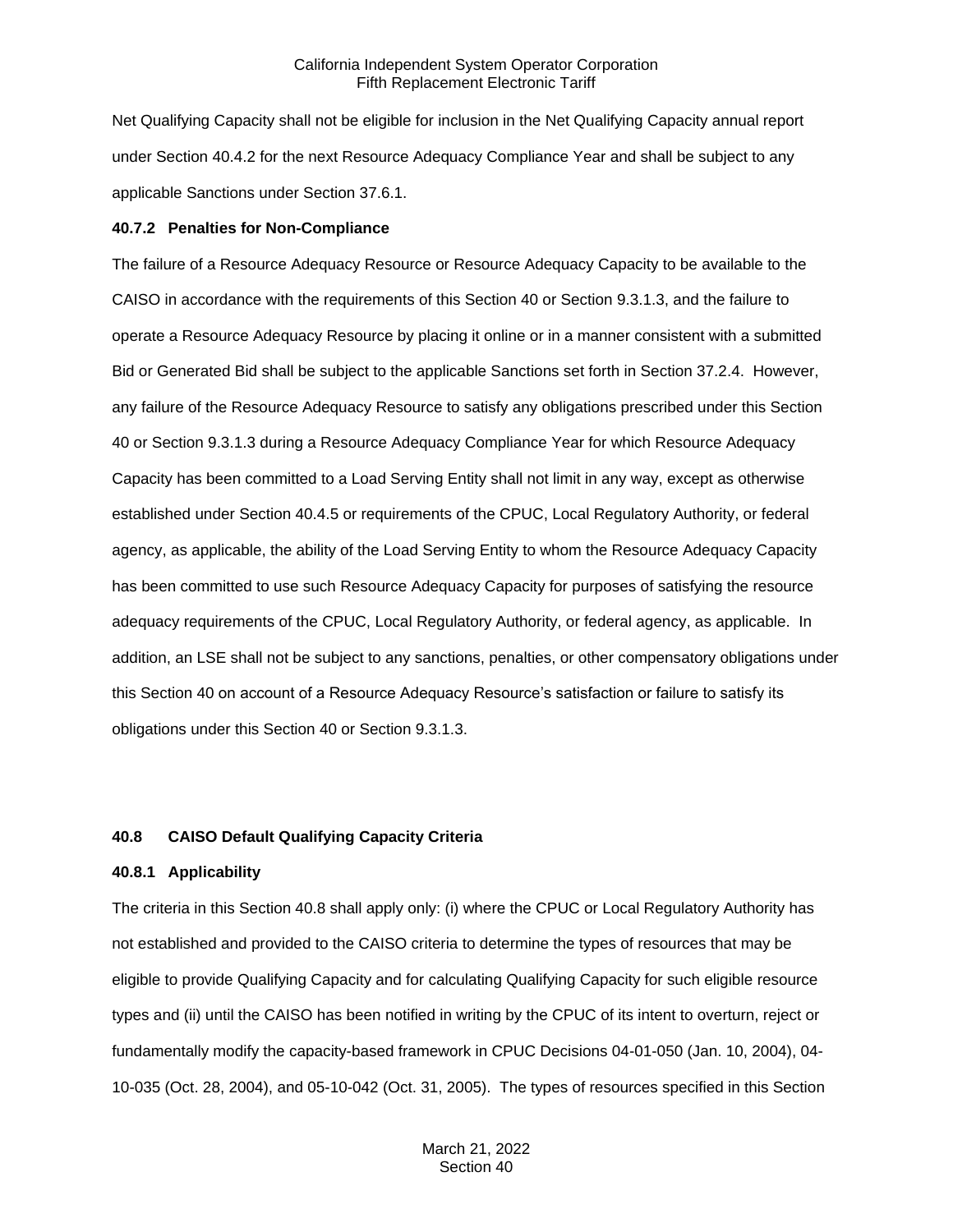40.8.1 will be eligible to provide Qualifying Capacity to the extent they meet the criteria for each type of resource set forth in this Section 40.8.1.

# **40.8.1.1 [Not Used]**

### **40.8.1.2 Nuclear and Thermal**

Nuclear and thermal Generating Units, other than Qualifying Facilities with Existing QF Contracts addressed in Section 40.8.1.8 below, must be a Participating Generator or a System Unit. The Qualifying Capacity of nuclear and thermal units, other than Qualifying Facilities addressed in Section 40.8.1.8, will be based on net dependable capacity defined by NERC Generating Availability Data System information.

### **40.8.1.3 Hydro**

Hydroelectric Generating Units, other than Qualifying Facilities with Existing QF Contracts, must be either Participating Generators or System Units. The Qualifying Capacity of a pond or Pumped-Storage Hydro Unit, other than a QF, will be determined based on net dependable capacity defined by NERC GADS minus variable head derate based on an average dry year reservoir level. The Qualifying Capacity of a pond or Pumped-Storage Hydro Unit that is a QF will be determined based on historic performance during the hours of noon to 6:00 The Qualifying Capacity of all run-of-river hydro units, including Qualifying Facilities, will be based on net dependable capacity defined by NERC GADS minus an average dry year conveyance flow, stream flow, or canal head derate. As used in this section, average dry year reflects a one-in-five year dry hydro scenario (for example, using the 4th driest year from the last 20 years on record). p.m., using a three-year rolling average.

# **40.8.1.4 Unit-Specific Contracts**

Unit-specific contracts with Participating Generators or System Units will qualify as Resource Adequacy Capacity subject to the verification that the total MW quantity of all contracts from a specific unit do not exceed the total Net Qualifying Capacity (MW) consistent with the Net Qualifying Capacity determination for that unit.

# **40.8.1.5 Contracts with Liquidated Damage Provisions**

Firm Energy contracts with liquidated damages provisions, as generally reflected in Service Schedule C of the Western Systems Power Pool Agreement or the Firm LD product of the Edison Electric Institute pro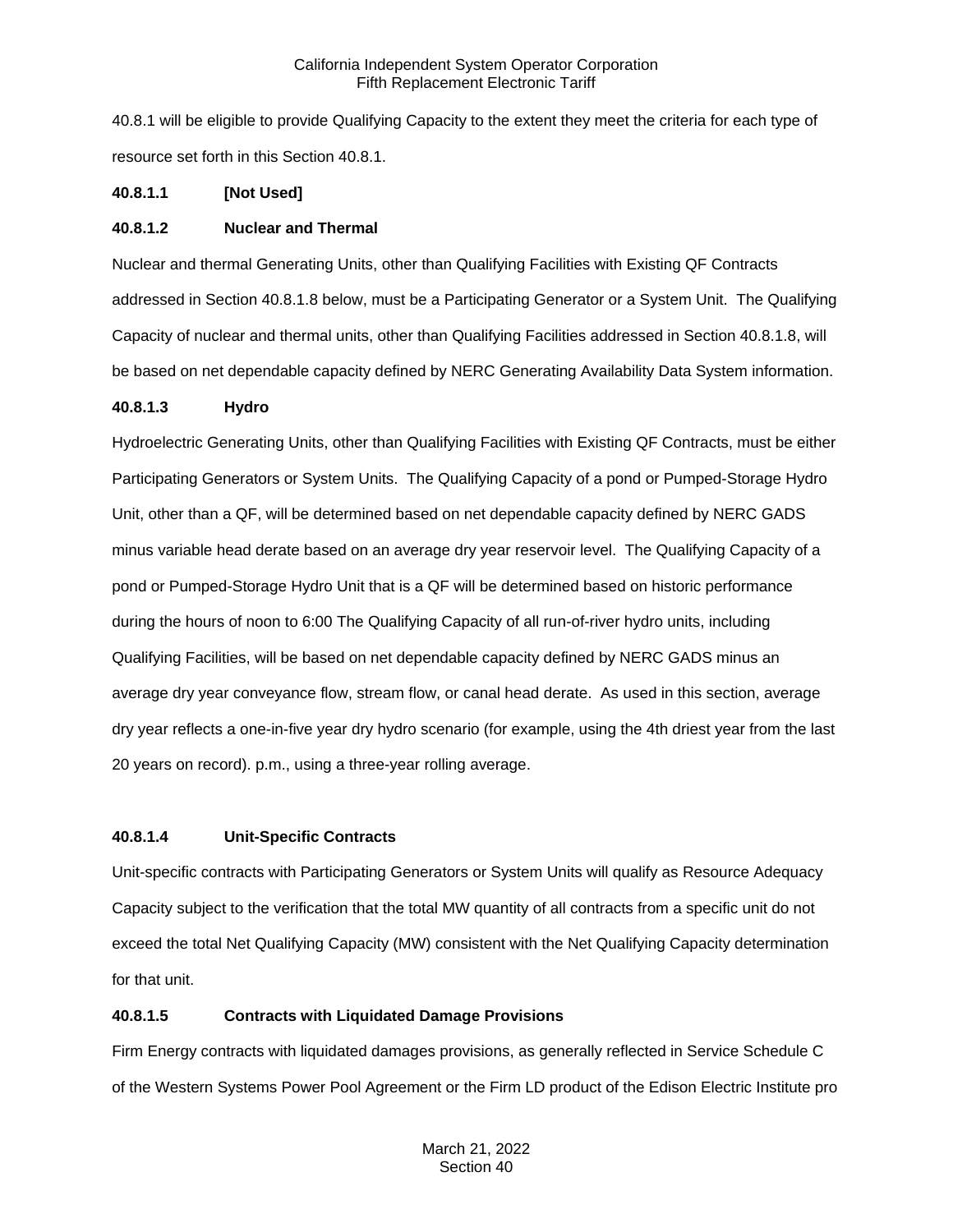forma agreement, or any other similar firm Energy contract that does not require the seller to source the Energy from a particular unit, and specifies a delivery point internal to the CAISO Balancing Authority Area entered into before October 27, 2005 shall be eligible to count as Qualifying Capacity until the end of 2008. A Scheduling Coordinator, however, cannot have more than twenty-five percent (25%) of its portfolio of Qualifying Capacity met by contracts with liquidated damage provisions for 2008.

### **40.8.1.6 Wind and Solar**

As used in this Section, wind units are those wind Generating Units without backup sources of Generation and solar units are those solar Generating Units without backup sources of Generation. Wind and solar units, other than Qualifying Facilities with Existing QF Contracts, must be Participating Intermittent Resources or subject to availability provisions of Section 40.6.4.

The Qualifying Capacity of all wind or solar units, including Qualifying Facilities, for each month will be based on their monthly historic performance during that same month during the hours of noon to 6:00 p.m., using a three-year rolling average. For wind or solar units with less than three years operating history, all months for which there is no historic performance data will utilize the monthly average production factor of all units (wind or solar, as applicable) within the TAC Area, or other production data from another area determined by the CAISO to be appropriate if the unit is not within a TAC Area, in which the Generating Unit is located.

# **40.8.1.7 Geothermal**

Geothermal Generating Units, other than Qualifying Facilities with Existing QF Contracts addressed in Section 40.8.1.8, must be Participating Generators or System Units. The Qualifying Capacity of geothermal units, other than Qualifying Facilities addressed in Section 40.8.1.8, will be based on NERC GADS net dependable capacity minus a derate for steam field degradation.

# **40.8.1.8 Treatment of Qualifying Capacity for Qualifying Facilities**

Qualifying Facilities must be subject to an effective Participating Generator Agreement or Net Scheduled Participating Generator Agreement or must be System Units, unless they have an Existing QF Contract. Except for hydro, wind, and solar Qualifying Facilities addressed pursuant to Sections 40.8.1.3 and 40.8.1.6, the Qualifying Capacity of Qualifying Facilities under Existing QF Contracts, will be based on historic monthly Generation output during the hours of noon to 6:00 p.m. (net of Self-provided Load)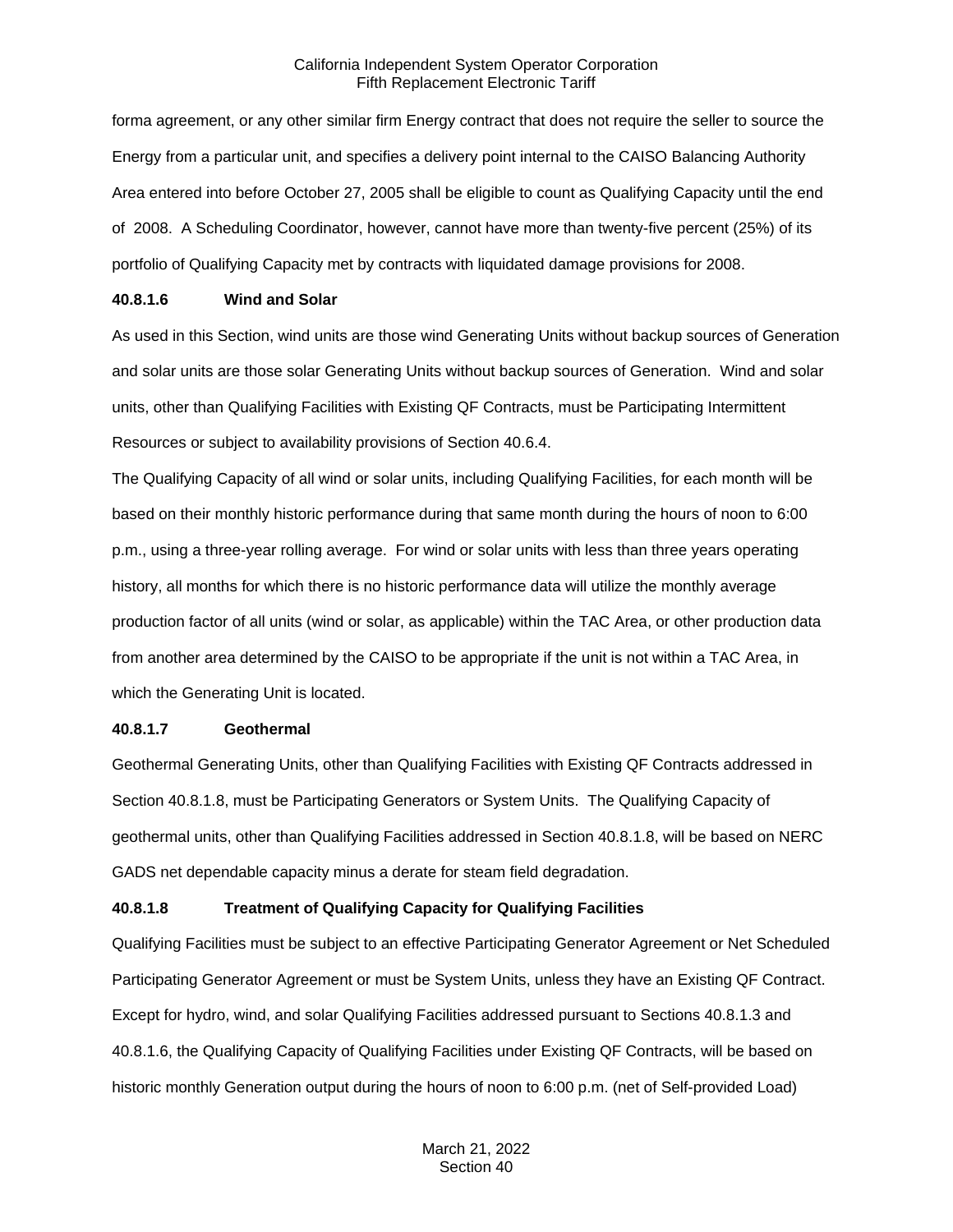during a three-year rolling average.

## **40.8.1.9 Participating Loads**

The Qualifying Capacity of Participating Loads shall be the average reduction in Demand over a threeyear period on a per Dispatch basis or, if the Load does not have three years of performance history, based on comparable evaluation data using similar programs. Loads of Participating Loads must be available at least 48 hours, and if the Loads can only be dispatched for a maximum of two hours per event, then only 0.89 percent of a Scheduling Coordinator's portfolio may be made up of such Loads.

### **40.8.1.10 Jointly-Owned Facilities**

A jointly-owned facility must be either a Participating Generator or a System Unit. The Qualifying Capacity for the entire facility will be determined based on the type of resource as described elsewhere in this Section 40.8.1. In addition, the Scheduling Coordinator must provide the CAISO with a demonstration of its entitlement to the output of the jointly-owned facility's Qualified Capacity and an explanation of how that entitlement may change if the facility's output is restricted.

# **40.8.1.11 Facilities under Construction**

The Qualifying Capacity for facilities under construction will be determined based on the type of resource as described elsewhere in this Section 40.8. In addition, the facility must have been in commercial operation for no less than one month to be eligible to be included as a Resource Adequacy Resource in a Scheduling Coordinator's monthly Resource Adequacy Plan.

# **40.8.1.12 System Resources and Pseudo-Ties**

# **40.8.1.12.1 Dynamic System Resources and Pseudo-Ties**

Dynamic System Resources and Pseudo-Ties of Generating Units to the CAISO Balancing Authority Area shall be treated similar to resources within the CAISO Balancing Authority Area, except with respect to the deliverability screen under Section 40.4.6.1 and with respect to the limitation on the Qualifying Capacity of wind and solar resources set forth in Section 40.8.1.6. However, eligibility as a Resource Adequacy Resource is contingent upon a showing by the Scheduling Coordinator that the Dynamic System Resource or Pseudo-Tie of a Generating Unit to the CAISO Balancing Authority Area has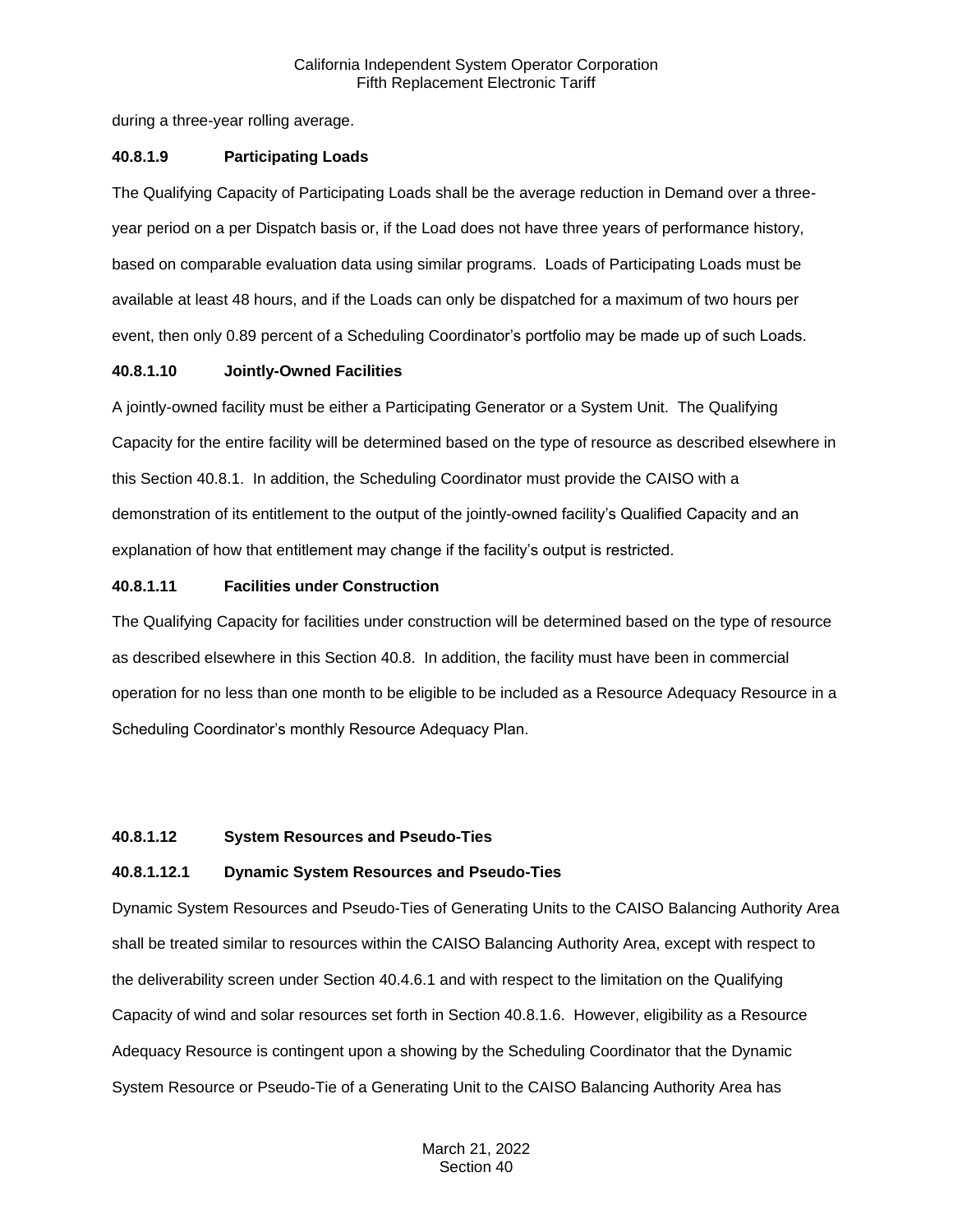secured transmission through any intervening Balancing Authority Areas for the Operating Hours that cannot be curtailed for economic reasons or bumped by higher priority transmission and that the Load Serving Entity for which the Scheduling Coordinator is submitting Demand Bids has an allocation of import capacity at the import Scheduling Point under Section 40.4.6.2 that is not less than the Resource Adequacy Capacity provided by the Dynamic System Resource or Pseudo-Tie of a Generating Unit to the CAISO Balancing Authority Area.

#### **40.8.1.12.2 Non-Dynamic System Resources**

For Non-Dynamic System Resources, the Scheduling Coordinator must demonstrate that the Load Serving Entity for which the Scheduling Coordinator is scheduling Demand has an allocation of import capacity at the import Scheduling Point under Section 40.4.6.2 that is not less than the Resource Adequacy Capacity from the Non-Dynamic System Resource. The Scheduling Coordinator must also demonstrate that the Non-Dynamic System Resource is covered by Operating Reserves, unless unit contingent, in the sending Balancing Authority Area. Eligibility as Resource Adequacy Capacity is contingent upon a showing by the Scheduling Coordinator of the System Resource that it has secured transmission through any intervening Balancing Authority Areas for the Operating Hours that cannot be curtailed for economic reasons or bumped by higher priority transmission. With respect to Non-Dynamic System Resources, any inter-temporal constraints, such as multi-hour run blocks, must be explicitly identified in the monthly Resource Adequacy Plan, and no constraints may be imposed beyond those explicitly stated in the plan.

#### **40.8.1.13 Proxy Demand Resources**

A Proxy Demand Resource must have the ability to (i) be dispatched for at least twenty-four hours per month, (ii) be dispatched on at least three consecutive days, and (iii) respond for at least four hours per dispatch in order to qualify as Resource Adequacy Capacity. The Qualifying Capacity of a Proxy Demand Resource, for each month, will be based on the resource's average monthly historic demand reduction performance during that same month during the Availability Assessment Hours, as described in Section 40.9.3, using a three-year rolling average. For a Proxy Demand Resource with fewer than three years of performance history, for all months for which there is no historic data, the CAISO will utilize a monthly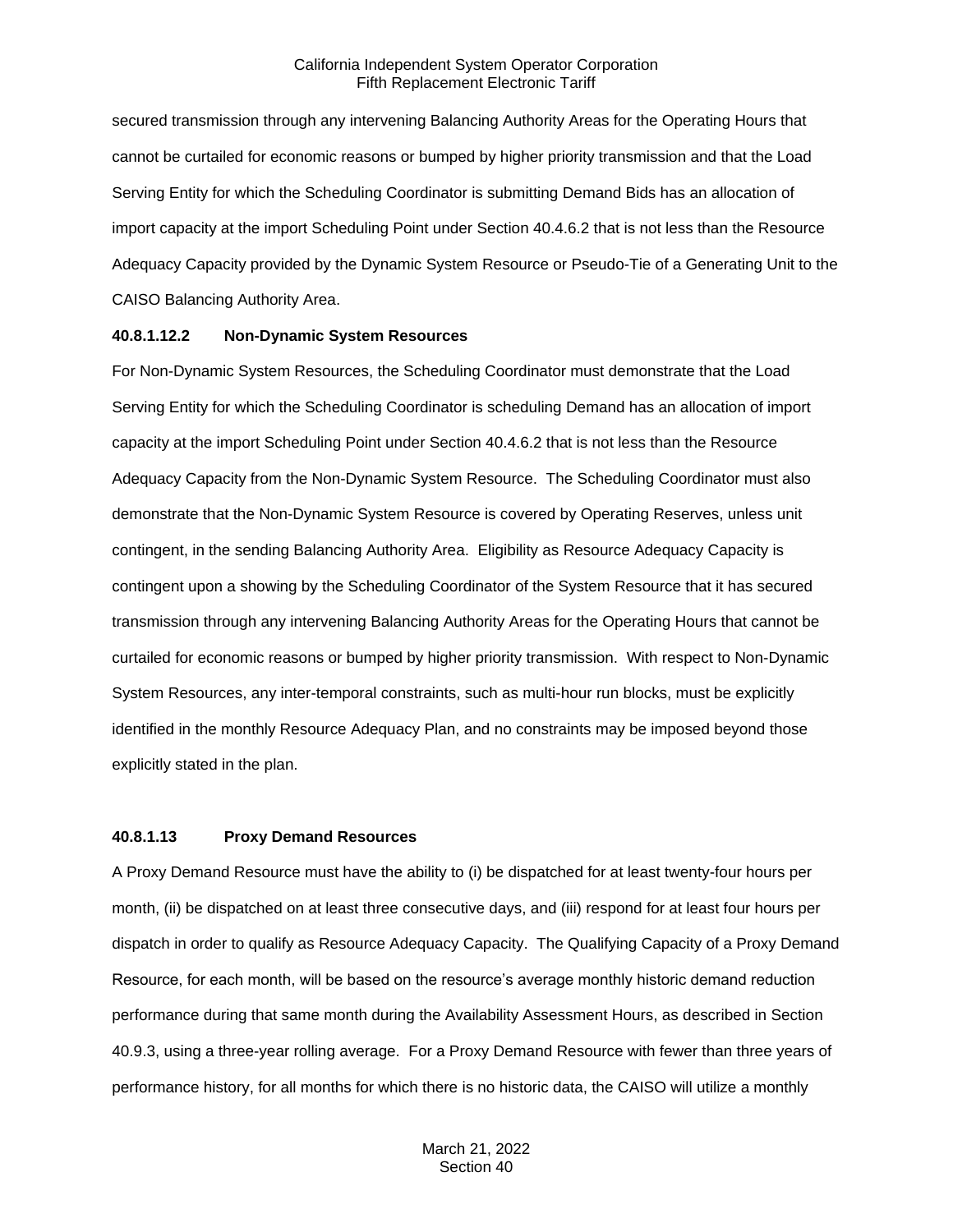megawatt value as certified and reported to the CAISO by the Demand Response Provider; otherwise, where available, the CAISO will use the average of historic demand reduction performance data available, by month, for a Proxy Demand Resource. Where a Proxy Demand Resource uses the loadshift methodology to calculate its Demand Response Energy Measurements, its Qualifying Capacity will exclude demand reduction performance from the consumption Resource ID.

# **40.8.1.14 Reliability Demand Response Resources**

The Net Qualifying Capacity of a Reliability Demand Response Resource, for each month, will be based on the resource's average monthly historic demand reduction performance during that same month during the Availability Assessment Hours, as described in Section 40.9.3, using a three-year rolling average. For a Reliability Demand Response Resource with fewer than three years of performance history, for all months for which there is no historic data, the CAISO will use a monthly megawatt value as certified and reported to the CAISO by the Demand Response Provider; otherwise, where available, the CAISO will use the average of historic demand reduction performance data available, by month, for a Reliability Demand Response Resource.

#### **40.8.1.15 Distributed Generation Facilities**

- (a) Distributed Generation Facilities that meet the applicable requirements in Section 4.6 qualify as Resource Adequacy Capacity.
- (b) The CAISO will determine the Net Qualifying Capacity of each Distributed Generation Facility for each Resource Adequacy Compliance Year consistent with similar resource classifications connected to the transmission system, as provided in Section 40.4.6.1.
- (c) The Scheduling Coordinator for individual Distributed Generation Facilities, with the same resource type and PMax values less than 0.5 MW, that seek to operate as a combined Distributed Generation Facility, must submit to the CAISO a request that the initial Net Qualifying Capacity be determined and approved as a combined Distributed Generation Facility.

#### **40.8.1.16 Non-Generator Resources**

(a) Non-Generator Resources must be either Participating Generators or System Units to qualify as Resource Adequacy Capacity.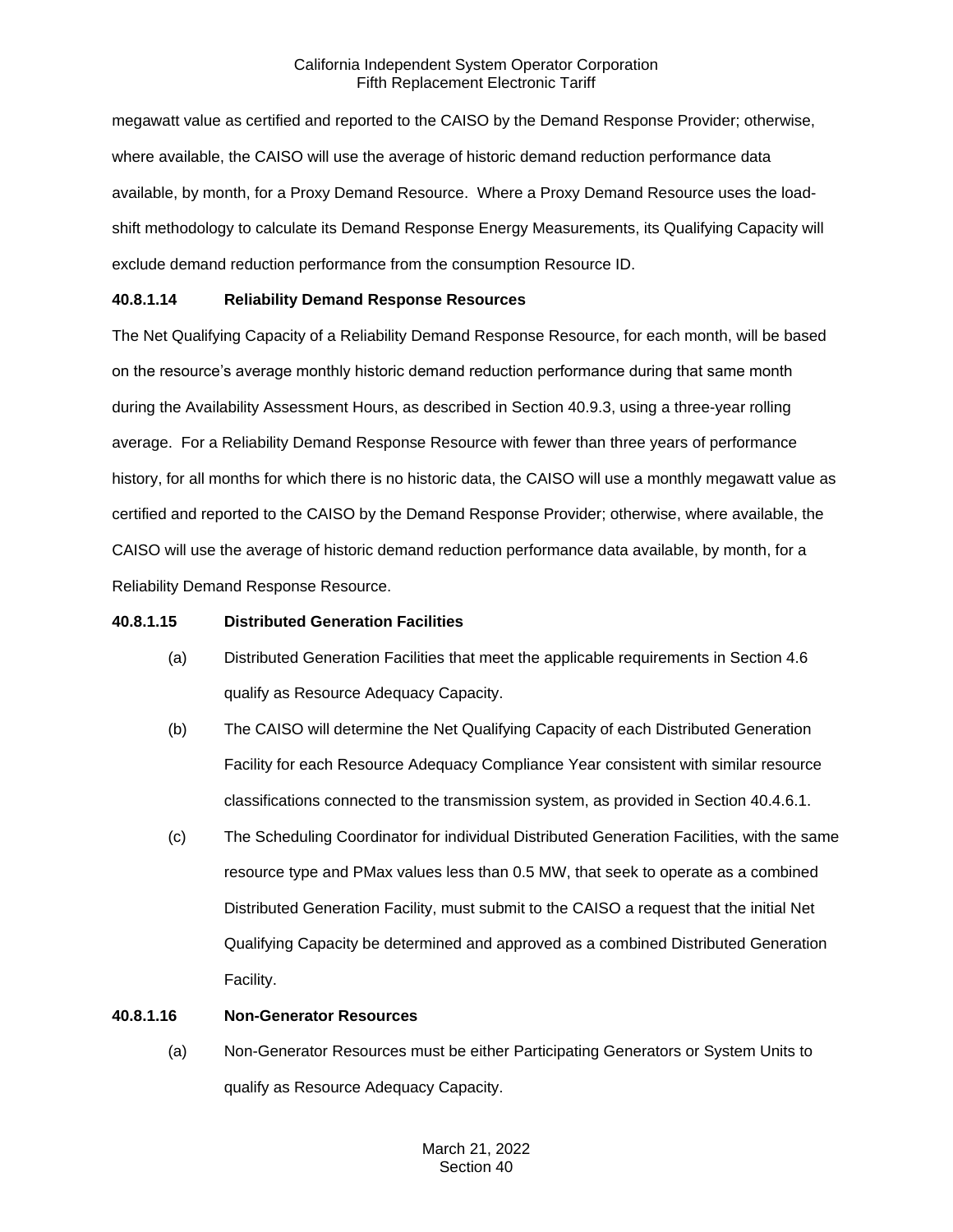(b) The CAISO will determine the Net Qualifying Capacity of each Non-Generator Resource based on the CAISO testing of the resource's sustained output over a four-hour period; however, the Net Qualifying Capacity shall not exceed the resource's maximum instantaneous discharge capability.

### **40.9 Resource Adequacy Availability Incentive Mechanism**

#### **40.9.1 Introduction to RAAIM**

The CAISO shall use RAAIM to determine the availability of resources providing local and/or system Resource Adequacy Capacity and Flexible RA Capacity during the Availability Assessment Hours each month and then assess the resultant Availability Incentive Payments and Non-Availability Charges through the CAISO's settlements process.

### **40.9.2 Exemptions**

- (a) **Capacity Exempt from RAAIM – All Provisions.** The entire capacity of a resource in any of the following categories is exempt from the RAAIM provisions in Section 40.9 –
	- (1) Resources with a PMax less than 1.0 MW;
	- (2) Non-specified resources that provide Resource Adequacy Capacity under contracts for Energy delivered within the CAISO Balancing Authority Area;
	- (3) Participating Load that is also Pumping Load; and
	- (4) Legacy RMR Units.

# (b) **Capacity Exempt from RAAIM – Local/System**

- (1) The entire capacity of a resource in any of the following categories is exempt from the RAAIM provisions in Section 40.9 applicable to local and system Resource Adequacy Capacity –
	- (A) Variable Energy Resources;
	- (B) Combined Heat and Power Resources; and
	- (C) Run-of-River Resources; and
	- (D) Hybrid Resources.
- (2) The capacity of a resource with a Load-following MSS as its Scheduling Coordinator that is designated on a Load-following MSS's monthly Resource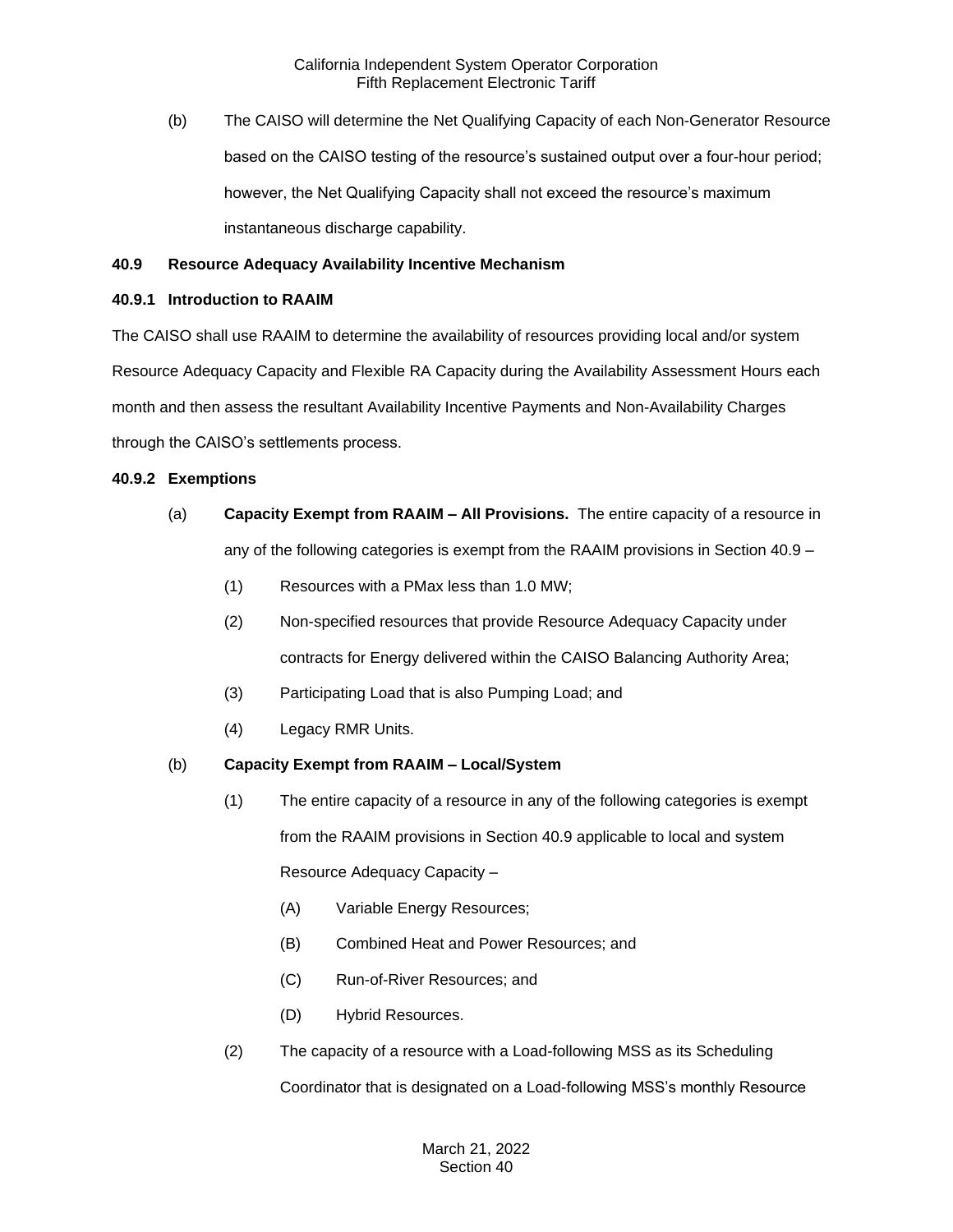Adequacy Plan is exempt from the RAAIM provisions in Section 40.9 applicable to local and system Resource Adequacy Capacity, to the extent that the resource's capacity is also designated as Resource Adequacy Capacity on the monthly Supply Plan of that Load-following MSS or another Load-following MSS.

- (3) Resources with Existing QF Contracts or Amended QF Contracts that are Resource Adequacy Resources are exempt from the RAAIM provisions in Section 40.9 applicable to local and system capacity --
	- (A) if the QF resource previously provided Resource Adequacy Capacity pursuant to an Existing QF Contract that was executed prior to August 22, 2010 and remained in effect pursuant to California Public Utilities Commission Decision 07-09-040 that extended the term of expiring contracts until such time as the new contracts resulting from that decision are available; or
	- (B) until the QF Resource's Existing QF Contract or Amended QF Contract terminates or if requested by the Scheduling Coordinator for the resource, whichever is earlier.

# (c) **Capacity Exempt from RAAIM – Flexible Capacity.**

- (1) The capacity of Use-Limited Resources in a combination under Section 40.10.3.2(b), 40.10.3.3(b) or 40.10.3.4(b) is exempt from the RAAIM provisions in Section 40.9 applicable to Flexible RA Capacity to the extent that the resources are committed to provide Flexible RA Capacity as a combination on their respective monthly Supply Plans.
- (2) The Capacity of a resource with a Load-following MSS as its Scheduling Coordinator that is designated on a Load-following MSS's monthly Flexible RA Plan is exempt from the RAAIM provisions in Section 40.10 applicable to Flexible RA Capacity, to the extent that the resource's capacity is also designated as Flexible RA Capacity on the monthly Supply Plan of that Load-following MSS or another Load-following MSS.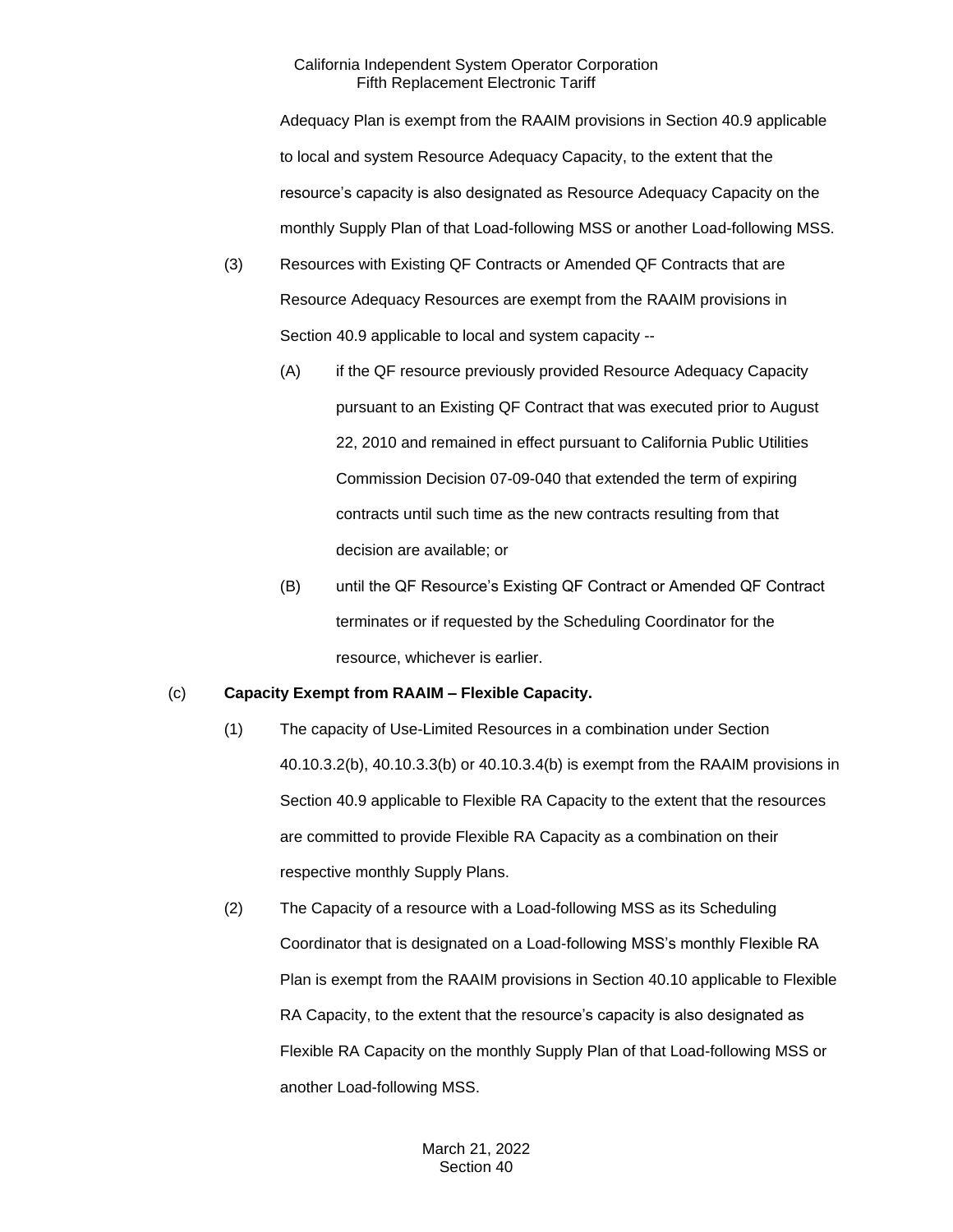# **40.9.2.1 Acquired Resources.**

- (a) **Exemption.** The entire capacity of an Acquired Resource is exempt from the RAAIM provisions in Section 40.9 applicable to local and system Resource Adequacy Capacity if the resource provides Resource Adequacy Capacity under a resource-specific power supply contract that –
	- (1) was exempt from the prior standard capacity product in Section 40.9 as of the RAAIM effective date, and continues to meet the requirements for that exemption, under the provisions of Sections 40.9.2(1) or 40.9.2(2) contained in Appendix J.
	- (2) includes an availability provision, or the resource under the power supply contract is located outside of the CAISO Balancing Authority Area and jointly operated with project participants located outside of the CAISO Balancing Authority Area, such that no single Load Serving Entity with contractual rights for the resource's output has the ability to effect changes to the resource's availability; and
	- (3) does not contain a provision that allows the contract to be modified for regulatory changes.
- (b) **Request.** To maintain the exemption, the Scheduling Coordinator for the Acquired Resource must annually request renewal of the exemption and –
	- (1) for Resource Adequacy Compliance Year 2016, submit an affidavit to the CAISO, by either the Scheduling Coordinator or resource owner, demonstrating that the Acquired Resource meets the eligibility criteria in Section 40.9.2.1(a), in accordance with the process and schedule in the Business Practice Manual; and
	- (2) for each Resource Adequacy Compliance Year thereafter until the contract terminates, submit confirmation to the CAISO that the information in the affidavit is still accurate and the Acquired Resource continues to meet the eligibility criteria in Section 40.9.2.1(a), in accordance with the process and schedule in Business Practice Manual.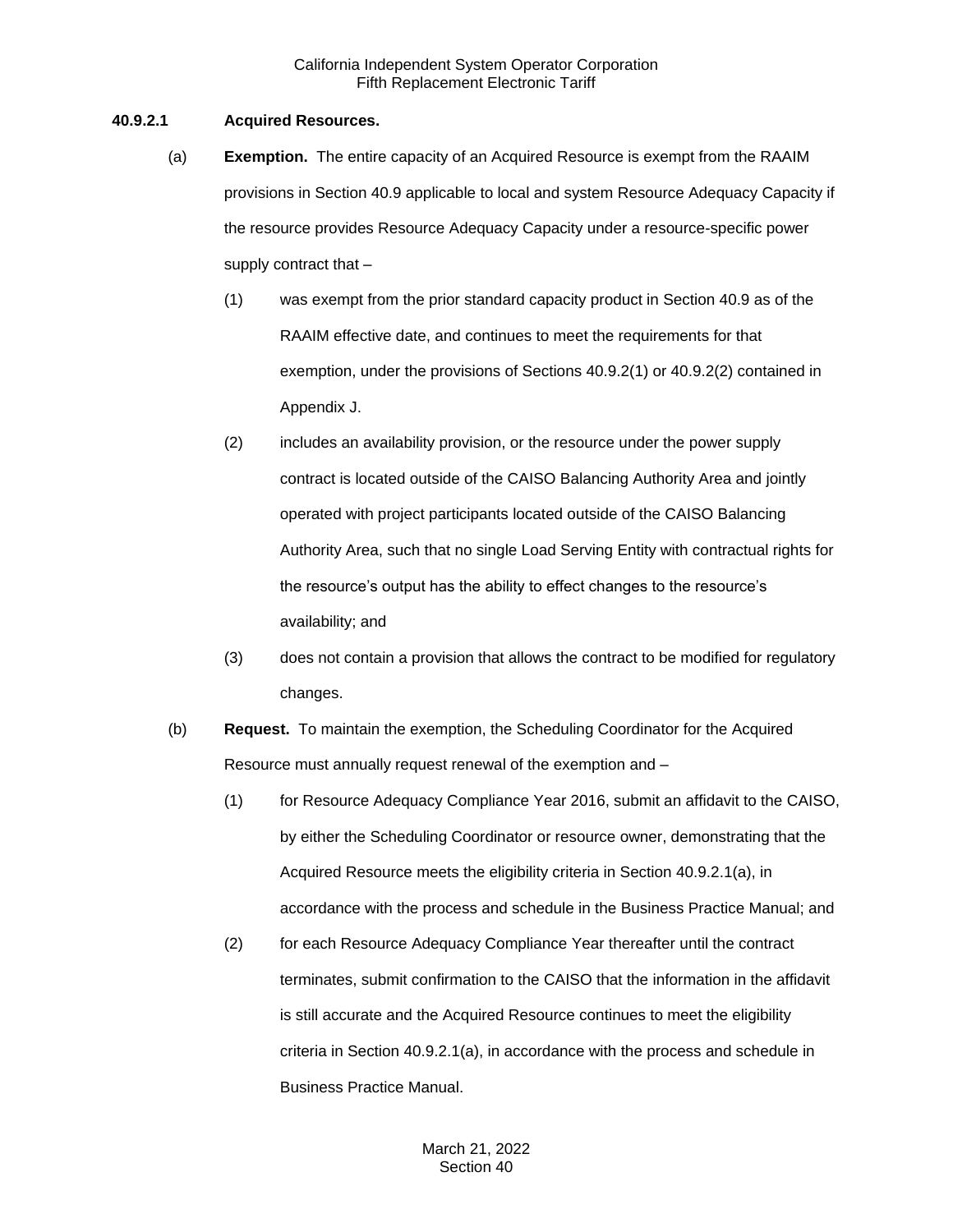- (c) **Approval.** The CAISO shall review the information submitted and
	- (1) approve a request that contains the information required by Sections 40.9.2.1(a) and (b) and that demonstrates the resource meets the eligibility criteria in Section 40.9.2.1(a);
	- (2) advise the Scheduling Coordinator for the resource if the request does not contain all of the information required by Sections 40.9.2.1(a) and (b), and allow the opportunity for the Scheduling Coordinator to submit the additional required information, in accordance with the process and schedule in the Business Practice Manual; or
	- (3) deny the request and permanently terminate the exemption if --
		- (A) the Scheduling Coordinator for the resource does not timely submit a request under Section 40.9.2.1(b);
		- (B) the Scheduling Coordinator for the resource does not submit, or does not timely submit, additional information required to complete the request under Section 40.9.2(c)(2); or
		- (C) the CAISO determines the resource does not meet the eligibility criteria in Section 40.9.2.1(a).
- (d) **Failure to Request Renewal.** If the Scheduling Coordinator for the resource does not submit a request to renew the exemption under Section 40.9.2.1(b), the exemption shall terminate and the CAISO shall notify the Scheduling Coordinator of the termination in accordance with the process and schedule in Business Practice Manual.
- (e) **Notice of Termination.** The Scheduling Coordinator for an Acquired Resource must notify the CAISO within 10 days if the contract terminates or no longer meets the eligibility criteria in Section 40.9.2.1(a).

# **40.9.3 Availability Assessment**

- **40.9.3.1 Local and System RA Capacity Availability**
	- (a) **Availability Assessment Hours**
		- (1) Prior to the start of each Resource Adequacy Compliance Year, the CAISO shall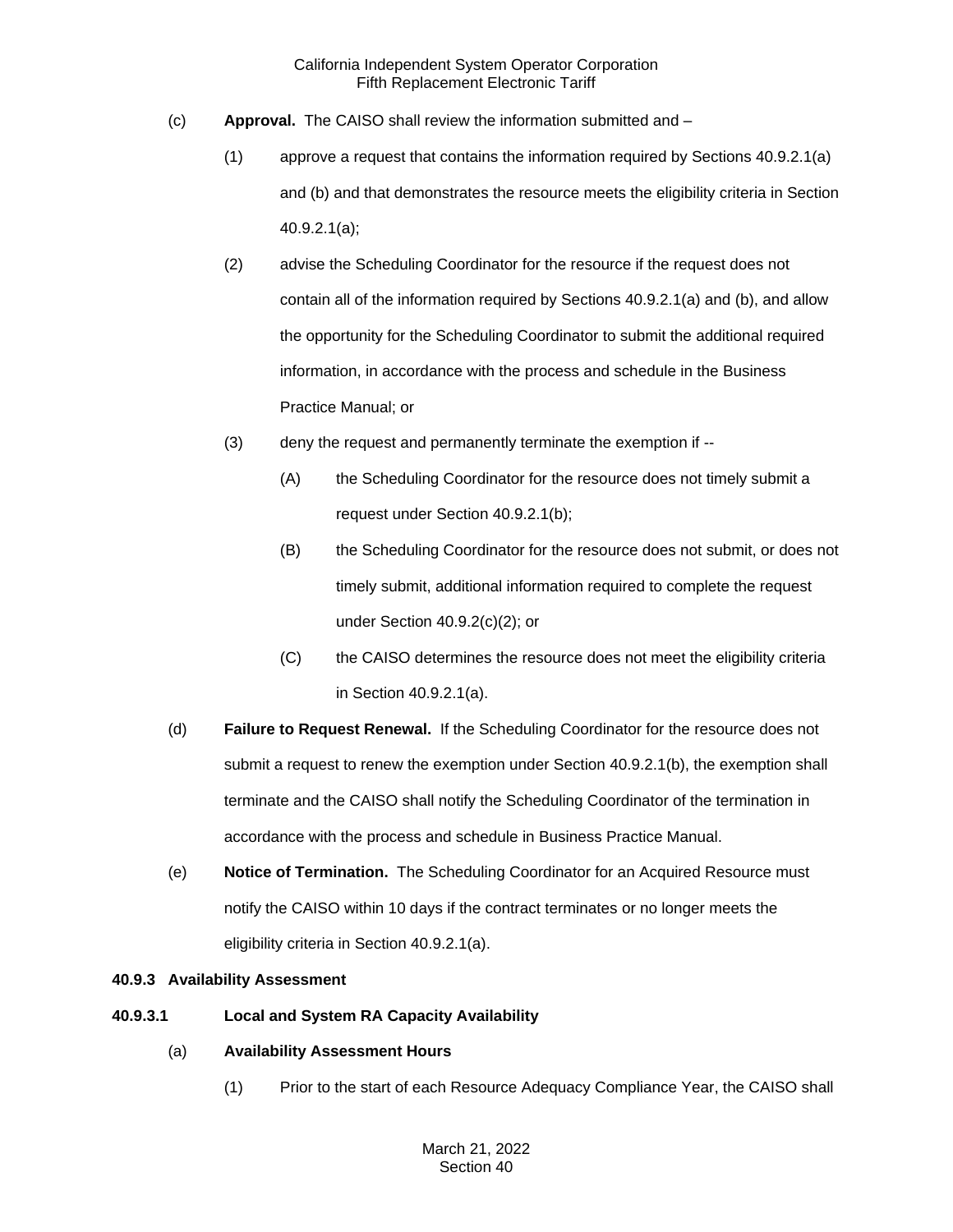establish and publish in the Business Practice Manual the Availability

Assessment Hours applicable for resources providing local and/or system

Resource Adequacy Capacity for each month of that year.

- (2) The Availability Assessment Hours shall be a pre-defined set of five consecutive hours for each month that –
	- (A) correspond to the operating periods when high demand conditions typically occur and when the availability of Resource Adequacy Capacity is most critical to maintaining system reliability:
	- (B) vary by season as necessary so that the coincident peak load hour typically falls within the five-hour range each day during the month, based on historical actual load data; and
	- (C) apply to each Trading Day that is a weekday and not a federal holiday.
- (b) **Must-Offer Availability Assessment.** The CAISO shall determine the extent to which each resource providing local and/or system Resource Adequacy Capacity made that capacity available to the CAISO each day during the Availability Assessment Hours by comparing –
	- (1) the MWs of local and/or system Resource Adequacy Capacity for which the Scheduling Coordinator for the resource submitted Economic Bids or Self-Schedules in the Day-Ahead Market and the Real-Time Market on a given day; and
	- (2) the MWs of local and/or system Resource Adequacy Capacity for which the Scheduling Coordinator for the resource had a performance obligation to submit Economic Bids or Self-Schedules in the CAISO Markets under the must-offer requirements applicable under Section 40.6 on a given day, provided that Conditionally Available Resources will have RAAIM assessed as if the resource's performance obligation were defined in Sections 40.6.1 and 40.6.2 and irrespective of their expected available Energy or their expected as-available Energy.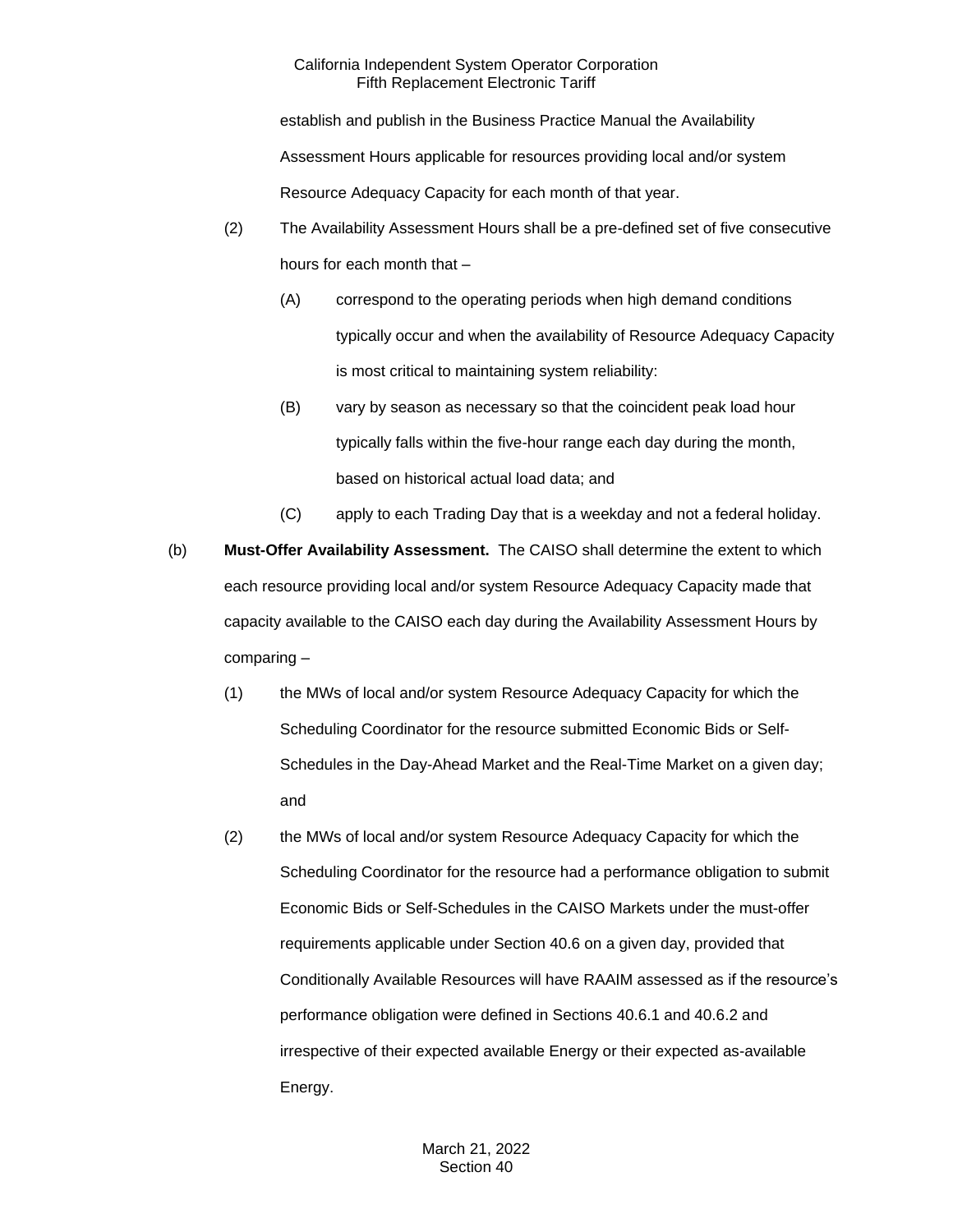# **40.9.3.2 Flexible RA Capacity Availability**

- (a) **Availability Assessment Hours.** The Availability Assessment Hours for a Flexible RA Resource shall be the same period as the must-offer obligation for the Flexible Capacity Category that is designated on the Resource Flexible RA Capacity Plan for that month, as set forth in Section 40.10.6.
- (b) **Must-Offer Availability Assessment.** The CAISO shall determine the extent to which each Flexible RA Resource made that capacity available in each Availability Assessment Hour of the day by comparing –
	- (A) the MWs of Flexible RA Capacity for which the Scheduling Coordinator for the resource submitted Economic Bids in the Day-Ahead Market and the Real-Time Market on a given day; and
	- (B) the MWs of Flexible RA Capacity for which the Scheduling Coordinator for the resource had a performance obligation to submit Economic Bids in the CAISO Markets under the must-offer requirements applicable under Section 40.10.6 on a given day.
- (c) **Flexible Capacity Category.** If a Flexible RA Resource is designated to provide Flexible RA Capacity and/or RA Substitute Capacity in more than one Flexible Capacity Category on the same day, the CAISO will assess the availability of the resource using the mustoffer obligation for the highest quality of Flexible Capacity Category designated.
- (d) **Start-Up Less Than 90 Minutes.** For resources with a start-up time less than 90 minutes, the CAISO will use the resource's MWs of capacity from zero to the EFC value to assess the availability of the designated Flexible RA Capacity; provided that the Scheduling Coordinator for the resource does not submit Self-Schedules for the capacity from zero to PMin or for any portion of the capacity under the must-offer obligation for Energy. If the Scheduling Coordinator for the resource submits a Self-Schedule, the CAISO will deduct the MW value of PMin from the calculation of the resource's Flexible RA Capacity availability,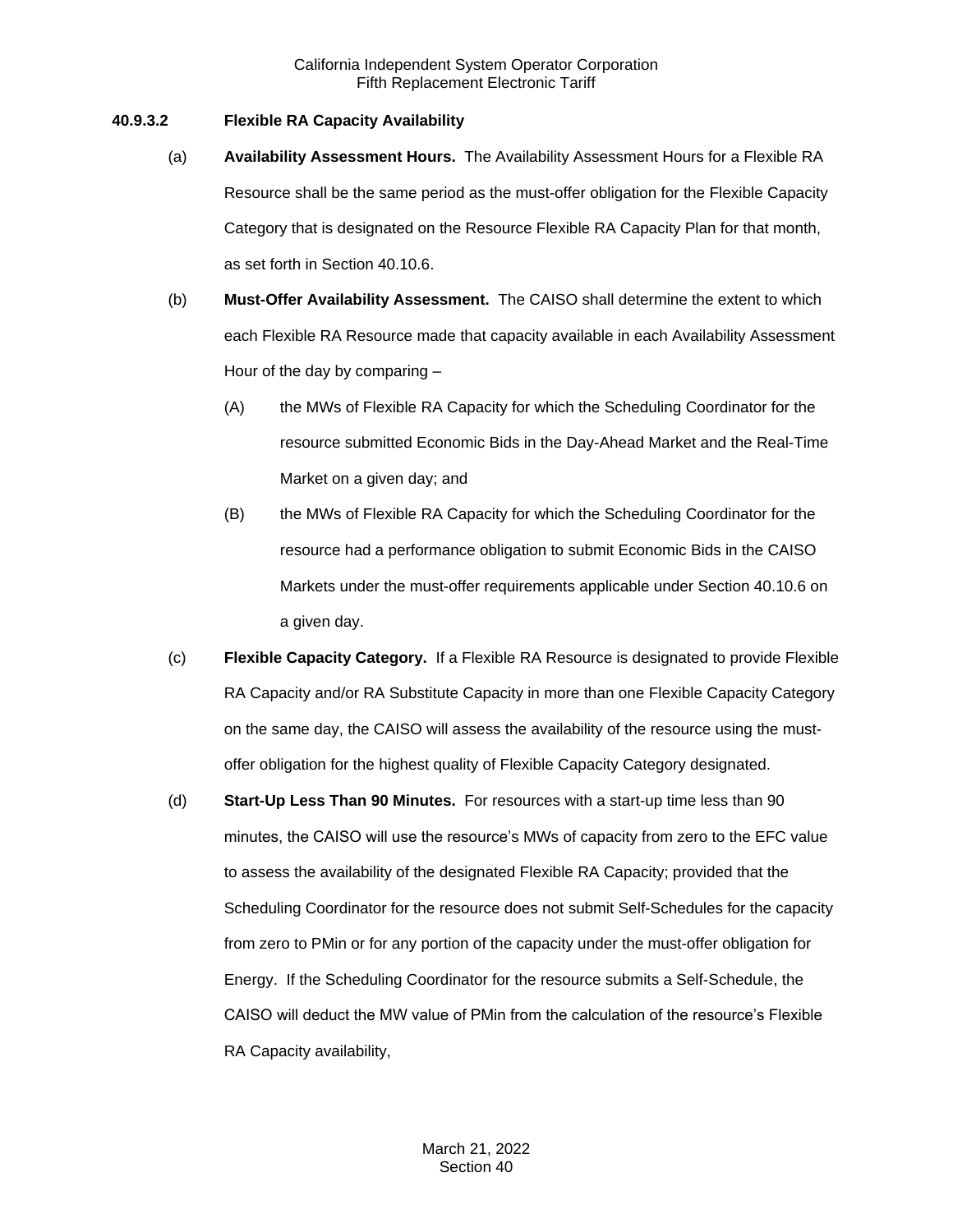(e) **Start-Up Greater Than 90 Minutes.** For resources with a start-up time greater than 90 minutes, the CAISO will use the MWs of capacity between the resource's PMin and EFC value in the availability assessment and validate whether the Scheduling Coordinator for the resource submitted Economic Bids for all MWs designated on the Resource Flexible RA Capacity Plan.

#### (f) **Variable Energy Resources**

- (1) **Flexible RA Capacity Equal to EFC.** If the Flexible RA Capacity designated on the monthly Resource Flexible RA Capacity Plan is equal to the resource's EFC value, the CAISO will assess the availability of the designated Flexible RA Capacity based on the Economic Bids for Flexible RA Capacity the Scheduling Coordinator for the resource submitted up to the MWs in the Variable Energy Resource forecast applicable under Section 4.8.2.
- (2) **Flexible RA Capacity Less Than EFC.** If the Flexible RA Capacity designated in the monthly Resource Flexible RA Capacity Plan is less than the EFC value for the resource, the CAISO will assess availability using the ratio of the amount shown on the monthly plan to the relevant EFC value, and applies that ratio to the MWs of Economic Bids and the Variable Energy Resource forecast.
- (3) **VER Forecast Less Than Flexible RA Capacity.** If the MWs in the Variable Energy Resource forecast are less than the MWs of Flexible RA Capacity designated in the monthly Resource Flexible RA Capacity Plan, and the Economic Bids are greater than or equal to the forecast amount for that hour, the resource is 100 percent available up to the forecast amount.
- (4) **VER Forecast Greater Than Flexible RA Capacity.** If the MWs in the Variable Energy Resource forecast are greater than the MWs of Flexible RA Capacity designated in the monthly Resource Flexible RA Capacity Plan, the Scheduling Coordinator for the resource must submit Economic Bids equal to the forecast amount. If the Scheduling Coordinator for the resource submits Economic Bids for MWs above the forecast, or the resource generates above the forecast, the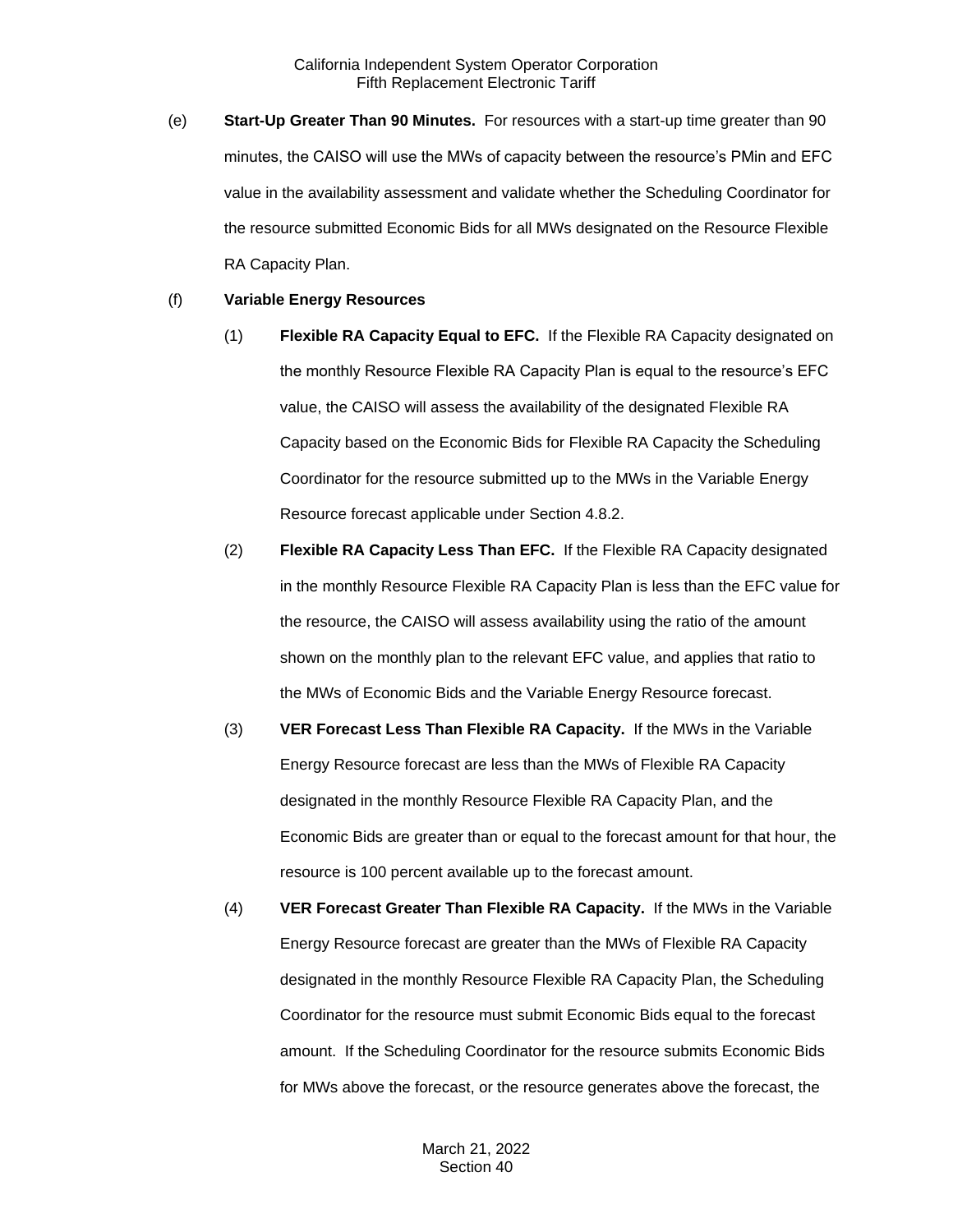CAISO will limit the calculated availability to the forecast amount.

(5) **No Day-Ahead Market Obligation.** For Variable Energy Resources that do not have an obligation to submit Economic Bids into the Day-Ahead Market, the CAISO will base the availability assessment of the Flexible RA Capacity only on the resource's Economic Bids in the Real-Time Market.

# **40.9.3.3 Availability for Overlapping Local/System and Flexible RA Capacity**

- (a) **Overlap Determination.** The availability assessment for overlapping Resource Adequacy commitments shall apply to those MWs subject to the must-offer obligations for local and/or system Resource Adequacy Capacity and Flexible RA Capacity in any Availability Assessment Hour. For the purpose of this Section 40.9, capacity is deemed to have an overlapping Resource Adequacy commitment if it has a must-offer obligation based on its status as local and/or system Resource Adequacy Capacity and a must-offer obligation based on its status as Flexible RA Capacity during the same Availability Assessment Hour of a day.
- (b) **Must-Offer Availability Assessment.** The CAISO shall determine the extent to which each resource with overlapping Resource Adequacy commitments made that capacity available to the CAISO in each overlapping Availability Assessment Hour of the day by comparing –
	- (1) the MWs of local and/or system Resource Adequacy Capacity and Flexible RA Capacity for which the Scheduling Coordinator for the resource submitted Economic Bids in the Day-Ahead Market and the Real-Time Market; and
	- (2) the MWs of local and/or system Resource Adequacy Capacity and Flexible RA Capacity for which the Scheduling Coordinator for the resource had a performance obligation to submit Economic Bids in the CAISO Markets, in accordance with the applicable must-offer requirements in Sections 40.6 and 40.10.6.
- (c) **Calculation.** The CAISO's calculation of the Availability Assessment for overlapping RA commitments shall count-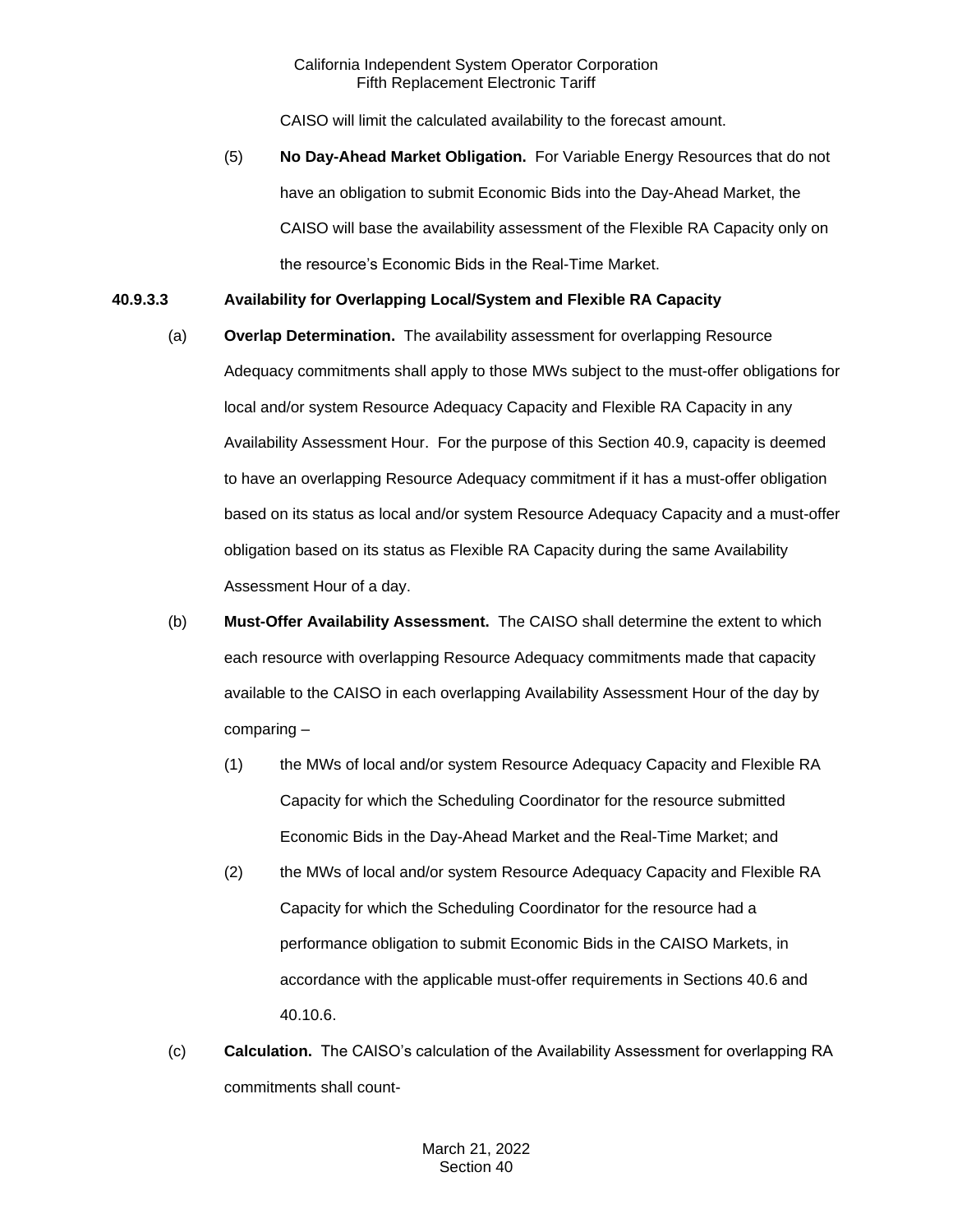- (1) any MW only once; and
- (2) the total MWs of overlapping capacity as a Flexible RA Capacity commitment.

# **40.9.3.4 Treatment of Outages**

- (a) **RA Substitute Capacity Not Required.** The RAAIM Availability Assessment for a Resource Adequacy Resource excludes the capacity, duration, and must-offer requirements for Resource Adequacy Capacity on an Outage during the Resource Adequacy month that does not require RA Substitution Capacity under Section 9.3.1.3.
- (b) **RA Substitute Capacity Required and Provided.** For each Outage that requires RA Substitute Capacity under Section 40.9.3.6 to avoid imposition of RAAIM charges –
	- (1) the RAAIM Availability Assessment for the resource excludes the capacity, duration, and must-offer requirement for Resource Adequacy Capacity on outage to the extent the resource provides RA Substitute Capacity for that outage as required under Section 40.9.3.6; and
	- (2) the RAAIM Availability Assessment for the substitute resource includes the capacity, duration, and must-offer requirement for the RA Substitute Capacity commitment. For each day the substitute resource is committed to provide Flexible RA Capacity and/or RA Substitute Capacity in more than one Flexible Capacity Category, the RAAIM Availability Assessment applies the must-offer obligation for the highest quality Flexible Capacity Category to the total MWs of the flexible capacity requirement. For the purposes of this Section 40.9, base ramping resources (as defined in section 40.10.3.2) are considered to be a higher quality of Flexible Capacity Category than either peak ramping resources (as defined in section 40.10.3.3) or super-peak ramping resources (as defined in section 40.10.3.4). Additionally, peak ramping resources (as defined in section 40.10.3.3) are considered to be a higher quality of Flexible Capacity Category than super-peak ramping resources (as defined in section 40.10.3.4).
- (c) **RA Substitute Capacity Required not Provided.** For each Outage that requires RA Substitute Capacity under Section 40.9.3.6 to avoid imposition of RAAIM charges, the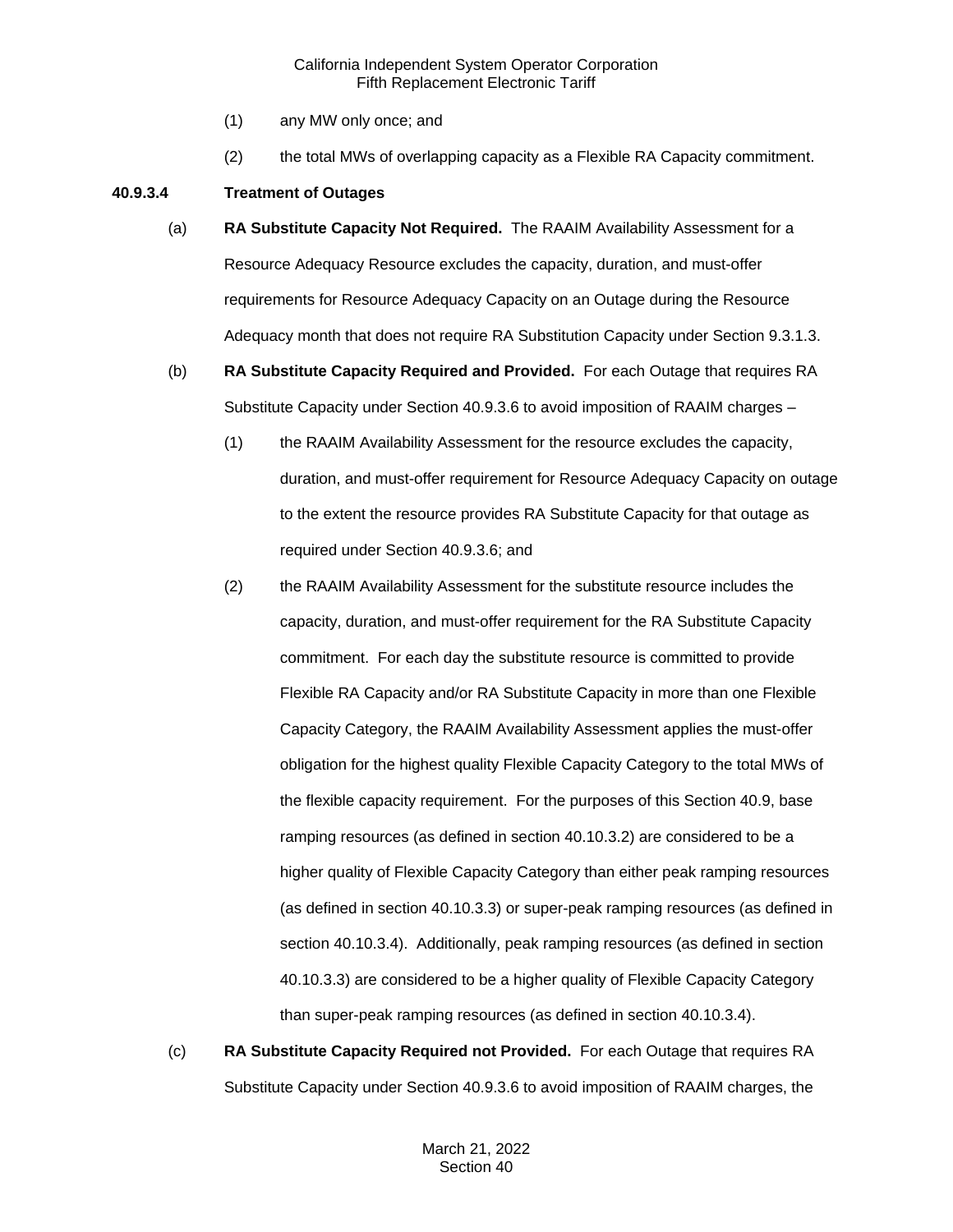RAAIM Availability Assessment for the resource includes the capacity, duration, and must-offer requirement for Resource Adequacy Capacity on an outage to the extent the resource does not provide RA Substitute Capacity for the outage as required under Section 40.9.3.6.

#### (d) **Exclusions from RAAIM for certain Outage types.** The RAAIM Availability

Assessment excludes the capacity, duration, and must-offer requirement for local and/or system Resource Adequacy Capacity or Flexible RA Capacity on an Outage in a nature of work category specified in the Business Practice Manual that relates to: (i) an administrative action by the resource owner; (ii) a cause outside of the control of the resource owner, (iii) or a short-term use limitation; or (iv) a non-Run-of-River Resource hydroelectric Generating Unit's management of water-related operational or regulatory limitations. Through the December 31, 2020, Trading Day, item (iv) of this Section 40.9.3.4(d) applies only to a hydroelectric Generating Unit that has limited the capacity it has shown on the monthly Supply Plan corresponding to the day of the Outage to reflect historical hydrological conditions or actual hydrological conditions in 2020. The limitations based on hydrological conditions must be mutually agreed upon with the unit's Scheduling Coordinator and the CAISO. Starting with the January 1, 2021, Trading Day, item (iv) of this Section 40.9.3.4(d) applies only to a hydroelectric Generating Unit whose Qualifying Capacity was established pursuant to a CPUC or Local Regulatory Authority methodology under which the Qualifying Capacity is calculated to reflect historical hydrological conditions.

(e) **Derates on Generating Units Providing system RA Capacity and Listed Local RA Capacity.** If a Generating Unit providing both system RA Capacity and Listed Local RA Capacity is on Forced Outage, then for purposes of RAAIM and RA Substitute Capacity the quantity of the Forced Outage will be apportioned first to the system RA Capacity provided from that Generating Unit. If the quantity of the Forced Outage exceeds the quantity of system RA Capacity provided by the Generating Unit, then the remainder of the Forced Outage shall be apportioned to the Listed Local RA Capacity provided by the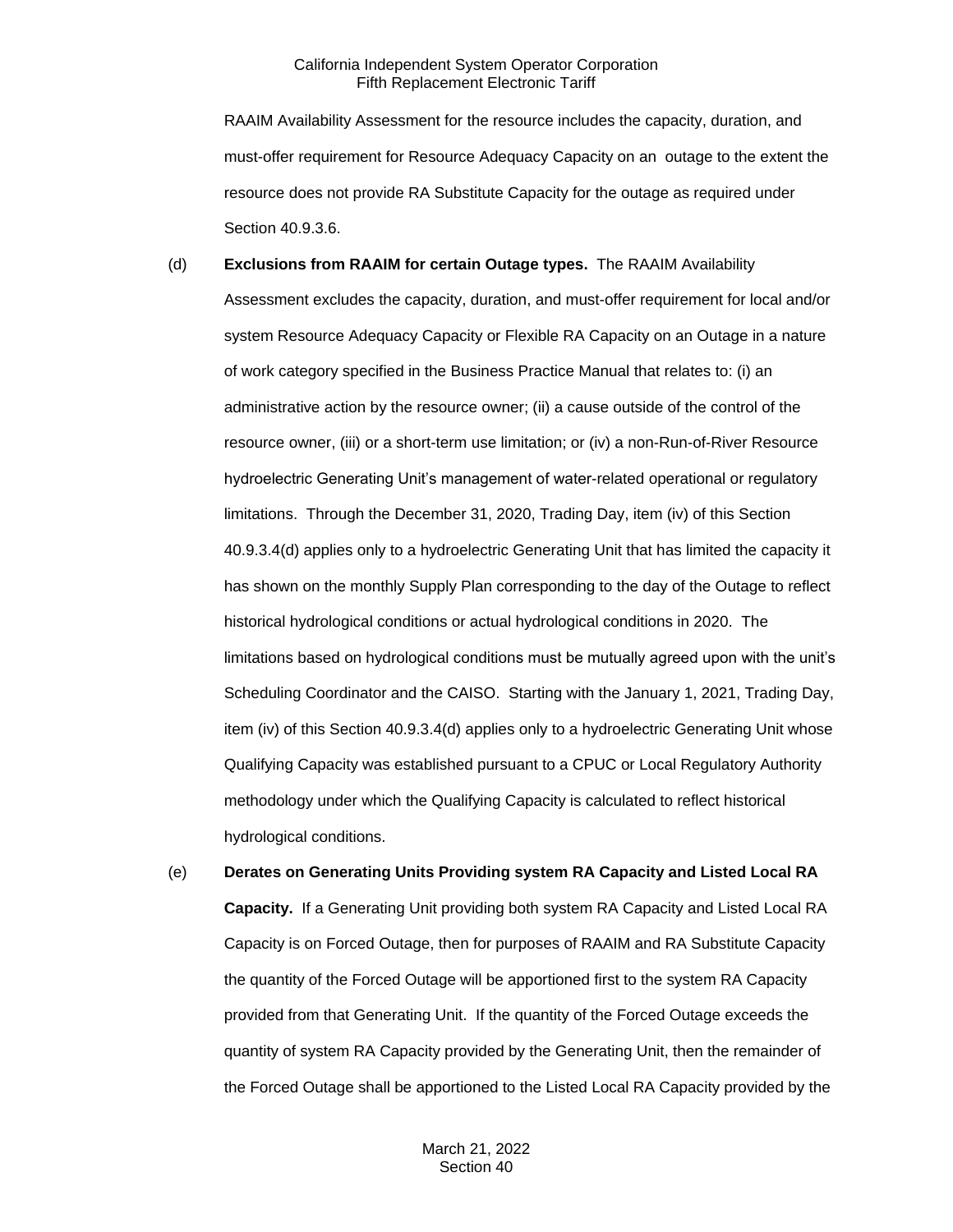Generating Unit.

- **40.9.3.5 [Not Used]**
- **40.9.3.6 Substitute Capacity**
- **40.9.3.6.1 [Not Used]**

### **40.9.3.6.2 CAISO Evaluation of Need for Substitute Capacity for Forced Outages**

A Forced Outage on a RA Resource, irrespective of whether the resource is providing RA Capacity or Flexible RA Capacity, subjects the resource's Scheduling Coordinator to RAAIM unless the Scheduling Coordinator for the resource provides RA Substitute Capacity by the deadline specified in the relevant Business Practice Manual, the outage is exempt from RAAIM as set forth in Section 9 or Section 40, the outage is cancelled, or the outage is rescheduled.

# **40.9.3.6.3 General Provisions on Substitute Capacity**

### (a) **Substitution**

If the Resource Adequacy Resource on Outage and the substituting resource do not have the same Scheduling Coordinator, the Scheduling Coordinator for the substituting resource must confirm and approve the proposed substitution in accordance with the process set forth in the Business Practice Manual.

#### (b) **Availability**

- (1) RA Substitute Capacity must be operationally available to the CAISO:
- (2) Capacity on, or scheduled to be on, a Forced Outage, Approved Maintenance Outage, or de-rate, is not operationally available and shall not qualify to be RA Substitute Capacity for the duration of the period that it is unavailable.
- (3) RMR Capacity, including Legacy RMR Capacity, CPM Capacity, and capacity committed to be Resource Adequacy Capacity in a monthly Supply Plan shall not qualify to be RA Substitute Capacity for the duration of that commitment.
- (4) RA Substitute Capacity shall not qualify to be RMR Capacity, including Legacy RMR Capacity, CPM Capacity, or Resource Adequacy Capacity in a monthly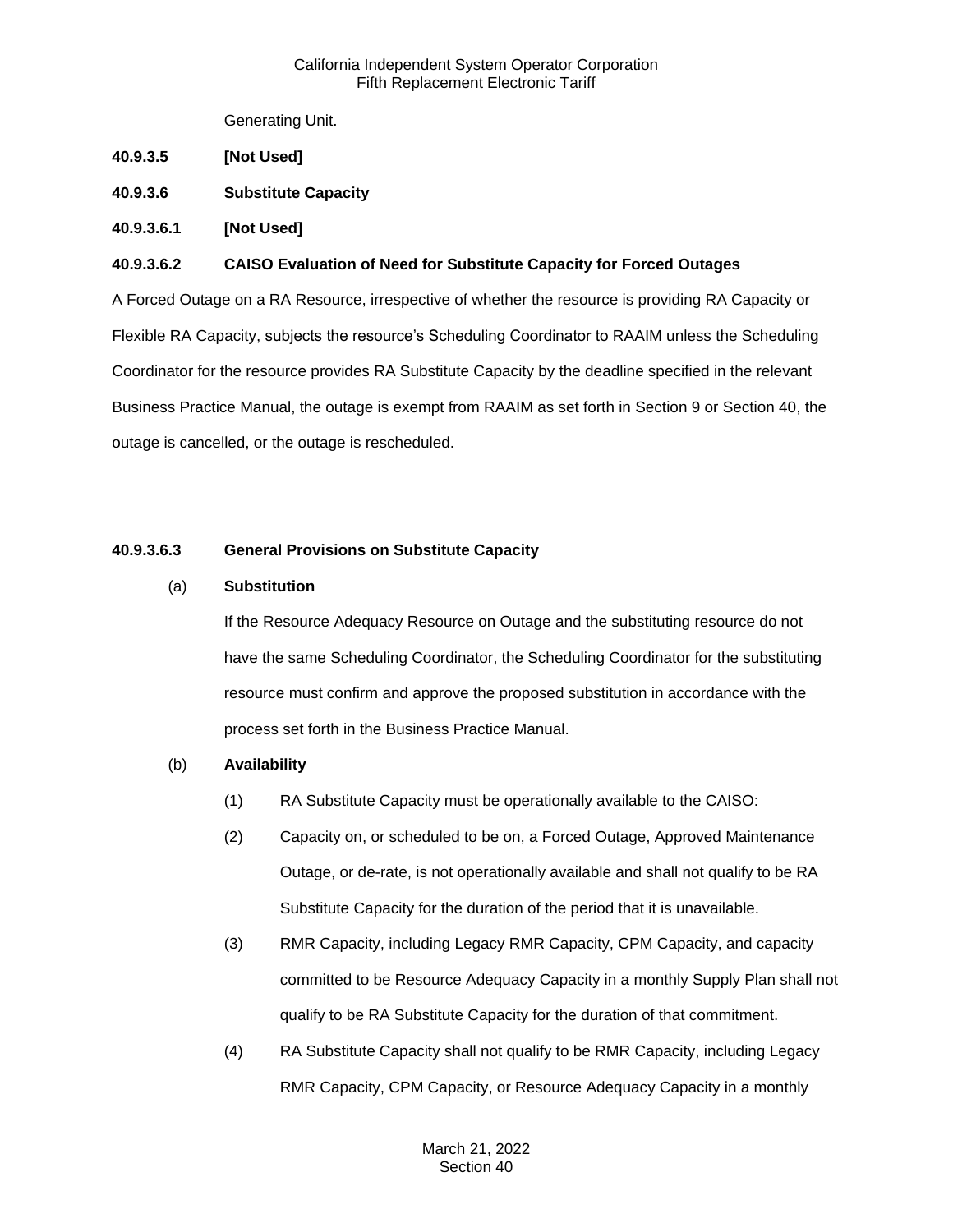Supply Plan, for the duration of the substitution.

- (5) If a resource provides RA Substitute Capacity for multiple Resource Adequacy Resources under Section 40.9.3.6.6, the same capacity committed as RA Substitute Capacity for one Resource Adequacy Resource shall not qualify as RA Substitute Capacity for a different Resource Adequacy Resource during the same substitution period.
- (6) RA Substitute Capacity will be treated as Resource Adequacy Capacity during the period of substitution for purposes of a Forced Outage or de-rate allocation.

# (c) **Timing of Substitution Request**

- (1) **Day-Ahead Market.** Requests for substitution for Forced Outages in the Day-Ahead Market must be submitted in accordance with the timeline specified in the Business Practice Manual and be approved by the CAISO to be included in the Day-Ahead Market for the next Trading Day. Requests for substitution for Forced Outages in the Day-Ahead Market submitted at or after the timeline specified in the Business Practice Manual and that are approved by the CAISO will be included in the Day-Ahead Market for the second Trading Day.
- (2) **Real-Time Market.** Requests for substitution for Forced Outages in the Real-Time Market must be submitted in accordance with the timeline in the Business Practice Manual.

#### **40.9.3.6.4 RA Substitute Capacity from a Single Source**

(a) **Option.** The Scheduling Coordinator for a Resource Adequacy Resource that is on Outage may provide RA Substitute Capacity for that capacity from a single resource.

# (b) **Local Capacity Area Resource Substitution**

- (1) **Pre-Qualified Substitution.**
	- (A) **Annual Process.** The CAISO annually will conduct a process to assess the eligibility of resources to pre-qualify as RA Substitute Capacity for Local Capacity Resource Adequacy Resources that potentially could be Listed Local RA Capacity in the time period covered by the process. The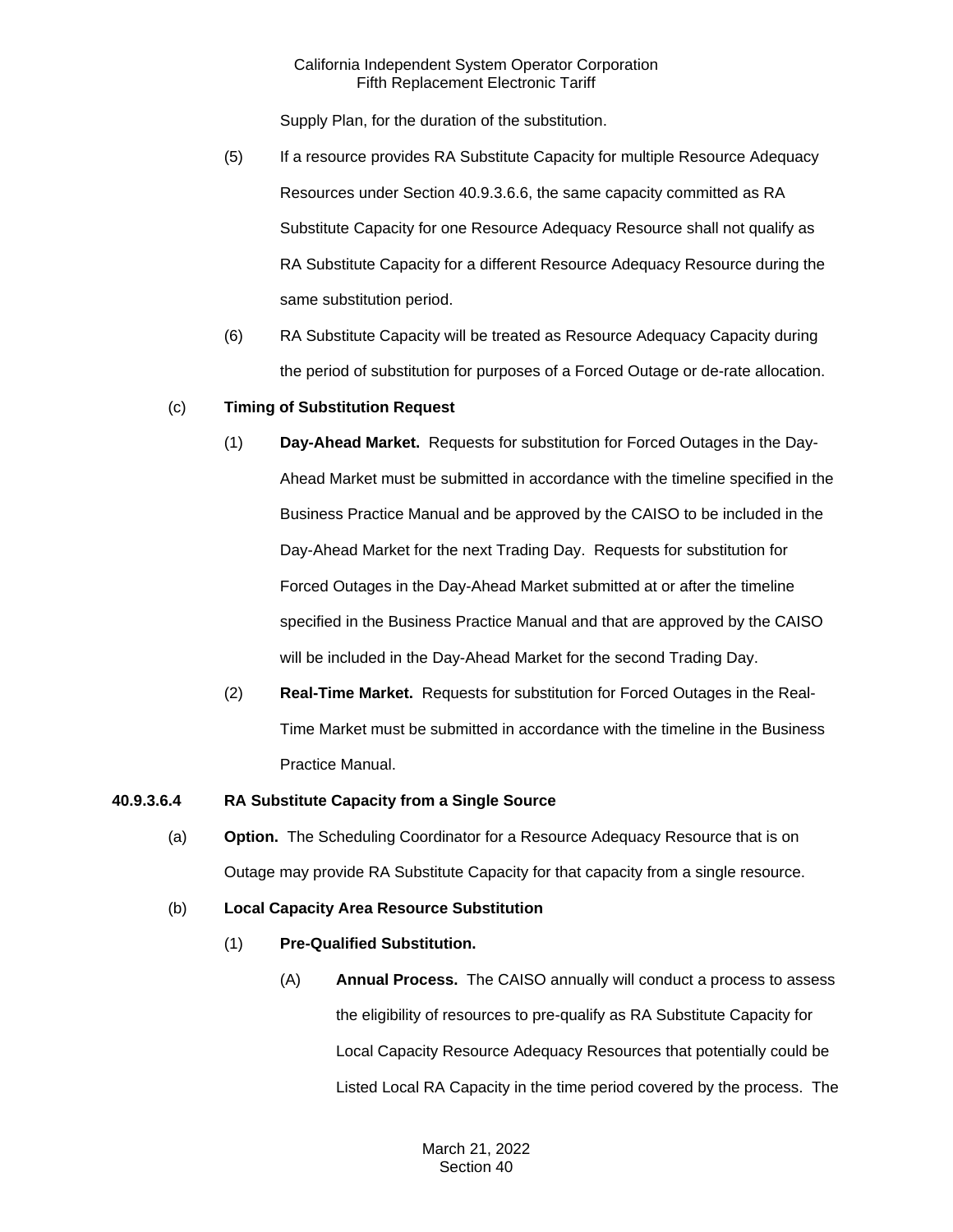CAISO will publish a list of the pre-qualified resources in accordance with the timeline in the Business Practice Manual.

- (B) **Pre-Qualification Requirement.** The CAISO will pre-qualify a resource to provide RA Substitute Capacity that is located at the same bus as, or a compatible bus to, that of the Local Capacity Area Resource Adequacy Resource for which it could substitute.
- (C) **Request.** To use a pre-qualified resource in the Day-Ahead Market or Real-Time Market as RA Substitute Capacity, the Scheduling Coordinator for the Local Capacity Area Resource Adequacy Resource on Outage must submit a timely substitution request in accordance with Section 40.9.3.6.3(c).
- (D) **Approval.** The CAISO will grant a request that meets the requirements in Sections 40.9.3.6.4(b)(1)(C) and 40.9.3.6.3(b).

# (2) **Non-Pre-Qualified Substitution.**

- (A) **Day-Ahead Market.** The Scheduling Coordinator for Listed Local RA Capacity on Outage may submit a request to substitute a non-prequalified resource only in the Day-Ahead Market.
- (B) **Request.** To use a non-pre-qualified resource as RA Substitute Capacity, the Scheduling Coordinator for the Listed Local RA Capacity must submit a timely substitution request in accordance with Section 40.9.3.6.3(c), and the alternate resource must be located in the same Local Capacity Area.
- (C) **Approval.** The CAISO will grant a request that meets the requirements in Sections 40.9.3.6.4(b)(2)(A) and (B), and 40.9.3.6.3(b).

# (c) **Non-Local Capacity Area Resource Substitution**

(1) **Request.** To use a Dynamic System Resource, Non-Dynamic System Resource, NRS-RA Resource, or Pseudo-Tie as RA Substitute Capacity, the Scheduling Coordinator for a Resource Adequacy Resource that has an Outage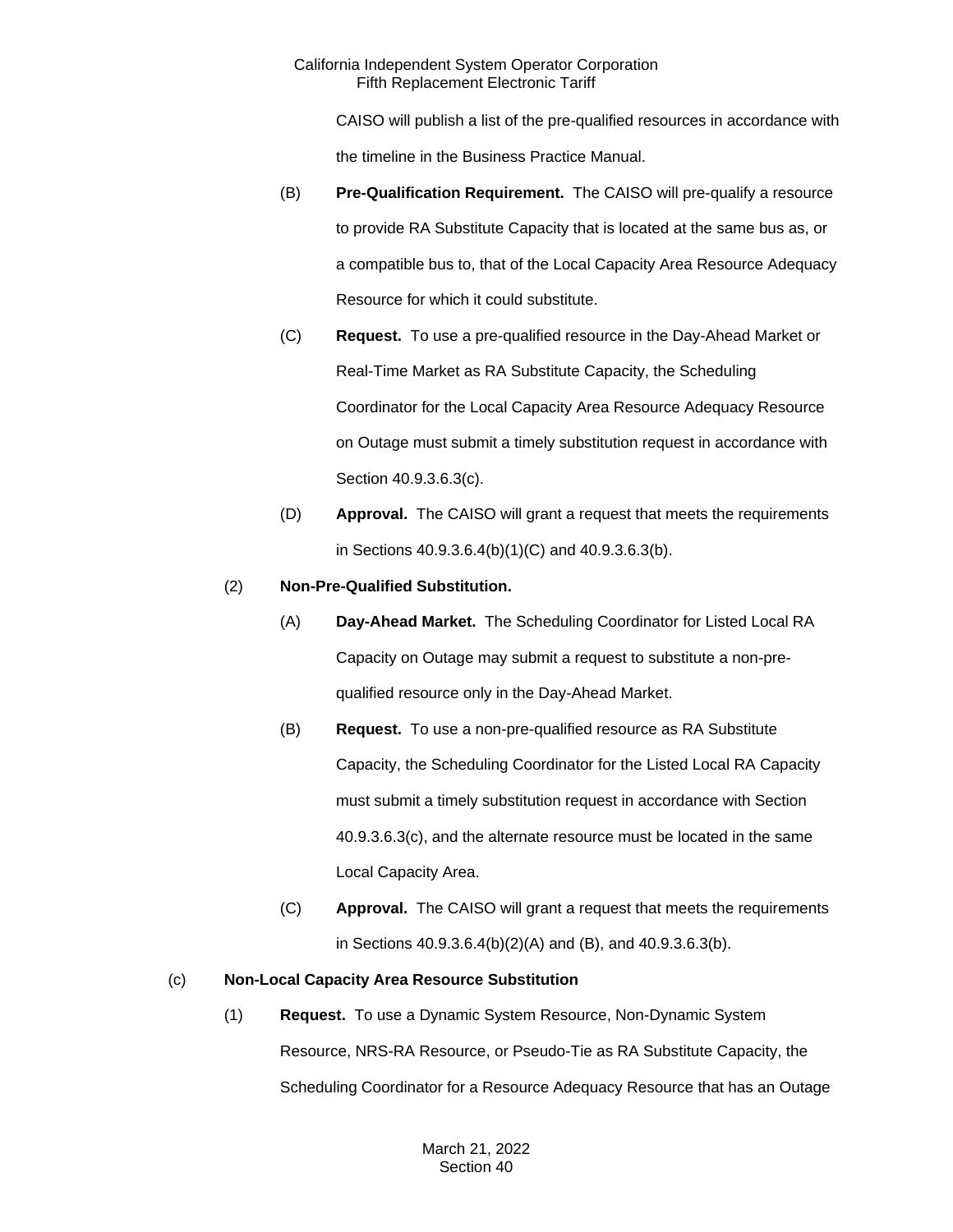must submit a timely substitution request in the Day-Ahead Market in accordance with Section 40.9.3.6.3(c).

(2) **Approval.** The CAISO will grant the request if the alternate resource is external to the CAISO Balancing Authority Area (including Pseudo-Ties), the Scheduling Coordinator for the resource has an adequate available import allocation at the resource's Scheduling Point to provide the RA Substitute Capacity, and meets the requirements in Sections 40.9.3.6.4(d)(1) and 40.9.3.6.3(b).

# (d) **External Resources**

- (1) **Request.** To use a Dynamic System Resource, Non-Dynamic System Resource, NRS-RA Resource, or Pseudo-Tie as RA Substitute Capacity, the Scheduling Coordinator for a Resource Adequacy Resource that has a Forced Outage or de-rate must submit a timely substitution request in the Day-Ahead Market in accordance with Section 40.9.3.6(c).
- (2) **Approval.** The CAISO will grant the request if the alternate resource is external to the CAISO Balancing Authority Area (including Pseudo-Ties), the Scheduling Coordinator for the resource has an adequate available import allocation at the resource's Scheduling Point to provide the RA Substitute Capacity, and meets the requirements in Sections 40.9.3.6.1(d)(1) and 40.9.3.6(b).

#### (e) **Flexible RA Capacity**

- (1) **Request.** To use a resource as RA Substitute Capacity, the Scheduling Coordinator for the Flexible RA Resource that has a Forced Outage must submit a timely substitution request in the Day-Ahead Market or Real-Time Market in accordance with Section 40.9.3.6.3(c) and specify the MW of RA Substitute Capacity to be provided, which may not exceed the MWs of the outage.
- (2) **Approval.** The CAISO will grant the request if the alternate resource has adequate deliverable capacity to provide the RA Substitute Capacity, meets the applicable requirements in Sections 40.9.3.6.4(e) and 40.9.3.6.3(b), and is capable of meeting the must-offer obligation in Section 40.10.6 applicable to the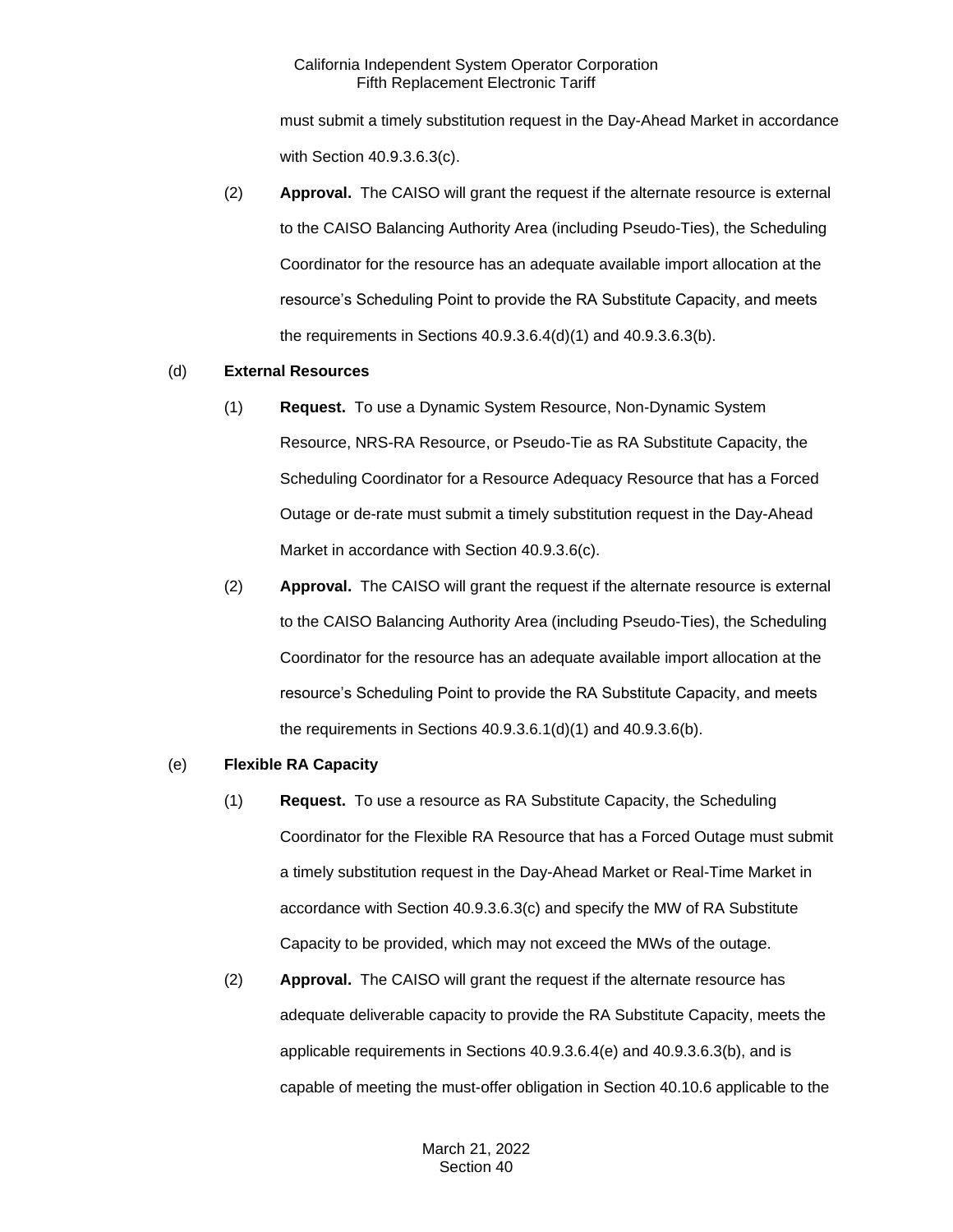highest quality Flexible Capacity Category for the MWs of the Flexible RA

Capacity commitments of the resource on outage and the alternate resource.

# **40.9.3.6.5 RA Substitute Capacity from Multiple Resources**

(a) **Option.** The Scheduling Coordinator for a Resource Adequacy Resource on Outage may submit a request to substitute that capacity with RA Substitute Capacity from multiple alternate resources, including a resource already providing RA Substitute Capacity for one or more Resource Adequacy Resources.

# (b) **Local Capacity Area Resource Substitution**

- (1) **Request.** To use RA Substitute Capacity from multiple resources, the Scheduling Coordinator for Listed Local RA Capacity on Outage must submit a timely substitution request in the Day-Ahead Market in accordance with Section 40.9.3.6.3(c) if any of the alternate resources are not pre-qualified to substitute for the resource on the outage; however, if all of the alternate resources are prequalified to provide RA Substitute Capacity for that resource, the request may be submitted in the Day-Ahead Market or Real-Time Market.
- (2) **Approval.** The CAISO will grant the request if it meets the requirements in Sections 40.9.3.6.5(b)(1) and 40.9.3.6.3(c) and the alternate resources are either pre-qualified, or are not pre-qualified but are located in the same Local Capacity Area as the Resource Adequacy Resource.

# (c) **Non-Local Capacity Area Resources**

- (1) **Request.** To use RA Substitute Capacity from multiple resources, the Scheduling Coordinator for RA Capacity other than Listed Local RA Capacity on Outage must submit a timely substitution request in the Day-Ahead Market or the Real-Time Market in accordance with Section 40.9.3.6.3(c).
- (2) **Approval.** The CAISO will grant the request if all of the alternate resources meet the requirements in Sections 40.9.3.6.5(c)(1) and 40.9.3.6.3(c).

# (d) **External Resources**

(1) **Request.** To use multiple Dynamic System Resources, Non-Dynamic System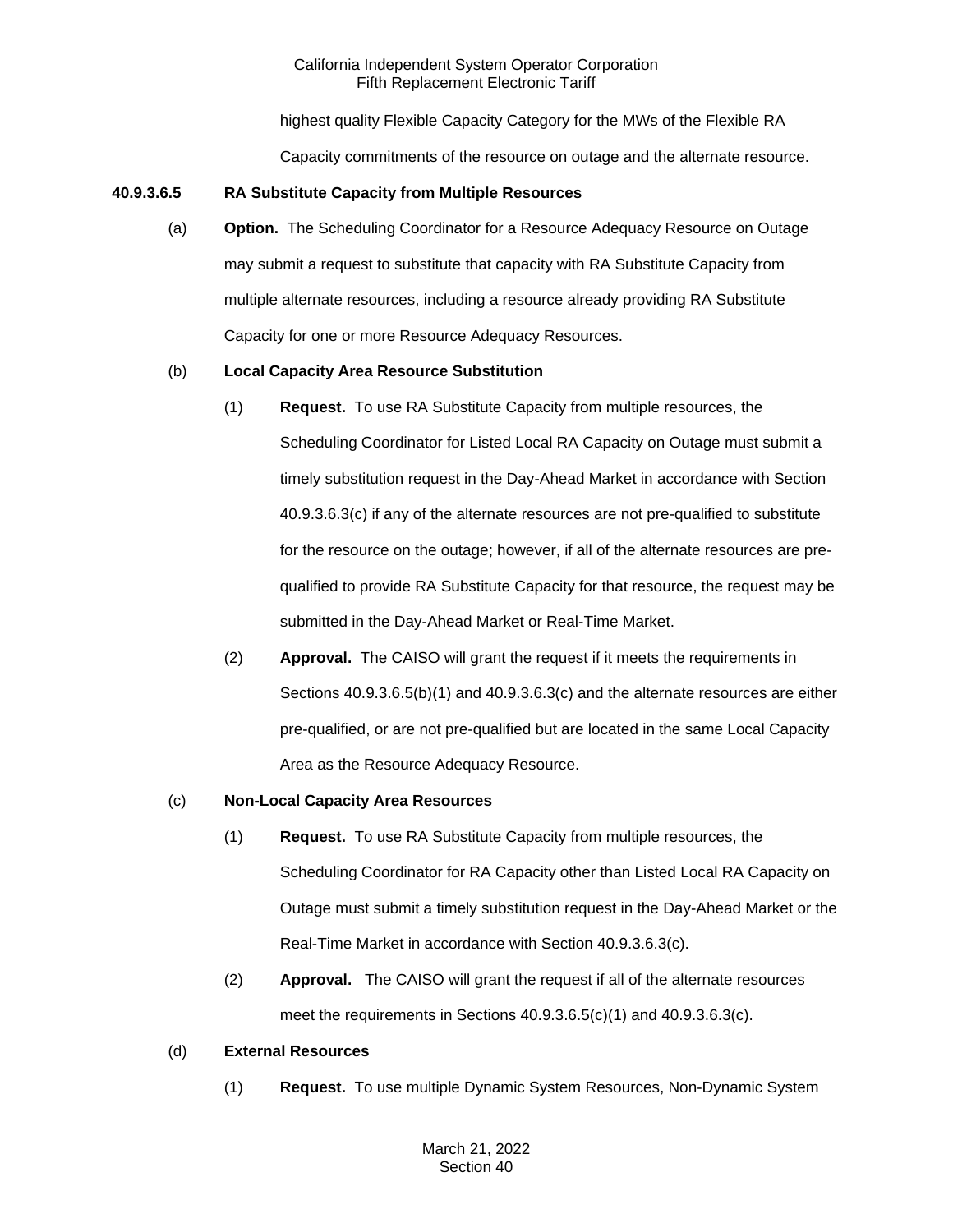Resources, NRS-RA Resources, or Pseudo-Ties as RA Substitute Capacity, the Scheduling Coordinator for a Resource Adequacy Resource that has an Outage must submit a timely substitution request in the Day-Ahead Market in accordance with Section 40.9.3.6.3(c).

(2) **Approval.** The CAISO will grant the request if the alternate resources are external to the CAISO Balancing Authority Area (including Pseudo-Ties), and the Scheduling Coordinator of each alternate resource has an adequate available import allocation at the resource's Scheduling Point to provide the RA Substitute Capacity, and meet the requirements in Sections 40.9.3.6.5(d)(1) and 40.9.3.6.3(b).

# (e) **Flexible RA Capacity**

- (1) **Request.** To use RA Substitute Capacity from multiple resources, the Scheduling Coordinator for a resource providing Flexible RA Capacity on a Forced Outage must submit a timely substitution request in the Day-Ahead Market or the Real-Time Market and the alternate resources must be located in the CAISO Balancing Authority Area, which does not include a Pseudo-Tie of a Generating Unit or a Resource-Specific System Resource.
- (2) **Approval.** The CAISO will grant the request if the alternate resources meet the requirements in Sections 40.9.3.6.5(e)(1) and 40.9.3.6.3(c).

**40.9.3.6.6 Multiple Substitution by One Resource.** The Scheduling Coordinator for a resource already providing RA Substitute Capacity may provide RA Substitute Capacity for one or more additional Resource Adequacy Resources on Outage, subject to approval by the CAISO pursuant to Section 40.9.3.6.4 or 40.9.3.6.5.

# **40.9.3.6.7 Resource Adequacy Obligation**

To the extent a resource provides RA Substitute Capacity, the resource must meet and comply with all requirements in Section 40 applicable to RA Substitute Capacity for the duration of the substitution; except that RA Substitute Capacity shall be released from this obligation and the substitution requirements in Section 40.9 –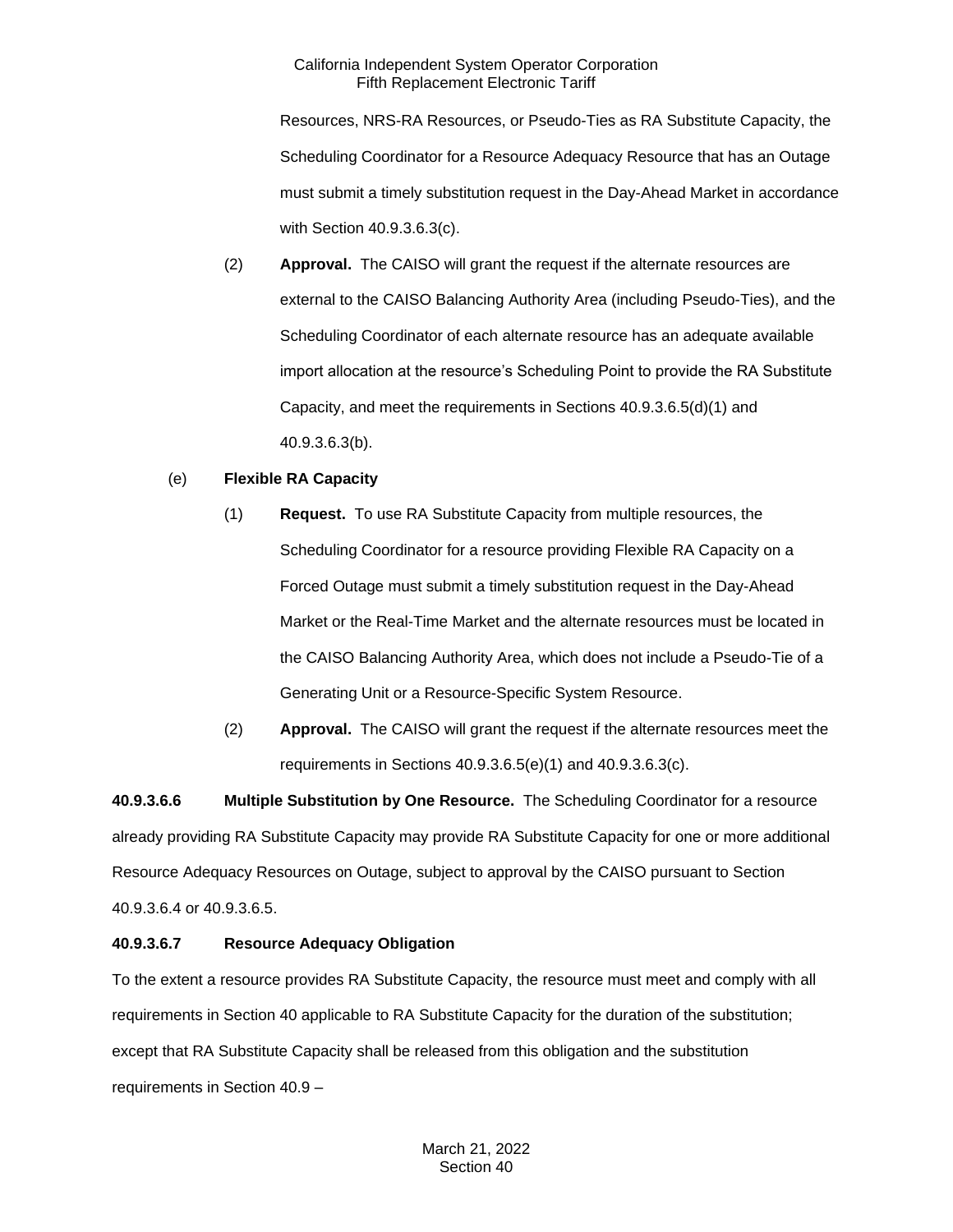- (a) at the end of the approved substitution period; or
- (b) upon request by either the Scheduling Coordinator for the resource on Outage or the Scheduling Coordinator for the substitute resource, and approval by the other Scheduling Coordinator, in accordance with the process set forth in the Business Practice Manual.

#### **40.9.3.6.8 Treatment of Unbid Capacity**

If the Scheduling Coordinator for RA Substitute Capacity does not submit Bids or Self-Schedules for all or a portion of that capacity in accordance with Section 40.6 or 40.10.6, the CAISO –

- (1) will treat the unbid capacity as unavailable for purposes of Section 40.9; and
- (2) will reflect that unavailability in the RAAIM availability calculation for the Resource Adequacy Resource providing the RA Substitute Capacity.

# **40.9.3.6.9 Substitution Opportunity Information**

In order to make information available to Market Participants pertinent to the provisions of this Section 40.9.3.6, the CAISO will:

- (a) Annually post on the CAISO Website the due dates for each month of the following Resource Adequacy compliance year the various submissions the CAISO requires under the Resource Adequacy program; and
- (b) Provide the opportunity for Market Participants to post and view information on an electronic bulletin board about non-Resource Adequacy Capacity that may be needed or available as RA Substitute Capacity in the bilateral market. Use of the bulletin board is voluntary and is for informational purposes only.

# **40.9.4 Additional Rules on Calculating Monthly and Daily Average Availability**

- (a) The CAISO shall determine a resource's monthly average availability on a percentage basis, based on:
	- (1) the availability assessment of the resource's minimum daily availability of local and/or system Resource Adequacy Capacity under Section 40.9.3.1, Flexible RA Capacity under Section 40.9.3.2, and overlapping Resource Adequacy commitments under Section 40.9.3.3, in the Day-Ahead Market and Real-Time Market;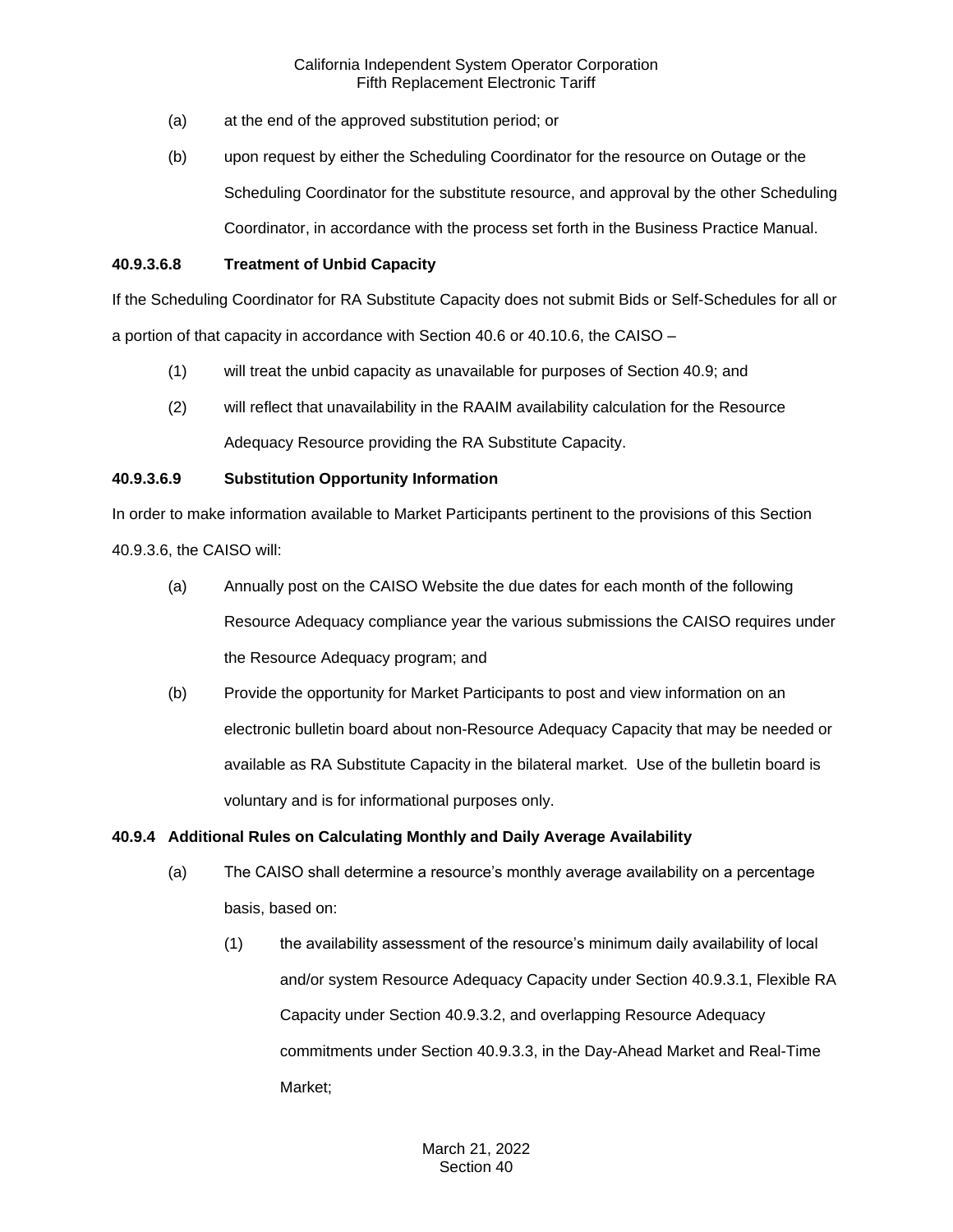- (2) separately-calculated availability assessments for local and/or system Resource Adequacy Capacity in one category and Flexible RA Capacity in a second category, with availability in an hour with overlapping commitments under Section 40.9.3.3 accounted for in the Flexible RA Capacity category availability assessment;
- (3) The relative daily proportion of capacity as provided as local and/or system Resource Adequacy Capacity and Flexible RA Capacity, including both overlapping and non-overlapping commitments based on the Availability Assessment of Hours;
- (4) the capacity, duration, and must-offer requirement for local and/or system Resource Adequacy Capacity or Flexible RA Capacity on an Outage, except to the extent the resource provides RA Substitute Capacity for the outage in accordance with Section 40.9.3.6, the Outage is approved by the CAISO without requiring RA Substitute Capacity under other authority of Section 9 or Section 40, or the Outage is excluded from RAAIM under Section 40.9.3.4(d); and
- (5) the capacity, duration, and must-offer requirement for any RA Substitute Capacity or CPM Capacity the resource is committed to provide.
- (b) If the resource's minimum daily availability is the same in the Day-Ahead Market and the Real-Time Market, the CAISO will use the availability in the Real-Time Market in the calculation of the monthly average availability.
- (c) If the resource is committed to provide local and/or system RA capacity and Flexible RA Capacity in a month, but is not committed to provide both for the full month, the CAISO prorates the number of days that local and/or system Resource Adequacy Capacity and Flexible RA Capacity was provided against the total number of days in the month.

# **40.9.5 Availability Standard**

- (a) **Percentage.** The Availability Standard shall be 96.5 percent each month.
- (b) **Availability Range.** The CAISO shall apply the Availability Standard with a bandwidth of plus and minus two percent, which produces a range with a lower bound of 94.5 percent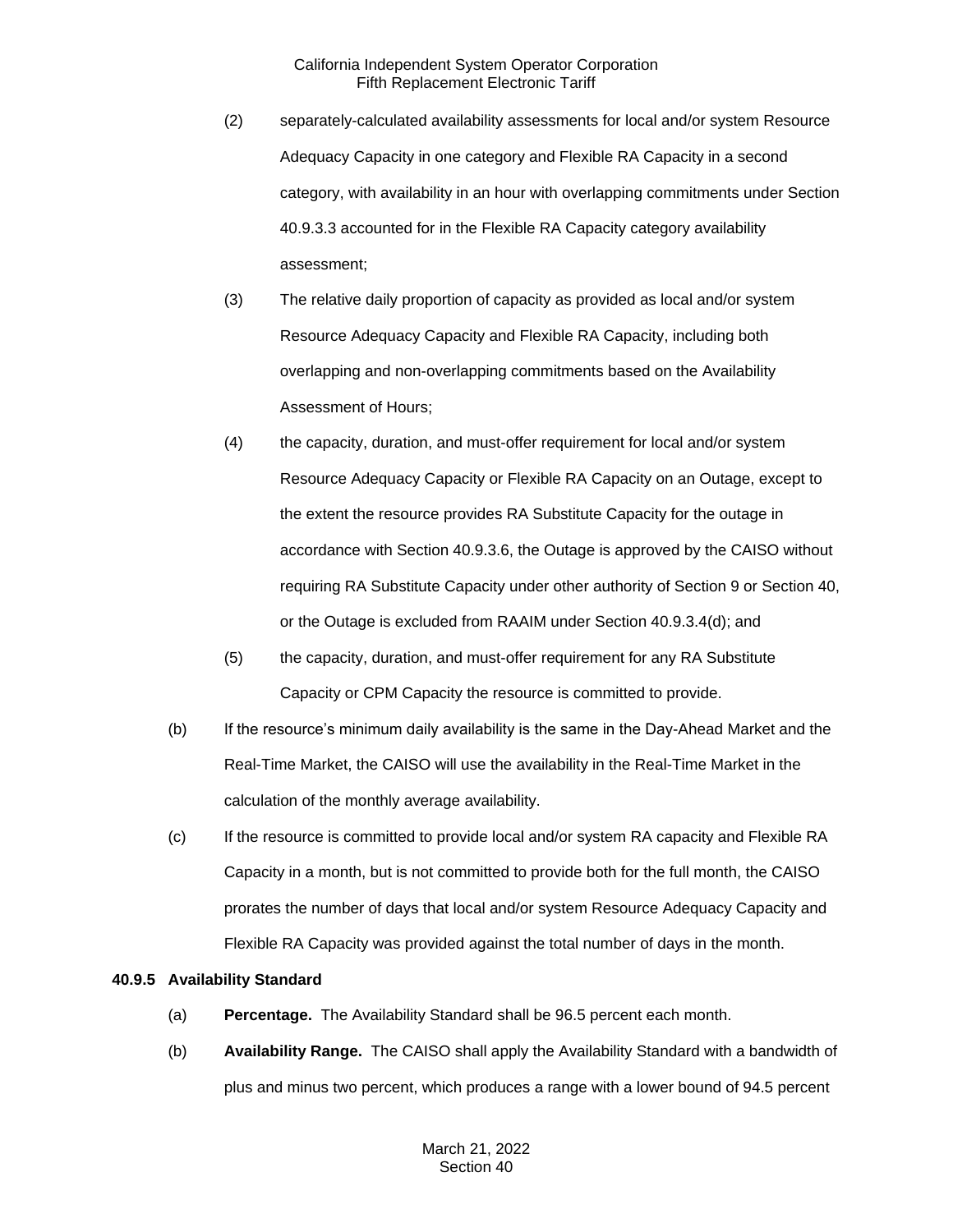and an upper bound of 98.5 percent.

#### **40.9.6 Non-Availability Charges and Availability Incentive Payments**

- (a) **Non-Availability Charges.** A resource providing local and/or system Resource Adequacy Capacity, Flexible RA Capacity, or CPM Capacity that is subject to the availability assessment in accordance with Section 40.9.3 and whose monthly availability calculation under Section 40.9.4 is below the lower bound of the monthly Availability Standard of 94.5 percent will be subject to a Non-Availability Charge for the month.
- (b) **Availability Incentive Payments.** A resource providing local and/or system Resource Adequacy Capacity, Flexible RA Capacity, or CPM Capacity that is subject to the availability assessment under Section 40.9.3 and whose availability calculation under Section 40.9.4 is above the upper bound of the monthly Availability Standard of 98.5 percent will be eligible for an Availability Incentive Payment for the month.
- (c) **No Payment or Charge.** A resource providing local and/or system Resource Adequacy Capacity, Flexible RA Capacity, or CPM Capacity that is subject to the availability assessment under Section 40.9.3 and whose monthly availability calculation under Section 40.9.4 is equal to or between the lower bound of 94.5 percent and the upper bound of 98.5 percent of the Availability Standard will not be assessed a Non-Availability Charge nor paid an Availability Incentive Payment.
- (d) **Advisory Period.** During an advisory period of April 1, 2018 through May 31, 2018, the CAISO will show the Non-Availability Charges and Availability Incentive Payments on Settlement Statements but will not include those Non-Availability Charges and Availability Incentive Payments on Invoices for financial settlement.
- (e) **Separate Calculation of Payments and Charges for Flexible RA Capacity.** The CAISO will calculate separate Non-Availability Charges and Availability Incentive Payments for Resource Adequacy Resources providing Flexible RA Capacity. For RMR Resources, the Non-Availability Charge will be based on the RMR Contract capacity costs. RMR Capacity is otherwise treated the same way as Resource Adequacy Capacity.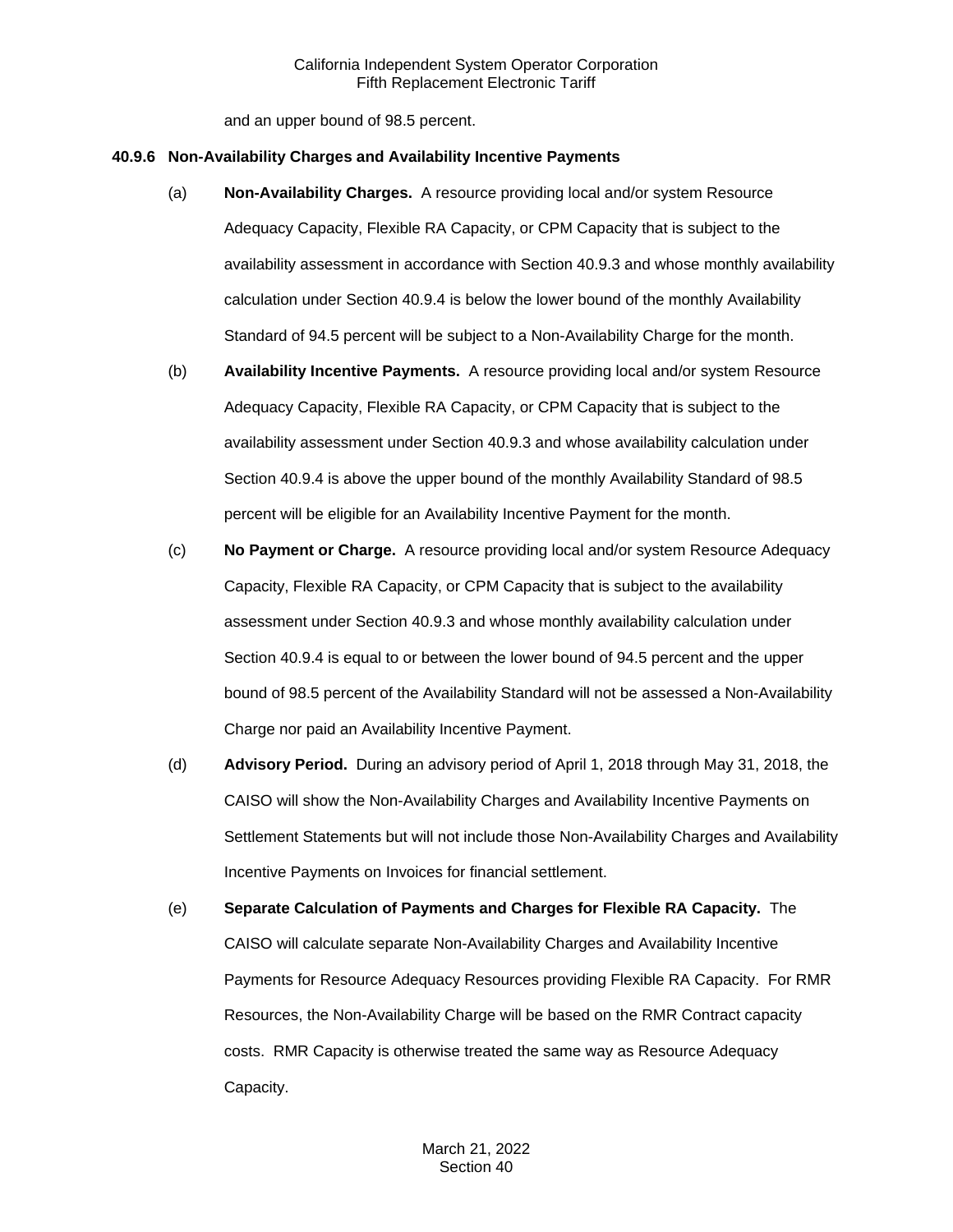# **40.9.6.1 Determination of Non-Availability Charge**

- (a) **Calculation**
	- (1) **RA Capacity.** The Non-Availability Charge for a Resource Adequacy Resource providing local, system, or Flexible RA Capacity shall be determined by the resource's average monthly RA and Flexible RA MWs multiplied by the difference between the lower bound of the monthly Availability Standard of 94.5 percent and the resource's monthly availability percentage, and multiplying the product by the RAAIM price.
	- (2) **CPM Capacity.** The Non-Availability Charge for a Resource Adequacy Resource providing CPM Capacity shall be determined by the resource's average monthly CPM MWs multiplied by the difference between the lower bound of the monthly Availability Standard of 94.5 percent and the resource's monthly availability percentage, and multiplying the product by the maximum of the resource's CPM price and the RAAIM price.
- (b) **RAAIM Price.** The RAAIM price shall be 60 percent of the CPM Soft-Cap Price in Section 43A.4.1.1.
- (c) **Separate Collection of Non-Availability Charges for Flexible RA Capacity.**  Separately-calculated Non-Availability Charges collected for Resource Adequacy Resources providing Flexible RA Capacity will be held separate from other Non-Availability Charges assessed for Resource Adequacy Resources.

# **40.9.6.2 Determination of Availability Incentive Payment**

- (a) **Self-Funding.** The Availability Incentive Payment will be funded entirely through the monthly Non-Availability Charges assessed. Availability Incentive Payments for Resource Adequacy Resources providing Flexible RA Capacity will be funded exclusively by Non-Availability Charges assessed against Resource Adequacy Resources providing Flexible RA Capacity.
- (b) **Eligible Capacity.** The capacity of a Resource Adequacy Resource providing local, system or Flexible RA Capacity that is eligible to receive an Availability Incentive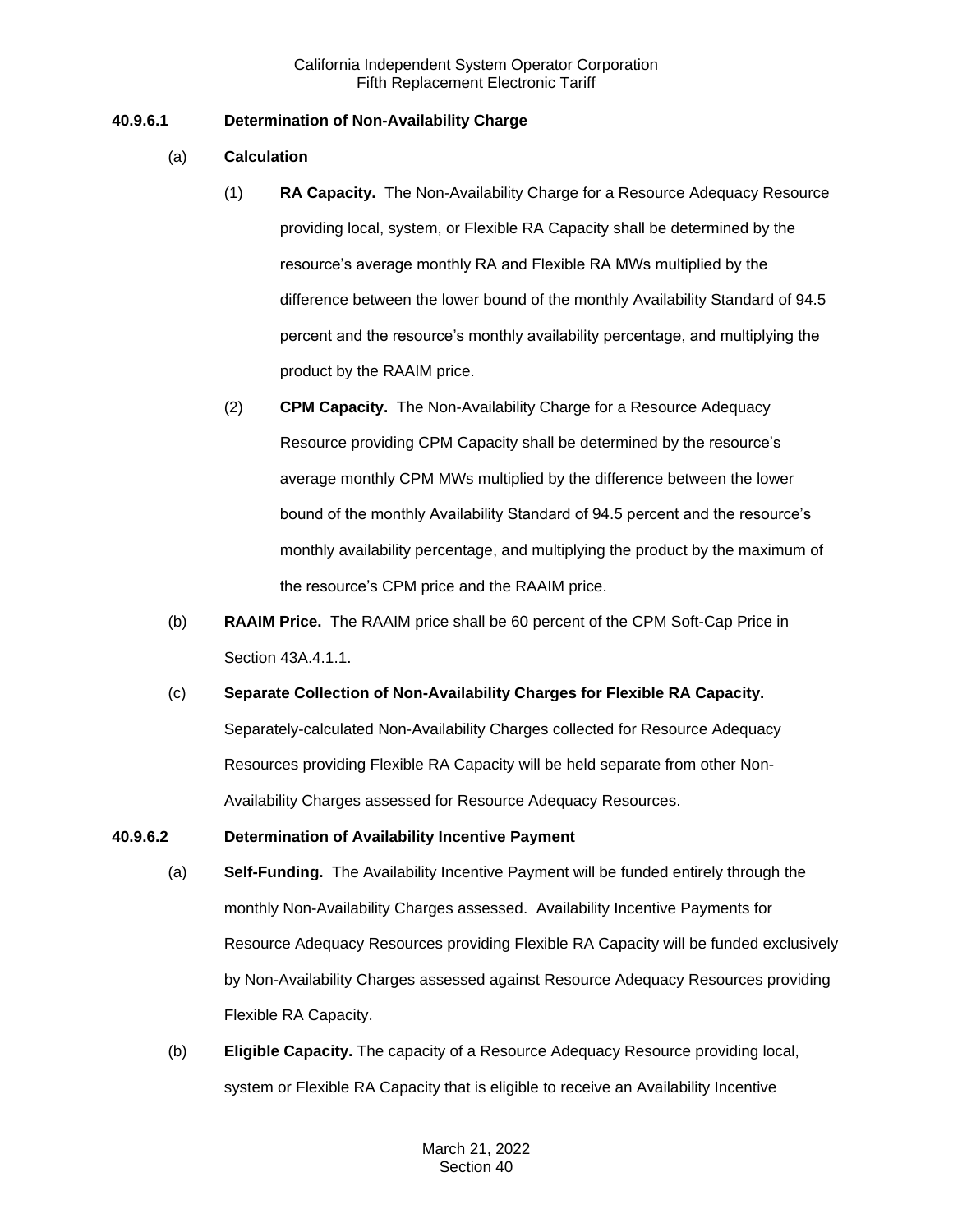Payment shall be the resource's average monthly MWs of capacity that exceed the upper bound of the Availability Standard.

### (c) **Calculation.**

- (1) The monthly Availability Incentive Payment rate will equal the total Non-Availability Charges assessed for the month plus any unpaid funds under Section 40.9.6.2(d), divided by the total Resource Adequacy Capacity eligible to receive the Availability Incentive Payment that month.
- (2) The Availability Incentive Payment rate shall not exceed three times the Non-Availability Charge rate.
- (3) The Availability Incentive Payment the CAISO shall pay to each eligible resource shall equal the product of its eligible capacity and the Availability Incentive Payment rate.
- (d) **Unpaid Funds.** Any Non-Availability Charge funds that are not distributed to Resource Adequacy Resources eligible to receive Availability Incentive Payments in a month will be added to the funds available for Availability Incentive Payments in the next month and will continue to roll over to successive months until the end of the year. The CAISO distributes any unallocated funds remaining after the CAISO settles December monthly RAAIM Non-Availability Charges and Non-Availability Incentive Payments to Load Serving Entities based on their overall ratio of obligation to demonstrate Flexible RA Capacity for the year.

#### **40.9.7 Reporting**

By July 1 of each year, the CAISO will provide an informational report that will be posted on the CAISO Website and include information on the average actual availability each month of Resource Adequacy Resources, the total amount of Non-Availability Charges assessed and the total amount of Availability Incentive Payments made.

# **40.10 Flexible RA Capacity**

# **40.10.1 Flexible Capacity Needs Assessment**

The CAISO shall annually conduct a study to determine the Flexible Capacity Need of the CAISO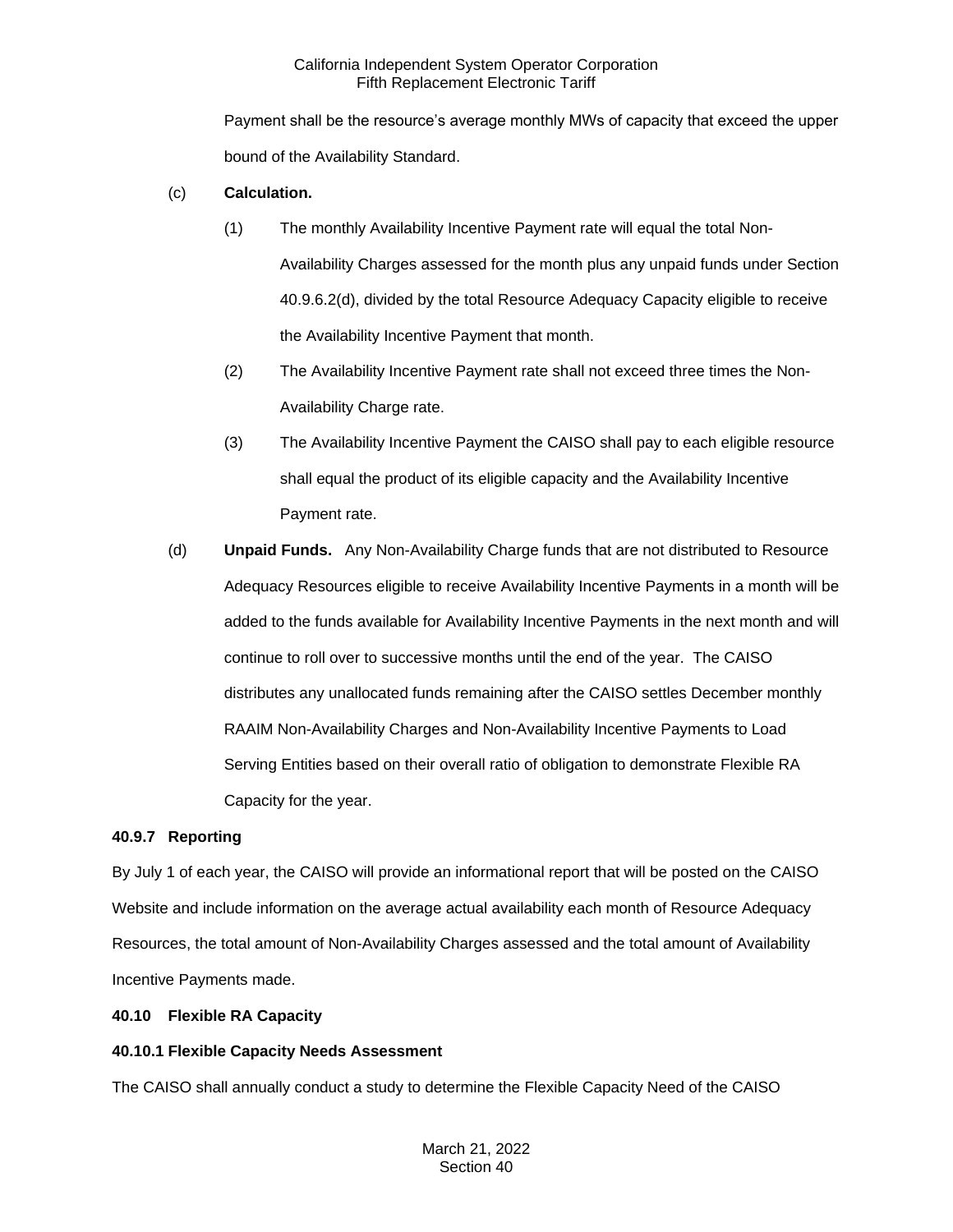Balancing Authority Area for each month of the next calendar year and provide the results of the study in the Flexible Capacity Needs Assessment.

#### **40.10.1.1 Process**

- (a) **Schedule.** The CAISO shall conduct the study pursuant to the schedule set forth in the Business Practice Manual, which shall include a process for stakeholders to review and provide input on the study methodology and assumptions and on the draft study results.
- (b) **Completion and Distribution.** The CAISO shall provide the final results of the Flexible Capacity Needs Assessment to each Local Regulatory Authority in the CAISO Balancing Authority Area and post the Flexible Capacity Needs Assessment on the CAISO Website no later than 120 days prior to the date that the annual Flexible RA Capacity Plans must be submitted under Section 40.

# **40.10.1.2 Required Information from LSEs**

- (a) **Submission Requirement.** The Scheduling Coordinator for each Load Serving Entity in the CAISO Balancing Authority Area shall submit the information required by this Section, no later than January 15 each year, for use in the CAISO's study to generate minute-byminute net-load data that will be used to determine the Maximum Three-Hour Net-Load Ramp for each month.
- (b) **Required Information.** The Scheduling Coordinator for each Load Serving Entity in the CAISO Balancing Authority Area must submit information that –
	- (1) covers the calendar year in which the information is submitted and each year in the next five-year period;
	- (2) identifies each wind and solar resource connected to the CAISO Controlled Grid, and distributed wind and solar resources, that is owned, in whole or in part, by the Load Serving Entity, or under contractual commitment to the Load Serving Entity or the Load-following MSS Load Serving Entity, for all or a portion of its capacity;
	- (3) indicates the status of the resource as either in service or in development with its expected commercial operation date;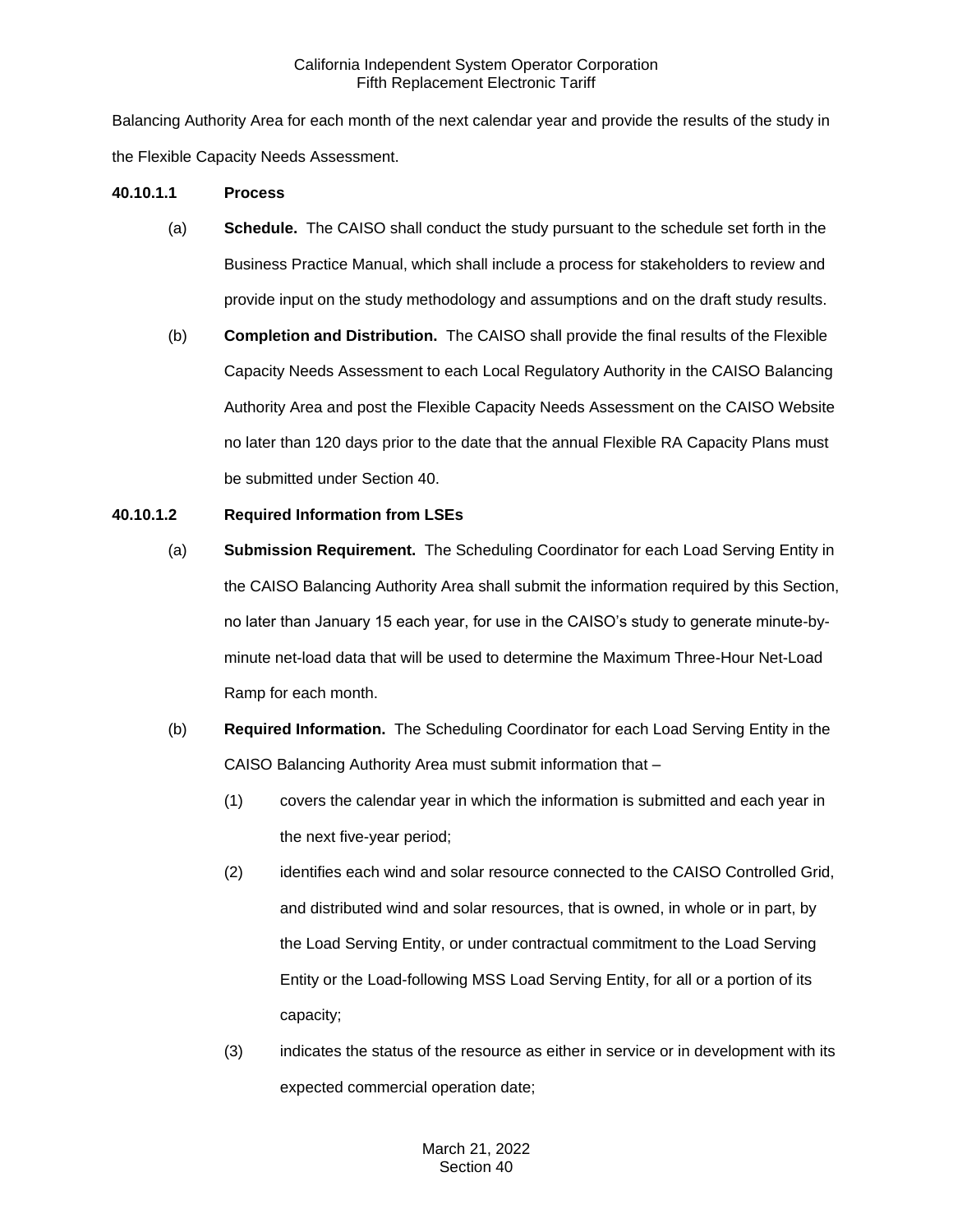- (4) for each wind and solar resource, specifies the MWs of installed capacity, renewable energy area location, MWs of flexible capacity owned by or contractually committed to the Load Serving Entity, and other information required by the Business Practice Manual;
- (5) describes the balancing services, if any, provided by another balancing authority area for a wind or solar resource that is located outside of the CAISO Balancing Authority Area and that is owned by or contractually committed to the Load Serving Entity; and
- (6) forecasts the MW of installed, behind-the-meter solar capacity in the Load Serving Entity's service area or part of its forecast served load.
- (c) **Confidential Treatment.** The CAISO will treat the resource-specific information provided under Section 40.10.1.2(b) as confidential under Section 20.
- (d) **Aggregated Information.** In addition to the required resource-specific information, the Scheduling Coordinator for each Load Serving Entity in the CAISO Balancing Authority Area shall submit the information required in Section 40.10.1.2(b) on an aggregated basis, as described in the Business Practice Manual, for inclusion in the Flexible Capacity Needs Assessment that will be posted on the CAISO Website.

# **40.10.1.2.1 Incomplete or Inaccurate Information.**

- (a) **Rerun of Study.** If the CAISO finds that a Load Serving Entity submitted incomplete or inaccurate information under Section 40.10.1.2(b), which was used in the calculation of the Flexible Capacity Need for the next calendar year, the CAISO may rerun its study using corrected information to recalculate Flexible Capacity Need for the entire year.
- (b) **Criteria for Rerun.** The CAISO will not rerun its study to recalculate the Flexible Capacity Need unless:
	- (1) the incomplete or inaccurate information represents a net error in excess of either (i) 200 MW; or (ii) one percent of the total MWs of wind and solar capacity submitted under Section 40.10.1.2(b) for any month; and
	- (2) the CAISO has sufficient time to obtain corrected information and complete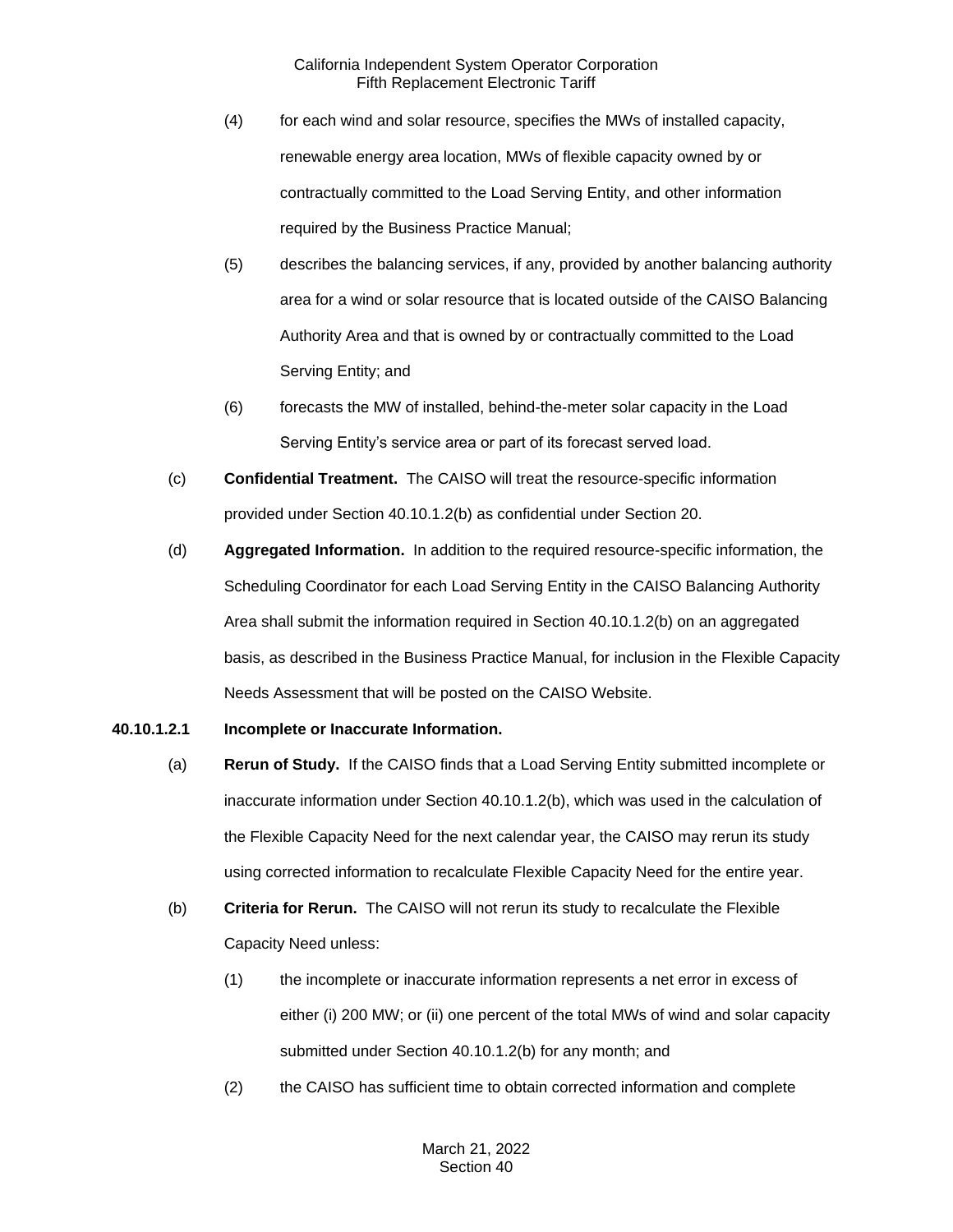rerunning the study for the next calendar year by May 1.

(c) **Revised Flexible Capacity Need.** If the CAISO determines that the requirements in Sections 40.10.1.2.1(a) and (b) are met, the CAISO will recalculate the Flexible Capacity Need for the next calendar year and will no later than May 1 post a revised Flexible Capacity Needs Assessment on the CAISO Website.

# **40.10.1.3 Flexible Capacity Need Methodology**

The CAISO shall conduct the study to determine the Flexible Capacity Need for the system for each month of the next calendar year as follows:

- (1) forecast the minute-to-minute system load and net-load using actual load data, as adjusted for monthly peak load growth, and generation profiles for wind and solar resources that are in-service or expected to be in-service during the study period;
- (2) calculate the Maximum Three-Hour Net-Load Ramp for each month using the forecasted minute-to-minute system net-load;
- (3) determine the higher of the most severe single contingency or 3.5 percent of forecasted peak load for each month;
- (4) may include a forecast adjustment, as described in Section 40.10.1.4; and
- (5) compute the resultant Flexible Capacity Need for each month based on the sum of the Maximum Three-Hour Net-Load Ramp, and the higher of the most severe single contingency or 3.5 percent of the forecasted monthly peak load.

# **40.10.1.4 Flexible Capacity Need Forecast Adjustment**

- (a) The Flexible Capacity Need determination may include a positive or negative forecast adjustment to capture a systemic difference between the value determined in Section 40.10.1.3(3) and the historic amount of Operating Reserves met by Flexible Capacity;
- (b) The CAISO will determine the need for a forecast adjustment in consultation with the CPUC and other Local Regulatory Authorities, and as part of the stakeholder process under Section 40.10.1.1; and
- (c) The amount of the forecast adjustment calculated for each month shall not exceed the forecasted monthly peak Operating Reserves multiplied by the difference between (i) the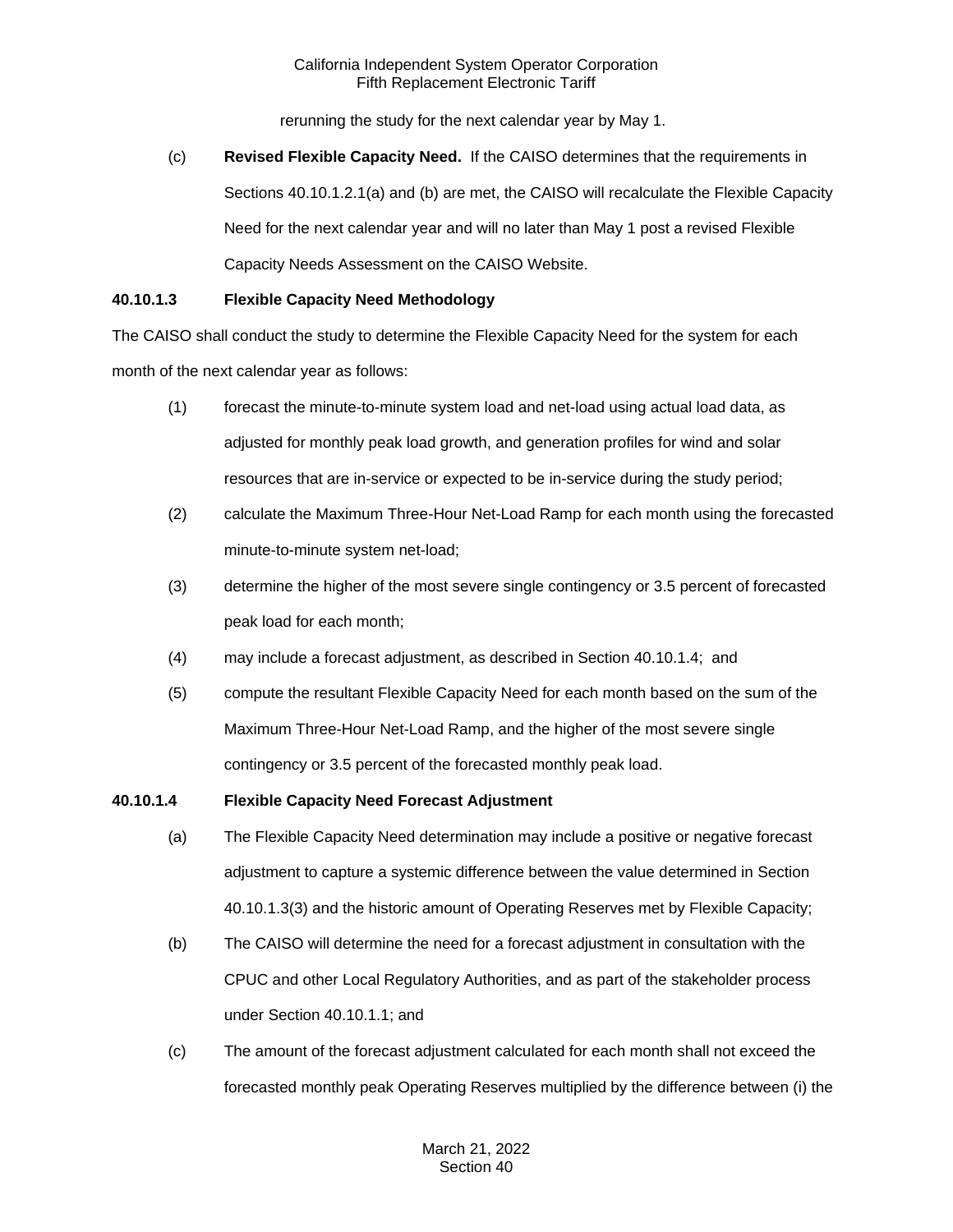historic percentage of Operating Reserves met by Flexible RA Capacity and (ii) the percentage calculation that results from dividing the quantity determined in Section 40.10.1.3(3) by the forecasted monthly peak Operating Reserves.

# **40.10.1.5 Flexible Capacity Category Need**

- (a) The CAISO shall calculate the total system amount of Flexible Capacity needed in each Flexible Capacity Category, for each month of the next calendar year to ensure that forecast system operational needs will be met, as follows:
	- (1) The minimum quantity of Flexible Capacity needed in the Flexible Capacity Category for base ramping resources for each month will be calculated on a seasonal basis based on the system ramping characteristics identified in the Flexible Capacity Needs Assessment and the changes in MWs of the Maximum Secondary Three-Hour Net-Load Ramps for each month within a season, and will be specified in MW and as the percentage of total Flexible Capacity Needs.
	- (2) The maximum quantity of Flexible Capacity in the Flexible Capacity Category for peak ramping resources will be calculated for each month as the difference between the minimum quantity needed in the Flexible Capacity Category for base ramping resources and the total Flexible Capacity Need, and will be specified in MW and as the percentage of total Flexible Capacity Needs.
	- (3) The maximum quantity of Flexible Capacity in the Flexible Capacity Category for super-peak ramping resources will be five percent of the total Flexible Capacity Need.
- (b) The CAISO shall provide the results of the Flexible Capacity Category need determination with the Flexible Capacity Needs Assessment.

# **40.10.2 Allocation of Flexible Capacity Needs**

The CAISO will calculate each Local Regulatory Authority's allocable share of the total system Flexible Capacity Need, and the contribution of each of the Local Regulatory Authority's jurisdictional Load Serving Entities to the Maximum Three-Hour Net-Load Ramp used to calculate its share of the total system Flexible Capacity Need. The CAISO shall provide these calculations to each Local Regulatory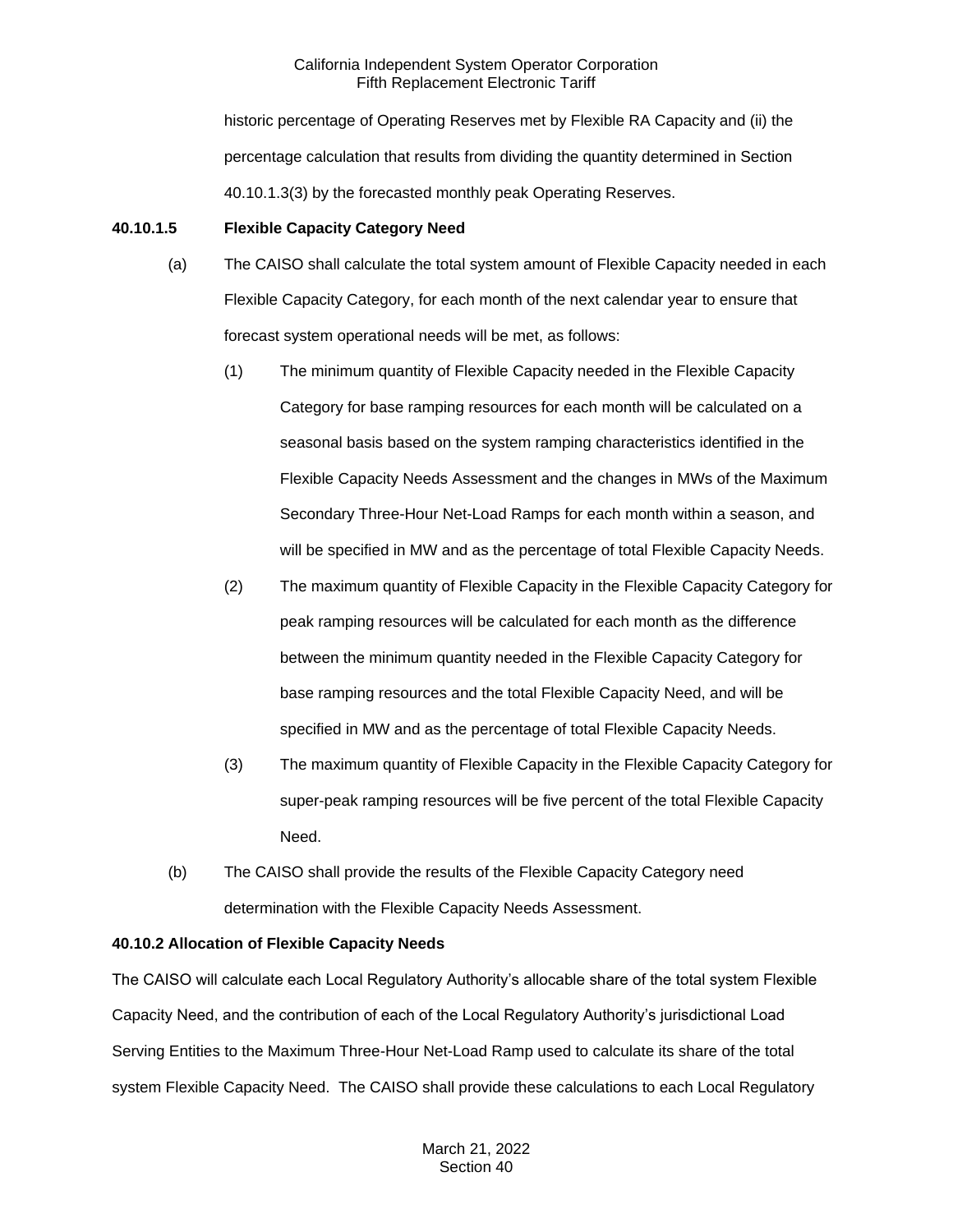Authority no later than 120 days prior to the date that the annual Flexible RA Capacity Plans must be submitted under Section 40. Nothing in this Section 40 obligates any individual Load Serving Entity to demonstrate that it has procured Flexible Capacity Resources to satisfy a minimum or maximum quantity needed, as applicable, within each Flexible Capacity Category.

### **40.10.2.1 Calculation of LRA Allocations**

- (a) **Allocation of Maximum Three-Hour Net-Load Ramp.** The CAISO will calculate the Local Regulatory Authority's allocable share of the Flexible Capacity Need as the average of the sum of its jurisdictional Load Serving Entities' change in load, minus the change in wind output, minus the change in solar PV output, minus the change in solar thermal output during the five highest three-hour net-load changes in the month.
- (b) **Allocation of MSSC or Forecasted Peak Load.** The CAISO will determine the higher of the most severe single contingency or 3.5 percent of forecasted peak load for each Load Serving Entity based on the respective Load Serving Entity's peak load ratio share, and calculate each Local Regulatory Authority's allocable share based on the sum of its jurisdictional Load Serving Entities' shares.
- (c) **Allocation of Forecast Adjustment.** If the CAISO includes a forecast adjustment in its draft study results, it will allocate the forecast adjustment using the same methodology set forth in Section 40.10.2.1(b).

# **40.10.2.2 Allocation to Load-Following MSS**

- (a) The CAISO will calculate the allocable share of the Flexible Capacity Need for each Load-following MSS as –
	- (1) the Local Regulatory Authority's average percent contribution to the change in wind output, minus the change in solar PV output, minus the change in solar thermal output, during the five highest three-hour net-load changes in the month, for resources not included in the Load-following MSS Load Serving Entity's resource portfolio; and
	- (2) plus the lesser of the MSS contribution calculated under Section  $40.10.2.2(a)(1)$ or 3.5 percent of its forecasted peak load.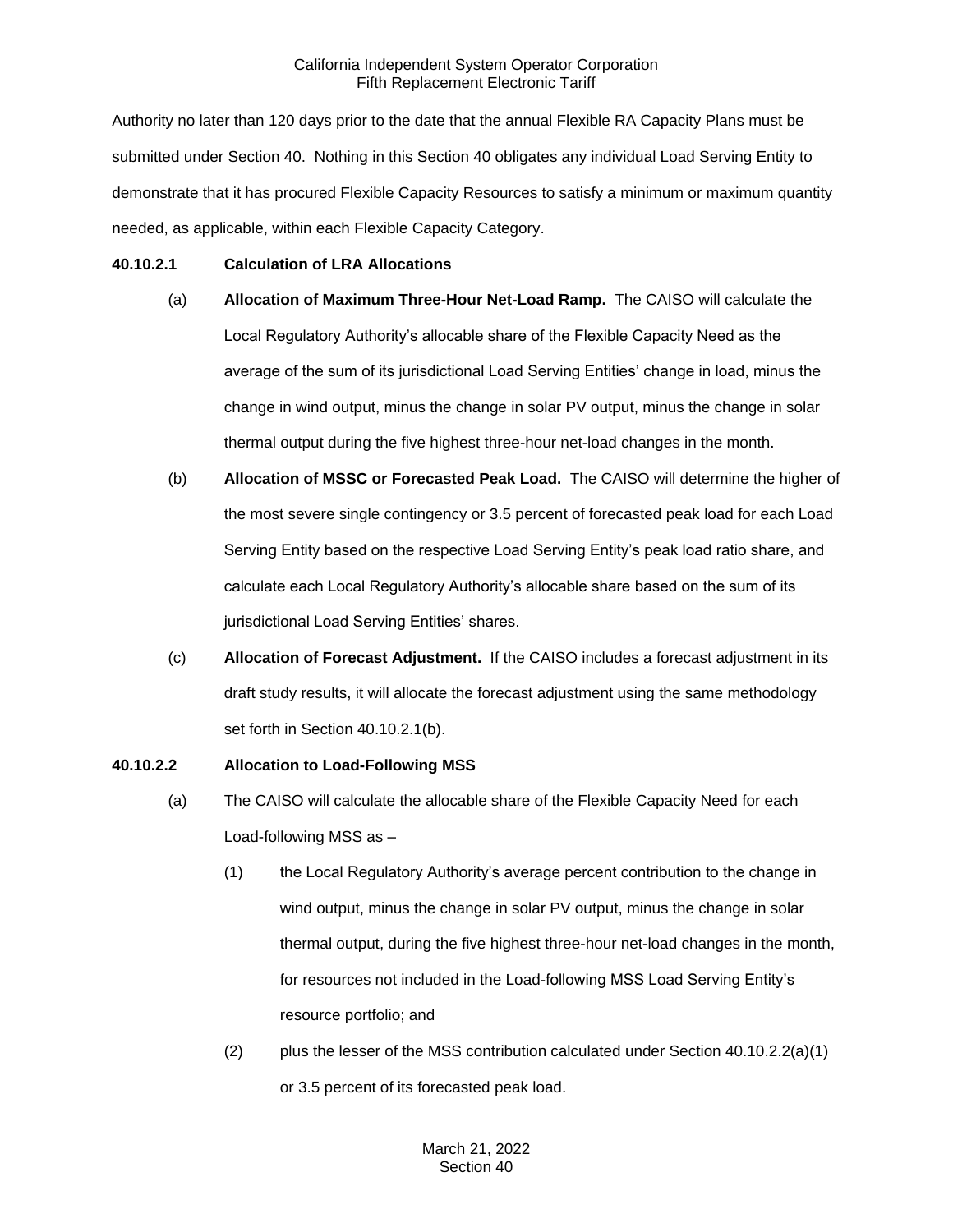- (3) plus the Load-following MSS Load Serving Entity's allocable share of any forecast adjustment under Section 40.10.1.4.
- (b) The CAISO will deduct the Flexible Capacity Need allocated to each Load-following MSS from the calculation to determine whether a cumulative deficiency in Flexible RA Capacity exists under Section 43A.2.7.
- (c) If the Load-following MSS Load Serving Entity's contribution to the three-hour net-load ramp calculated under Section 40.10.2.2(a)(1) is less than its contribution to the 3.5 percent of expected peak load, the CAISO will not reallocate that difference to other Local Regulatory Authorities to determine whether a cumulative deficiency in Flexible RA Capacity exists under Section 43A.2.7.

# **40.10.3 Flexible Capacity Categories**

# **40.10.3.1 Flexible Capacity Category Calculation**

A resource qualifies to provide Flexible RA Capacity in each Flexible Capacity Category for which it meets the qualifications set forth in this Section 40.10.3.

# **40.10.3.2 Flexible Capacity Category – Base Ramping Resources**

- (a) **Resource Criteria.** Base ramping resources must meet all of the following criteria, except as provided in Sections  $40.10.3.2(b)$  and  $(c)$  –
	- (1) The resource must be capable of providing Flexible RA Capacity to the CAISO Markets through Economic Bids for Energy and Economic Bids for Ancillary Services that are not flagged as Contingency Only in the Day-Ahead Market, if and to the extent the resource is certified to provide Ancillary Services, submitted daily for the 17-hour period from 5:00 a.m. through 10:00 p.m.;
	- (2) The resource must be capable of providing Energy for a minimum of six hours up to its full Effective Flexible Capacity value including PMin;
	- (3) The resource must be capable of being available seven days a week;
	- (4) The resource must be able to provide the minimum of (i) two Start-Ups per day for every day of the month or sixty Start-Ups per month, or (ii) the number of Start-Ups allowed by its operational limits, including minimum up and minimum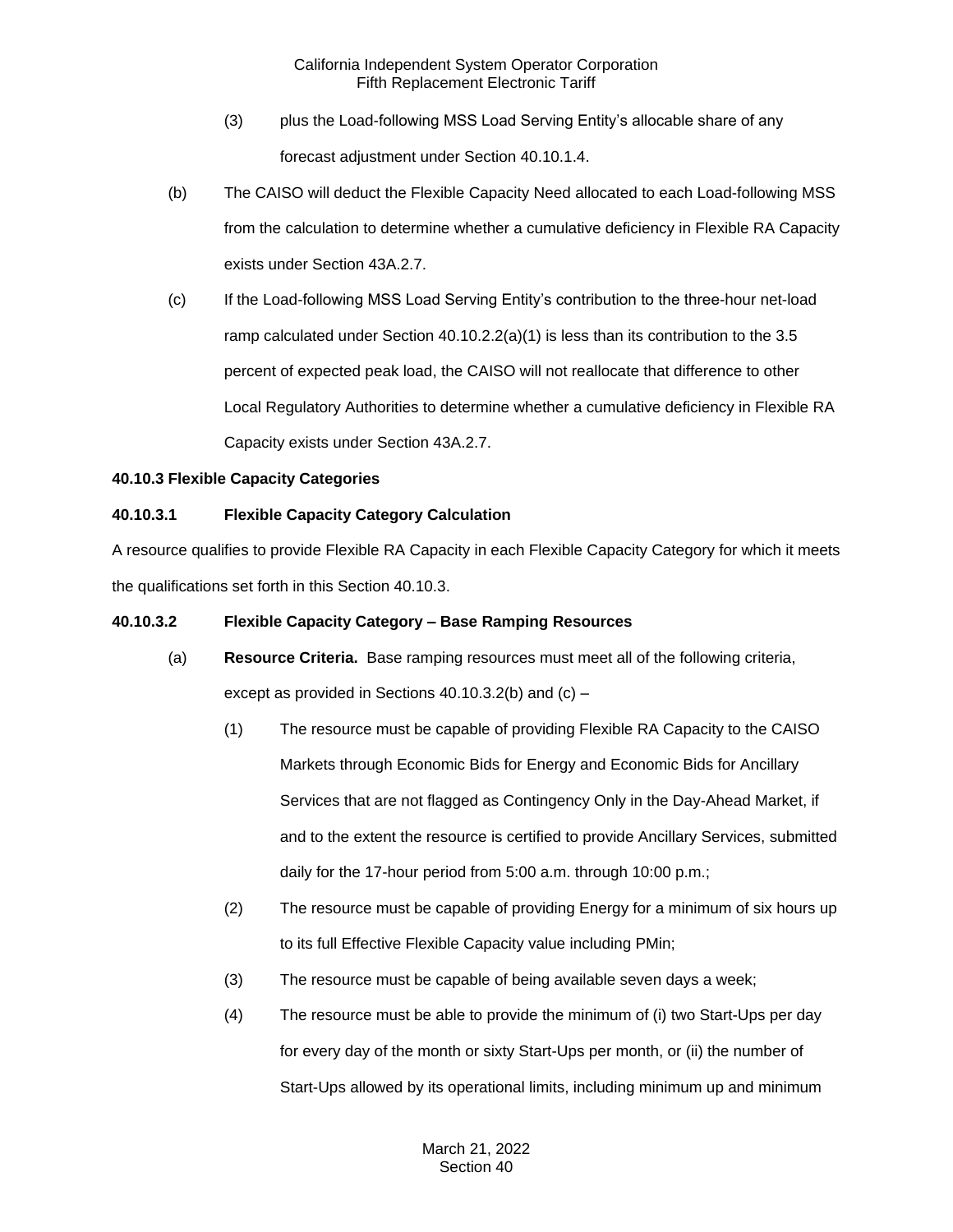down time; and

(5) The resource must not have annual or monthly limitations on the number of Start-Ups or the amount of energy produced that, on a daily basis, are lower than the requirements in Section 40.10.3.2(a)(1) through (4).

# (b) **Use-Limited Resource**

- (1) A Use-Limited Resource may be included in this category if it meets the criteria in Section 40.10.3.2(a), except that use-limited resources providing Flexible RA Capacity are not required to submit bids for Ancillary Services in the Day-Ahead Market or the Real-Time Market.
- (2) A Load Serving Entity may include in this category a combined resource consisting of two Use-Limited Resources that do not individually meet the minimum operational and availability requirements but in combination meet the criteria in Section 40.10.3.2(a).
- (3) The Flexible RA Capacity amount for the combined resource will be less than or equal to the lowest Effective Flexible Capacity value shown on the Resource Flexible RA Capacity Plan for a resource in the combination.
- (4) The combined resource shall be subject to the must-offer obligation in Section 40.10.6.1(e)(2) for the Flexible RA Capacity amount shown on the monthly Resource Flexible RA Capacity Plan for the combination.
- (c) **Non-Generator Resource.** A Non-Generator Resource that elects to provide Flexible RA Capacity may be included in this category if it meets the criteria in Section 40.10.3.2(a). A Non-Generator Resource that elects to provide Flexible RA Capacity and Regulation Energy Management is not eligible to be included in this category.

# **40.10.3.3 Flexible Capacity Category – Peak Ramping Resources**

- (a) **Resource Criteria.** Peak ramping resources must meet all of the following criteria, except as provided in Sections 40.10.3.3(b) and (c) --
	- (1) The resource must be capable of providing Flexible RA Capacity to the CAISO Markets through Economic Bids for Energy and Economic Bids for Ancillary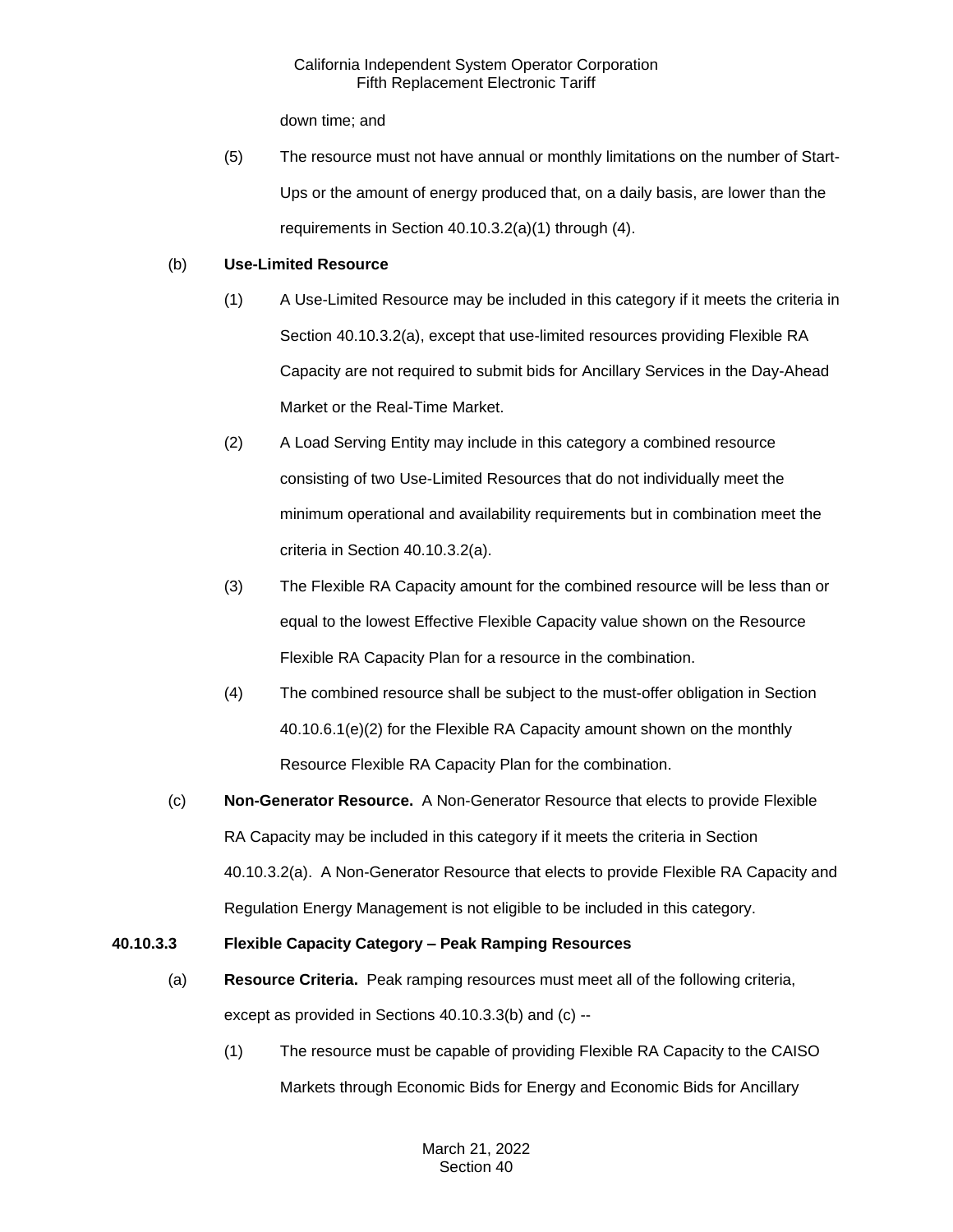Services that are not flagged as Contingency Only in the Day-Ahead Market, if and to the extent the resource is certified to provide Ancillary Services, which must be submitted daily for a five-hour period to be determined by the CAISO on a seasonal basis;

- (2) The resource must be capable of providing Energy for a minimum of three continuous hours up to its full Effective Flexible Capacity value including PMin;
- (3) The resource must be capable of being available seven days a week.
- (4) The resource must be capable of at least one Start-Up per day; and
- (5) The resource must not have annual or monthly limitations on the number of unit Start-Ups or the amount of energy produced that, on a daily basis, are lower than the requirements in Section 40.10.3.3(a)(1) through (4).

# (b) **Use-Limited Resource.**

- (1) A Use-Limited Resource may be included in this category if it meets the criteria in Section 40.10.3.3(a), except that use-limited resources providing Flexible RA Capacity are not required to submit bids for Ancillary Services in the Day-Ahead Market or the Real-Time Market.
- (2) A Load Serving Entity may include in this category a combined resource consisting of two Use-Limited Resources that do not individually meet the minimum operational and availability requirements but in combination meet the criteria in Section 40.10.3.3(a).
- (3) The Flexible RA Capacity amount for the combined resource will be less than or equal to the lowest Effective Flexible Capacity value shown on the Resource Flexible RA Capacity Plan for a resource in the combination.
- (4) The combined resource shall be subject to the must-offer obligation in Section 40.10.6.1(e)(2) for the Flexible RA Capacity amount shown on the monthly Resource Flexible RA Capacity Plan for the combination.
- (c) **Non-Generator Resource.** A Non-Generator Resource that elects to provide Flexible RA Capacity may be included in this category if it meets the criteria in Section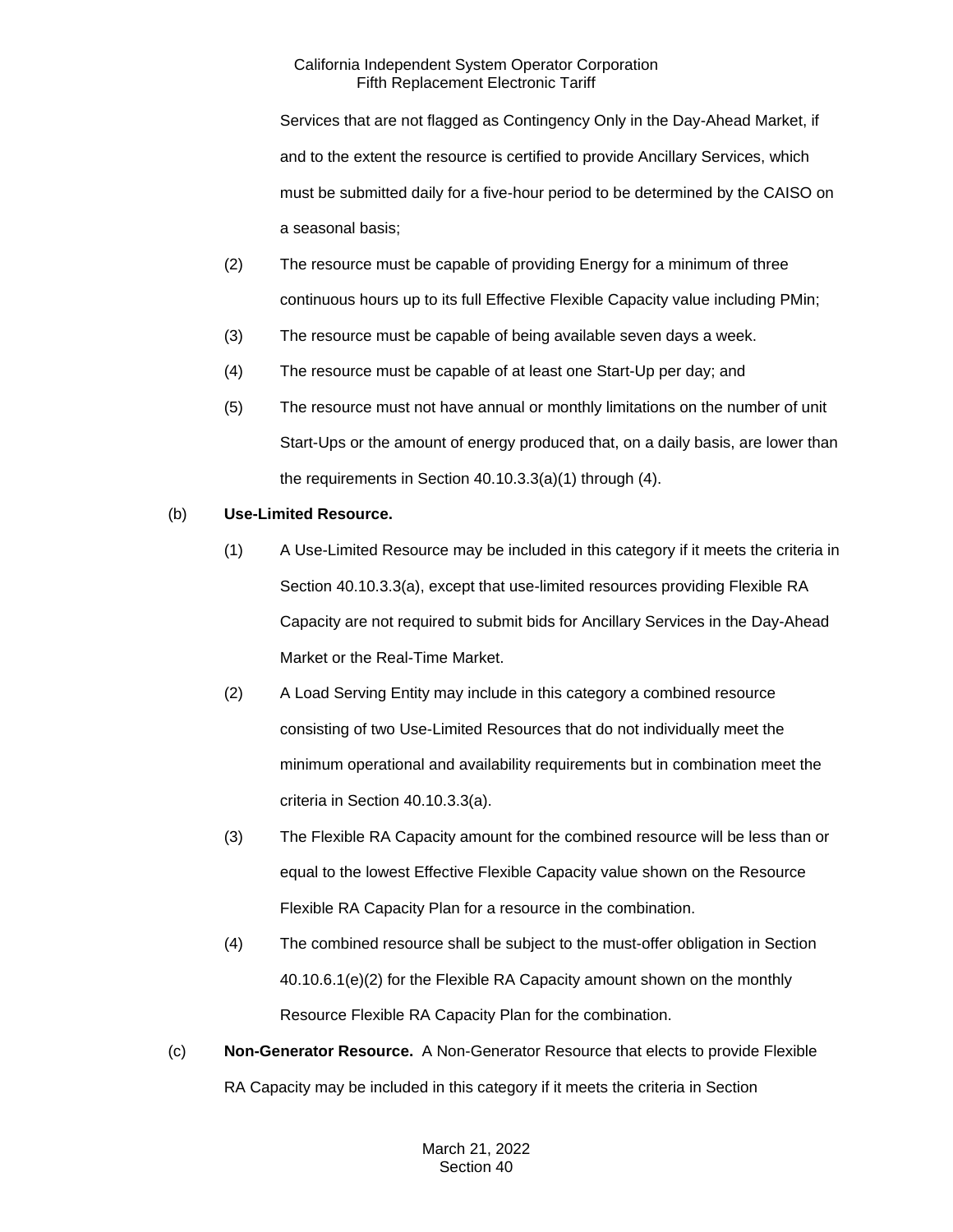40.10.3.3(a). A Non-Generator Resource that elects to provide Flexible RA Capacity and Regulation Energy Management is not eligible to be included in this category.

(d) **Base Ramping Resource.** A resource that meets the qualifications of the Flexible Capacity Category for base ramping resources also qualifies to be included in this category as a peak ramping resource; however, a resource that meets only the qualifications of a peak ramping resource does not qualify as a base ramping resource.

# **40.10.3.4 Flexible Capacity Category – Super-Peak Ramping Resources.**

- (a) **Resource Criteria.** Super-peak ramping resources must meet all of the following criteria, except as provided in Sections 40.10.3.4(b), (c) and (d) --
	- (1) The resource must be capable of providing Flexible RA Capacity to the CAISO Markets through Economic Bids for Energy and Economic Bids for Ancillary Services Bids that are not flagged as Contingency Only in the Day-Ahead Market, if and to the extent the resource is certified to provide Ancillary Services, which must be submitted each weekday that is not holiday, for a five-hour period to be determined by the CAISO on a seasonal basis;
	- (2) The resource must be capable of providing Energy for a minimum of three continuous hours up to its full Effective Flexible Capacity value including PMin;
	- (3) The resource must be capable of being available on weekdays that are not holidays, as defined in the Business Practice Manual;
	- (4) The resource must be capable of at least one Start-Up per day; and
	- (5) The resource must be capable of responding to at least five CAISO dispatches per month, during the five-hour period of the must offer obligation, for the resource to Start-Up.

# (b) **Use-Limited Resource.**

(1) A Use-Limited Resource may be included in this category if it meets the criteria in Section 40.10.3.4(a), except that use-limited resources providing Flexible RA Capacity are not required to submit bids for Ancillary Services in the Day-Ahead Market or the Real-Time Market.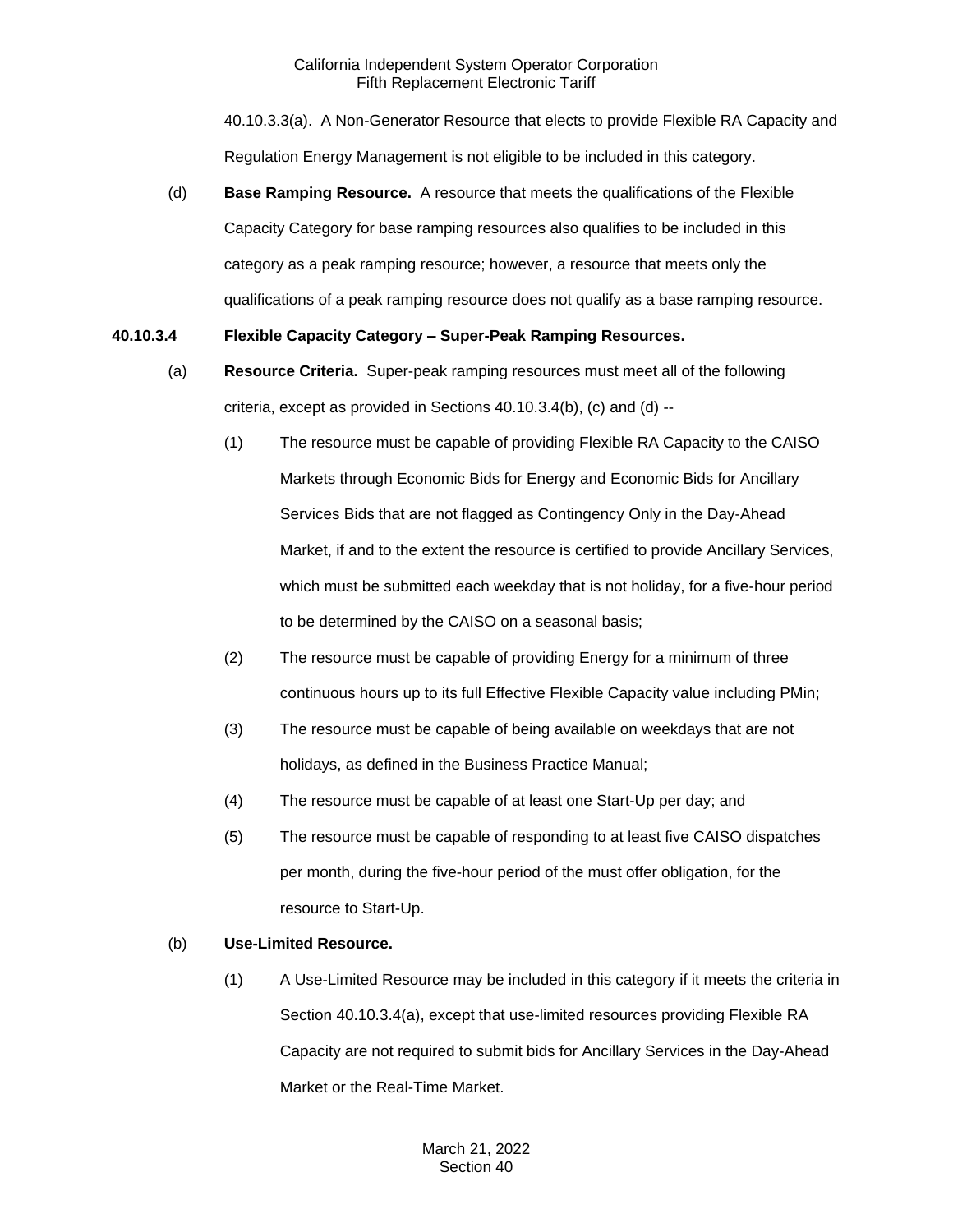- (2) A Load Serving Entity may include in this category a combined resource consisting of two Use-Limited Resources that do not individually meet the minimum operational and availability requirements but in combination meet the criteria in Section 40.10.3.4(a).
- (3) The Flexible RA Capacity amount for the combined resource will be less than or equal to the lowest Effective Flexible Capacity value shown on the Resource Flexible RA Capacity Plan for a resource in the combination.
- (4) The combined resource shall be subject to the must-offer obligation in Section 40.10.6.1(e)(2) for the Flexible RA Capacity amount shown on the monthly Resource Flexible RA Capacity Plan for the combination.
- (c) **Non-Generator Resource.** A Non-Generator Resource may be included in this category if it meets the criteria in Section 40.10.3.4(a) and is not registered in the CAISO's Master File as a Regulation Energy Management resource.
- (d) **Non-Generator Resource, Regulation Energy Management.** A Non-Generator Resource that is a Regulation Energy Management resource may be included in this category if it meets the following criteria –
	- (1) The resource must be capable of providing Regulation Energy Management to the CAISO Markets through Economic Bids for Regulation Up and Regulation Down submitted daily for a 17-hour period from 5:00 a.m. through 10:00 p.m.;
	- (2) The resource shall not submit bids to provide Energy;
	- (3) The resource must be capable of being available seven days a week;
	- (4) The resource must be capable of unlimited Start-Ups per day; and
	- (5) The resource must be registered as a Non-Generator Resource providing Regulation Energy Management in the CAISO's Master File.
- (e) **Base Ramping and Peak Ramping Resources.** A resource that meets the qualifications of the Flexible Capacity Category for base ramping resources or peak ramping resources also qualifies to be included in this category as a super-peak ramping resource; however, a resource that meets only the qualifications of a super-peak ramping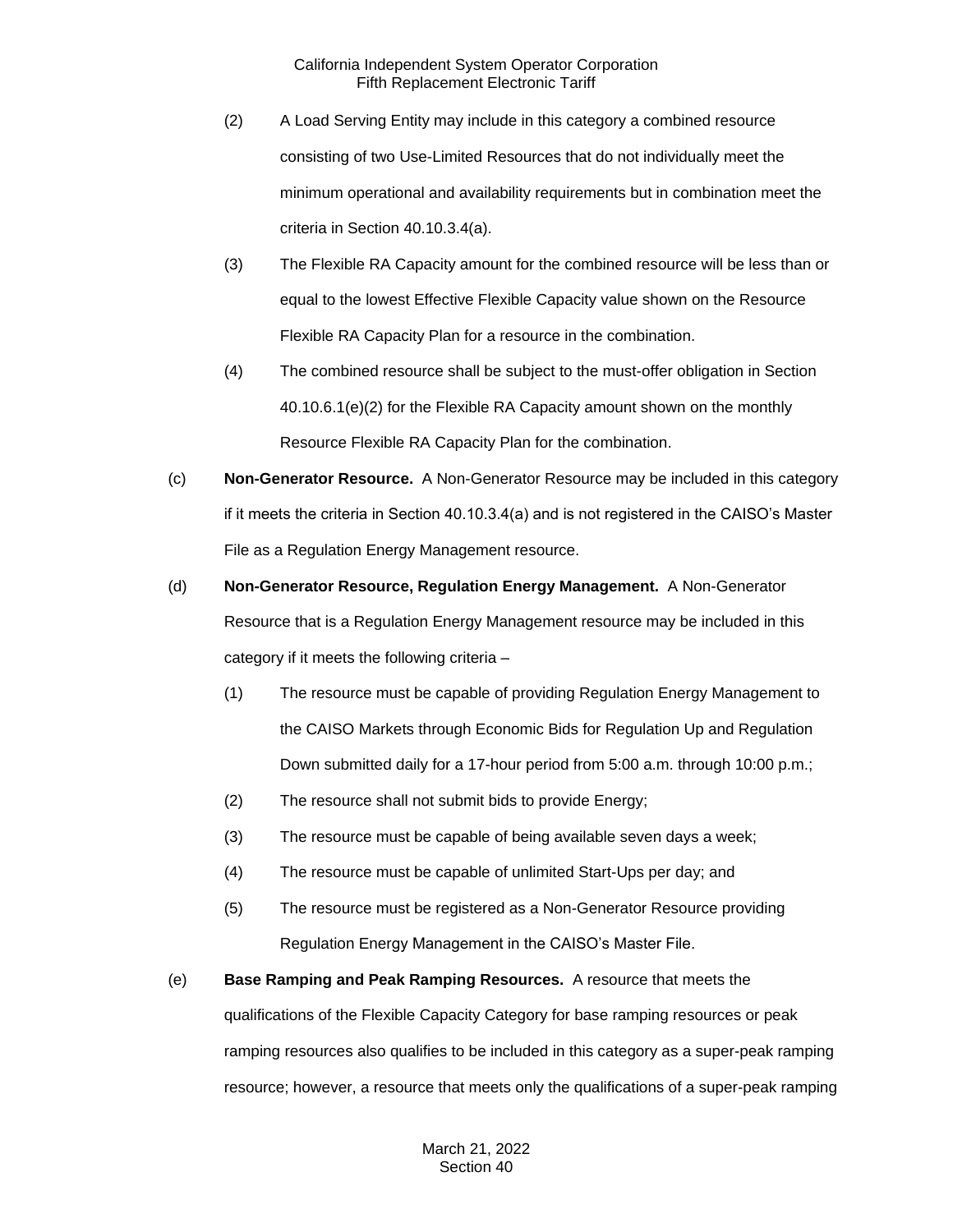resource does not qualify as a base ramping resource or a peak ramping resource.

# **40.10.3.5 Flexible Capacity Category by Resource**

The CAISO will provide to the Scheduling Coordinator of each resource a non-binding determination of the Flexible Capacity Category with the highest qualifications for which the resource qualifies to provide Flexible Capacity, as provided in Section 40.10.4.

# **40.10.3.6 Non-Eligible Resources**

Intertie resources and imports, other than Pseudo-Ties and Dynamic Scheduled resources, and Proxy Demand Resources that have elected, per Section 4.13.3, to bid and be dispatched in the Real-Time Market in Hourly Blocks or fifteen (15) minute intervals, are not eligible to provide Flexible RA Capacity.

# **40.10.4 Effective Flexible Capacity**

The CAISO shall calculate the Effective Flexible Capacity value for each resource. The CAISO shall publish the draft and final lists of the Effective Flexible Capacity values for such resources and the Flexible Capacity Categories for which each resource qualifies to provide Flexible Capacity on the CAISO Website each year in accordance with the schedule for publishing the Net Qualifying Capacity values, as set forth in the BPM, for use in the next calendar year.

# **40.10.4.1 Effective Flexible Capacity Calculation**

- (a) **Flexible Resources.** The CAISO will calculate the Effective Flexible Capacity value of a resource, for use (i) if a Local Regulatory Authority has not established criteria for calculating the Effective Flexible Capacity value for eligible resource types, and (ii) for determining if a cumulative deficiency exists under Sections 43A.2.7(a) and (b), as follows, except as provided in Sections 40.10.4.1 (b) through (f) –
	- (1) If the Start-Up Time of the resource is greater than 90 minutes, the Effective Flexible Capacity value shall be the weighted average ramp rate of the resource calculated from PMin to Net Qualifying Capacity multiplied by 180 minutes. The Effective Flexible Capacity shall not exceed the difference between the PMin and PMax of the resource.
	- (2) If the Start-Up Time of the resource is less than or equal to 90 minutes, the Effective Flexible Capacity value shall be the resource's PMin plus the weighted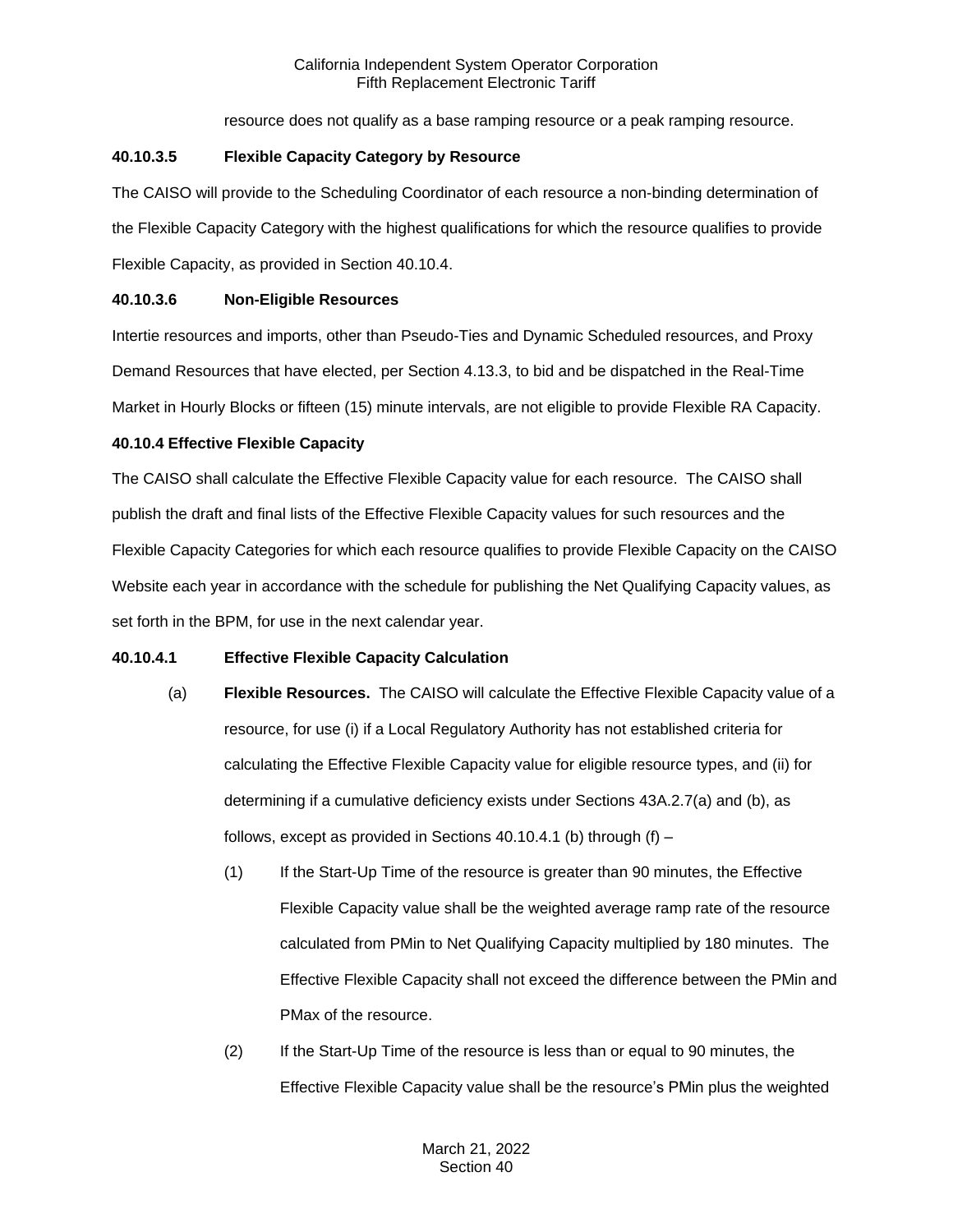average ramp rate of the resource calculated from PMin to Net Qualifying Capacity multiplied by the difference between 180 minutes and the resource's Start-Up Time. The Effective Flexible Capacity shall not exceed the Net Qualifying Capacity of the resource.

- (b) **Hydroelectric Generating Unit.** The Effective Flexible Capacity of a hydroelectric generating unit will be the amount of capacity from which the resource can produce Energy consistently for 6 hours assuming that the resource's physical storage is at maximum capacity at the beginning of that six-hour period. The Effective Flexible Capacity of a hydroelectric generation unit cannot, however, exceed its Net Qualifying Capacity.
- (c) **[Not Used]**
- (d) **Energy Storage Resource.** The Effective Flexible Capacity value for an energy storage resource will be determined as follows –
	- (1) for an energy storage resource that provides Flexible RA Capacity but not Regulation Energy Management, the Effective Flexible Capacity value will be the MW output range the resource can provide over three hours of charge/discharge while constantly ramping.
	- (2) for an energy storage resource that provides Flexible RA Capacity and Regulation Energy Management, the Effective Flexible Capacity value will be the resource's 15-minute energy output capability.
- (e) **Multi-Stage Generating Resource.** The Effective Flexible Capacity value for a Multi-Stage Generating Resource will be calculated using the longest Start-Up Time of the resource's configuration that has the lowest PMin.
- (f) **Combined Heat and Power Resource.** The Effective Flexible Capacity value of a Combined Heat and Power Resource will be the lesser of (i) the resource's Net Qualifying Capacity, or (ii) the MW difference between the CHP resource's maximum output and its RMTMax, if the resource has a RMTMax, or its minimum operating level, such quantity not to exceed the quantity of generating capacity capable of being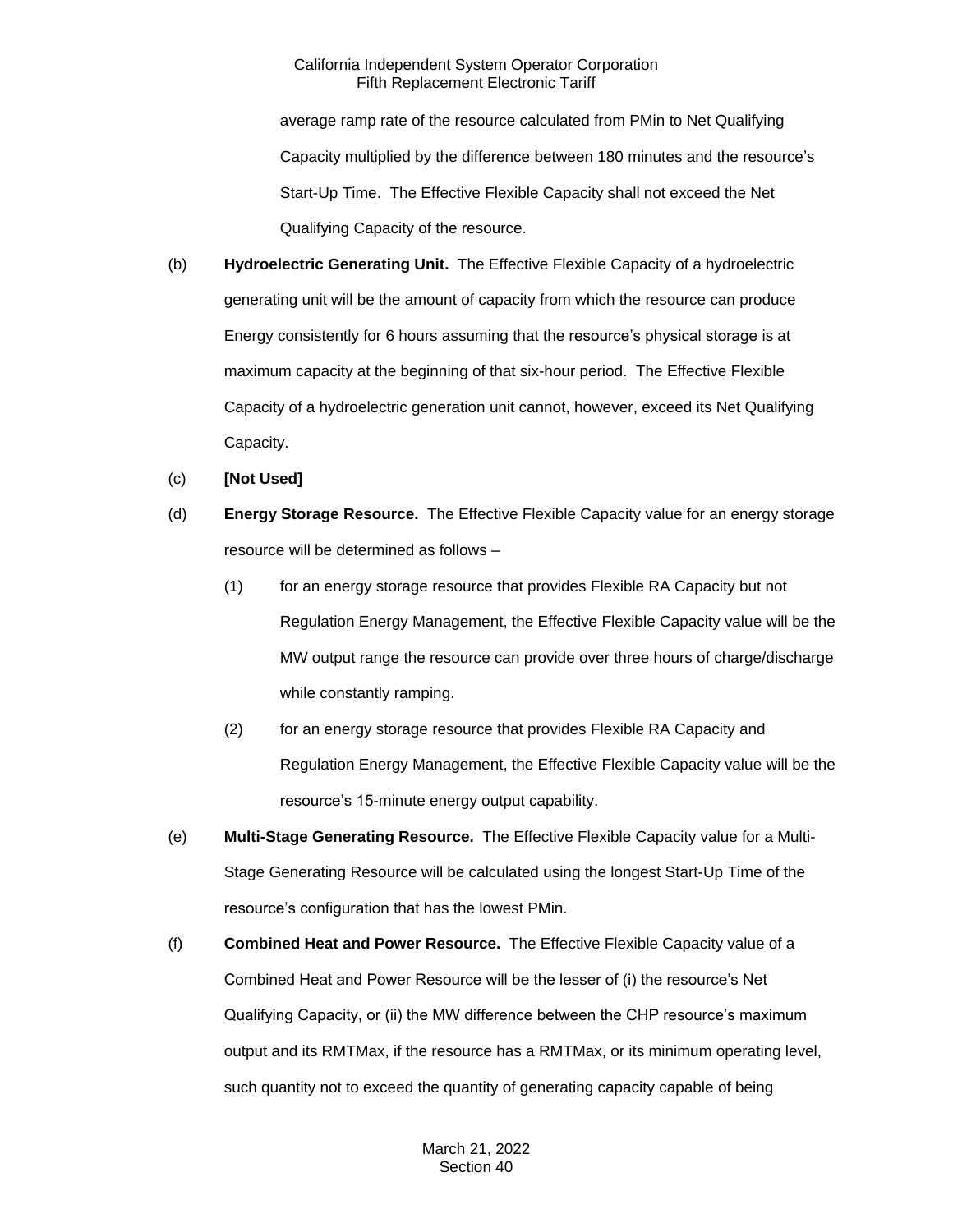delivered over a three-hour period.

(g) **Hybrid Resource.** The Effective Flexible Capacity value of a Hybrid Resource is the sum of what the Effective Flexible Capacity values of the constituent components of the Hybrid Resource would be if those components were each a distinct Generating Unit.

#### **40.10.4.2 EFC Omission or Correction**

- (a) **Draft List.** The posted draft list of Effective Flexible Capacity values may be modified only as follows –
	- (1) If the Scheduling Coordinator for a resource that was not included on the draft list of Effective Flexible Capacity values seeks to have the resource included on the list, it must no later than the deadline set forth in the Business Practice Manual submit a request to the CAISO either showing that the resource meets the criteria in Section in 40.10.4.1 or is capable of meeting the criteria, and provide documentation to enable the CAISO to determine the resource's Effective Flexible Capacity pursuant to the criteria in Section 40.10.4.1.
	- (2) If the Scheduling Coordinator for a resource that was included on the draft list of Effective Flexible Capacity values seeks to change the value for that resource, it must submit documentation by the deadline set forth in the Business Practice Manual that supports such a change.
	- (3) The CAISO will review the information submitted and notify the Scheduling Coordinator whether the change was accepted at least 15 days prior to posting the final list of Effective Flexible Capacity values on the CAISO Website.
- (b) **Final List.** The CAISO will post on the CAISO Website the final list of Effective Flexible Capacity values for resources that are in service and the Flexible Capacity Categories for which each resource qualifies to provide Flexible Capacity. The final list shall be used for the next calendar year and shall not be changed during that year, except as follows –
	- (1) If the Net Qualifying Capacity or PMax of a resource included on the final list increases or decreases during the year, and that value is changed in the Master File, the Scheduling Coordinator for the resource may request that the Effective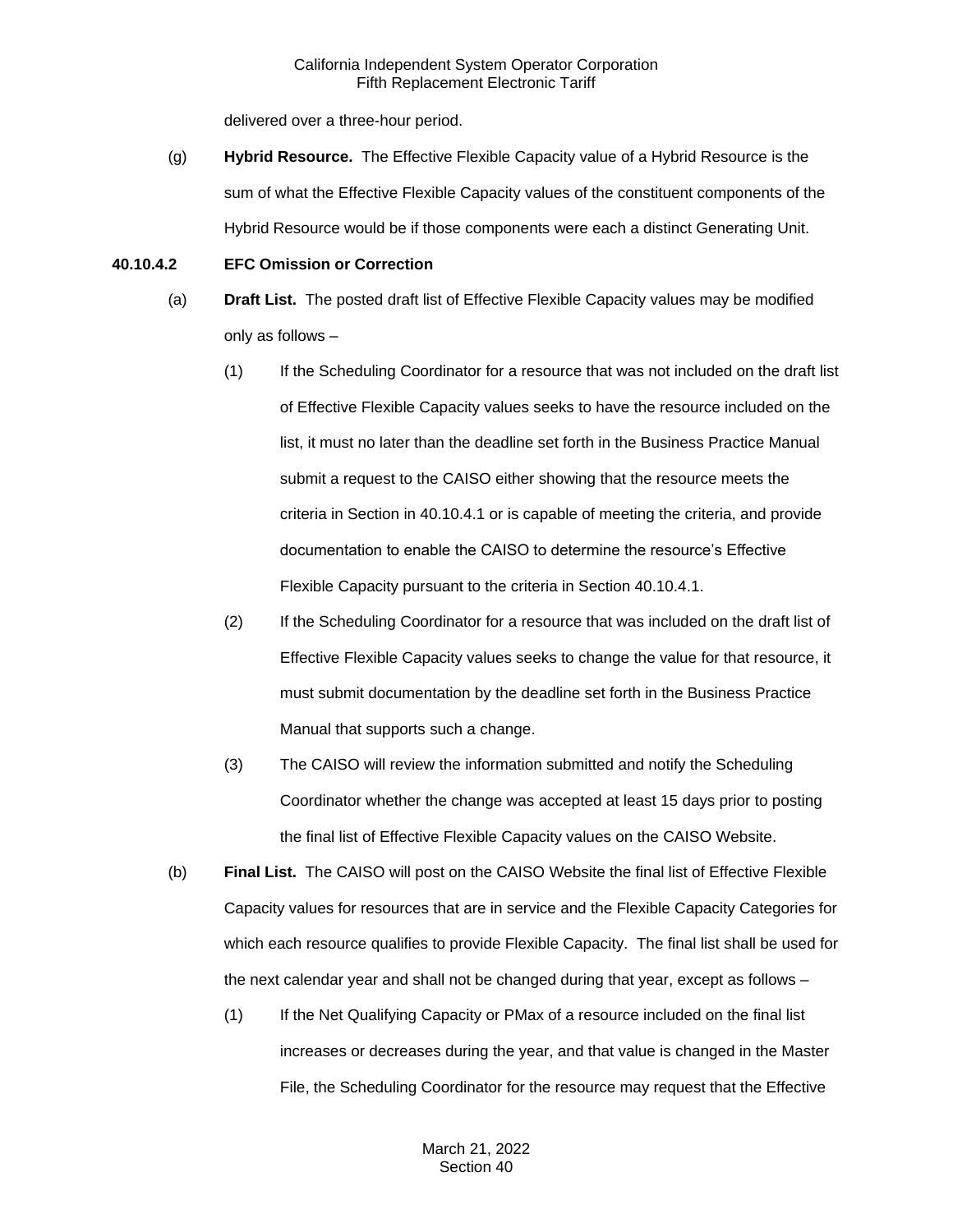Flexible Capacity value be recalculated to account for the change; or

- (2) If a new resource, achieves commercial operation during the year, the Scheduling Coordinator for the resource may request that the CAISO calculate and add its Effective Flexible Capacity value and the Flexible Capacity Categories for which the resource qualifies to provide Flexible Capacity to the final list as an in-service resource.
- (c) **Disputes.** Any disputes as to the CAISO's determination regarding Effective Flexible Capacity shall be subject to the CAISO ADR Procedure.

#### **40.10.5 Flexible RA Capacity Plans**

# **40.10.5.1 LSE Flexible RA Capacity Plans**

- (a) **Submission Requirement.** A Scheduling Coordinator must submit annual and monthly LSE Flexible RA Capacity Plans for each Load Serving Entity it represents.
- (b) **Annual Plan.** Each annual LSE Flexible RA Capacity Plan must
	- (1) demonstrate that the Load Serving Entity has procured for each month at least 90 percent of the annual Flexible RA Capacity requirement determined by the CAISO; or the amount of Flexible RA Capacity required by the Load Serving Entity's Local Regulatory Authority, if the Local Regulatory Authority has set such requirement;
	- (2) identify the resources the Load Serving Entity intends to rely on to provide the Flexible RA Capacity, but need not identify the flexible resource adequacy categories; and
	- (3) include all information and be submitted no later than the last Business Day in October, in accordance with the reporting requirements and schedule set forth in the Business Practice Manual.
- (c) **Monthly Plan.** The monthly LSE Flexible RA Capacity Plan must
	- (1) demonstrate that the Load Serving Entity procured 100 percent of the total monthly Flexible RA Capacity requirement determined by the CAISO; or the monthly amount of Flexible RA Capacity required by the Local Regulatory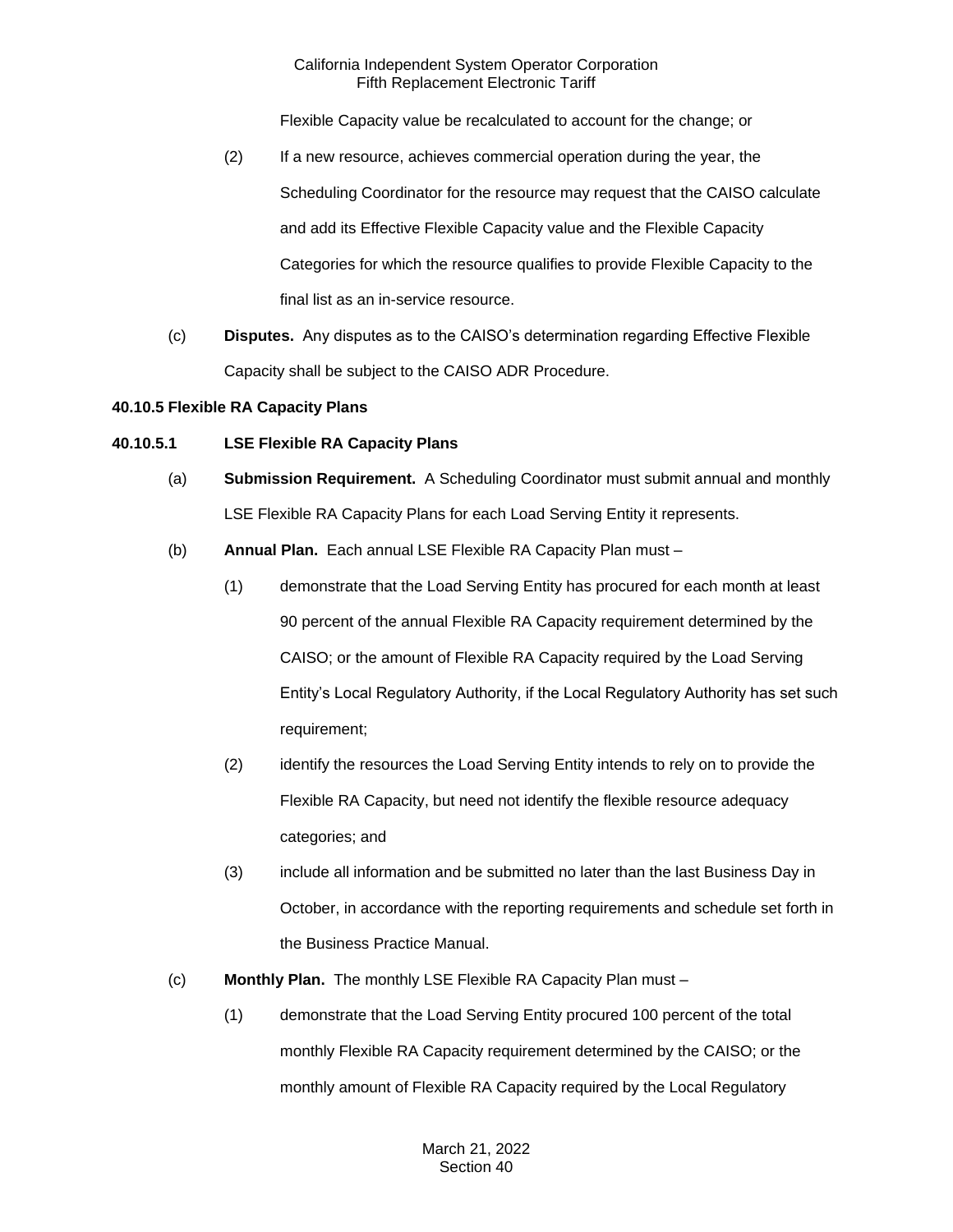Authority, if the Local Regulatory Authority has set such requirement;

- (2) include information for purposes of the validation under Section 40.10.5.3(a) and the evaluation for cumulative deficiency under Section 40.10.5.3(c)that shows the MW of Flexible RA Capacity the Load Serving Entity designates based on the total monthly requirement determined by the CAISO within the minimum or maximum quantity, as applicable, for each Flexible Capacity Category; or only if the Local Regulatory Authority has established its own flexible capacity requirement, shows the MW of Flexible RA Capacity the Load Serving Entity designates based on the total monthly requirement determined by the Local Regulatory Authority within the minimum or maximum quantity for each Flexible Capacity Category required by the Local Regulatory Authority, if applicable;
- (3) identify all resources the Load Serving Entity will rely on to provide the Flexible RA Capacity and for each resource specify the Flexible Capacity Category in which the Flexible RA Capacity will be provided; and
- (4) include all information and be submitted to the CAISO at least 45 days in advance of the first day of the month covered by the plan, in accordance with the reporting requirements and schedule set forth in the Business Practice Manual.
- (d) **Correction to Monthly Plan.** The Scheduling Coordinator for the Load Serving Entity may submit at any time from 45 days through 30 days in advance of the first day of the month covered by the plan, a revision to its monthly LSE Flexible RA Capacity Plan to correct either: (i) a discrepancy between its monthly LSE Flexible RA Capacity Plan and the monthly Supply Plan of a Resource Adequacy Resource providing that Load Serving Entity with Flexible RA Capacity; or (ii) a deficiency in how much Flexible RA Capacity was provided on the monthly LSE Flexible RA Capacity Plan. The CAISO will not accept any revisions to a monthly LSE Flexible RA Capacity Plan from 30 days in advance of the relevant month through the end of the month, unless the Scheduling Coordinator for the Load Serving Entity demonstrates good cause for the change and explains why it was not possible to submit the change earlier.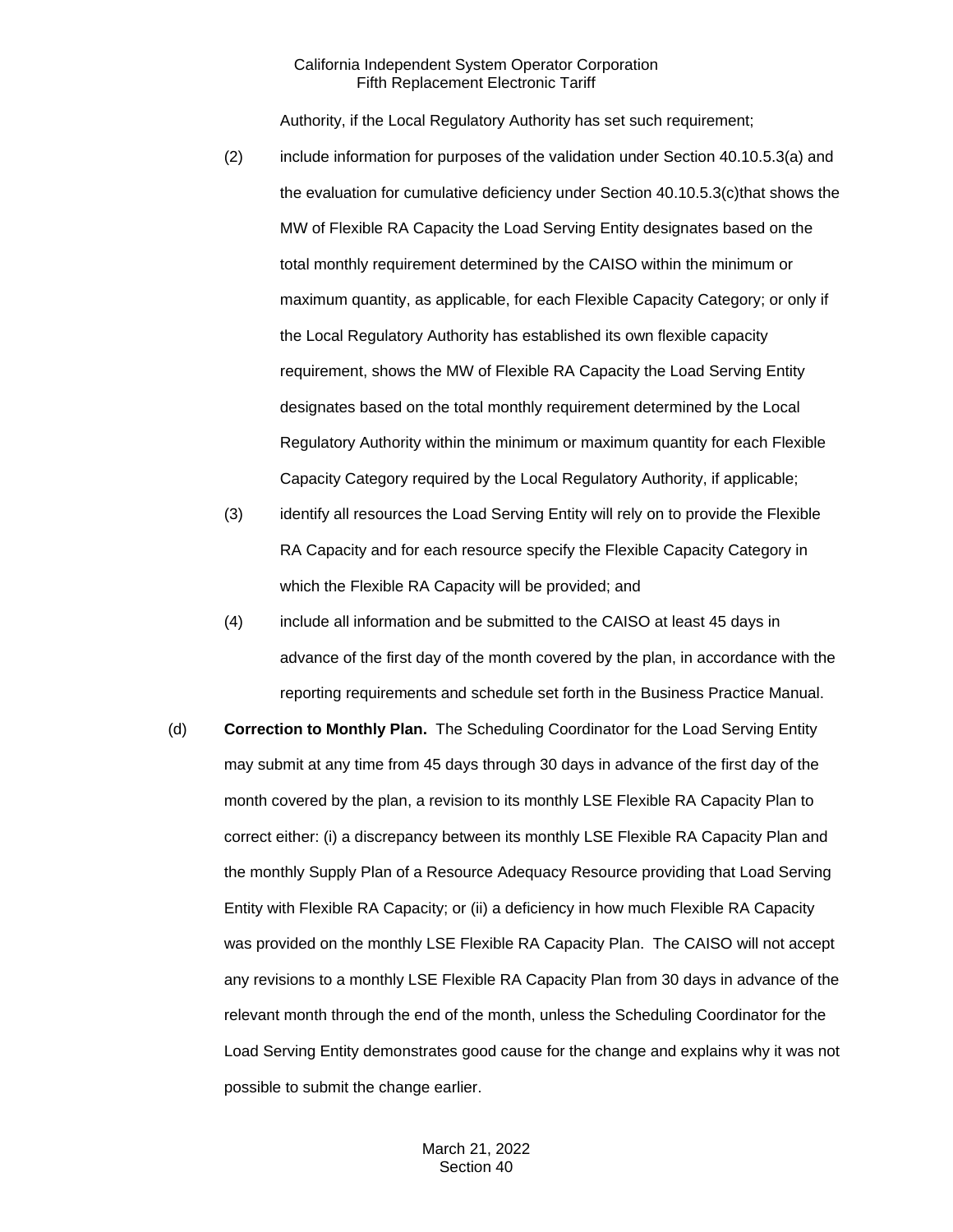(e) **Reporting Exemption.** Notwithstanding the above, a Load Serving Entity is not obligated to submit a monthly LSE Flexible RA Capacity Plan for a given month if the Load Serving Entity's contribution to the three-hour net load ramp is less than 1 MW for that month. Except to the extent allowed under section 43A.8.8(e), such Load Serving Entity is not exempt for any relevant cost allocation from a CPM designation made pursuant to Section 43A associated with a monthly RA capacity obligation of less than 1 MW.

# **40.10.5.1.1 Load-Following MSS**

- (1) Each Load-following MSS Load Serving Entity for which the CAISO has calculated an allocable share of the Flexible Capacity Need under Section 40.10.2.2 must submit annual and monthly LSE Flexible RA Capacity Plans pursuant to this Section 40.10.5.1 to identify the Flexible RA Capacity it is using to satisfy such requirement.
- (2) The Load-following MSS must increase the Flexible RA Capacity in its monthly plan by the MW amount of Capacity for a Variable Energy Resource that is initially shown as being included in the Load-following MSS Load Serving Entity's resource portfolio in the information required pursuant to Section 40.10.1.2, but is subsequently not included in the current MSS resource portfolio at the time the monthly LSE Flexible RA Capacity Plan is due for the applicable month.

#### **40.10.5.2 Resource Flexible RA Capacity Plans**

- (a) **Submission Requirement.** A Scheduling Coordinator must submit annual and monthly Resource Flexible RA Capacity Plans for each resource it represents that provides Flexible RA Capacity; except that an annual plan is not required for 2015.
- (b) **Annual Plan.** The annual Resource Flexible RA Capacity Plan shall --
	- (1) verify the resource's agreement to provide Flexible RA Capacity during the next Resource Adequacy Compliance Year; and
	- (2) include all information and be submitted no later than the last Business Day in October, in accordance with the reporting requirements and schedule set forth in the Business Practice Manual.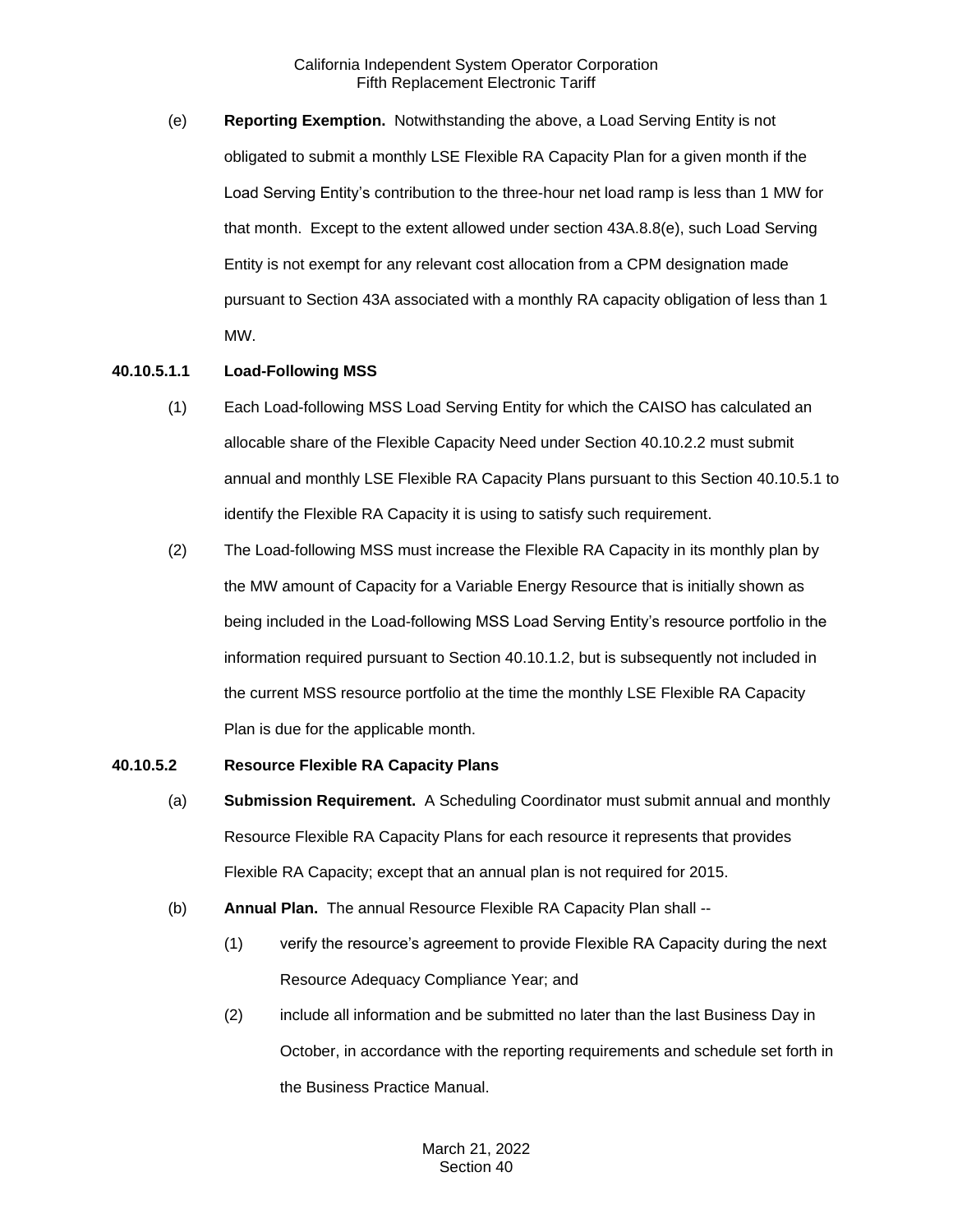- (c) **Monthly Plan.** The monthly Resource Flexible RA Capacity Plan shall
	- (1) verify the resource's agreement to provide Flexible RA Capacity during the month;
	- (2) include an affirmative representation by the Scheduling Coordinator submitting the plan that the CAISO is entitled to rely on the accuracy of the information provided in the plan to perform those functions set forth in this Section 40; and
	- (3) include all information and be submitted to the CAISO at least 45 days in advance of the first day of the month covered by the plan, in accordance with the reporting requirements and schedule set forth in the Business Practice Manual.
- (d) **Correction to Monthly Plan.** The Scheduling Coordinator for the Resource Adequacy Resource may, at any time from 45 days through 30 days in advance of the relevant month, revise its monthly Flexible RA Capacity Plan to correct a discrepancy between its monthly Flexible RA Capacity Plan and a Resource Adequacy Plan of a Load Serving Entity for which that Resource Adequacy Resource is providing Flexible RA Capacity. The CAISO will not accept any revisions to a monthly Flexible RA Capacity Plan less than 30 days in advance of the relevant month through the end of the month, unless the Scheduling Coordinator for the Resource demonstrates good cause for the change and explains why it was not possible to submit the change earlier.

#### **40.10.5.3 Review of Flexible RA Capacity Plans**

- (a) **Validation for Deficiency in an Individual LSE Plan.**
	- (1) If the Local Regulatory Authority has not established its own flexible capacity procurement requirements, the CAISO will validate the annual and monthly LSE Flexible RA Capacity Plans for that Local Regulatory Authority's jurisdictional Load Serving Entities, and will use the Effective Flexible Capacity value for each resource calculated under Section 40.10.4. The CAISO will determine whether each Load Serving Entity met its annual or monthly total Flexible RA Capacity Requirement, and for the monthly LSE Flexible RA Capacity Plan, whether it met the total monthly requirement within the minimum or maximum quantity, as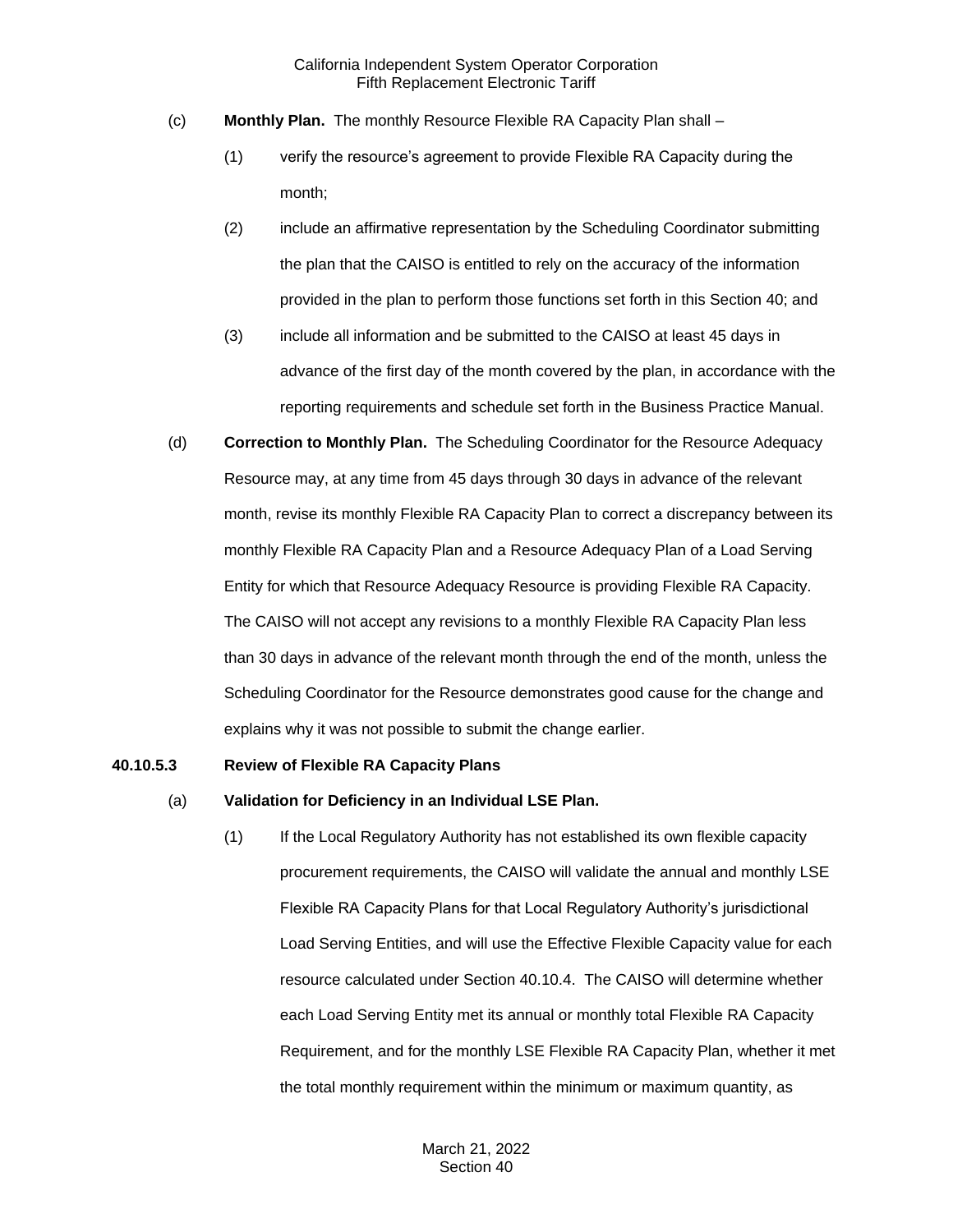applicable, for each Flexible Capacity Category.

- (2) If the Local Regulatory Authority has established its own flexible capacity procurement requirements, the CAISO will not validate the individual LSE Flexible Capacity Plans for that Local Regulatory Authority's jurisdictional Load Serving Entities.
- (b) **Identification of Discrepancy.** The CAISO will compare all LSE Flexible RA Capacity Plans and Resource Flexible RA Capacity Plans to identify any discrepancy in the Resource Adequacy Resources listed or the amount of the Resource Adequacy Capacity committed.

#### (c) **Evaluation for Cumulative Deficiency.**

- (1) The CAISO will evaluate the annual LSE Flexible RA Capacity Plans of all Load Serving Entities on a cumulative basis to determine whether the total amount of Flexible RA Capacity shown in the plans meets 90 percent of the annual Flexible Capacity Need determined by the CAISO pursuant to Section 40.10.1 or whether a cumulative deficiency may exist under Section 43A.2.7(a).
- (2) The CAISO will evaluate the monthly Flexible RA Capacity Plans of all Load Serving Entities to determine whether (i) the total amount of Flexible RA Capacity shown in the plans, limited to the maximum monthly requirement for each category, meets the applicable monthly Flexible Capacity Need determined by the CAISO pursuant to Section 40.10.1 or whether a cumulative deficiency may exist under Section 43A.2.7(b)(1); or (ii) the total amount of Flexible RA Capacity shown in the base ramping Flexible Capacity Category in the plans meets the minimum monthly requirement for the base ramping Flexible Capacity Category determined by the CAISO pursuant to Section 40.10.1.5 or whether a cumulative deficiency may exist under Section 43A.2.7(b)(2).
- (d) **Calculation of Flexible RA Capacity.** The CAISO will calculate the amount of Flexible RA Capacity included in the annual and monthly Flexible RA Capacity Plans using the MW amount of Flexible RA Capacity for each resource designated in a plan as a Flexible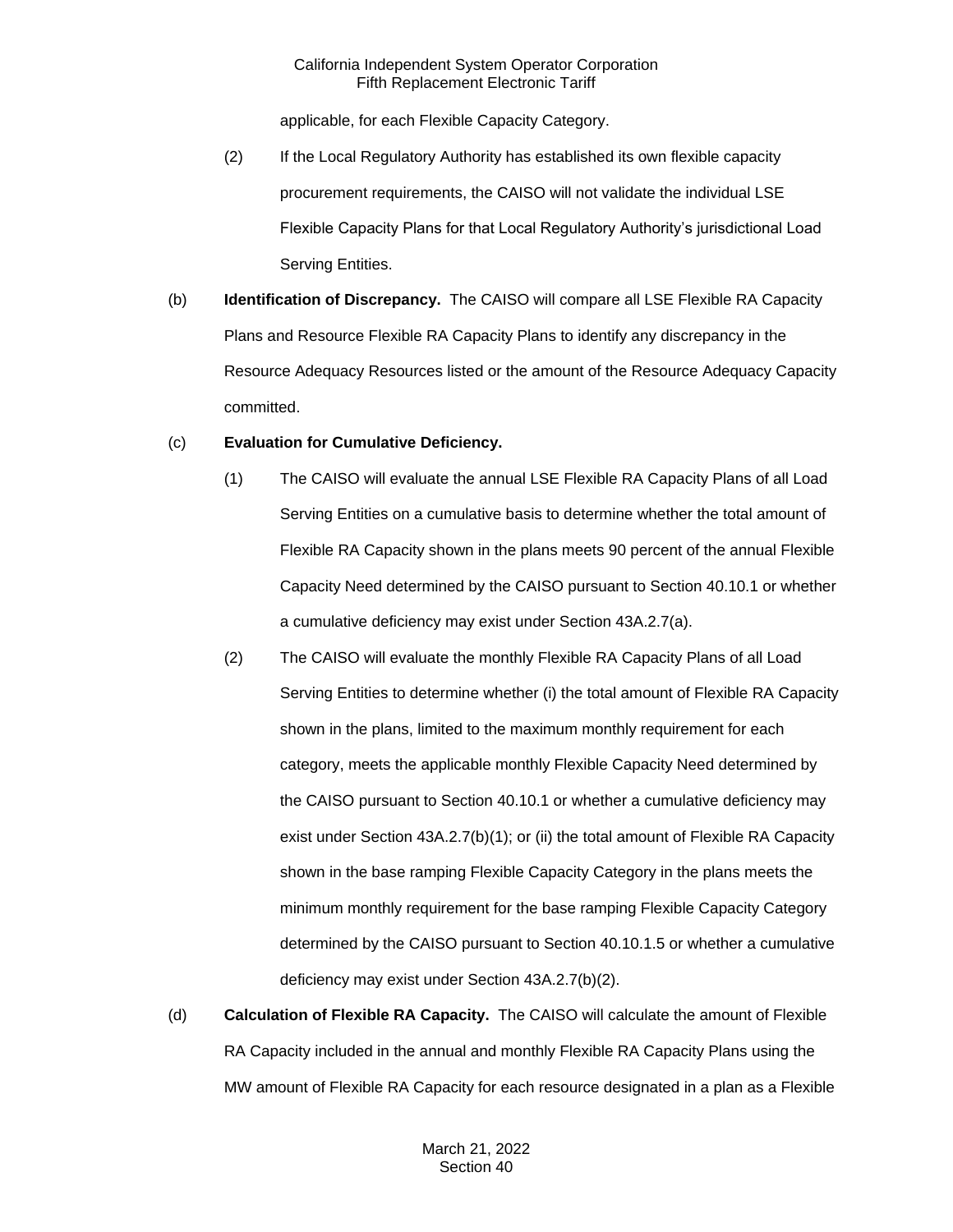RA Capacity Resource up to the Effective Flexible Capacity value for the resource calculated under Section 40.10.4.

- (e) **Allocated Flexible RA Capacity Requirement.** The CAISO will calculate the Load Serving Entity's allocated annual and monthly Flexible RA Capacity Requirement –
	- (1) For Load Serving Entities within a Local Regulatory Authority that has not adopted its own allocation methodology, the CAISO will calculate the Load Serving Entity's allocated requirement based on the CAISO's allocation methodology set forth in Section 40.10.2.
	- (2) For Load Serving Entities within a Local Regulatory Authority that has adopted its own allocation methodology, the CAISO will use that Local Regulatory Authority's methodology for the Local Regulatory Authority's jurisdictional Load Serving Entities.

# **40.10.5.4 Deficiency in LSE Flexible RA Capacity Plan**

- (a) **Finding and Notification.** If the CAISO's validation under Section 40.10.5.3(a) finds either: (i) that the total amount of Flexible RA Capacity included in an annual or monthly LSE Flexible RA Capacity Plan is not sufficient to satisfy the Load Serving Entity's allocated Flexible RA Capacity Requirement; or (ii) that the total monthly requirement in a monthly LSE Flexible RA Capacity Plan was not met within the minimum or maximum quantity, as applicable, for each Flexible Capacity Category, the CAISO will –
	- (1) notify the relevant Scheduling Coordinator, and the Local Regulatory Authority or federal agency with jurisdiction over the relevant Load Serving Entity, in an attempt to resolve any deficiency in accordance with the procedures set forth in the Business Practice Manual; and
	- (2) provide the notice at least 40 days in advance of the first day of the month covered by the plan and include the reasons the CAISO believes a deficiency exists.
- (b) **Resolved Discrepancy.** If the CAISO issues a notice of discrepancy under Section 40.10.5.5(a) and the discrepancy is resolved, the Scheduling Coordinator must provide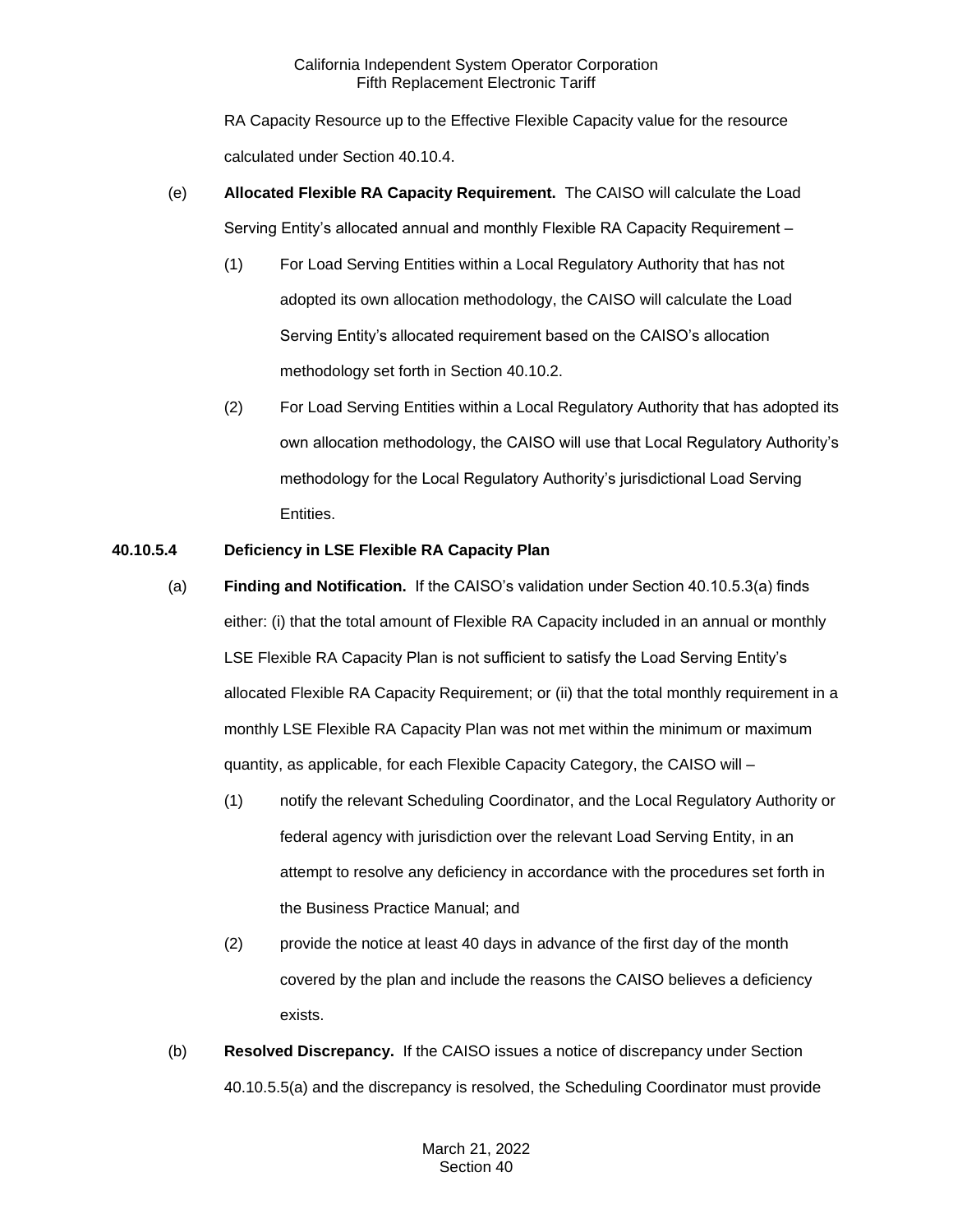the CAISO with a revised LSE Flexible RA Capacity Plan or Resource Flexible RA Capacity Plan, as applicable, no less than 11 days prior to the first day of the month covered by the plans.

- (1) demonstrate, no less than 30 days prior to the first day of the month covered by the LSE Flexible RA Capacity Plan, that the identified deficiency is cured by submitting a revised LSE Flexible RA Capacity Plan, or
- (2) advise the CAISO that the Load Serving Entity's Local Regulatory Authority, or federal agency, as appropriate, has determined that no deficiency exists.
- (c) **Unresolved Deficiency.** If the CAISO issues a notice of deficiency under Section 40.10.5.4(a) and is not advised that the deficiency is resolved, the CAISO will use the information contained in the Resource Flexible RA Capacity Plan to set the obligations of resources under Section 40.10 and/or to assign any costs incurred under this Section 40 and Section 43A.

# **40.10.5.5 Discrepancy Between Flexible RA Capacity Plans.**

- (a) **Finding and Notification.** If the CAISO's review under Section 40.10.5.3(b) finds a discrepancy between an LSE Flexible RA Capacity Plan and a Resource Flexible RA Capacity Plan, the CAISO will –
	- (1) notify the relevant Scheduling Coordinators of the discrepancy in an attempt to resolve the discrepancy in accordance with the procedures set forth in the Business Practice Manual; and
	- (2) provide the notice at least 40 days in advance of the first day of the month covered by the plans and include the reasons the CAISO believes a discrepancy exists.
- (b) **Resolved Discrepancy.** If the CAISO issues a notice of discrepancy under Section 40.10.5.5(a) and the discrepancy is resolved, the Scheduling Coordinator must provide the CAISO with a revised LSE Flexible RA Capacity Plan or Resource Flexible RA Capacity Plan, as applicable, no less than 30 days prior to the first day of the month covered by the plans.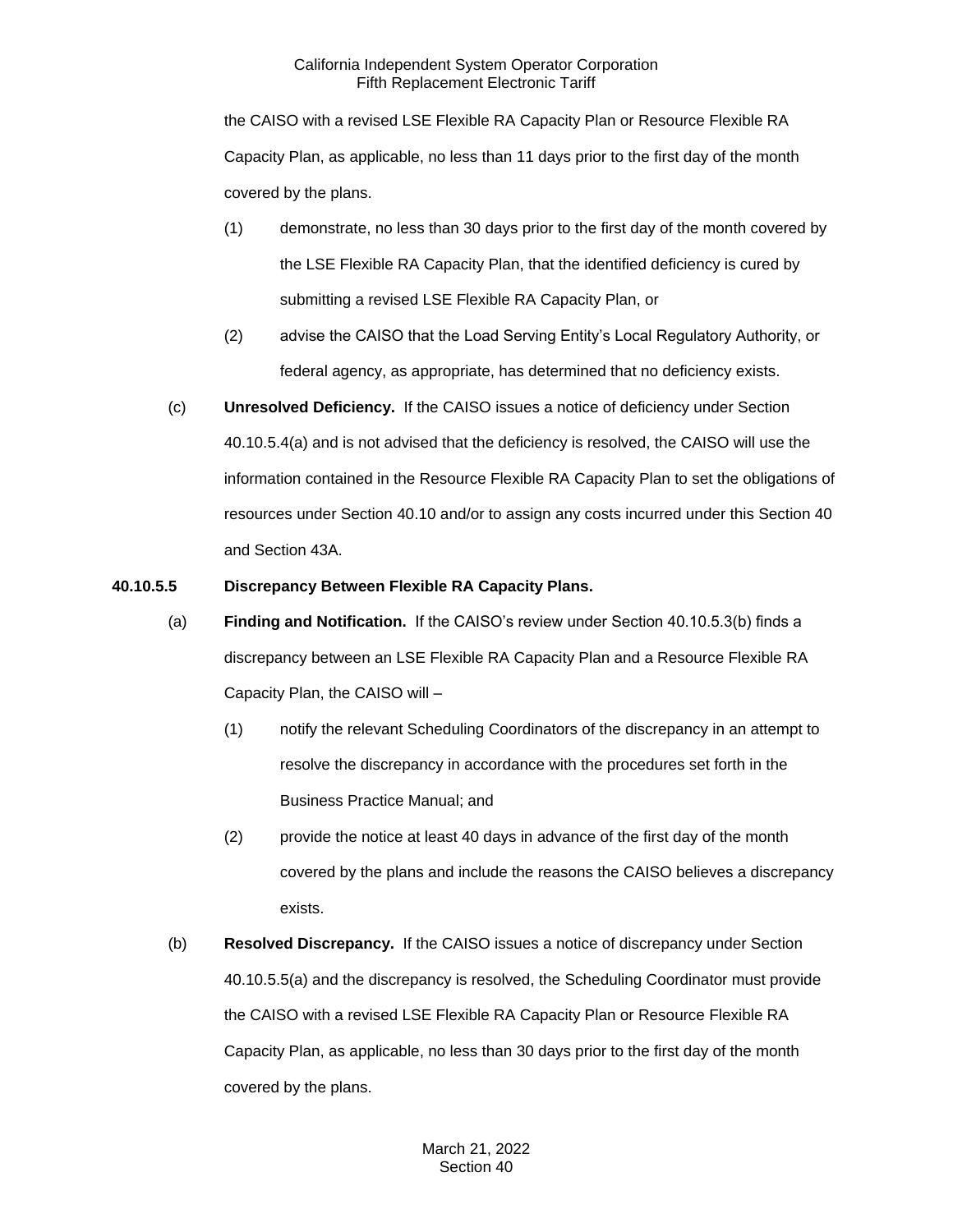(c) **Unresolved Discrepancy.** If the CAISO issues a notice of discrepancy under Section 40.10.5.5(a) and is not advised that the discrepancy is resolved, the CAISO will use the information contained in the Resource Flexible RA Capacity Plan to set the obligations of resources under Section 40.10 and/or to assign any costs incurred under this Section 40 and Section 43A.

### **40.10.5.6 LRA Deficiency**

- (a) **Finding and Notification.** If the CAISO's evaluation under Section 40.10.5.3(c) finds a cumulative deficiency in Flexible RA Capacity, the CAISO will –
	- (1) identify each Local Regulatory Authority that did not meet its allocable share of the Flexible Capacity Need using the cumulative amount of Flexible RA Capacity that the Local Regulatory Authority's jurisdictional Load Serving Entities included in their annual and monthly Flexible RA Capacity Plans in total and, for the monthly Flexible RA Capacity Plans, in each Flexible Capacity Category;
	- (2) identify each Load Serving Entity that: (i) is subject to the jurisdiction of a Local Regulatory Authority that did not meet its allocable share of the Flexible Capacity Need under Section 40.10.5.6; and (ii) did not include sufficient Flexible RA Capacity in an annual or monthly plan to meet its allocated Flexible RA Capacity Requirement or did not meet the monthly requirement within the minimum or maximum quantity, as applicable, for each Flexible Capacity Category, based on the allocation methodology of the Local Regulatory Authority if it has established its own methodology for allocating the Flexible Capacity Need to its jurisdictional Load Serving Entities;
	- (3) notify each Local Regulatory Authority identified under Section 40.10.5.6(a)(1) and the Scheduling Coordinator for each Load Serving Entity identified under Section 40.10.5.6(a)(2) of the cumulative deficiency in an attempt to resolve any deficiency in accordance with the procedures set forth in the Business Practice Manual; and
	- (4) provide the notice at least 40 days in advance of the first day of the month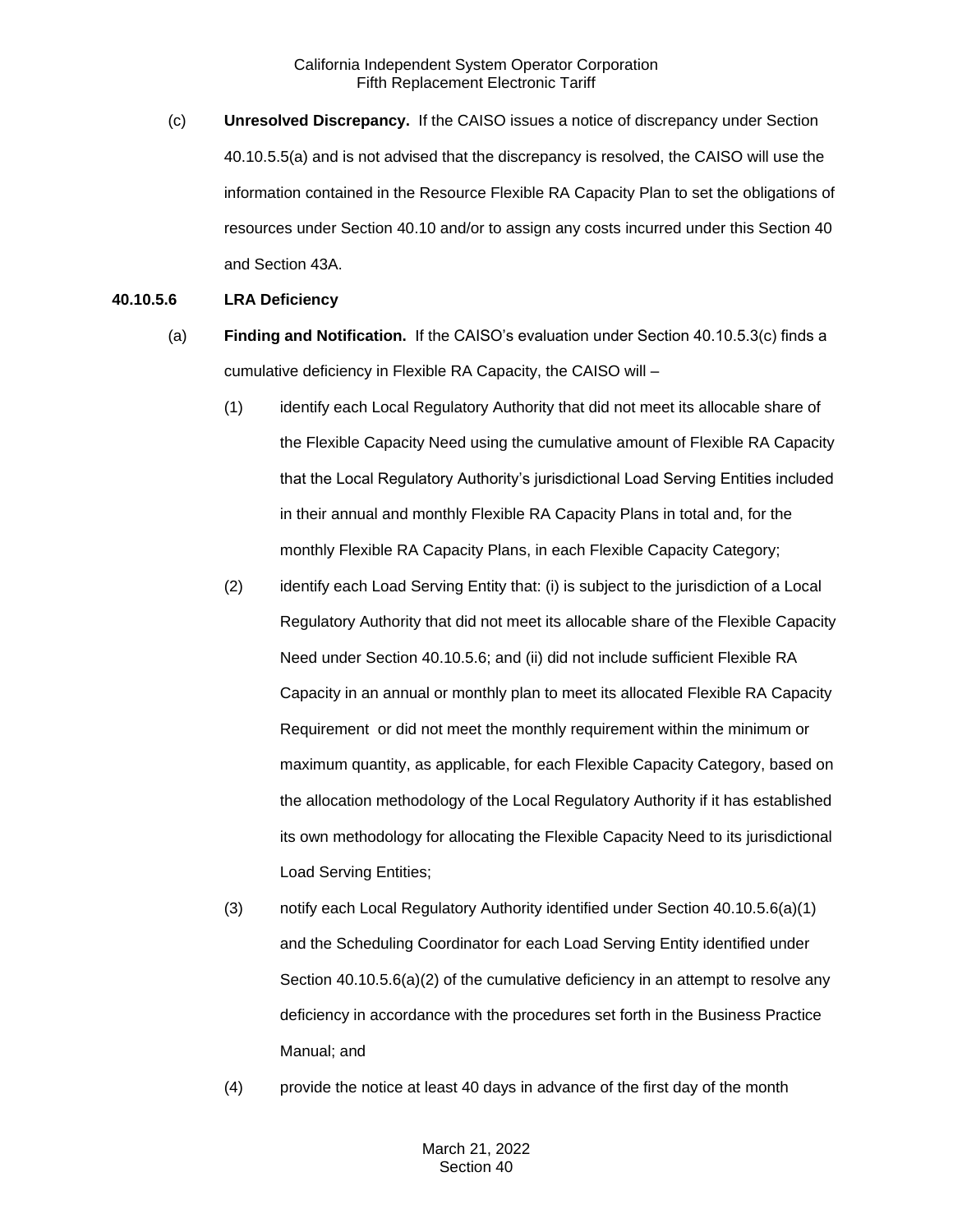covered by the plan and include the reasons the CAISO believes a cumulative deficiency exists.

- (b) **Resolved Deficiency.** If the CAISO provides a notice of cumulative deficiency under Section 40.10.5.6(a), and the deficiency is resolved, the Scheduling Coordinator for the Load Serving Entity shall demonstrate, no less than 30 days prior to the first day of the month covered by the LSE Flexible RA Capacity Plan, that the identified deficiency is cured by submitting a revised LSE Flexible RA Capacity Plan.
- (c) **Unresolved Deficiency.** If the CAISO provides a notice of deficiency under Section 40.10.5.6(a) and is not advised that the deficiency is resolved, the CAISO will use the information contained in the Resource Flexible RA Capacity Plan to set the obligations of resources under Section 40.10 and/or to assign any costs incurred under this Section 40 and Section 43A.

# **40.10.6 Flexible RA Capacity Must-Offer Obligation**

# **40.10.6.1 Day-Ahead and Real-Time Availability**

- (a) **Must-Offer Obligation.** The Scheduling Coordinator for a resource supplying Flexible RA Capacity must submit Economic Bids for Energy for the full amount of the resource's Flexible RA Capacity, and Economic Bids for Ancillary Services that are not flagged as Contingency Only in the Day-Ahead Market for the full amount of the resource's Flexible RA Capacity that is certified to provide Ancillary Services, in the Day-Ahead Market and the Real-Time Market for the applicable Trading Hours that is capable of being economically dispatched as follows, except as provided in Section 40.10.6.1(e) through $(h)$  –
	- (1) Flexible Capacity Category for base ramping resources the 17-hour period from 5:00 a.m. to 10:00 p.m., seven days a week;
	- (2) Flexible Capacity Category for peak ramping resources the five-hour period determined for each season by the CAISO's Flexible Capacity Needs Assessment, seven days a week; and
	- (3) Flexible Capacity Category for super-peak ramping resources the five-hour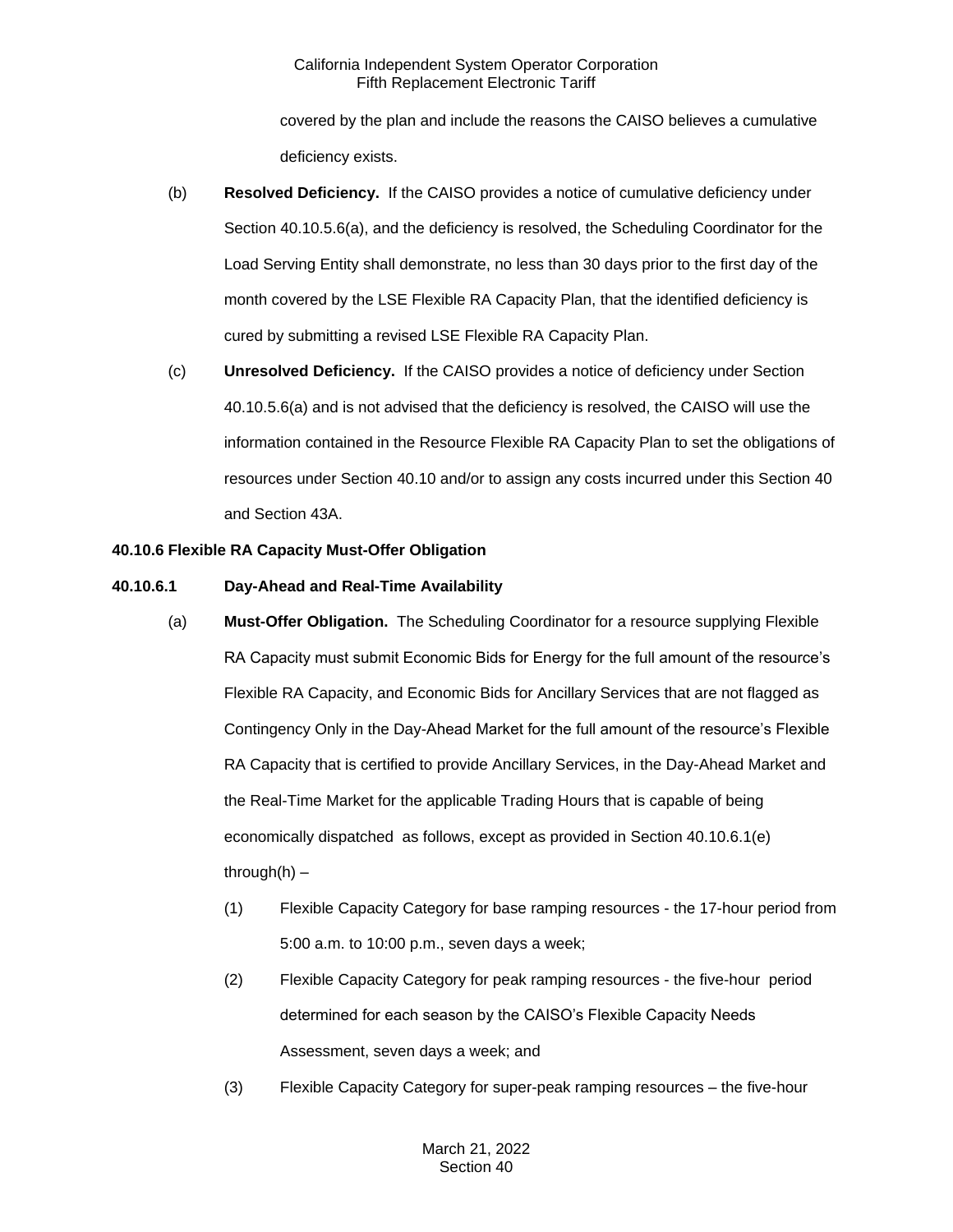period determined for each season by the CAISO's Flexible Capacity Needs Assessment, weekdays, except holidays and as provided in Section 40.10.6.1(h), until the resource receives during the five-hour period of the must offer obligation and responds to five CAISO dispatches for Start-Up during the month, after which the resource will not be subject to a must-offer obligation as a super-peak ramping resource for the remainder of that month; however, any other must-offer obligations for Resource Adequacy Capacity will still apply.

- (b) **Availability Requirement.** During the period of the applicable must-offer obligation, a Flexible RA Capacity Resource must be operationally available except for limitations specified in the Master File, legal or regulatory prohibitions or as otherwise required by this CAISO Tariff or by Good Utility Practice.
- (c) **Co-optimization.** Through the IFM co-optimization process, the CAISO will utilize available Flexible RA Capacity to provide Energy or Ancillary Services in the most efficient manner to clear the Energy market, manage congestion and procure required Ancillary Services.
- (d) **Participation in RUC.** A Flexible RA Capacity Resource must participate in the RUC to the extent that the resource has available Flexible RA Capacity that is not reflected in an IFM Schedule. Resource Adequacy Capacity participating in RUC will be optimized using a zero dollar (\$0/MW-hour) RUC Availability Bid. Flexible RA Capacity selected in RUC will not be eligible to receive a RUC Availability Payment.
- (e) **Use-Limited Resources.**
	- (1) A Use-Limited Resource providing Flexible RA Capacity must be capable of responding to Dispatch Instructions and, consistent with its use-limitations, must submit Economic Bids for Energy for the full amount of its Flexible RA Capacity in the Day-Ahead Market and the Real-Time Market for the Trading Hours applicable to the resource's Flexible Capacity Category for that month for the Trading Hours that it is capable of being economically dispatched.
	- (2) The Scheduling Coordinator for the Use-Limited Resources designated as a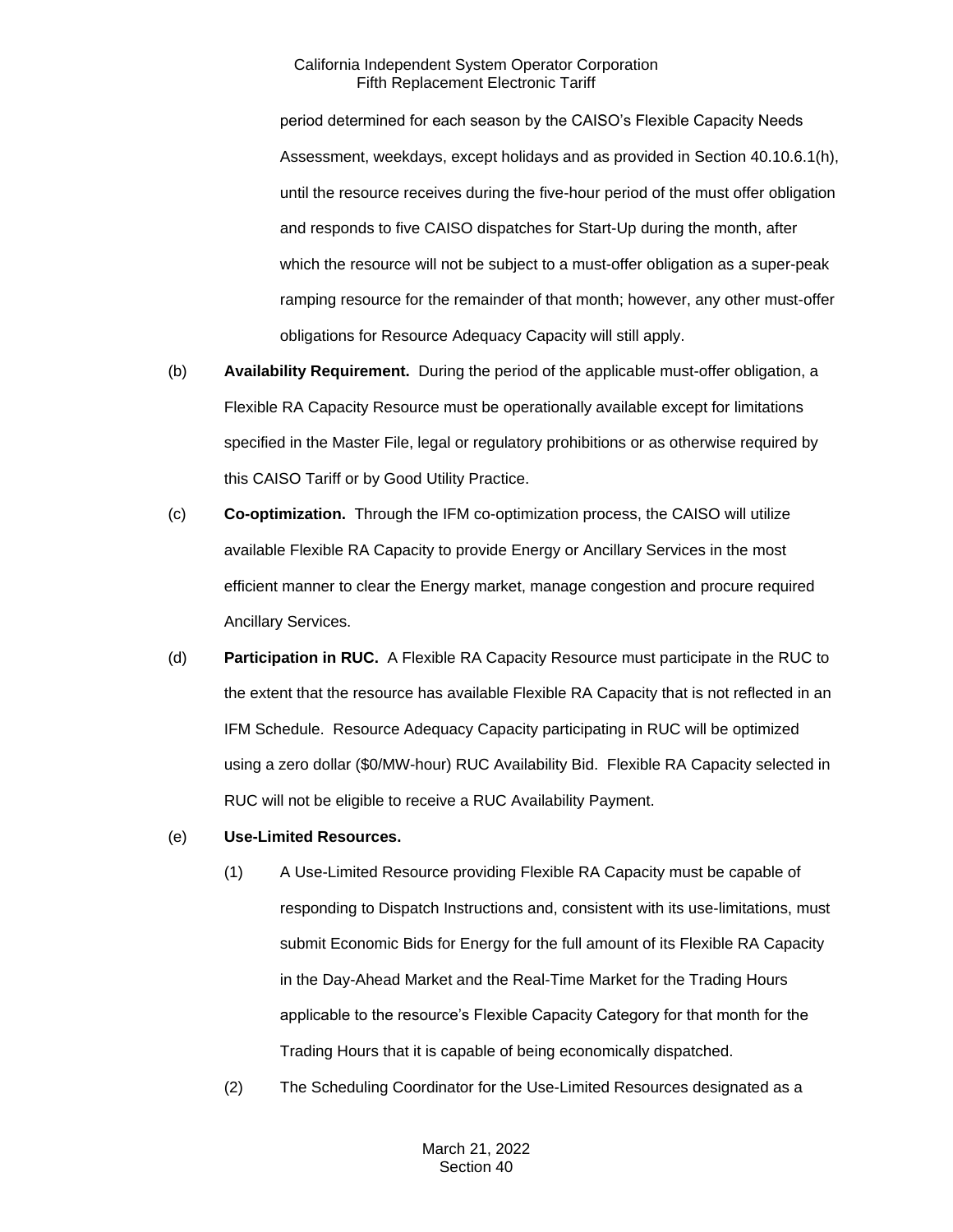combined resource under Section 40.10.3.2(b), 40.10.3.3(b) or 40.10.3.4(b) must submit Economic Bids for Energy for either resource for the full amount of the Flexible RA Capacity required by the applicable must-offer obligation; however, Economic Bids for Energy must be submitted for only one resource in the combination per Trade Day.

# (f) **Short, Medium or Long Start Units.**

- (1) Short Start Units or Medium Start Units providing Flexible RA Capacity that do not have an IFM Schedule or a RUC Schedule for any of their Resource Adequacy Capacity for a given Trading Hour are required to participate in the Real-Time Market consistent with the provisions in Section 40.6.2 that apply to Short Start Units providing RA Capacity.
- (2) Long Start Units providing Flexible RA Capacity that do not have an IFM Schedule or a RUC Schedule for any of their Resource Adequacy Capacity for a given Trading Hour are required to participate in the Real-Time Market consistent with the provisions in Section 40.6.2 that apply to Long Start Units providing RA Capacity.
- (3) If availability is required under Section 40.6.2, the Scheduling Coordinator for the resource must submit to the RTM for that Trading hour for which the resource is capable of responding to Dispatch Instructions: (i) Economic Bids for Energy for the full amount of the available Flexible RA Capacity, including capacity for which it has submitted Economic Bids for Ancillary Services; and (ii) Economic Bids for Ancillary Services for the full amount of its Flexible RA Capacity that is certified to provide Ancillary Services and that did not receive a day-ahead award, and for each Ancillary Service for which the resource is certified, including capacity for which it has submitted Economic Bids for Energy.
- (g) **Extremely Long-Start Resources.** Flexible RA Capacity Resources that are Extremely Long-Start Resources must be available to the CAISO by complying with the Extremely Long-Start Commitment Process under Section 31.7 or otherwise committing the